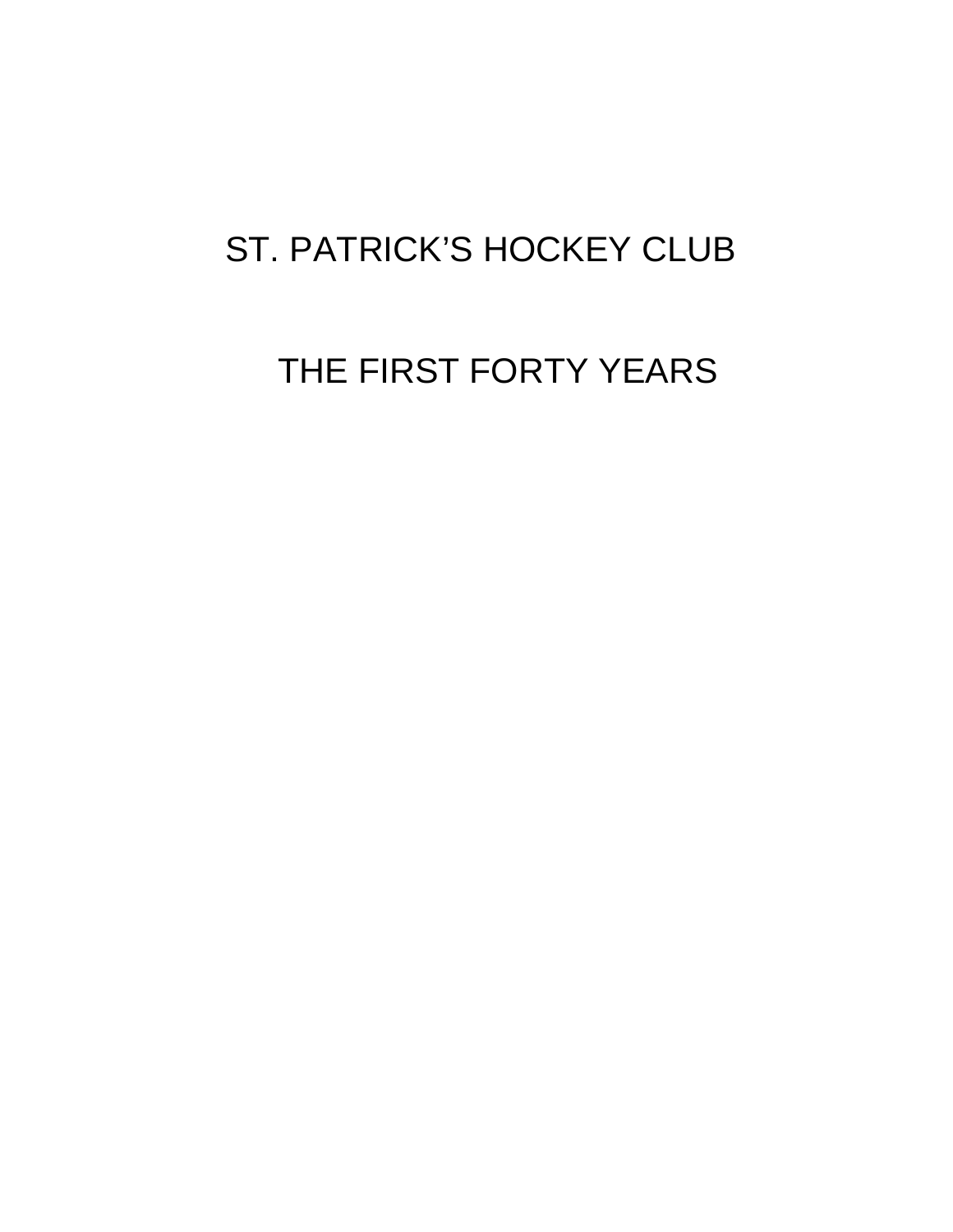To Jim Gallagher, Laurie Parkes and Clyde Colquhoun

 Although no longer with us you are very much a part of St. Patrick's Hockey Club.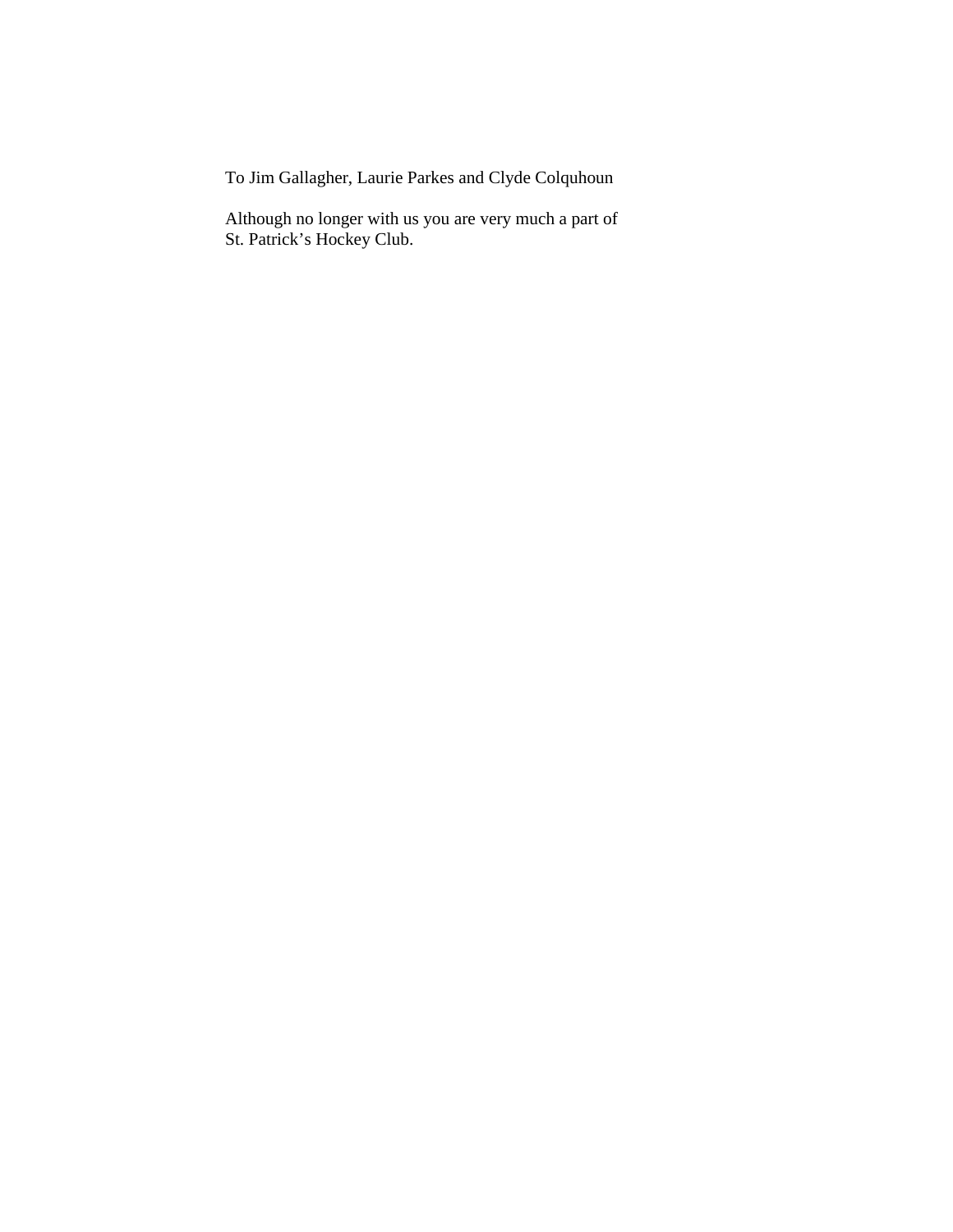## **CONTENTS**

| Chapter 1  | IN THE BEGINNING                             | 1   |
|------------|----------------------------------------------|-----|
| Chapter 2  | THE FORMATIVE YEARS 1954 - 1956              | 9   |
| Chapter 3  | ON THE FIELD 1957 - 1961                     | 16  |
| Chapter 4  | OFF THE FIELD 1957 - 1961                    | 24  |
| Chapter 5  | 1962                                         | 33  |
| Chapter 6  | 1963 - 1966                                  | 37  |
| Chapter 7  | 1967                                         | 44  |
| Chapter 8  | <b>DOWNS AND UPS 1968 - 1973</b>             | 47  |
| Chapter 9  | THE TWENTY-FIRST SEASON 1974                 | 57  |
| Chapter 10 | 1975 - 1976                                  | 60  |
| Chapter 11 | 1977 - ST. PATRICK'S WOMEN'S TEAMS           | 63  |
| Chapter 12 | 1978 - 1979                                  | 69  |
| Chapter 13 | 1980                                         | 73  |
| Chapter 14 | 1981 - 1985                                  | 76  |
| Chapter 15 | 1986 - 1990                                  | 84  |
| Chapter 16 | 1991 - 1993                                  | 94  |
| Chapter 17 | 1994: PART 11 - IN THE BEGINNING             | 101 |
| Appendix 1 | LIFE MEMBERS OF ST. PATRICK'S HOCKEY CLUB    | 102 |
| Appendix 2 | ST. PATRICK'S HOCKEY CLUB EXECUTIVES         | 103 |
| Appendix 3 | ST. PATRICK'S HOCKEY CLUB TROPHY WINNERS 105 |     |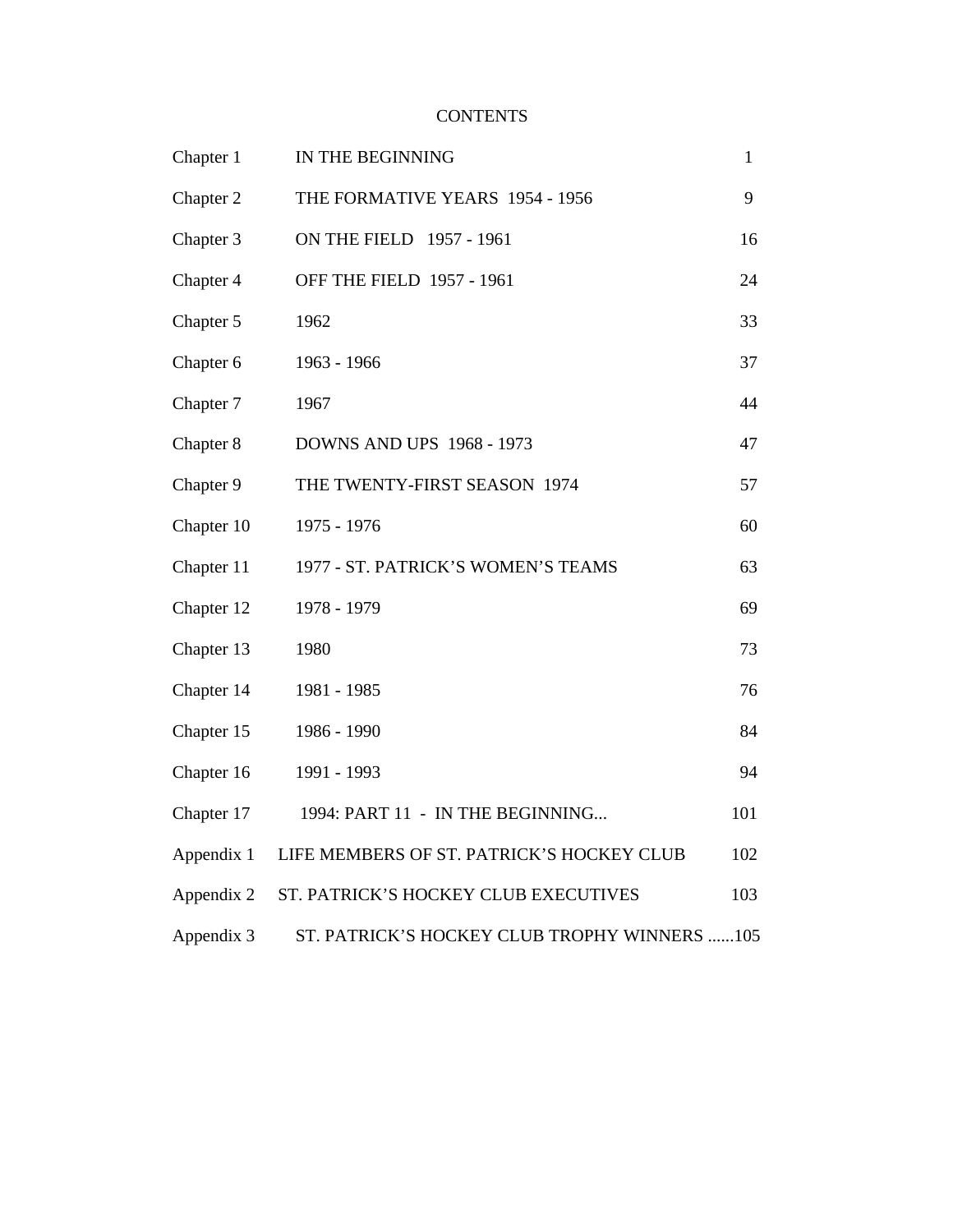CHAPTER I - IN THE BEGINNING.

On 1 April 1954, the Canberra Times reported on the annual general meeting of the A.C.T. Hockey Association. Among the items in that report were two which were to have a significant effect on St. Patrick's Hockey Club.

The first of the items in that report was that St. Patrick's Hockey Club was admitted to the Association and in the terms of the report "... would be playing competitive hockey..." and the other was the re-election of Mr. Jim Brophy as President of the Association.

The first event was the culmination of a frenetic effort by Fr. Barney Lynch recently arrived from Crookwell and the other was the confirmation of the pre-eminent position held by the person whose suggestion it was to Fr. Lynch to form a Catholic men's hockey club.

But to appreciate the full picture it is necessary to go back a few years and a few miles to County Clare in Ireland because the story of how St. Patrick's Hockey Club started is very much a story of Fr. Lynch.

It was in County Clare that Fr. Lynch became, in his own words a fairly good hurling player and there is many a veteran hockey player in Canberra who will attest to this. Hurling is that 'game' peculiar to Ireland and to the Irish people around the world. If one has a vivid imagination there are some similarities between hurling and hockey. They are both played with a ball and a stick, which is called a hurley and on a dark night, resembles a hockey stick. Fr. Lynch described the differences in the following terms, "good hurling is bad hockey and bad hurling is good hockey."

After his ordination to the priesthood at All Hallows seminary in Ireland and a year at university waiting for passage to Australia as this was just after the Second World War and passenger shipping was scarce, he embarked for Australia and more particularly for the parish of Goulburn. Fr. Lynch was not introduced to hockey during his one year stay at Goulburn.

His next appointment was to Crookwell and it was there that Providence intervened and Fr. Lynch was introduced to hockey, as a player. Fr. Lynch's ability as a hurling player made him admirably suited to hockey, particularly the style played in the early 1950's on the 'playing fields of Crookwell' derisively referred to as "cow paddocks'.

Not long after his arrival in Crookwell, Fr. Lynch was asked by John Norton and John Heart to play hockey. This was the beginning of the Catholic Youth Club hockey team Fr. Lynch started in Crookwell.

There are some interesting stories which came out of his first game. As he left the field after that first game one of the locals, Fatty Bradley, handed him a rule book. Fr. Lynch recalled that at the time he thought this was a very nice gesture and "... I thanked him graciously thinking that he was interested in all these fellows learning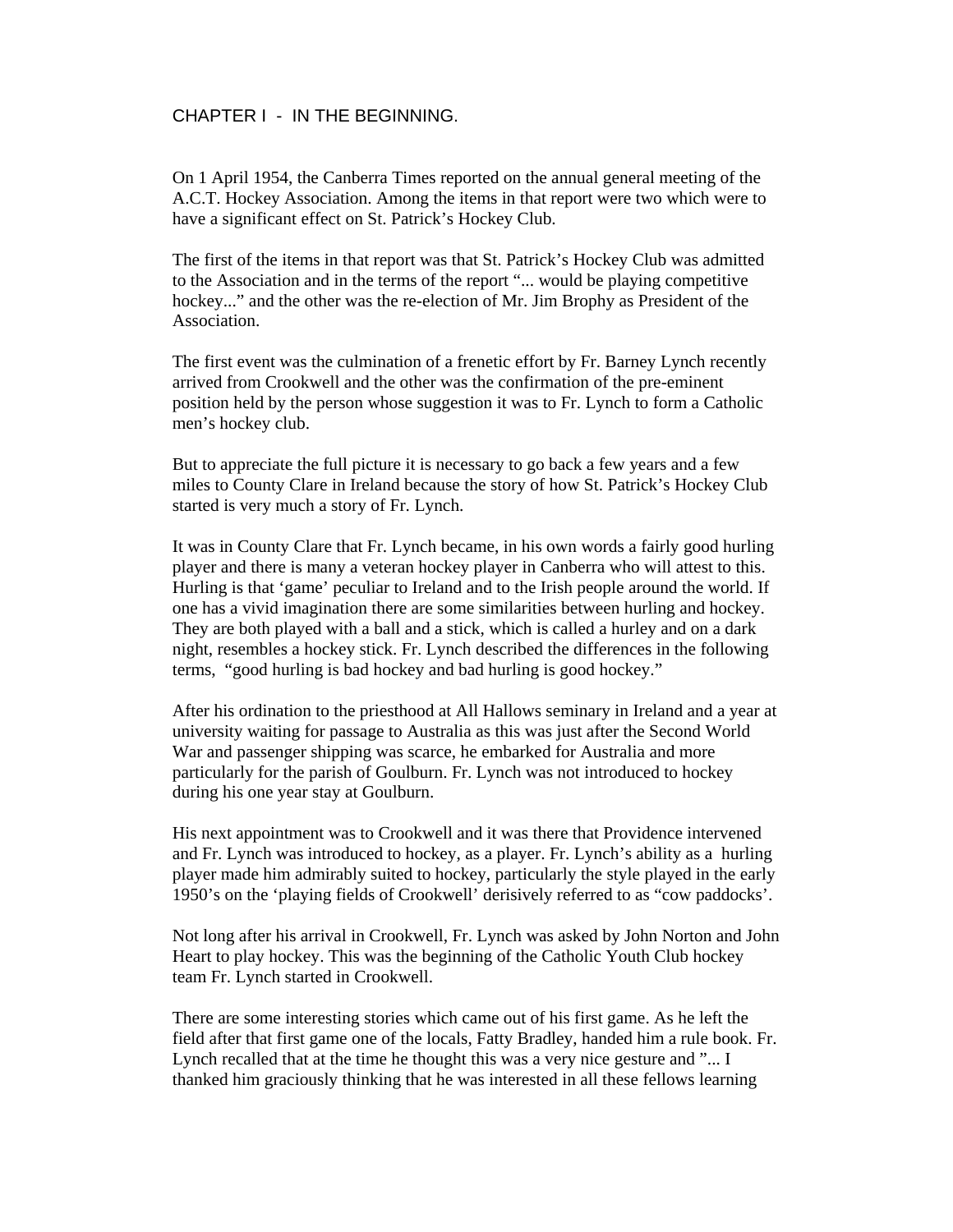the rules..." but he soon realised that there were other motives when he was the only player to be given a rule book.

At that same game a lady of the parish had come to see him play and she took some convincing that the full back in the blue cap and shirt and white shorts was indeed Fr. Lynch. The idea of a hockey playing priest was a bit strange and she probably, as Fr. Lynch says, "... expected to see him in Mass vestments or at least clerical collar".

Fr. Lynch recalls that in the second game he played the umpire, Tom Cummins, Maurice's uncle, awarded a penalty bully against him. Father had to ask Tom what was a penalty bully. Tom then blew time-out so that Fr. Lynch could learn how to play a penalty bully. Fr. Lynch recalls that this was most generous of the umpire and more so of the opposing team. He must have been a fast learner because he won the penalty bully. Penalty bullies almost became a way of life for Fr. Lynch over the years and not always with the success enjoyed on that first occasion.

The sight of this hockey playing priest became very familiar in Crookwell during the next five years and with exposure to some of the better hockey players in the country he acquired a love of the game and a skill level which ensured he would play hockey for as long as he could.

Fr. Lynch served the Crookwell parish for five years and was then appointed to Canberra. He arrived in Canberra on 5 February 1954 and part of his parish duties was that of chaplain of St. Patrick's Youth Club.

Along with his duties Fr. Lynch wanted to continue to play hockey and he had it in mind to play with Northern Suburbs as he was attached to St. Patrick's at Braddon. Fr. Lynch approached the late Jim Brophy whom he had known for some time and who was president of the hockey association and had been since 1945. When he asked Jim which hockey club he should play with I think even Fr. Lynch was a little surprised with the answer because the answer he received was along the following lines. Form your own because it is time for a Catholic hockey club to be formed in Canberra. St Edmund's Christian Brothers College had opened in Canberra that year and Jim saw this as a the ideal recruiting ground to supply a Catholic hockey club with players.

Fr. Lynch then sought the advice of the parish priest at St. Patrick's, Fr. Stan O'Donnell. Fr. O'Donnell's comment was that it had not been done before but give it a go. And he did give it a go. Fr. Lynch is the first to give credit to Fr. O'Donnell because without his co-operation Fr. Lynch would not have had the time to accomplish the task ahead.

It is an interesting story as to how that initial group of players was brought together. Along with himself, there were Les Gallagher, Brian Colquhoun, Brian Neilson, Peter Thompson all members of the St. Patrick's Youth Club and all had played hockey. Les Gallagher and Brian Colquhoun had played with Kingston which had ceased to operate at the end of 1953 and Peter Thompson and Brian Neilson played with Northern Suburbs. Fr. Lynch then acquired Frank Keenan, Jim Curtin and John Fisher.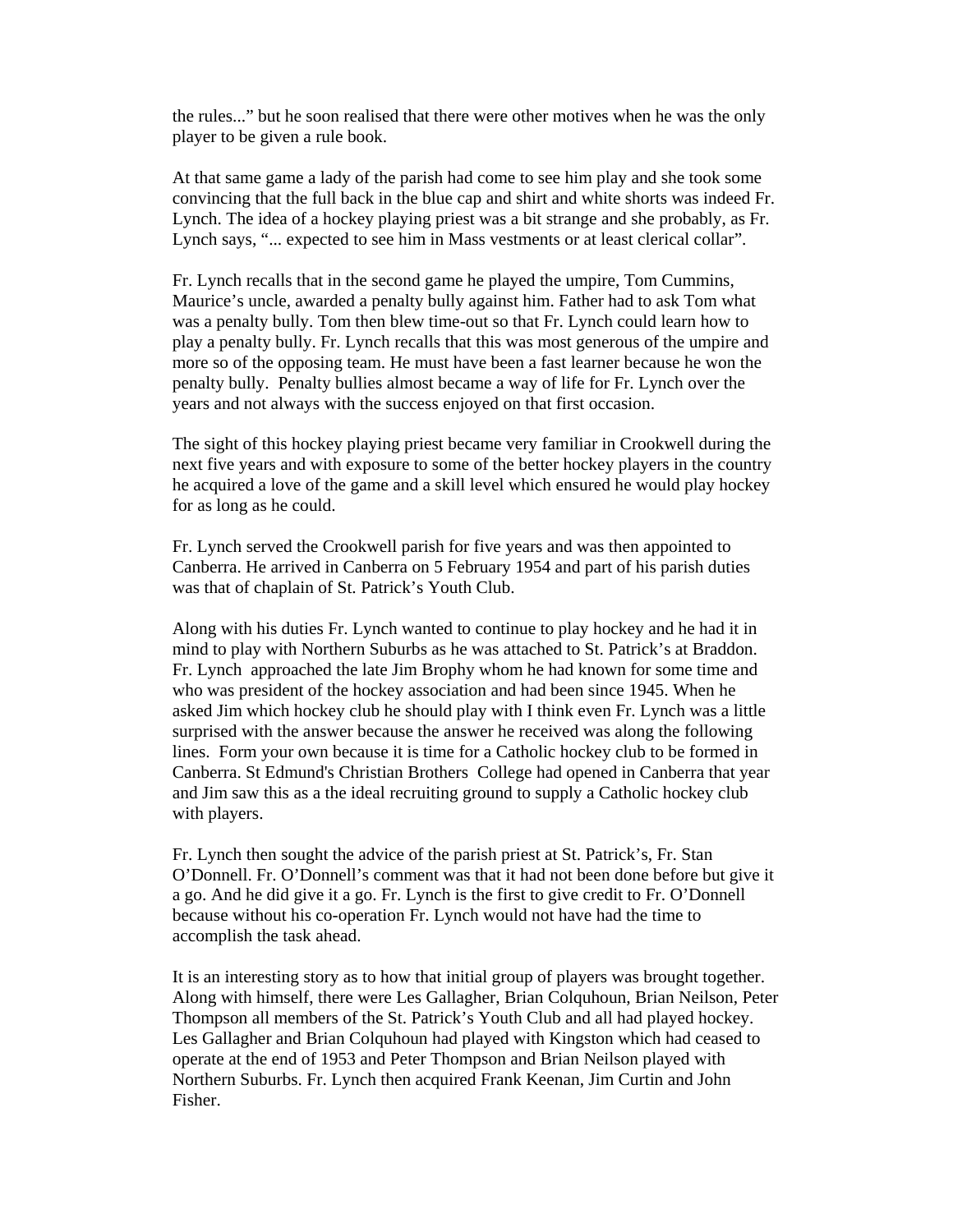Armed with these players Fr. Lynch set about the task of gathering the remainder of his team together. Some he found keen and willing while others played hard to get. Nevertheless, with typical Irish persistency and pressure he got them all.

Bin Forner relates the story of his "conversion" from Queanbeyan Hockey Club, it was not quite as dramatic as St. Paul's Conversion but there are some similarities. It occurred on 17 March 1954, the night of St Patrick's Concert which of course Fr. Lynch "attended" as indeed anyone with a soft, lilting, Irish voice was expected to do, particularly if that person was a cleric. It transpires that on that night Fr. Lynch did give his voice a fair work- out but not singing the range of Irish songs or humming the Irish tunes at the concert but on the telephone to Bin persuading him to give up his association with Queanbeyan and cast his lot in with this new hockey club his he was forming. Unlike St. Paul who was struck from his horse and when he got to his feet he was converted, it took Fr. Lynch a couple of hours, in fact all the second half of the concert, to convince Bin to join this new hockey club. In Fr. Lynch's own words " I would not take no for an answer" and there is no doubt that Irish Eyes where smiling when he hung up the telephone receiver.

The other players in that first team were Eddie Roots whose role it was to start hockey at St. Edmund's College, George Wyer and Laurie Parkes.

It is not exactly certain when the name St. Patrick's was decided upon for this new hockey club but with a person of such magnetism as Fr. Lynch as the driving force not to mention the fact that he was Irish as anyone could possibly be and that the nucleus of that first team were members of St. Patrick's Youth Club, I suppose it was inevitable that the club would have to be called Saint Patrick's Hockey Club.

St Patrick's Hockey Club came into being at it first meeting which was held on 28 March 1954 at the Corroboree Park Hall, Ainslie. It was not a long meeting. the minutes record that it lasted only 45 minutes. The minutes of that meeting are worth reproducing at this point because although there were many more to follow which would have profound influences on the direction of the Club, these minutes identify those persons who laid the foundation of St. Patrick's Hockey Club. The minutes are as follows:

 "The minutes of the inaugural meeting of St.Patrick's Catholic Hockey Club held in the Corroboree Park Youth Centre Hall on March 28th.

 The meeting opened at 9.15 pm and a motion was moved by Fr. Lynch, seconded by B. Colquhoun, that the club be officially in motion. This resolution was carried unanimously.

 L. Gallagher then moved that the name of the club be "St. Patrick's Hockey Club". This motion was seconded by Fr. Lynch and carried.

#### Election of Officers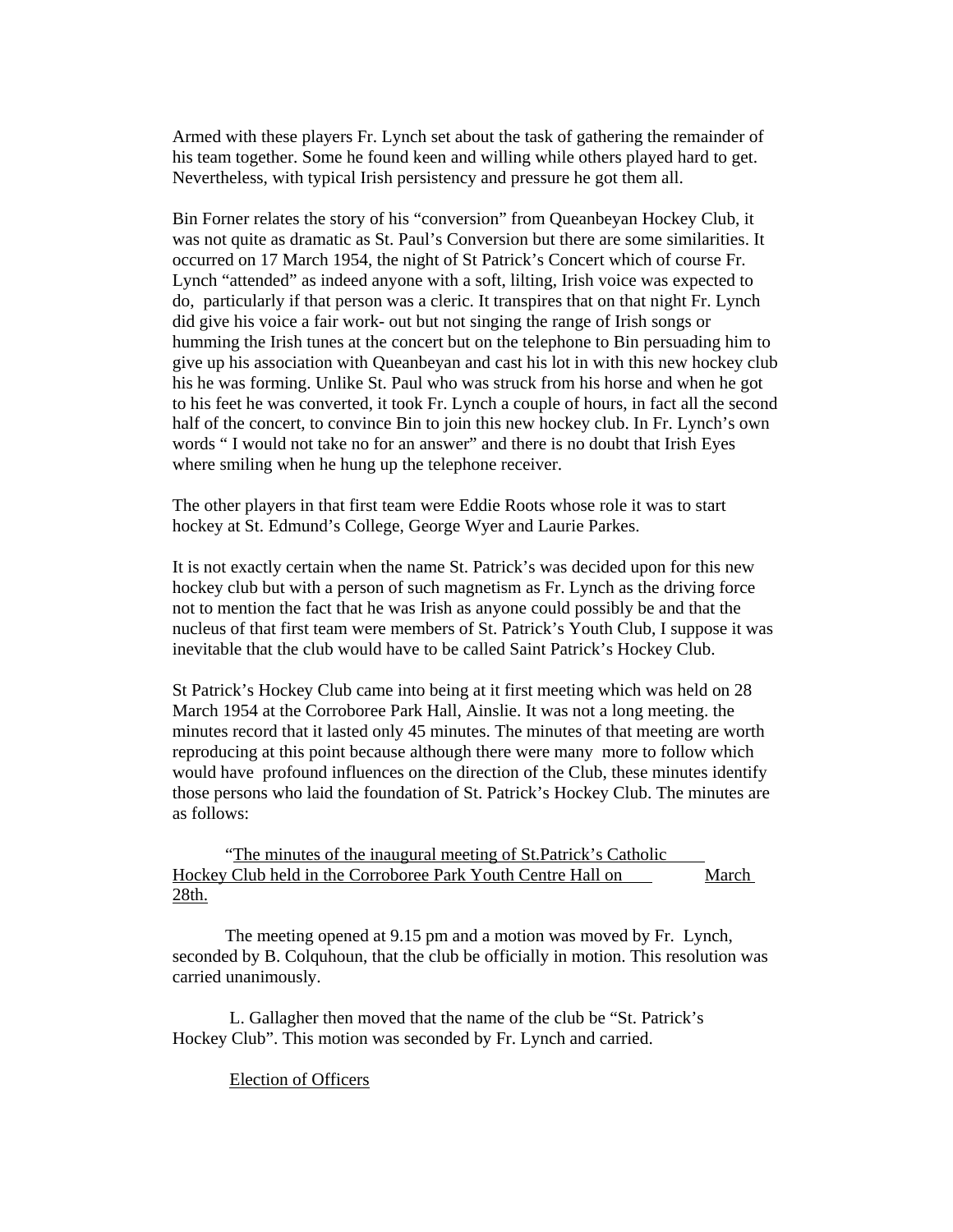Only one nomination was received for the position of President. Fr. Lynch was nominated by L. Gallagher and seconded by B. Colquhoun.

 For the position of Treasurer, J. Fisher was elected. He was nominated by B. Forner seconded by J. Curtin and was elected without opposition.

 B. Colquhoun and L. Gallagher were elected as delegates to the association and were asked to attend the Annual General Meeting on Wednesday night March 31st. Delegates were nominated by J. Fisher and seconded by Fr. Lynch. B. Neilson was then elected as Proxy delegate.

 Five nominations were received for the positions of team selectors and after some discussion it was decided that team captain should not be included in the selection committee but should confer with the selectors when necessary. B. Neilson, B. Forner and B. Colquhoun were finally elected.

#### **Constitution**

 It was decided by the meeting that time would be saved if a Special Committee was elected to draft a Constitution later to be presented to a general meeting. J. Curtin, B. Forner and B. Colquhoun were elected to carry out this duty. The committee decided to meet at 7.30 pm on March 30th at the Presbytery.

#### **Colours**

 After much discussion amongst the members and Secretary of the Association, Mr. E. J. Gordon, it was decided to adopt the colours of white and green shirts (in halves), with white to be on the left hand side and with a green shamrock on the pocket.

The meeting closed at 10pm.

Secretary - L. E. Gallagher, President -

The next step along the path for this fledgling organisation was to seek that necessary admission to the ACT Hockey Association and this was done on 30 March 1954. The following is that letter applying for admission:

> St. Patrick's Catholic Hockey Club Canberra A.C.T.

> > L. E. Gallagher Hon. Secretary, 13 Westgarth Street, O'CONNOR A.C.T.

E. J. Gordon Esq., Secretary,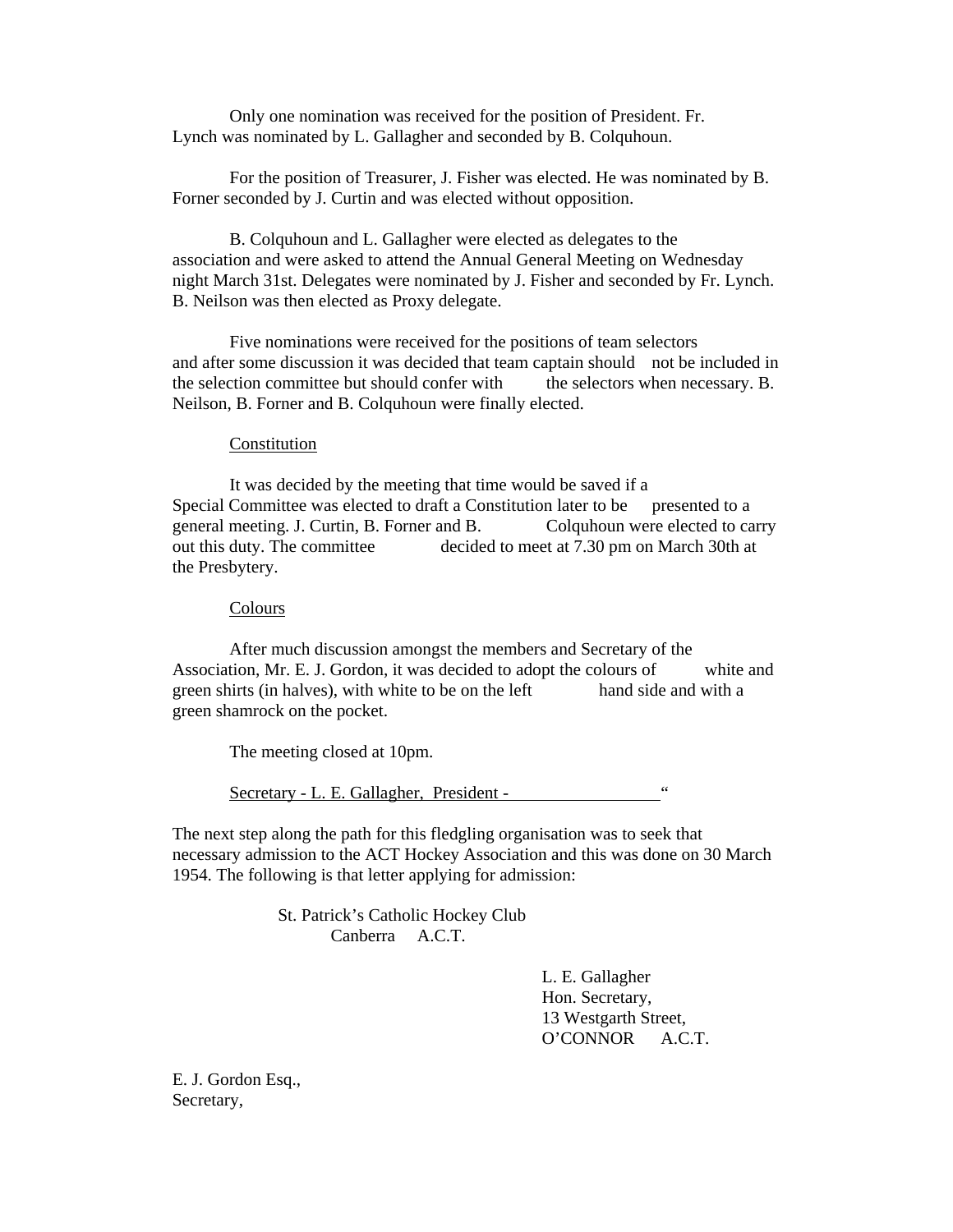A.C.T. Hockey Association, 3 Quick Street, AINSLIE A.C.T.

Dear Sir,

 At the inaugural meeting of the above club held last Sunday night 28th March, 1954 , it was decided to apply for admission to the A.C.T. Hockey Association's 1954 competition.

A list of players wishing to be registered with our club appears

below:-

| below:- |                     |                     |
|---------|---------------------|---------------------|
|         | Rev. Fr. Lynch      | J. Curtin           |
|         | Rev. Fr. Morrison   | L. Parkes           |
|         | J. Fisher           | J. Griffiths        |
|         | <b>B.</b> Colquhoun | E. Roots            |
|         | F. Keenan           | J. Martin           |
|         | P. Thompson         | <b>B.</b> McRedmond |
|         | <b>B.</b> Neilson   | M. Hereward         |
|         | B. Forner           | J. De Dazzel        |
|         | L. Gallagher        |                     |

Transfers for players requiring them are enclosed.

Elected office-bearers for this year are:-

Patron - Bishop Young Secretary - L. Gallagher

President - Rev. Fr. Lynch Treasurer - J. Fisher

Delegates to the Association are as follows:-

L. Gallagher and B. Colquhoun

The following colours were chosen by members present at the

meeting.

 SHIRTS - White and Green halves SHORTS - White SOX - Green with white tops

Hoping this application meets with your satisfaction.

Yours faithfully,

 L. E. Gallagher Secretary

All the arrangements were done with great speed. The Canberra Times of 1 April 1954 reported the proceedings of the A.C.T. Hockey Association annual meeting held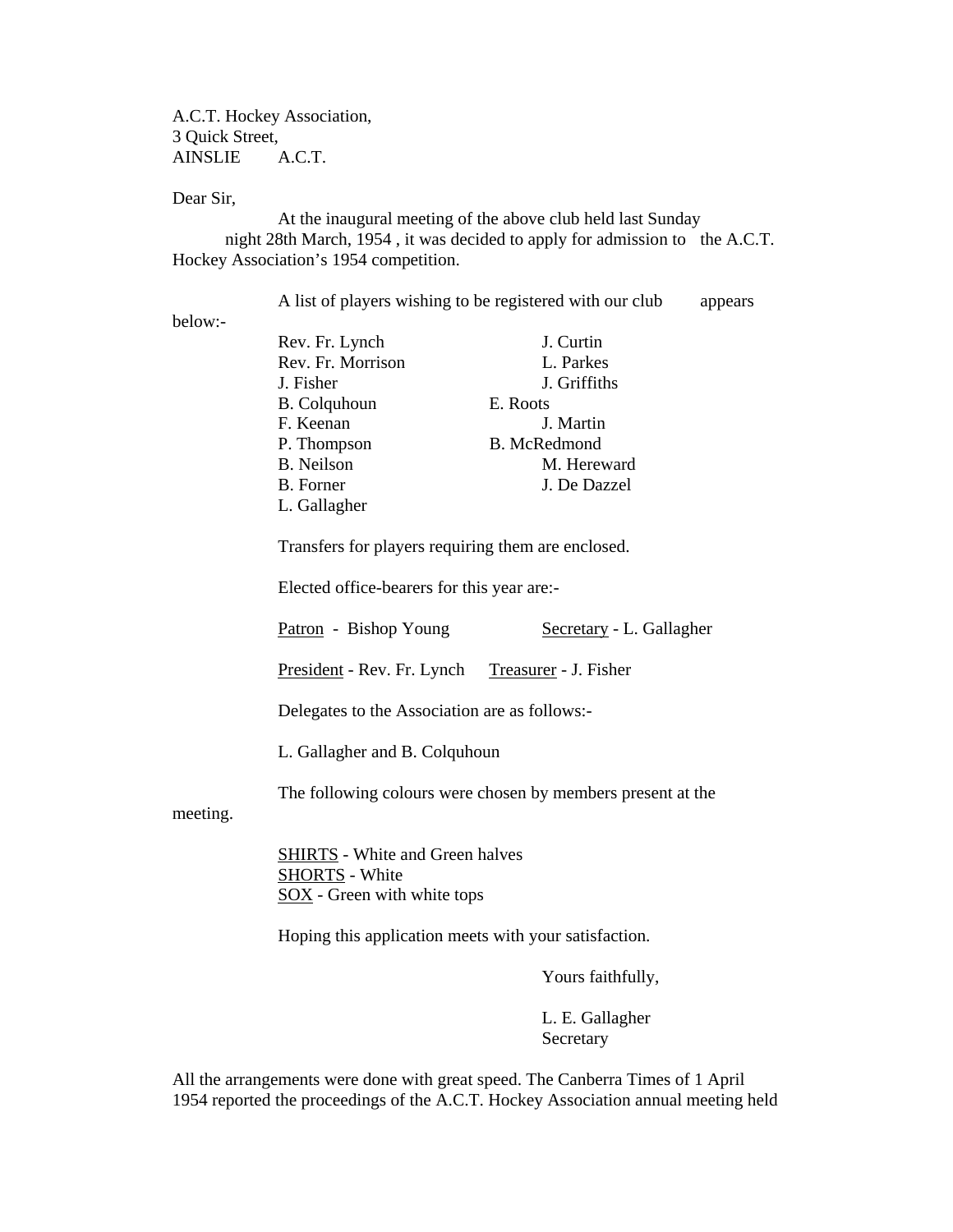the previous night. in that report was the statement ".. It was stated that at least two new teams would be playing competitive hockey this season. They would be St. Patrick's and the Presbyterian Men's Club." Also of interest in that report was the election of Mr. J. Gallagher as assistant secretary of the Association. At that stage of course Jim was not a member of St. Patrick's Hockey Club but was playing hockey for Northern Suburbs.

At around this time another person arrived in Canberra and would play an important role in the development of St. Patrick's to a position of force in ACT hockey. I am of course referring to Leon Gerathy or 'Coach' as he became known to all at St. Patrick's. Leon being an out-of-towner did not know his way around too well and in 1954 we see him playing for Barton hockey club. The Canberra Times of 2 April 1954, referred to the fortunes of Barton which "... has secured two outstanding players in Leon Gerrathy (sic) ...". The article went on to relate that Leon and the other player had"... both played in Goulburn which is one of the strongest hockey centres in Australia.".

Of all these people Eddie Roots probably had the most difficult task, trying to establish hockey at St. Edmund's in an environment where nearly all the brothers had been through the Christian Brothers Rugby Union Academy of Nudgee in Brisbane or Waverly College in Sydney. However, with his usual diplomacy he managed to win the day but not without a fight. The Principal, Brother McCarthy made it perfectly clear that if hockey was to be a sport at St. Edmund's the team would play under the College name and in the College colours. This did not sit well with Kevin Mulchay and I recall one dressing down he received on this very matter.

However, hockey was established and it was not long before success was being recorded in the results section of the Canberra Times and introducing players like Brian Paton, Geoff Fisher, Vince Fisher, Bill Powell, Clyde Sloan and Morris Trevethan and later on Chris Powell and Mark Humphries and many others to the ACT hockey public.

When I look at St. Patrick's the first thing that comes to mind is the bonds of friendship that exist and which were forged in those first years. This group of young people bound together by religious, sporting and social activities and in some cases were blood relations, became a very close knit group. As Bin Forner says: "We virtually built our lives around each other and grew in strength together.".

Marriages, children, house building were celebrated in a way that many of us had not encountered before, and the people who made up St. Patrick's, and this included mothers and fathers, wives and children and even cousins, became an extended family. The friendships were developed during those playing years but matured and grew as each person settled to find his place in the world and have continued strongly to this day.

With the team admitted to participate in the ACT hockey competition it was up to the Association to decide upon a suitable grading. To the dismay of many of the players St. Patrick's was graded in B Grade, then the third level of competition. I say dismay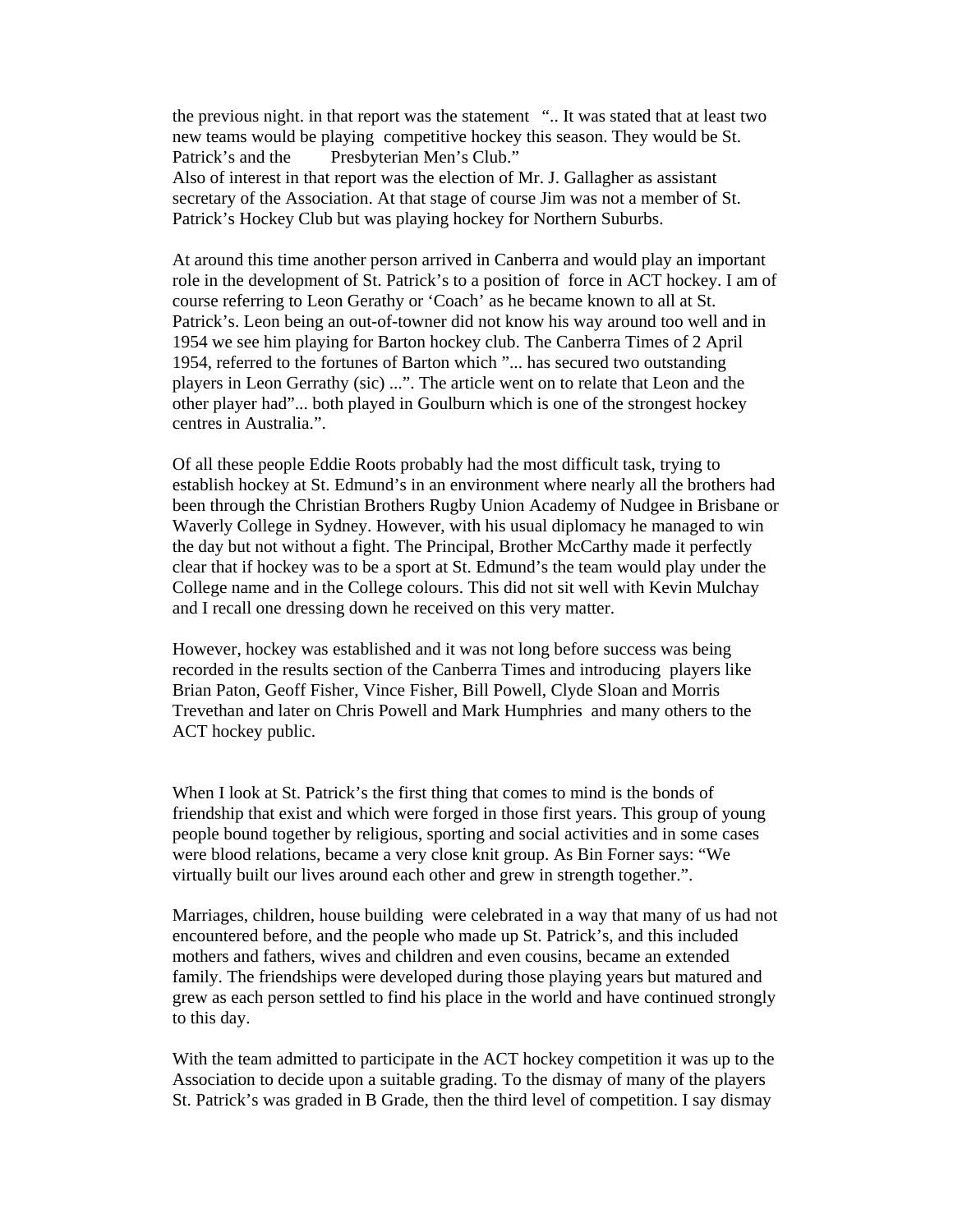because several of the players had played A Reserve grade for their previous clubs and at least one would have played in A grade in 1954 had he stayed with his club. However, the Association probably did St. Patrick's a favour because it allowed this group of players to get to know each other and to learn the hockey strengths and weaknesses of each team member. In a trial match 25 April 1954 a combined A and B grade team from Northern Suburbs defeated St. Patrick's 10-4, the comment was made that although St. Patrick's played well the experience of the Norths A grade players was too much for them. The report went on to say that St. Patrick's should do well in the B grade competition. The time had come to put all this organisation to the test.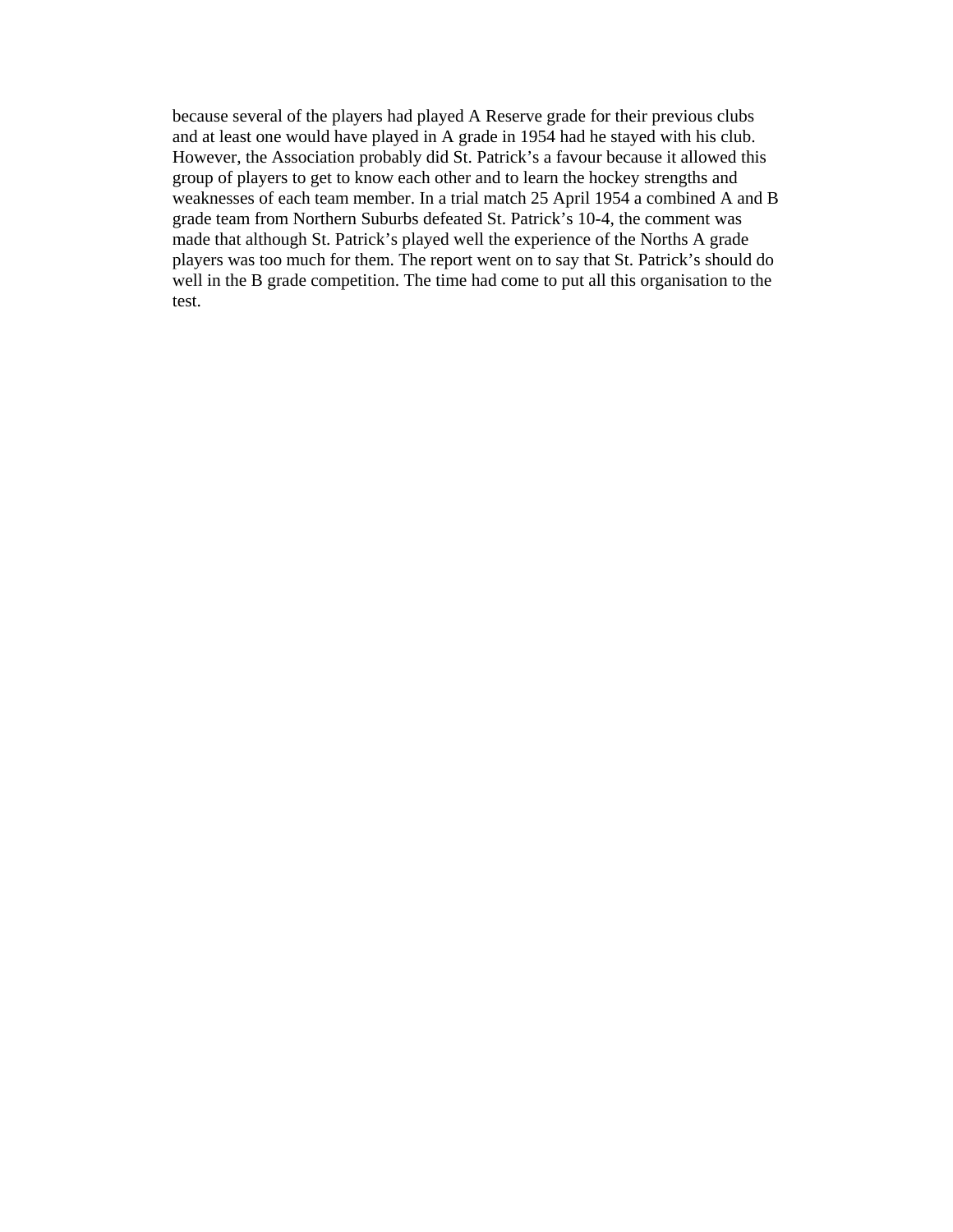## CHAPTER 2 - THE FORMATIVE YEARS 1954 - 1956

After all this preparation the big day arrived when St. Patrick's would take the field for the first time. I May 1954 was the first competition match and the new clubs were matched - A clash to determine the true faith! The Canberra Times reporter under a sub-heading "NEW CLUBS CLASH" said that both the new clubs had shown impressive form over the past weeks in trials and would be watched with interest. The only thing that was wrong with the short report was that he listed St. Patrick's opponent as St. Andrew's.

Twelve players were named to take the field with one to be omitted. they were (in order) John Fisher, Brian Colquhoun, Fr. Lynch, Eddie Roots, George Wyer, Peter Thompson, Frank Keenan, Jimmy Martin, Jim Curtin, Les Gallagher, Bin Forner and Brian Neilson. The results of that game have faded into oblivion but I know that St. Patrick's won the game, because in that first season the team went through the competition undefeated. When these players ran on to the field for the first time as St. Patrick's not too many of the current day players for St Patrick's were born.

That first year was indeed one to remember. The team recorded many big wins and more importantly, St. Patrick's first premiership and it was achieved by defeating Barton 5 goals to nil in the grand final. That team scored something like 100 goals during the season and had only 6 or 7 scored against it.

As that season progressed other events occurred which were to become strong traditions of St. Patrick's. In May 1954 teams were selected to participate in representative trials and St Patrick's were represented by eight players with seven being selected to play in the ACT Colts team (under 21) in the NSW Championships in Sydney on the June long weekend. The Canberra Times published the team on 10 June 1954 and the following are extracts relating to the St. Patrick's players:

 Brian Colquhoun, full back, age 19, ACT representative 1950-54. Frank Keenan, full back, age 19, ACT representative 1953-54. Peter Thompson, full back, age 17, ACT representative 1954. Bin Forner, forward, age 19, ACT representative 1951-54. Les Gallagher, forward, age 19, ACT representative 1953-54. Brian Neilson, forward, age 19, ACT representative 1951-54.

Unfortunately the Canberra Times in error, which it was prone to do in those days, omitted the details of the other St. Patrick's player. He was:

John Fisher, half-back, age 18, ACT representative 1954.

In that same year Leon Gerathy gained ACT senior selection but at the time he was playing for Barton. In July 1954 the ACT Colts played a curtain raiser to the New South Wales vs. New Zealand game and John Fisher was this time named in the team as half-back.

Also in July 1954 another St. Patrick's tradition was set in place, the annual end of season dinner. At the time it was decided that an end of season dance would be held at the Turner Football Club rooms and that the admission would be three shillings (30 cents). The event was held and a good time was had by all.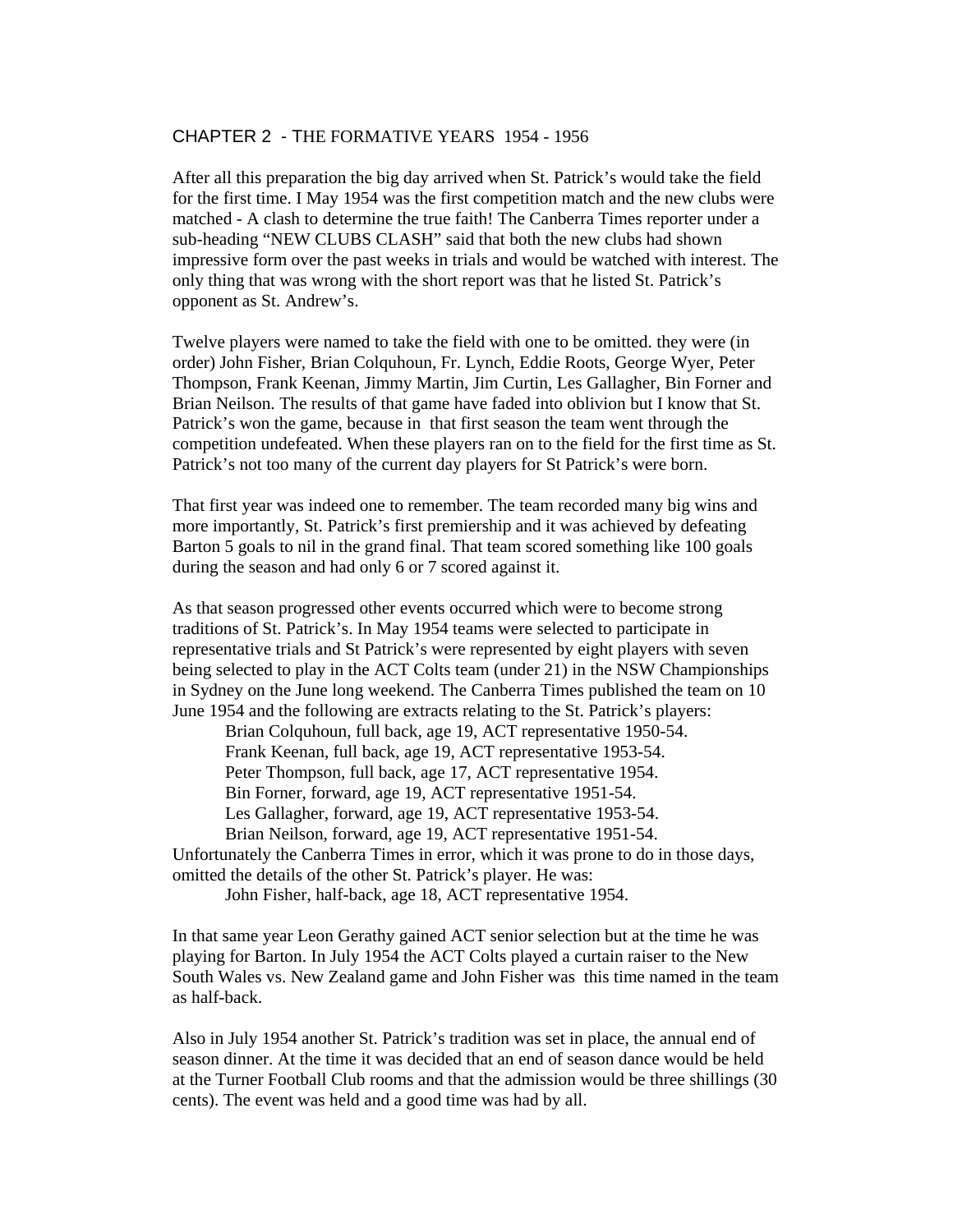With such an outstanding showing in 1954 it is no wonder that the ACT Hockey Association announced at its Annual General Meeting that St. Patrick's had been admitted to A grade. In addition the Club also fielded a second team, though not without considerable debate and concern about the difficulties a second team would present. The second was graded in A Reserve grade.

In its first match in A grade in 1955, St Patrick's were victorious over the Royal Military College. The 1955 season was not an easy on for St. Patrick's. By June the A grade team had clawed its way to fourth position and in the process won fewer games than it lost. The A Reserve team languished at the bottom of the table having secured only one draw at that stage. There were times when it was not always easy to get a team on the field. The Canberra Times of 15 August 1955 reported that the St. Patrick's A grade side lost to Central 5-1 and that the A Reserve side forfeited to Presbyterians.The loss to Central put a spot for St Patricks in in semi-final in jeopardy and it came down to the last match of the round when St Patricks and University, equal in fourth place, met on 20 August. Unfortunately University won 2- 1 and St. Patricks' season was finished.

While the results of the 1955 season were not that flash, there were some highlights. Peter Thompson gained selection in the senior representative side and was awarded a Hockey Blue for outstanding play and St. Patricks continued to provide the majority of the Colts team. In 1955 Kevin Mulchay, John Fisher, Jim Curtin, Frank Keenan, Peter Thompson, Les Gallagher, Bin Forner and Brian Neilson all were members of that team. Fr. Lynch was also selected in the Challenge team but had to decline selection which he recalled several years later that it was one of his regrets about his hockey career. Fr. Lynch was also elected a vice president of the ACT Hockey Association.

Off the field activities continued at a steady pace. At the beginning of the season the club had a debit balance of six pounds fourteen shillings. This was owed to the Association for ground fees. Club fees were set at three pounds (six dollars for those born after 14 February,1966), fifteen shillings for non-playing members and for some strange reason one pound ten for school boys. There is no mention anywhere of women, except for their help in organising social activities, equality of the sexes had not yet arrived.

In 1955, St Patrick's started to enter teams in carnivals around the district. There had long been a hockey carnival in Canberra at the start of the hockey season and Fr. Lynch recalls an incident from the 1955 carnival. In 1954, Fr. Lynch had formed the Marian Club to cater for the needs of young people who had moved to Canberra for work and were living away from their families, on the occasion of the carnival several young females came to watch the hockey, Fr. Lynch maintains that they came to see him but there is some debate on that question, during one particular match these young ladies were barracking "come on Father, come on Father" etc, and a comment was heard from the side lines that the St. Patrick's full back was young to have such a large grown-up family. The Club journeyed to Grenfell where it won the F. F Armstrong Trophy as runner-up in the Carnival. There was a letter from Grenfell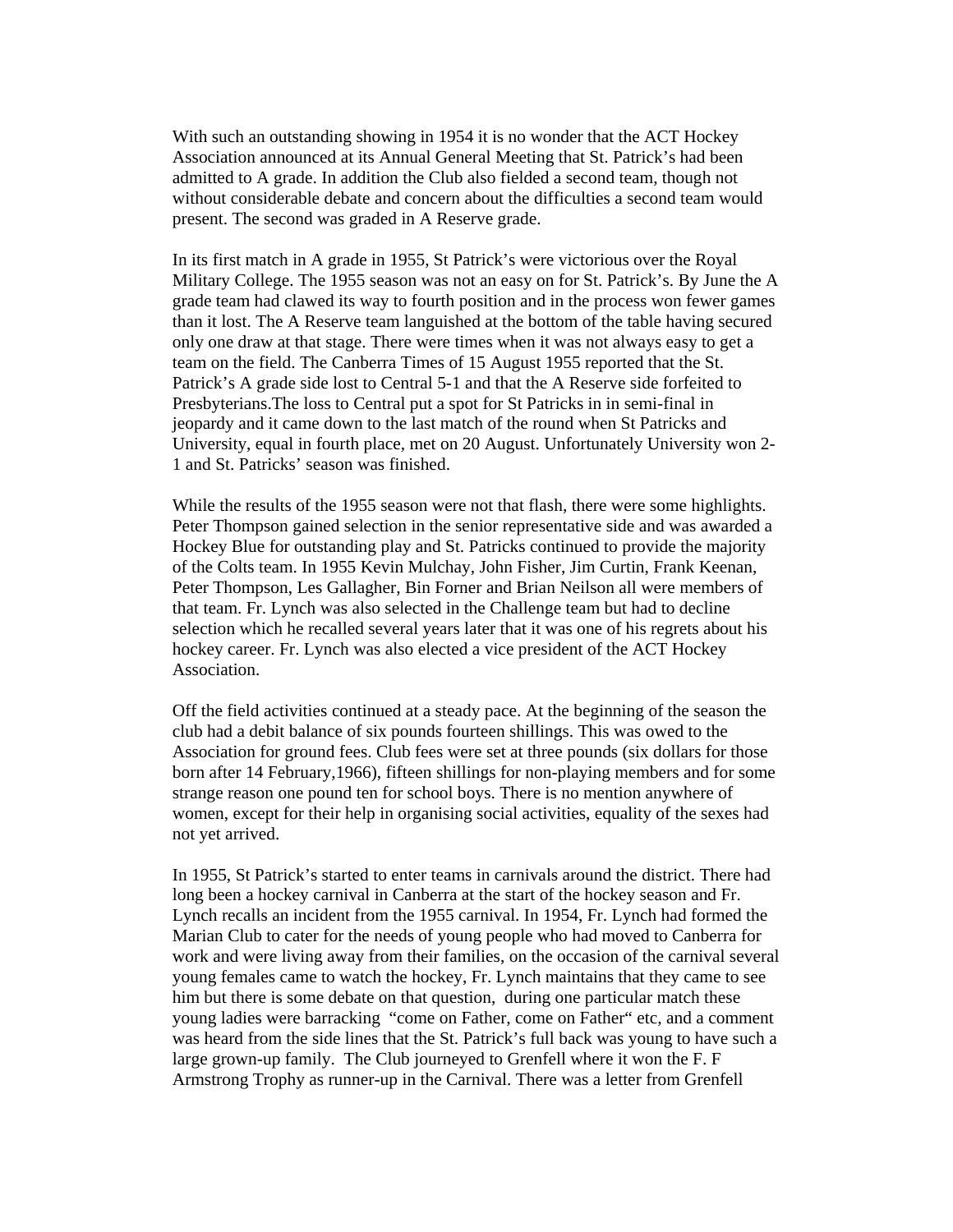reported in the minutes of a meeting requesting the return of the trophy - another St. Patrick's tradition set in place.

Worthy of special mention at this stage was the function which has come to be known as the Annual Dinner. Although at the end of 1954 there had been a dance this was the first Dinner. True to form for the times it was left to the females to conduct such functions, however, there were no members of the hockey club married at that stage so the next group of females to be called on was the mothers and the 1955 annual report gives "Our thanks to Mrs Colquhoun, Mrs Mulchay and Mrs Gallagher and their helpers for the wonderful spread.".

1956 was something of a watershed for St. Patrick's. Two teams were entered in the competition, one in A Grade the other in B Grade. The A grade team again just missed out on a place in the final series when it lost to Barton in the last round of the competition. The A grade team had experienced an up and down year a 4-0 win against Waratah in May and a week later could only get together ten players for the game against RMC which by the way resulted in a 3 all draw. The B Grade team won the premiership in 1956 following up the 1954 victory serving notice that the B grade belonged to St Patrick's.

Two other events were reported in the Canberra Times of 7 April 1956 which would ultimately be of significance to St Patrick's. One was that Leon Gerathy would be a loss to Barton which made him a free agent and enabled him to take up the coaching position at St Patrick's in 1957 and the other was that St Patrick's would be without the services of Fr Lynch in that year. Thus Fr Lynch missed the debate about eligibility for membership of St Patrick's which was to occur in July 1956.

The Annual Report of the Club tells the story of the A Grade team for 1956:

 " Many times during the season St. Patrick's players contributed more to defeat than did the members of the opposition. Time and time again St. Pats. were in a good position only to fall apart when the opposition scored a goal or took the lead. Bickering would occur between players and team work would fall apart.'.

The report went on to argue for the need for first class coaching for both A and B grade teams if the standard of hockey was to improve.

Seven St Patrick's players represented the ACT in 1956. Les Gallagher, George Wyer, Brian Colquhoun were members of the Senior, Jim Gallagher was captain of the Challenge team, Bin Forner and Colin ("Cobbs") Colquhoun were in the Colts with Bin its captain and John Colquhoun was in the ACT junior team. There were also four St Edmund's representatives in that junior team. Three of them, Vince Fisher, Peter Dawes and Brian Paton all played with St. Patrick's but they all left Canberra soon after leaving school. Vince was later to return and play with St. Patrick's. In August 1956 St. Edmund's gained additional representation in junior teams to play Tamworth with Geoff Fisher and Morris Trevethan being included in the under 16 and Kevin Paton selected as vice-captain of the under 14 team.

There is no doubt that St. Patrick's Hockey Club was formed as a club for Catholics. The constitution was unequivocal on this point, membership was restricted to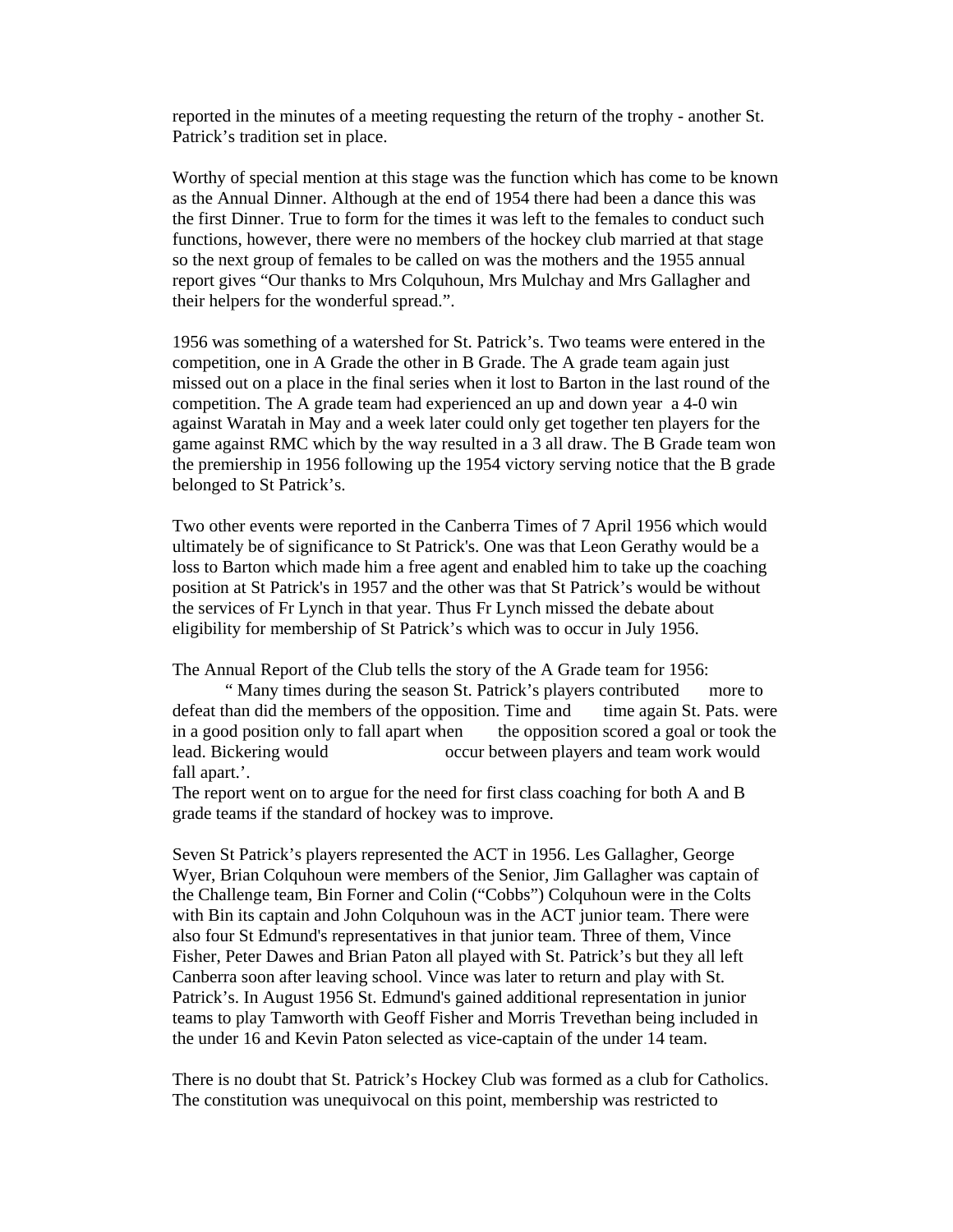"Catholics resident in Canberra and District". The age of ecumenism had not yet arrived. At the Second Annual General Meeting on 3 March 1955, in the discussion about the formation of a second team, Fr. Lynch stressed the difficulties associated with such a formation and he urged new and old members of the club '...to behave in a way which is expected of Catholic Youth.".

The first recorded discussion of admitting non-catholics to St. Patrick's Hockey Club occurred at a general meeting held on 17 July 1956. At that meeting Eddie Roots moved an amendment to the constitution "that membership be opened to all catholics of Canberra and district and ex-students of St. Edmund's College.". This amendment was important because at the end of 1956 John Collings, a student of St Edmund's, was to finish school. John was a good player but was not a catholic.

The proposed amendment was ruled out of order on a technical ground that such a matter as constitutional amendment required a special general meeting and indeed one was set down for the following week the 24 July 1956.

There must have been considerable discussion on this topic prior to the meeting of 17 July or there must have been frenetic activity during the following week as the motion moved, discussed and eventually passed unanimously was considerably wider than that proposed by Eddie Roots the previous week.

The amendment appears to have been prompted by disappointing performances on the field and involved the appointment of a coach. It is obvious that the person being considered for this position was a non-catholic. The motion as passed set out conditions which looking back were very restrictive. It worth while mentioning some:

" (ii) The club will admit during the 1957 season and for that season only, a non-catholic as "A" grade captain who will act as coach to all club teams.

(iv) No non-catholic will hold an executive position within the club.

 (v) They (non-catholics) will have the power to vote on matters dealt with by the club but will have no power to vote on amendments to the club's constitution.".

...

The next three clauses of the amendment all refer to the membership arrangements to be enjoyed by non-catholics who are referred to as 'they'. It is some time off yet when the club would undergo an examination of its membership rules and open up membership to non- catholics.

The amendment was most important to the future of St. Patrick's. Some people realised that the Club was at a cross-roads and it was imperative that the club had to adopt a more professional attitude and lift the standard of the hockey it was playing or it would remain essentially a social club for catholic males and with declining standards and membership which this would bring, the club would soon fade into oblivion.

The discussions at that meeting were divided along the following lines: The President of the Club, Eddie Bourke said that the proposed motion had been mentioned to Fr.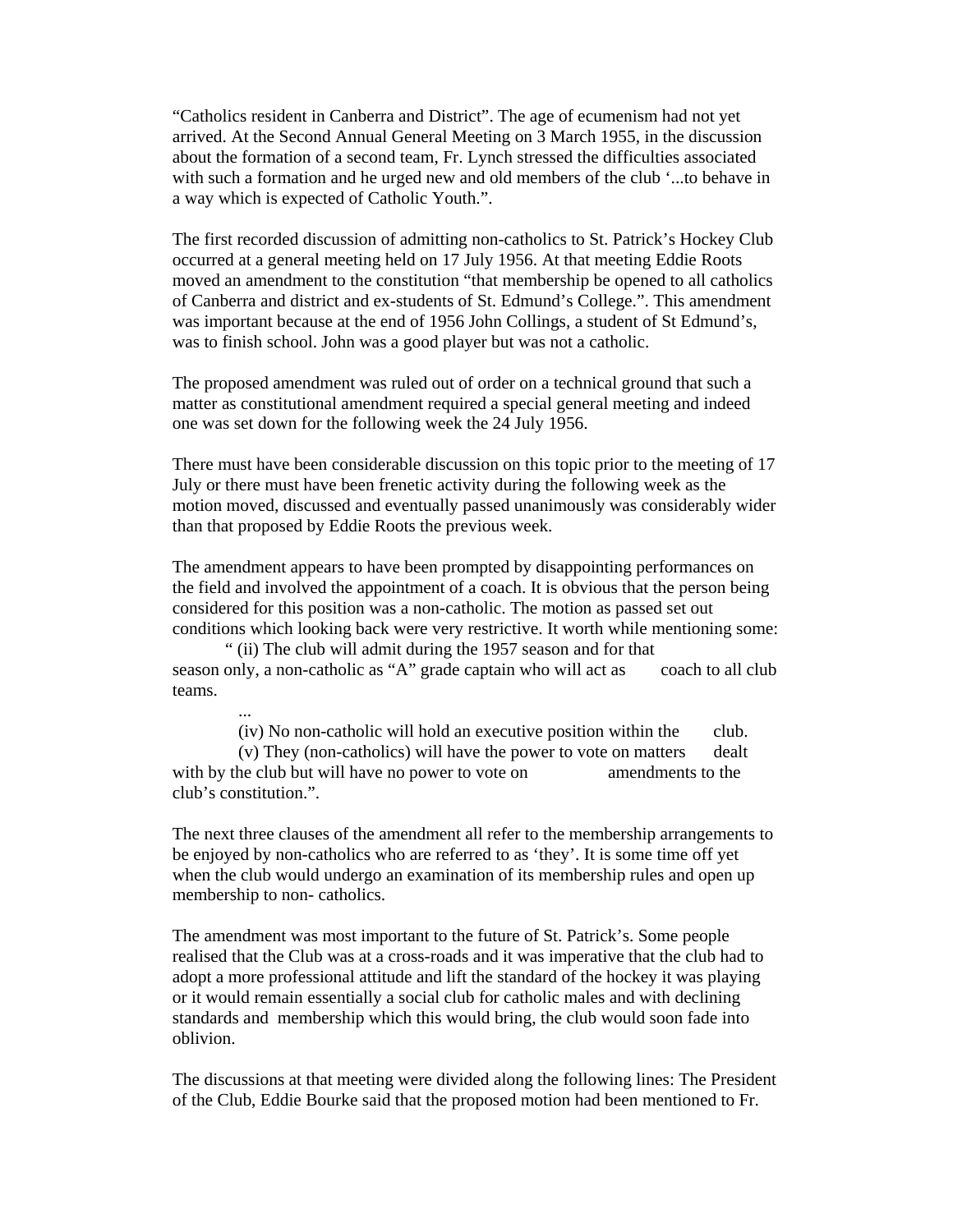O'Donnell who was definitely against it as the club had been formed "...to bring young people together on the sporting field and in a catholic atmosphere.". The other speakers George Wyer, Jim Gallagher and Les Gallagher all spoke of the need to have an organised system of coaching to improve the standard of hockey and to instil a large measure of discipline in the teams on the field. The amendment was accepted by the meeting.

Although the age of ecumenism had not yet arrived, there were very few instances of sectarian animosity displayed against St Patricks. Fr Lynch tells of his light hearted encounters with Rev. Hector Harrison of the Presbyterian Church when their paths would cross at the State schools during their catechical work. If Presbyterians had defeated St Patricks the previous Saturday Rev. Harrison would suggest that the true faith had won out and when the reverse occurred Fr Lynch would remind Rev. Harrison that the true faith won, at which point Rev Harrison would reach for the switch on his hearing aid and turn it off.

One other important aspect of St Patrick's ethos was founded in these early years. While hockey was the reason why St Patrick's existed, its continued existence was due largely to the fact that all associated with the Club in those early years became very close friends. This friendship was nurtured off the field more than on it and there is no doubt that the place of nurturing was the Manuka Club. It is not entirely by accident that the Manuka Club became the watering hole, it was close to the Manuka hockey ground which unfortunately no longer exists as "progress" decreed that the ground was to become a car park. St. Patrick's played no small part in the success of the Manuka Club as a venture through heaps of voluntary labour and dedicated patronage.

It was the watering hole where St. Patrick's boys assembled to celebrate victories on the field and to replay those games we let slip away and more than once would go to our homes at night convinced we really had won the match every where except on the score board. The Manuka Club was a much revered place in our younger days. The Manuka Club was the St Patrick's club house as much as it was Manuka Football Club club house. It was not only the place to go to after the match on Saturday during winter, it was the place to go to on Friday night and I still hear the words "it is only University or Presbyterians or Central.' or some other team which we would easily beat the following day. It was also the place we went to on Wednesday nights after training and from where we would go to the Starlight Drive-in theatre for ranch night where many a promising career in accounting foundered on the rocks of Sam Katzman's direction and Mischa Bakalynakov's music.

The tables are no longer at Horry's and Droopy doesn't dwell there anymore and the elixirs of doctors Resch and Tooths and Tooheys are no longer available there and neither are Laurie (Parkes) nor Blue (Clyde Colquhoun) nor Jim (Gallagher) but there is not one St Patrick's boy from that period who would trade the memories of their times spent at the Manuka Club.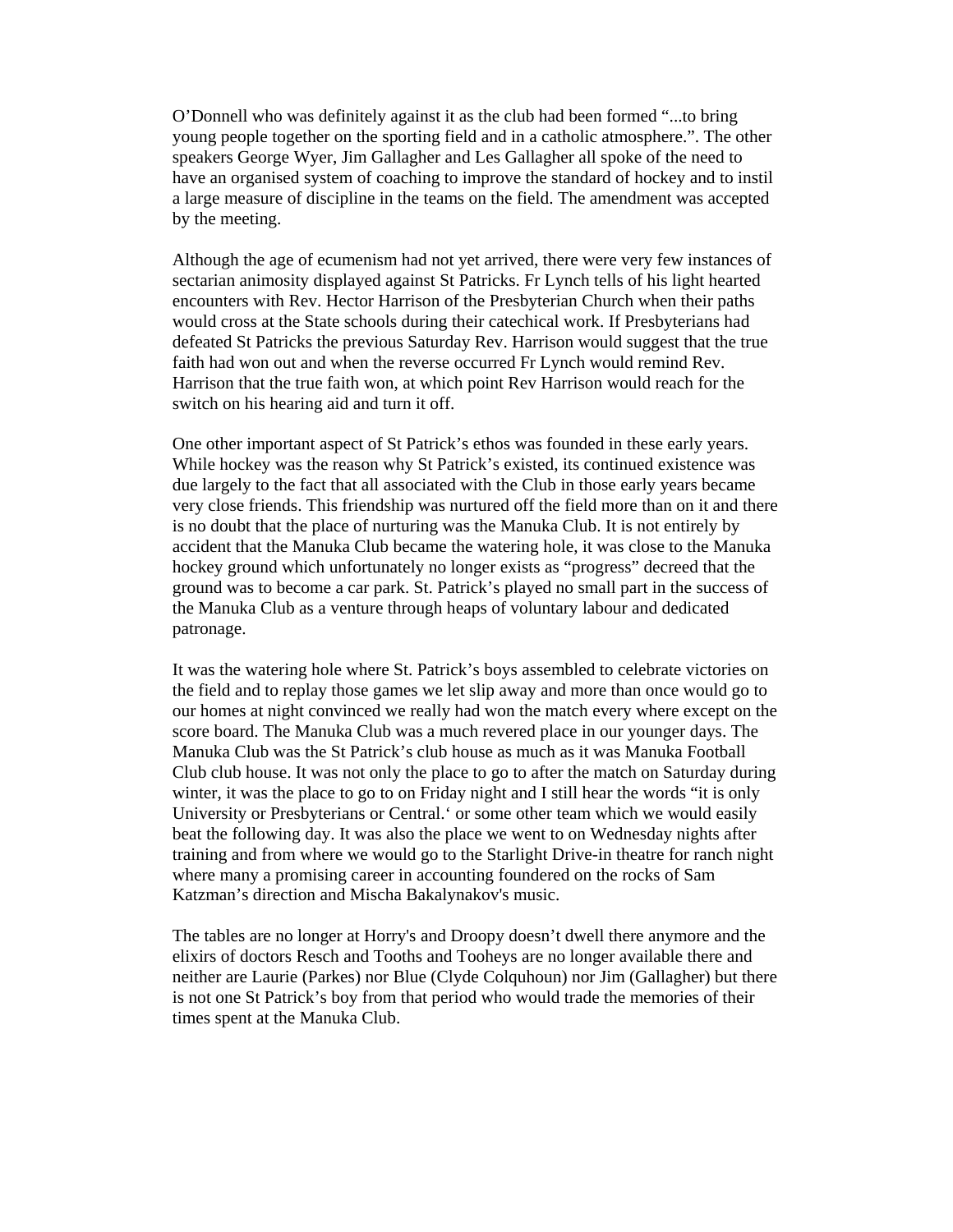#### CHAPTER 3 - ON THE FIELD 1957 - 1961

The work and effort put in by the original players and their families in those formative years was to bear fruit both on and off the field over the next few years as St Patrick's consolidated into a formidable organisation. There was a marked improvement in the standard of hockey and a very visible improvement in club spirit. I have already mentioned that St Patrick's provided a significant number of its players for the ACT representative hockey teams during the formative years of the Club. This contribution has continued down through the years and the Club has been honoured in the selection of Lisa and Katrina Powell in the Australian Women's Hockey Team. But I am ahead of myself because at this times there were no St Patrick's women's hockey teams nor was there any indoor hockey.

The A Grade team was consistently winning throughout 1957 , 2-0 against Waratah in May , 4-0 against Barton also in May, 3-1 against Central in July and we see at semi- final time it finished second on the ladder. On 6 July 1957 the Canberra Times reporter was moved to write:

 " The Saints have played a brand of hockey that even their most ardent supporters had not thought possible, Gallagher, Lynch, Forner and Winkleman have developed this team from one of mediocre standard to the present fine standard."

Missing from this report was mention of Leon Gerathy who had been appointed coach at the beginning of the season and I am sure that he would have been largely responsible for this turn around in St Patrick's fortunes. He insisted on training with the very clear dictum " You will not improve your hockey if you do not train". Leon supplemented his training with blackboard lecturers on tactics and positional play. He very soon became known as 'Coach'.

'Coach' had come to Canberra in 1954 and played with Barton and his conversion to St Patrick's took Fr Lynch even more time than Bin's conversion. Every time Fr Lynch saw Leon after Mass or in the street he would plead the case for St Patrick's need of a coach and players. In the end I am sure life was easier for 'Coach' when he finally agreed to coach the Club's teams.

1957 was the first year that the St. Patrick's A grade team had reached the semifinals. Unfortunately the team lost the semi-final in extra time and then lost the preliminary final 2-1 against Central. 1957 started a succession of disappointments for the A Grade side and it was not until 1962 that it won an A Grade premiership.

In that year the second team from St Patrick's was entered in the A Reserve competition. Unfortunately it was disrupted throughout the year by having to supply players to the A grade team and it missed out on a place in the semi finals

Like the previous three years the names of Gallagher, Forner and Colquhoun appeared as ACT representatives in 1957 with Jim Gallagher and Bin Forner being awarded Association Player Blues in 1957 and in that same year Jim was awarded a Service Blue for his work at Association level .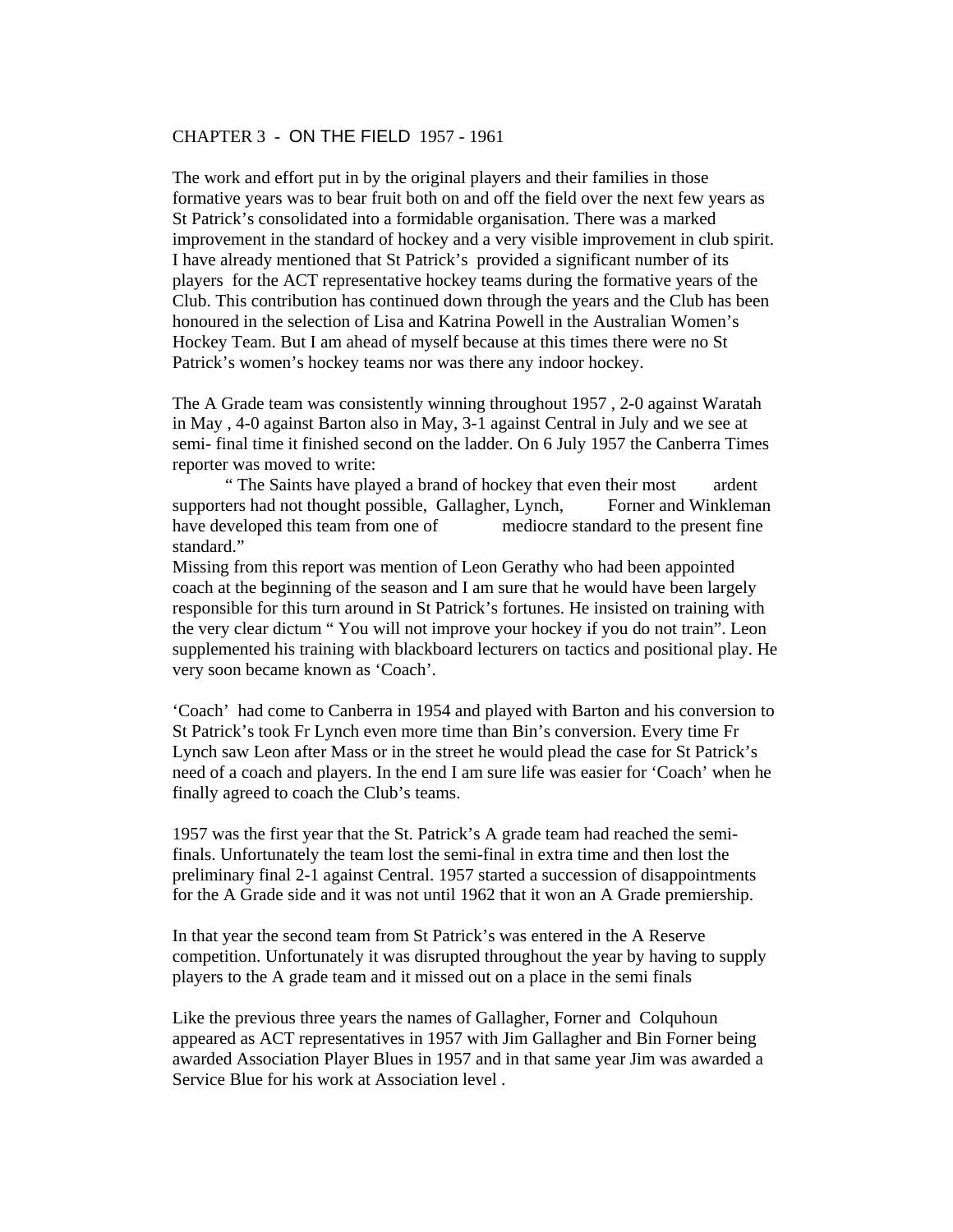1958 saw an influx of players to St Patrick's. Maurice Cummins moved to Canberra from Goulburn and Eddie Roots efforts at St Edmund's began to pay off when players like Bill Powell, Geoff Fisher, Vince Fisher, Kevin Paton, Alan Ulrich and myself all joined the club. I am sure that there were other players who came in at that time to help swell the ranks of St Patricks. Unfortunately 1958 also saw the departure of Frs. Cusack, Collins and Cook from hockey ranks when they were transferred to other parishes and no longer could afford the time to play hockey. 1958 also saw St Patrick's appoint its first Life Member, Fr Lynch. This was a just reward for the person who had done more than any other to establish and nurture St Patrick's in those early years.

In 1958, St Patricks fielded four teams In A, A Reserve, B and C grades. the C grade had replaced the Intermediate grade which had operated as a bridge between junior and senior hockey. The C grade team was formed from the St Edmund's senior team. All four teams made it through to the semi-finals but unfortunately there were no premierships that year for St Patricks. The A grade were minor premiers but injuries to Bin and Coach who had come out of retirement to help the Club's manpower shortage and to Fr Lynch early in that season all took their toll and the team finished in third place. Such was the difficulty with team selection that selection of the A grade team was not finalised until late on the night before the match. The A reserve team finished its season in fourth place.

The B grade side that year was the unlucky side that year. The only defeats suffered by the B grade team were at the hands of Waratah which went through the season undefeated.

The C grade team also came second that year after losing the grand final to Barton by a single goal.

In 1958, two new names were added to the list of those from St Patrick's who had gained ACT representative honours. These were Maurice Cummins in the senior team and Bill Powell in the Colts. As usual the Gallagher brothers and Brian Colquhoun continued to represent the ACT at senior level. In his first year of hockey in Canberra, Maurice Cummins was rewarded for his very great hockey ability with a Player Blue award from the Association.

In 1959 St Patrick's recruited Ted Griffin. Ted had learnt his hockey in Goulburn and immediately made an impression on Canberra hockey - mostly on the defence of opposing teams and the back boards of goal nets. During the years I played hockey only two of them were played in positions other than goal-keeper and Ted hit the ball harder than any player that I ever had to face. Thank heavens he was a member of St Patrick's and it was only at training that I had to face him.

St Edmund's entered junior teams in the junior competition in 1959 and St Patrick's ever mindful of the need to build a base to provided players of the future provided the coaches. The need to provide for the future by fostering hockey at St Edmund's and later on at Daramalan, was brought about by the very restrictive membership requirements of the club's constitution. At this time membership was still limited to Catholics.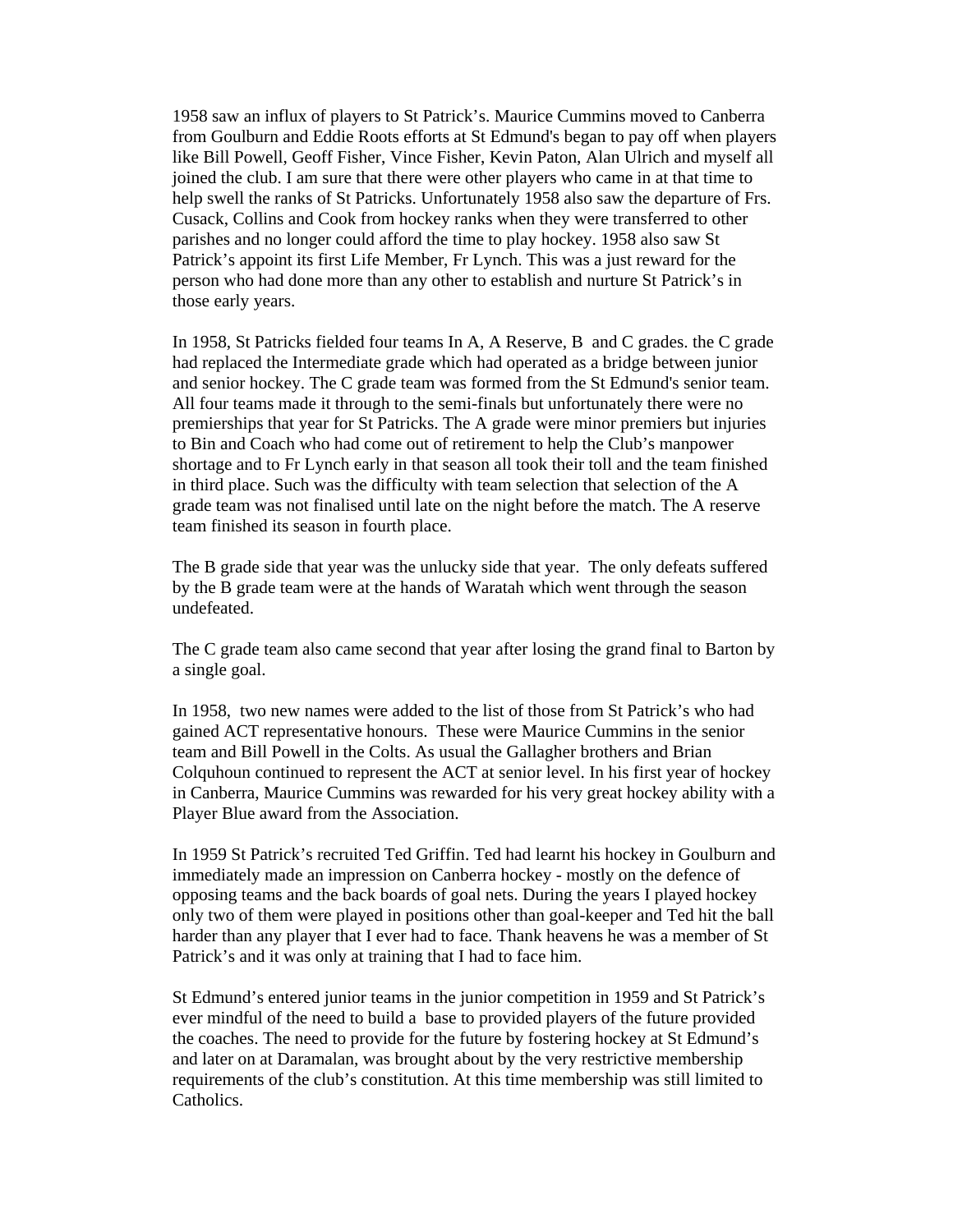The 1959 season had some ups and downs on the field. By June the A grade competition had sorted itself out to a race between St Patrick's and Central. The A grade team reached the grand final for the first time and started a run of four grand final appearances before success came their way. The downs were of course that the C grade team was withdrawn from the competition after having to forfeit the first four games of the season and the other two grades did not achieve a place in the final four.

After having been close to Central all year, St Patrick's last three games in A grade in 1959 were against Central. In the last home and away game Central beat us 3-1. The semi final was next week we must have been fired up because we won 4-0 after scoring 3 goals in the first eighteen minutes and as the Canberra Times reported "... with brilliant defence..." kept Central scoreless for the game. The grand final was much closer than the scores indicate, Central won 6-3 but two of these were scored in the time on period.

I will always remember the 1959 grand final, the match had been very even though Ross Jones had left the field in the first half with a broken collar-bone after a collision with the goal keeper. However, Central did get their revenge in the second half. Central was leading by a goal and the play was deep in Central's half when the ball was cleared. All players stopped to catch a breath and the goal-keeper believing the whistle had been blown for an infringement picked up the ball and threw it back to the spot where he had thought the breach had occurred. The only result was a penalty corner against the goal keeper which Central converted and went on to win the match. I suppose I have relived that moment several times in the thirty four years since it occurred and I still regret picking up the ball even if I had kicked it as I was allowed to do the result may have been different.

Again in 1959 St Patrick's was well represented at ACT represented level. Maurice Cummins, Bin Forner, Ted Griffin, Jim and Les Gallagher played with the senior team, Brian Colquhoun with the Challenge team, Bill Powell and Clyde Sloan played with the Colts and Gary Willemsen played in junior teams.

1960 was a year to be remembered. For the very first time a club, and it was St Patrick's, had teams represented in the grand final of all four grades. St Patrick's won the Waratah Shield, the award for Club Championship in ACT Hockey and won two premierships, the A Reserve grade and B1 grade and the two other teams were runners-up in their respective grades.

After the home and away games, the A grade had finished second behind Central, the A Reserve team was minor premiers, the B1 team finished in third position and the B2 team had finished in fourth place.

The opening A grade game of the 1960 season probably set the scene for the year. On Turner Oval St Patrick's played Presbyterians and it was a game dominated by forwards. By half time Presbyterians led 5-3. Fortunately for we defenders the scoring rate in the second half was reduced and also fortunately we had managed to claw our way back to 6 all and with only minutes to go Bin scored to give us a 7-6 win.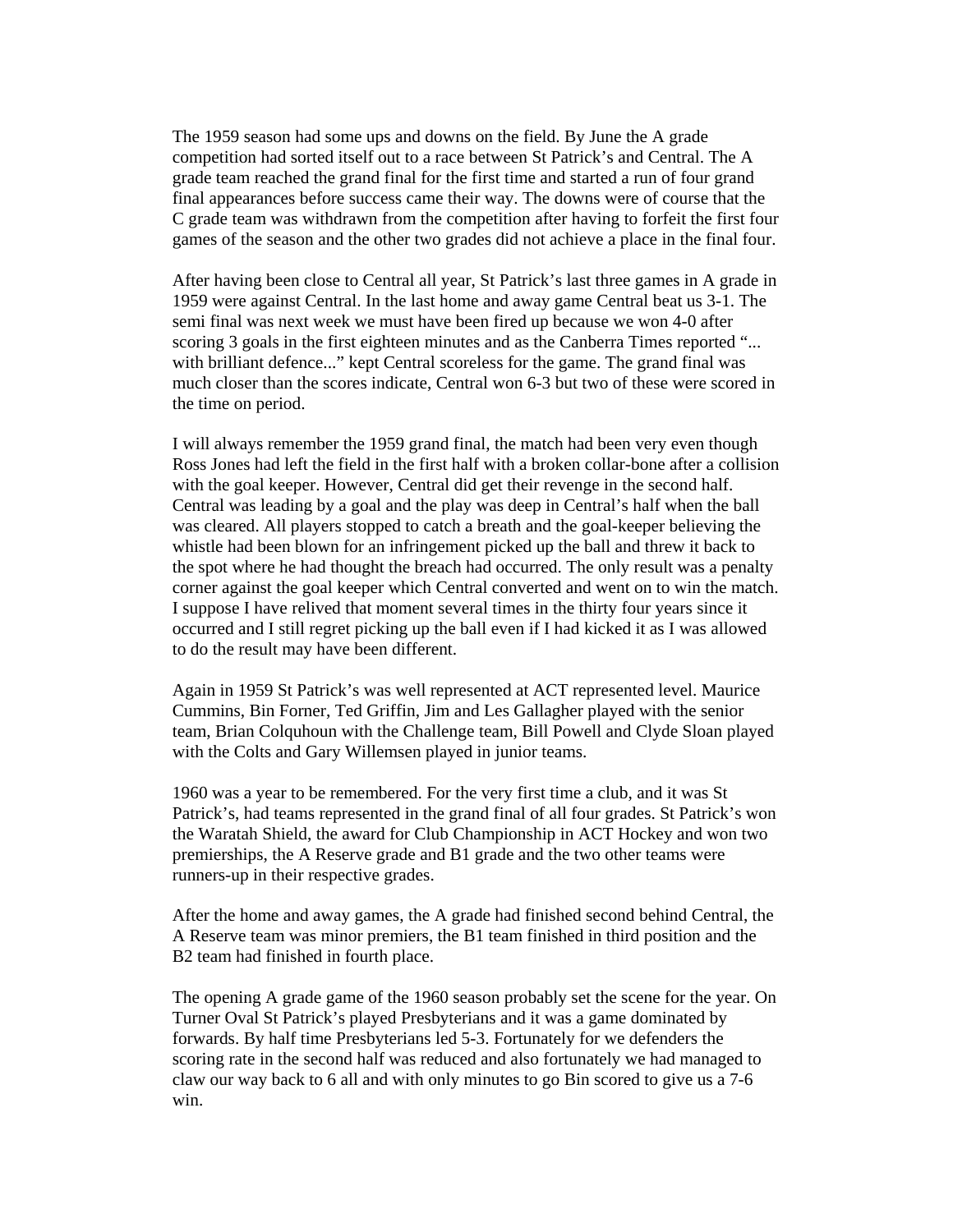At the end of the home and away games Central was undefeated, St Patrick's was second, Old Canberrans third and Waratah fourth ten points behind Central. In the semi final St Patrick's beat Central 5-3 and Waratah beat Old Canberrans and St Patrick's expected to play Central again two weeks later in the grand final. Waratah had other ideas and defeated Central. Of course we though that would make our job easier but such was not to be and Waratah won the grand final 3-2 after extra time.

The A grade team that year played 18 games, won 13, drew 2 and lost 3 games.

The A Reserve grade team that year was really good. On 13 August the team scored its one hundredth goal for the season and by the end of the home and away games was undefeated and had scored 109 goals for and 6 against. However, the team lost its first game of the season in the semi final but recovered to win both the preliminary final and grand final.

The A Reserve grade team in 1960 played 19, won 18, and lost only one game.

The B1 team finished the season in third place and in the finals series defeated Barton, Grammar and RMC to take the premiership. The B2 grade after finishing in fourth won its way to the grand final by beating Central and Old Canberrans but unfortunately went down to RMC in the grand final.

The B1 grade team played 19, won 15, and lost 4 games.

St Patrick's also fielded a B2 grade team in 1960 which was the runners-up in that competition. All the indications were that it was a very even competition as the team played 19 games, won 8, and lost 11.

1960 was also at the height of "The St. Patrick's Travelling Hockey Show". The Club played in Albury where we were Consolation finalists, Tumut where we were runners-up and winners of the Rowe-Sexton Cup ( I still remember this carnival) Manly where we won the carnival and the Hayers Sports Store Cup, Gundagai where we were semi-finalists and we also played in the Nowra, Crookwell and Goulburn carnivals.

As is often the case after a most successful year the following one seems disappointing in comparison and 1961 was no exception. I think that this was due to the fact that the A grade had played in three grand finals and had not won any. In looking back the sports psychologists of to-day would correctly identify the problem as 'not knowing how to win'.

The 1961 season commenced in fine fashion with St. Patrick's No. 1 team winning the Kenna Cup. Nine years had passed since a Canberra team had won this Carnival which was the start of the hockey year in Canberra. It was also the first time that the finals of the Kenna Cup and the Richardson Cup, the Consolation Trophy, were contested only by Canberra teams.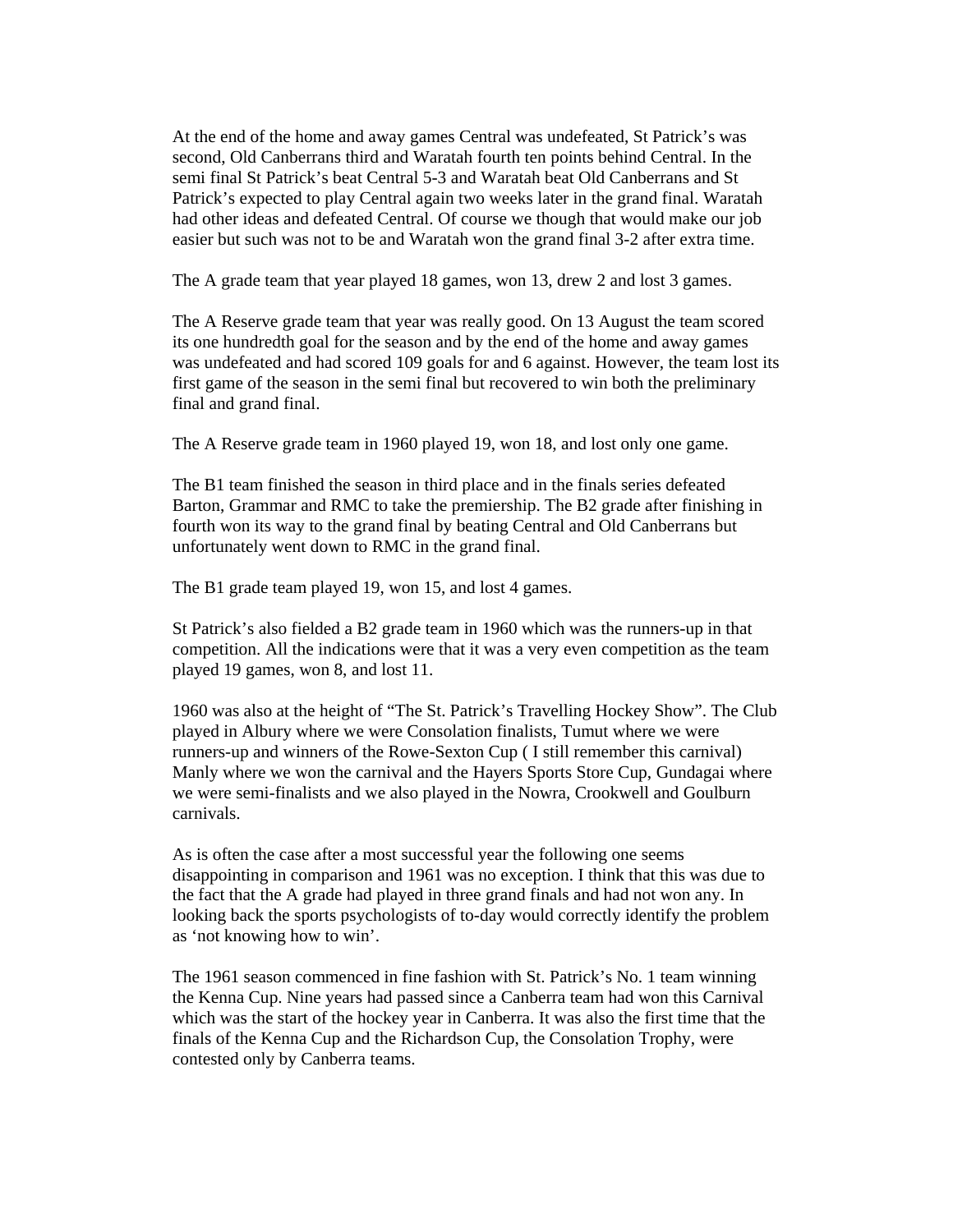St Patrick's won the Club Championship trophy again, but the A grade which throughout 1961 was clearly the superior side in the competition and although it had some close calls, the A1 team did not loose a match until the semi finals, it did not deliver the result it deserved when it counted the most i.e. at the end of the season. This was even acknowledged by the secretary of the ACT Hockey Association in his Annual Report, "St. Patricks after an excellent season were considered to be the unlucky team on Grand Final day." There was only a penalty goal difference in the score. I look back over those thirty years since that grand final and I still cannot understand how we lost it and I suppose that is the key - were we too confident? I don't know about that but I can quite clearly remember it was that night that the Legend of Forner's Paddock was born.

After the Association presentation night which in those days was always held on Grand Final night, Bin Forner had arranged that we go out to his uncle's and father's property just off Jerrabomberra Avenue. It wasn't the first time we had been to this location, some good nights had been held there in the past. Martin, Bin's father, had recently pruned the fruit trees in his orchard and there was enough timber for a good bonfire. Most of the A grade team and a fair number of members from the other grades were also there. I still remember the very nice bottle of red and the mortadella which we had for supper. We also had a keg which of course was necessary because some of those present enjoyed a quiet ale.

Laurie Parkes was there because I remember that the bonfire had been lit and another bottle of red had been opened and then a few beers appeared when 'Killer', as Laurie was affectionately known, produced what seemed an incalculable quantity of firecrackers . He always seemed to have them at his disposal. The fire-crackers started to go off and to those of us who were clear headed it seemed as though another war had broken out. The up-shot was that there were a lot of head aches the next day and it took Martin Forner three days to catch his draught horse, which had been in the next paddock, and another three weeks before he could hitch it to the cart. Martin looked for that 'fellow' with the fire-crackers and I don't know whether he ever caught up with him. But I am sure as anything that they did catch up with each other on Martin's death in August 1993.

The next morning I understand was something to behold. A few had stayed behind to help clean-up and of course by this time it was daylight. The rest of us had retired gracefully to our respective homes. Among those present there was one Blue Colquhoun, Les Gallagher, Bin Forner, Jim Gallagher and John Agnew. It transpired that someone had thrown the empty keg into the dam that was on the property and Blue always the one to tidy up loose ends attempted to retrieve it the inevitable happened and Blue fell into the dam. The story has it that he fell into the water from twenty yards from the edge. He was rescued by the crowd that had gathered and I understand that most of them in turn had to be rescued. Les was finally rescued by Marcia later in the afternoon when she came to collect him to go to their premarriage meeting two hours earlier in the day.

Some might say that this event was not an on the field occurrence but as far as I am concerned, and I remember it well, the night and certainly the next day was harder than any event that took place on any field in my hockey life.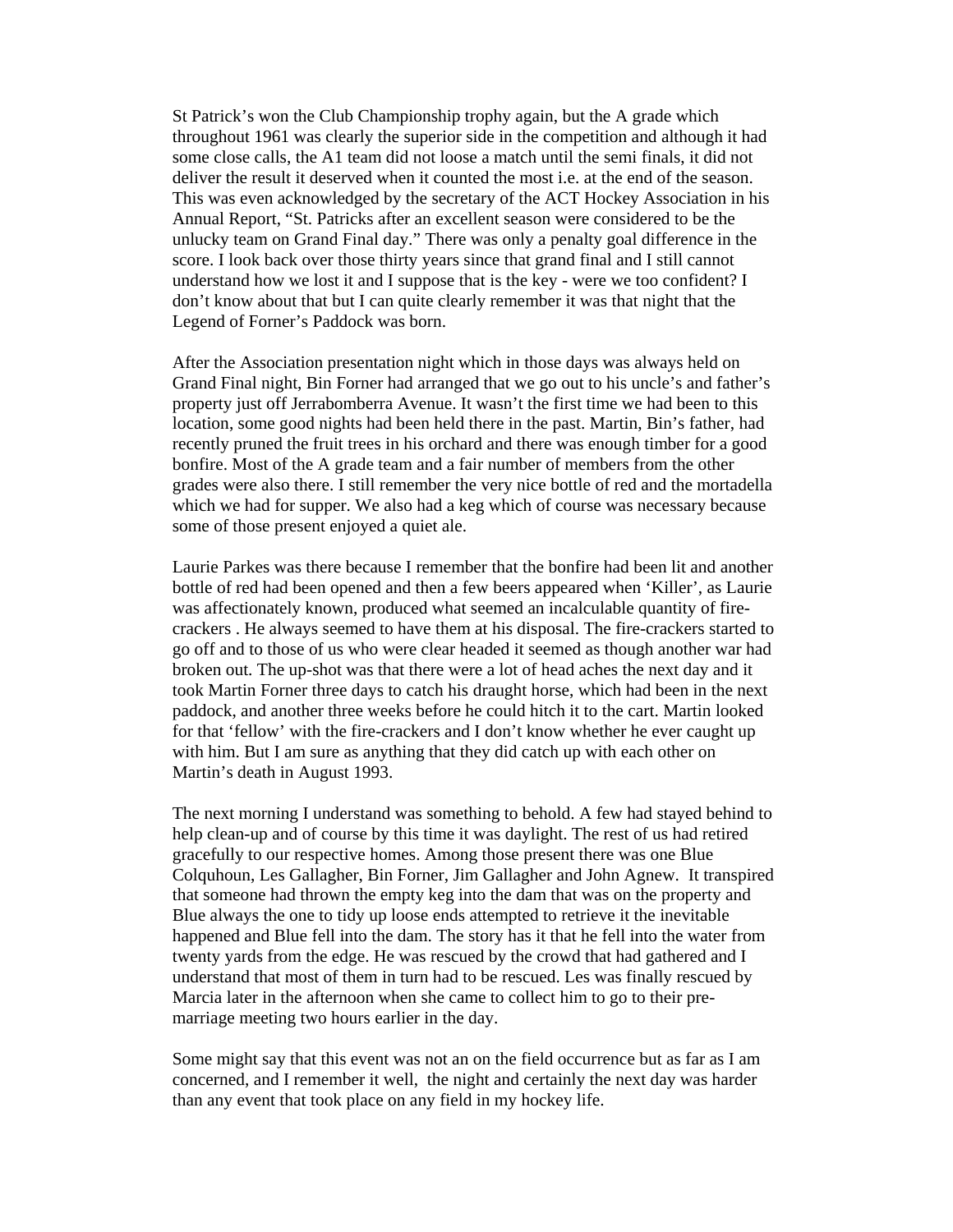In that year the A Reserve team carried all before it until the grand final when it lost to Barton 3-0. The bright spot was again the B1 Grade with Neil Dewhurst, "the weekend bachelor' at the front. The grade won a premiership for St Patrick's beating Barton 2-1. I said in another place that St Patrick's almost had a mortgage on the B grade premiership and this team was yet another example of that solid middle ranks of St Patrick's players who over the years have contributed greatly to the continued growth and success of the Club.

The St Patrick's team made it through to the semi-finals of the B2 grade. The remarkable thing about this team was that it was composed mainly of juniors and very young players but had an average age in the high twenties. John Agnew and Blue Colquhoun had devoted their considerable experience, which was mostly nothing to do with hockey, to the development of these younger players. Whatever hockey knowledge was imparted to the youngsters by these two people was incidental to the experience they would have gained by spending a season in the company of "Agony" and "Blue".

On the representative front St Patrick's players were captains of all the ACT senior teams. Jim and Les Gallagher for the Seniors and Challenge teams and John Colquhoun for the Colts. In addition Ted Griffin, Bin Forner, Maurice Cummins Frank Brady, Bill Powell and Brian Colquhoun represented at senior level and Kevin Paton and Alan Ulrich were members of the Colts team.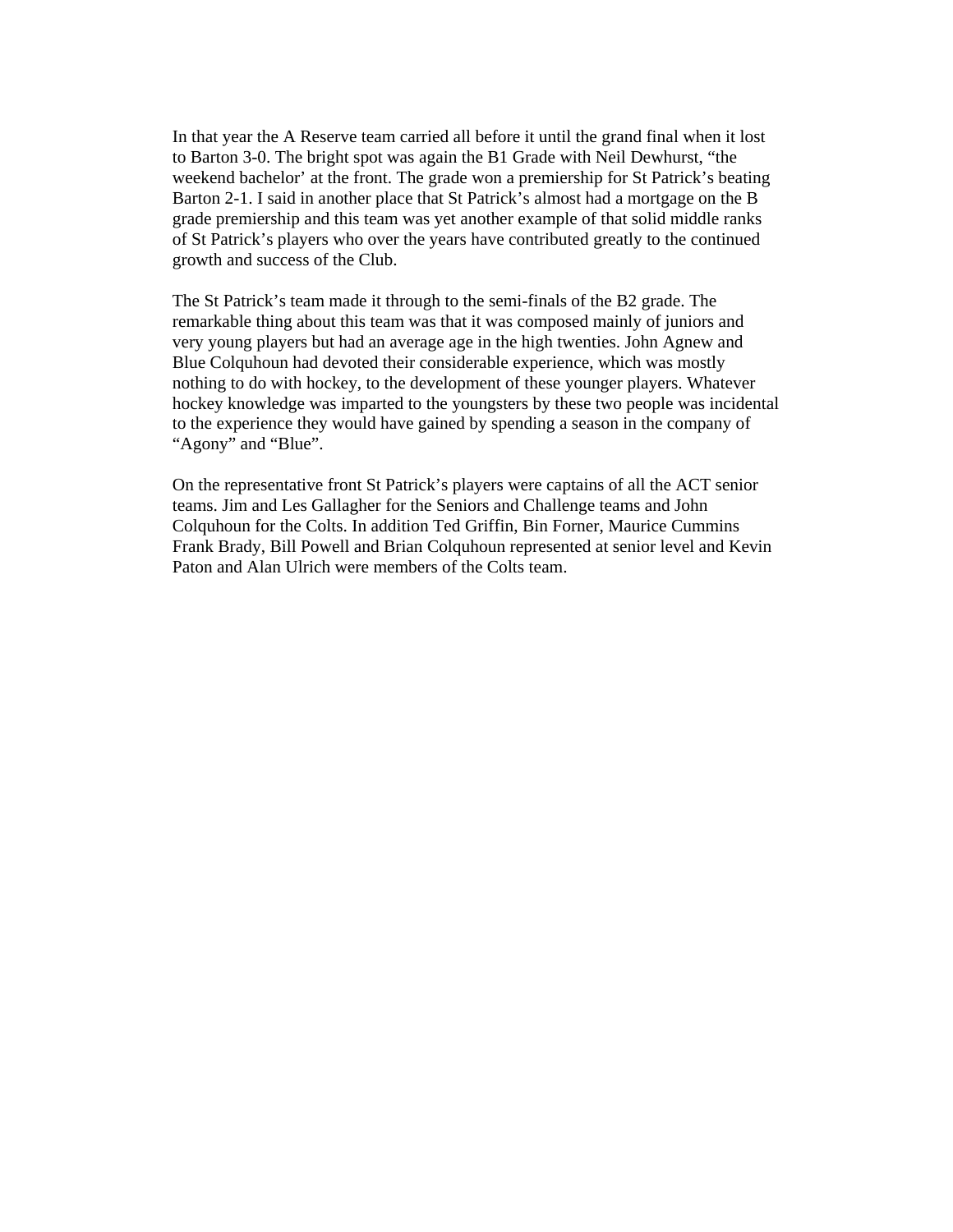#### CHAPTER 4 - OFF THE FIELD 1957 - 1961

The off the field activities of St Patricks Hockey Club can be best described as " A Way of Life". As far as I am concerned the period 1958 to 1965 was indeed a way of life which revolved around St Patrick's and work was that necessary task which interrupted a good time.

St Patrick's Hockey Club has always had a tradition of enjoying the moment. The words of one of the Club's songs says it all:

 "If we're on the field or off it if we've lost the game or won it we wont be down-hearted because we've had our fun to-day."

Our fun was derived from many sources, the Club travelled great distances to hockey carnivals . We would establish Kelly's Pubs wherever we would travel, some of these landmarks still exist to-day, and we made shrines out of places like Forner's Paddock. We played cricket in the summer months as the hockey season in those days was clearly defined to the winter months, some we won and some we would like to forget about.

We celebrated with each other on joyful occasions and shared each others grief on the sad occasions.

The Club has always seen it appropriate, at the completion of each season, to honour those among us who have performed outstandingly during that season and then adjourn to some convenient place for continued celebration.

It is not possible to describe all the events which flood back to my memory as I write my history of St Patrick's Hockey Club but some of the will be mentioned as this story unfolds.

In the formative years social activities revolved around the Manuka Club and the St Christopher's and St Patrick's Youth Clubs. However, by the latter 1950's young lads thoughts were starting to turn to other things but these also were influenced by hockey.

Of the hockey families is worthy of mention that many delayed their marriages until there was no chance of hockey interfering with the plans or was it the wedding plans interfering with hockey. Brian and Beryl were married after the 1957 season had finished. There were others as well Les and Marcia Gallagher and Bin and Marie Forner were married after the season was completed and just in case there were several replays required in the 1967 season, Norma and I set our wedding date for the 30 December.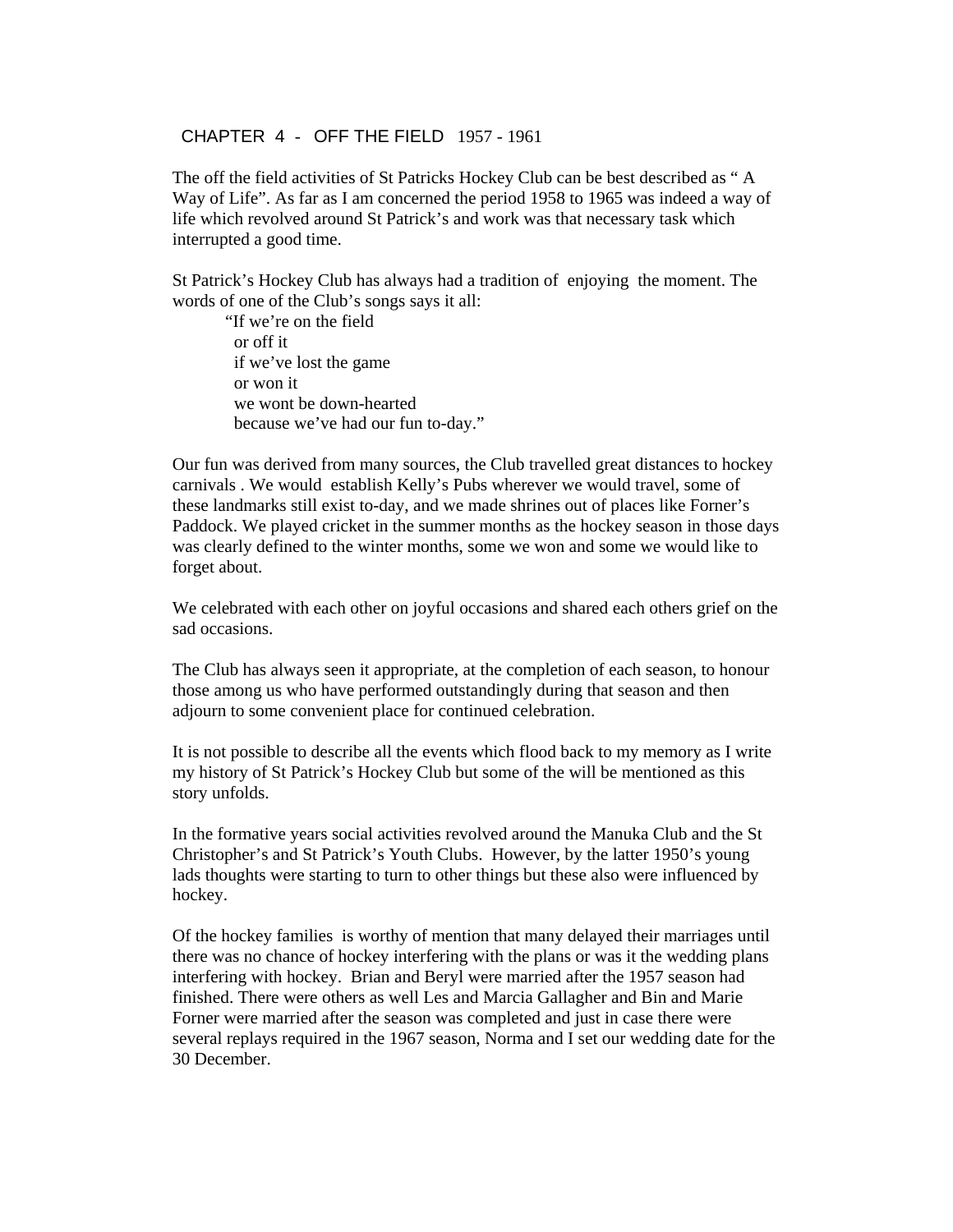In that year St Patrick's toured Tasmania, a tour which became legendary and many of the events have become folklore in the annals of St Patricks. All those who missed the trip for whatever reason look back and say if they could have the time over they would go on that tour. Of course some of those who went on that trip would probably look back and say "I wish I hadn't gone". The tour was significant for another reason in that it was the first time a hockey club from Canberra had embarked on an interstate tour. In that year a bye was created in A Grade because of the admission of the Baptist Hockey Club and the Association saw the importance of the tour and allowed St Patrick's to have its two byes for the season in the first two rounds of the competition. The success of the tour both on and off the field was due in no small way to the tour manager the late Laurie Parkes.

Much of the folklore of that trip revolves around the late Clyde ('Blue") Colquhoun. For those of us who knew Blue his spirit is still very much alive and the memory of him is as fresh as when he was amongst us. For those of you who did not know him you have missed one of life's pleasures. Anyway during that trip Blue acquired the nickname Wombat and whilst I wasn't there I understand that he formed an association with a wombat and as Blue had had a joyous evening the previous night, I am assured that it was difficult to tell which of those two of God's creatures had the worst eyes. I am sure Blue wouldn't mind me telling you that incident and I am pretty sure that he is still enjoying the event.

It was an expensive proposition running hockey teams in the late 1950's and St Patrick's was always on the look out for avenues to supplement fees and to increase its financial resources. In 1959 the Manuka Club allowed St Patrick's to provide a catering service on Friday evenings and Saturdays. This venture was a huge success financially. While we all took our turn at preparing and serving hamburgers etc there were people like Bin, Brian, Blue and John Agnew who for their sins seemed to be on duty every weekend. It was decided that one year was enough and after a lively debate at the 1960 Annual general meeting it was decided not to tender for the catering rights at the Manuka Club.

Fund raising was always difficult, there was no such thing as overt sponsorship in those days for amateur sporting bodies and it was an expensive proposition to keep teams on the field. The Club had to develop fund raising activities in areas where it could. Around the end of the decade hockey moved from Manuka to Majura and it was no longer practicable to continue to meet at the Manuka Club and consequently there was also a gradual shift to a watering hole closer to the hockey grounds at Majura.

At first we linked ourselves to the Canberra Rex Hotel and the management there allowed us to raise funds by 'chook runs' and raffles of meat and fish trays. This was tremendous experience as much later we found ourselves raising funds by similar means in the back bar of the Hotel Canberra which is now the Hyatt. One could search for a year and not find a sharper contrast of Canberra's society than that between the front and the back bars of the Hotel Canberra.

One of the most enjoyable and successful fund raising activities undertaken by the Club was a liquor catering service supporting Max Preston's food catering service.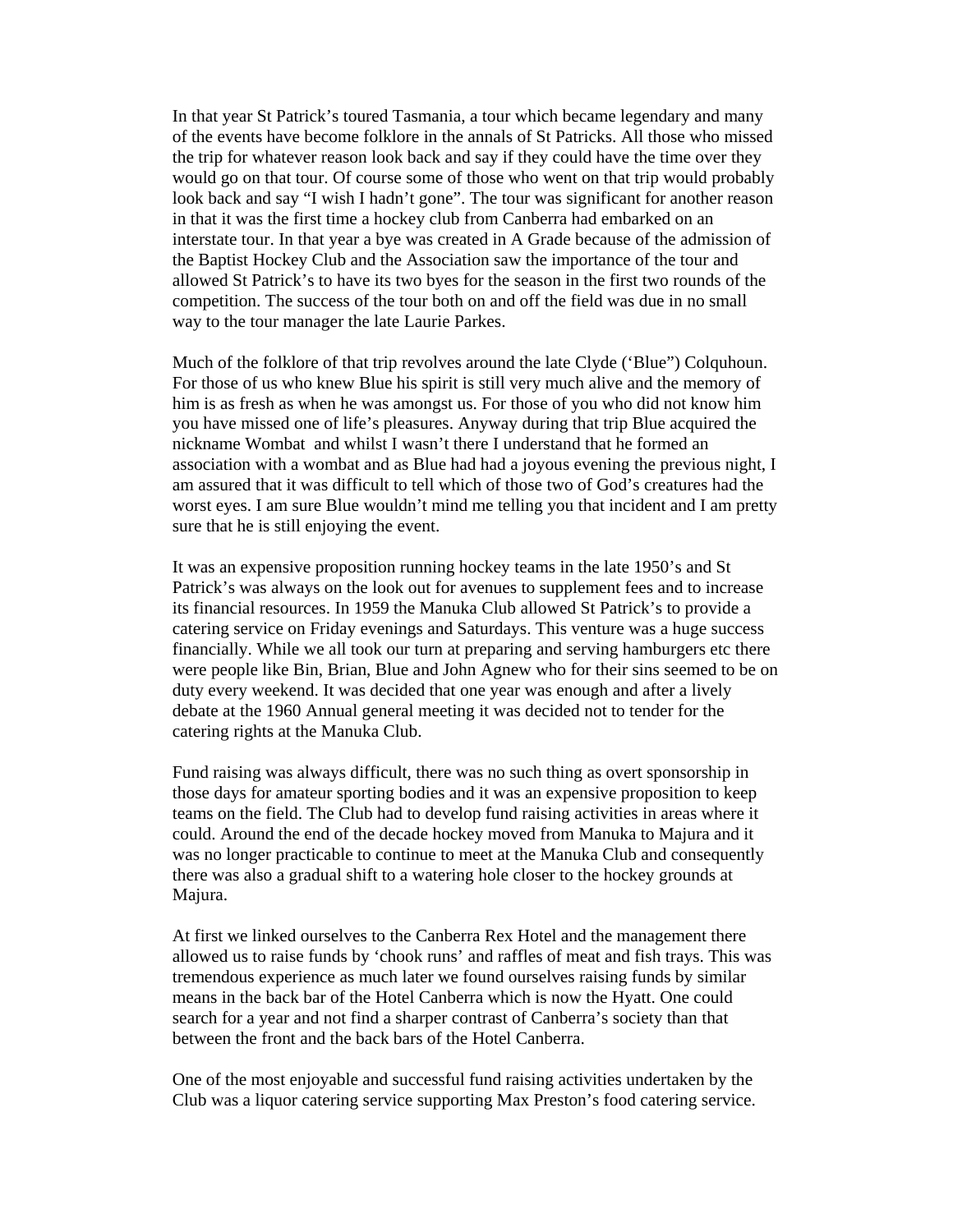We catered wine, spirits (there were no Tequila Slammers or B52's in those days) and beer for a variety of functions. There were always plenty of helpers which had nothing to do with the free grog.

In this period there were other 'off the field' activities in which the Club was engaged. None was more rewarding nor more enjoyable than the annual visit to Canberra by the 'orphans' from St John's Boys Home in Goulburn.

In 1960 Leon Gerathy who originated from Goulburn suggested that the Club give the boys from St John's Boys Home in Goulburn a day out in the form of an athletic carnival. The prospect of looking after 60 - 90 school age boys, ranging in age from under 5 years to 14 years, for a day was daunting and it was approached with a large degree of apprehension but with Coach at the helm there was no need to worry.

On 13 November 1960 the first of these carnivals was held. There were 47 events which covered a variety of athletic endeavours such as sprints over various distances according to age, egg and spoon, sack and three legged races and musical sacks. Prizes were awarded and while they may not have been Olympic gold medals they might well have been by the looks on the faces of the recipients. A rule of the day was that every boy got at least one prize.

There were some memorable times and fortunately on most occasions the weather was kind. One of those memorable times occurred when the weather was not so kind. A very effective system of keeping track of the boys which we had used over the years and the Club took much pride in the fact that we had never lost a boy. However, on this occasion we nearly gained one.

Because of the rain that year, the boys were treated to a swim at the Deakin Indoor Heated Pool. Unfortunately, our system broke down when the boys took off their school uniforms and in bathers it was impossible to identify them from the general public swimmers. When it was time to leave the water and rejoin the bus one of the St Patrick's members who will remain anonymous grabbed one of the stubborn kids and hauled him out of the water only to find he screamed for his mother. I can assure you all, the child was quickly returned to the water.

Some of the boys still remain in the memories of club members of the time. There was a family named Bloomfield who first appeared on the scene in 1968. At first it appeared to be a conspiracy that all boys at St John's had changed their names to Bloomfield because they were everywhere and seemed to win everything but at the end of the day when all was accounted for there were only four of them. Other boys names which come to mind are Jelly, Farraway, Ogden, Bradley and McMahon and one cannot help but wonder whatever became of them hoping all the while that the little the Club did on those few days gave the boys something that they might not have otherwise experienced.

In 1961 there was a move to review the Club's Constitution "...with the idea of making it more liberal in its restrictions on playing members.". Feelings were very divided at that 1961 Annual General meeting and there was not going to be any resolution of the issue at that meeting. The proponents for change did win a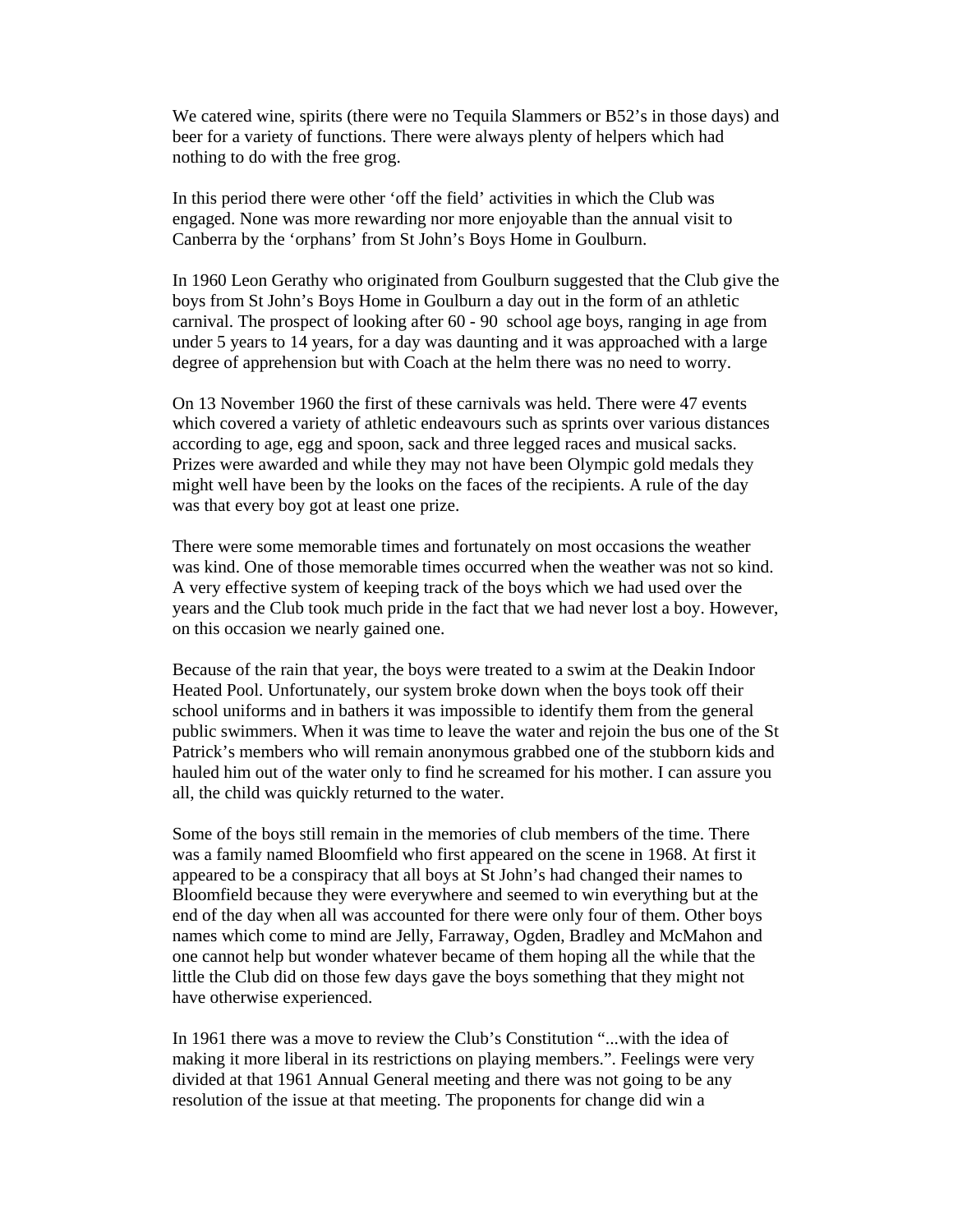concession and it was decided to hold a special meeting of the Club on a date to be fixed to debate this issue and that of constitutional change generally.

St Patrick's travelled to as many hockey carnivals as it could possibly manage. The record books will show that St Patrick's did not win many but some wins come to mind. These were the Manly Carnival in 1960, (with the help of Graham Walker and Ross Jones) and Kenna Cup (ACT) in 1961. The Club was runner-up at several carnivals during this period including twice runner-up at Tumut in 1960 and 1961.

We didn't have to win to prove that we were good, the mere attendance was sufficient, consequently hockey carnivals became an excuse for having a good time. We liked carnivals and travelled to them in Goulburn, Crookwell, Moss Vale, Grenfell, 'HMAS ALBATROSS' at Nowra, Wollongong which was the first carnival I attended, and Manly and later on to Wagga and Albury and in the very early days of St Patrick's one memorable trip to Tamworth for a one-day carnival.

It was at Moss Vale that Blue Colquhoun was marooned, for some time, in the ladies toilet having got caught short and there was a long queue at the 'gents'. Blue eventually braved the mob and broke free offering the excuse as he pulled his 'trade mark' hat down over his eyes said "Sorry mam I was caught". The Manly Carnival invoked the ire of the Association as most of the members of the team were in Sydney to play in the NSW championships and the carnival was on Sunday which in those days was a rest day during the Championships.

There was also one particular carnival in Goulburn which deserves an entry in the folklore of St Patrick's for one event which brings tears of admiration to a goalkeepers eyes. At that time the goal-keeper for St Patrick's was an Irish lad by the name of Jimmy Martin. Mr Martin was a sobrietious lad of great perspicacity, as Blue would say, and in the course of one game the opposing forward as is their wont, sent one scorching drive head high towards the goal, Martin for some reason totally unconnected with the ingredients of a local tonic was unable to lift his hands or stick to the ball and in the fashion of true goal-keeping dedication headed the ball over the crossbar apparently without the ball being damaged one bit.

The Club never missed a Crookwell or a Goulburn carnival in these early days. These carnivals were held towards the end of the hockey season in August. The standard of hockey was always good but a Spring always arrives late in those places so the weather was usually bitterly cold. A good breakfast at the Paragon Cafe in Goulburn to start the day together with warm pubs and good company and it took great sacrifice to drag ourselves away to line up for another game. Sacrifice was also required at the end of the day to make the journey home, sometimes at a leisurely pace, after a chinese meal at the Shiu Wah Cafe in Goulburn. Those were days to remember.

While these were tremendous carnivals, without question the most favoured was the carnival held over three days each Easter at Albury. we Had many memorable good times there but perhaps none better than the first in 1960. St Patrick's was a late entry and we found ourselves at the bottom end of the accommodation draw. We were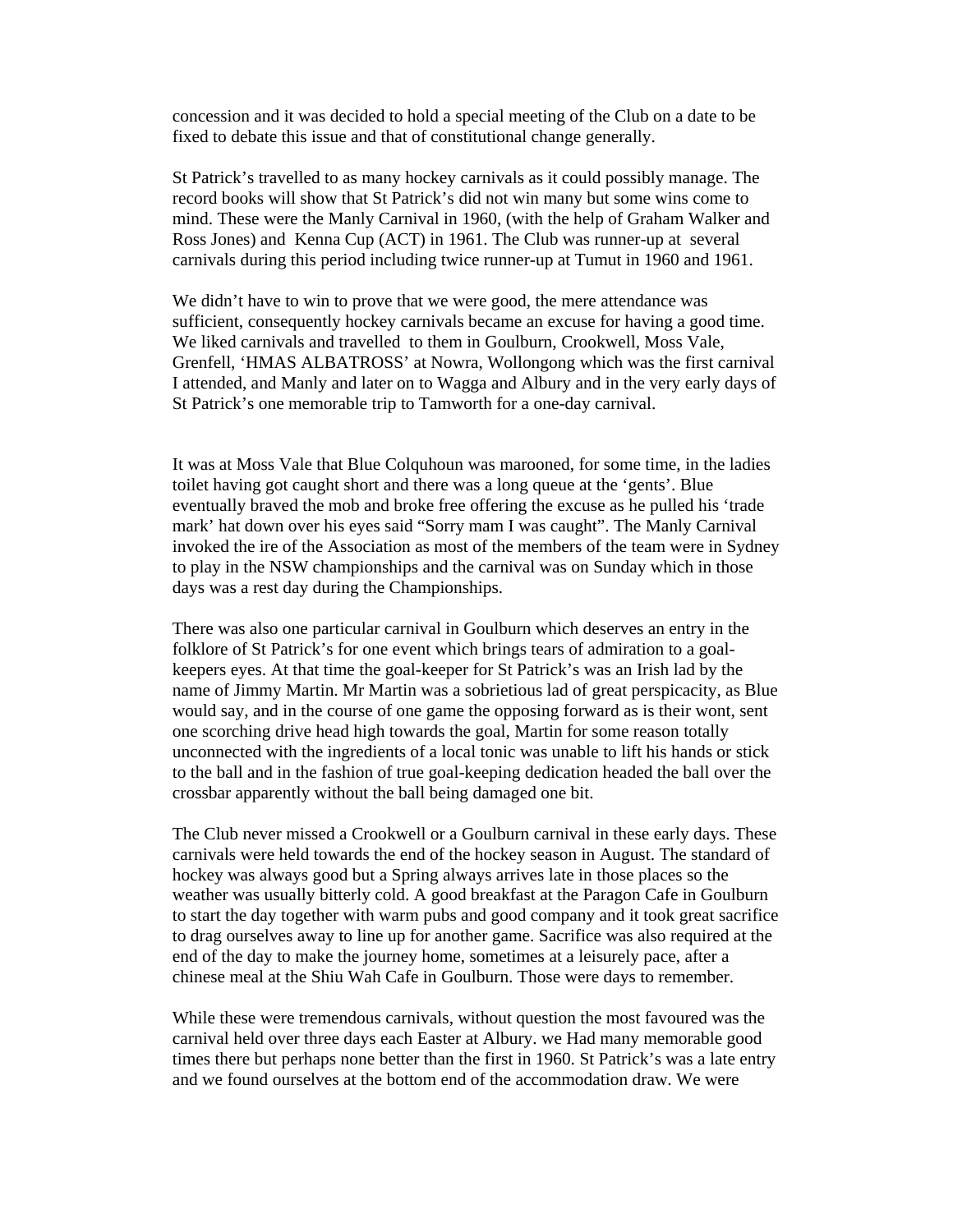booked into an old boarding house run by a hard, buxom, Slavonic widow called Mrs. Woz who was totally opposed to alcohol.

Mrs Woz's boarding house had about three rooms and she had expected a school team, yet she accepted the whole St Patrick's hockey team, wives and girlfriends. The married ones and the girls got the rooms whilst the rest of the team got the lounge room floor. The primitive conditions spurred us into turning the experience into something those who were there will always remember. Much of the enjoyment was at Mrs Woz's expense. We smuggled alcohol into the house and in her presence opened bottles and cans, under the blankets of course, and took the odd drink, again under the blankets, between denying her suspicions that we were drinking.

Mrs Woz took a shine to 'Cobbs' Colquhoun and always singled him out when she entered to room greeting him in a Slavonic accent "You are a noisy boy but you will inproof". I am not sure whether she was right in her prediction about Cobbs, he is still noisy but he is 'inproofing'.

Getting up in the middle of the night to attend to some urgent need and having to negotiate a path between strewn bodies required skills far beyond those which the team was able to display and anyway the brown cupboard was a lot closer and one didn't have to go outside in the cold.

Mrs Woz got even at breakfast, and I use that description of the morning food intake generously. Woz's revenge consisted of hard boiled eggs, they must have been cooking for a week, and slices of dry toast which resembled in appearance and texture a door stop that my grandmother use to have. It was easy to apply the term to the toast.

Despite an unforgetable time it was decided never to stay there again which is probably just as well as we probably would not have been accepted.

The Club participated in the Albury Easter Carnival every year until the mid 1980's and occasionaly since then. Each year produced a number of incidents and events which are still vivid in my memory. From the protest song about the Easter Saturday surcharge at a cafe ( I cannot bring myself to call the place a restaurant), to Maurice Cummins' ability to transform a boot lace into a neck tie to gain entrance to the Albury Golf Club, to a very 'quiet' Alistair Stewart, to the raid on Bin Forner's bedroom, to Geoff Fisher's amazing act of producing the 'left-overs' of a Easter Sunday turkey lunch, in the wee small hours of the morning to provide sustenance to his fellow card players so that they would have enough energy to go to bed. I am not sure to this day what we were going to do with the uncooked bacon rashers that some kind soul produced on that same occasion but anyway it was a kind thought and they did make a nice trail up the back stairs. The hockey was also very good.

We played social cricket in the summer months not only to show our ability which I hasten to add was considerable, but as a means of staying together in those days between hockey seasons. While we liked to think that we had considerable ability Bin Forner was the only regular cricketer and naturally he was always the first picked.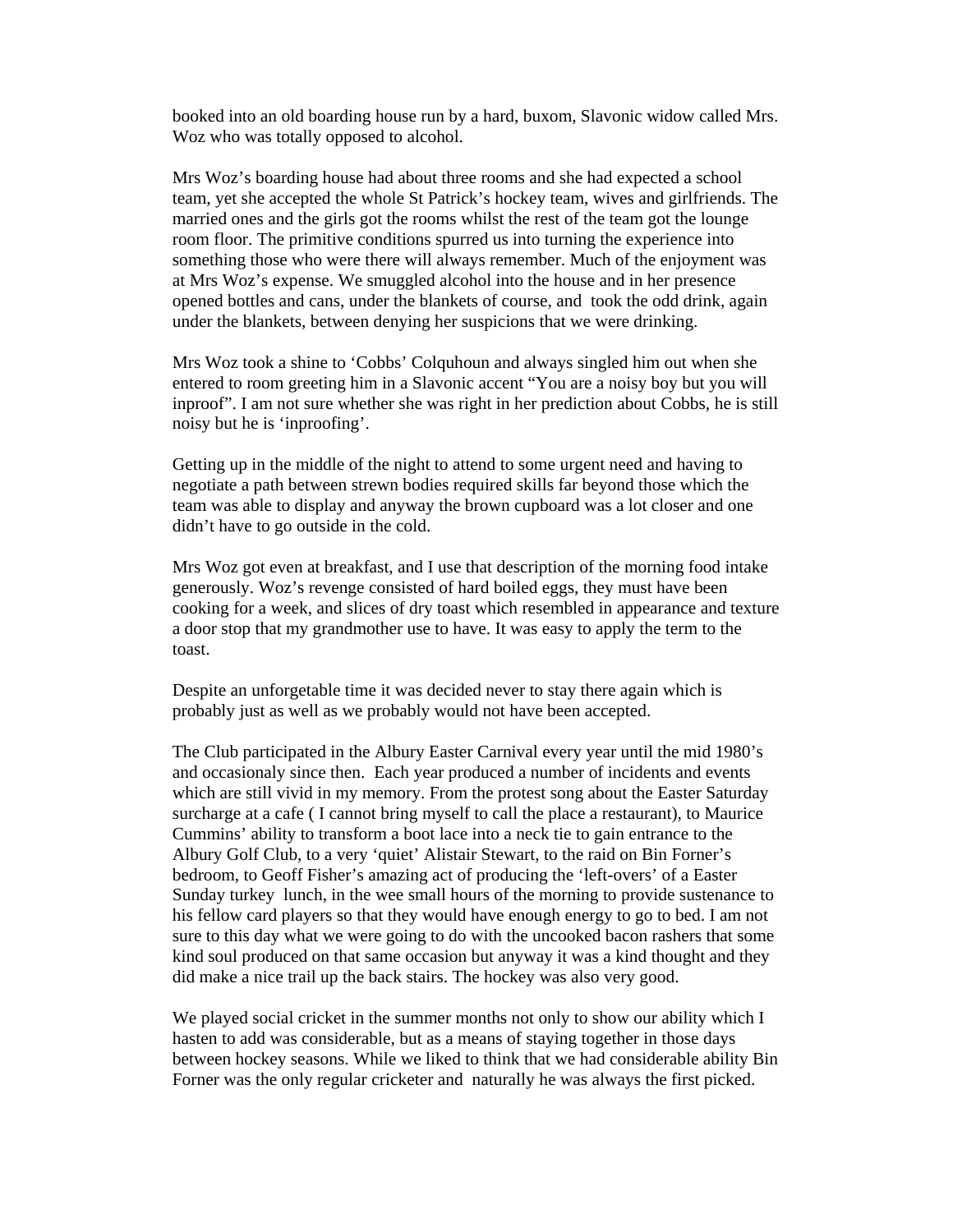Two particular matches come to mind and at the risk of sounding like Channel 9 commentators trying to out-do each other I want to recount those moments for you.

The first of these matches was against Queanbeyan Catholic Youth Club. Bin being the cricketer organised the ground, cricket kit, balls and of course the essential requirement for such an event; a nine gallon keg (40 litres for the young) of our favourite draught refreshment and associated essential equipment.

St Patrick's had the tradition that a new captain was appointed for each match and for this game Brian Colquhoun got the selector's nod. Brian won the toss but made the fatal mistake of sending Queanbeyan into bat. The day was stinking hot so about half through the Queanbeyan innings (measured by time of course none of this number of overs business) we came off for a quick beer.

After the 'quickey' we went back out to field and left that 'beer swilling mob' from Queanbeyan to the keg and you have guessed it that was the last beer we had out of the keg for that BSM had drunk the keg dry by the time the Queanbeyan innings finished.

Bin, ever ready to find a solution said "no worries, you can go and buy another keg". "Sorry" was the reply "we have to field" and off staggered that BSM from Queanbeyan.

To say that we were not pleased by this outcome would have to have been the understatement of the century but no one was more displeased than Bin. He was absolutely livid and in that controlled burn way of his, he set about belting their bowlers all around the field and scored more than 100. What small measure of pleasure that could be had from being in the company of that BSM was gained that afternoon as they chased the ball in the heat and we watched, unfortunately very dry, from the shade.

In the end we won the match and our selectors who were an unforgiving lot blacked marked Brian 'never to captain the side again'. St Patricks captains were taught that if you win the toss you must always "make first use of the keg". Brian, in his eagerness to win the game lost both the keg and the captaincy.

To this day the remnants of that rag tag BSM which includes Bin's brother-in-law, Ian Hill, retell the story and laugh because they couldn't believe their luck in being asked to 'mind the keg' while St Patricks fielded.

The second match was against Taralga and for this game Blue Colquhoun was appointed the captain and he too was to loose this right forever.

St Patrick's batted first and performed very well scoring around about 140 runs from memory. St Patrick's was never short of openers and it was always a temptation for them to get out early and get stuck into the refreshments. However, I digress, on this occasion all players had shown a lot of self control.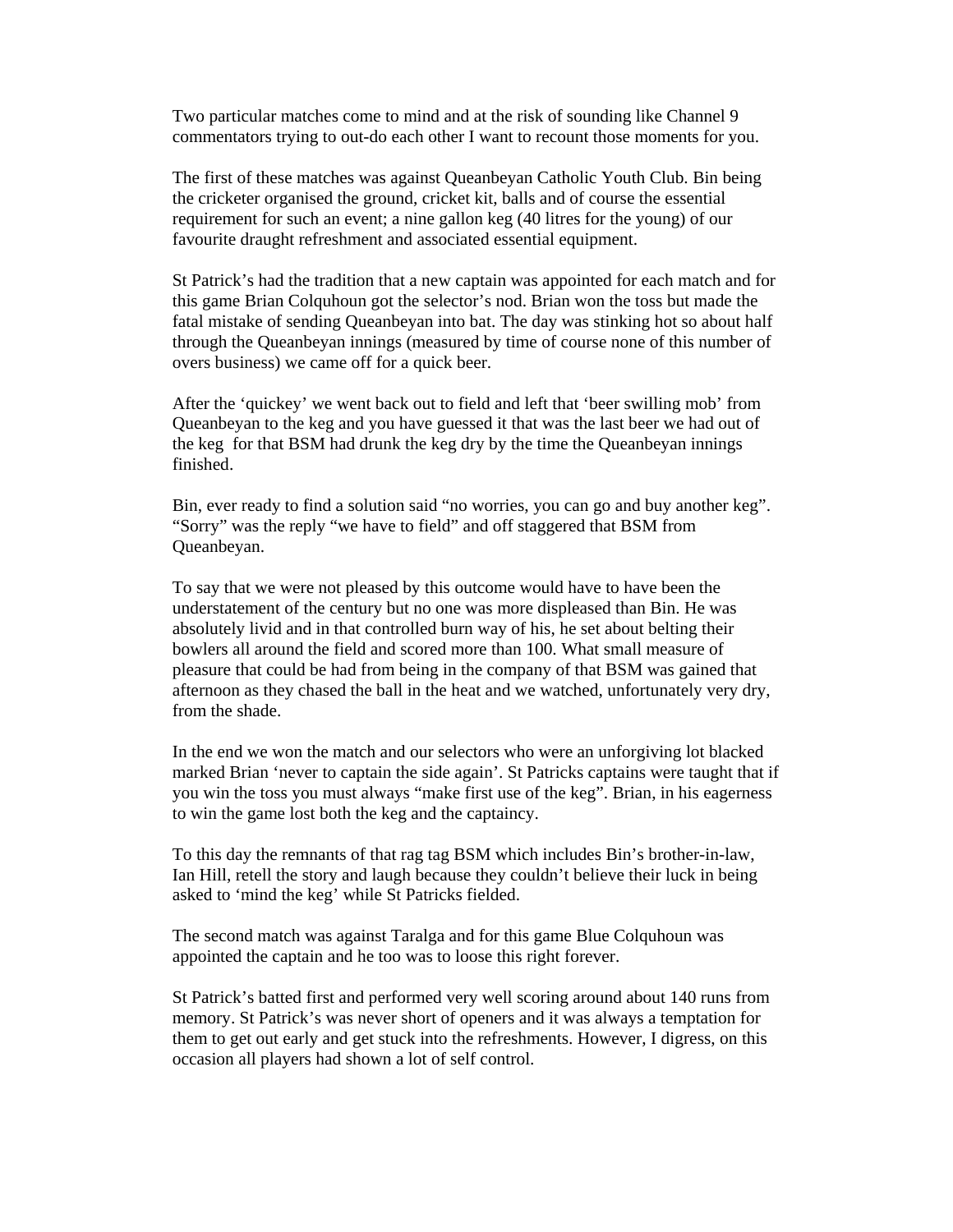After a few refreshments it came our time to take the field against this team which I am quite sure would have beaten any team in the world that day. We did pretty well we had most of them out and we still had forty or fifty runs in hand. Blue then gave me the ball for a couple of overs. The first of my overs cost four or five runs but we were still on target.

In my second over the first ball missed the bat much to the dismay of many. I was more successful with the remaining balls of that over, of course in those days the overs were eight balls none of this wimpish six ball stuff but I digress again. As I said I was more successful with the remaining seven balls of the over, on each occasion I hit the middle of the bat. The second, third, fourth, fifth and sixth balls hit the bat so well that the scorer said they deserved six each. The seventh ball didn't quite hit the centre and the scorer said it only deserved four. I still had one to go and was doing very well ( someone jokingly said "for Taralga" but I was playing for St. Patrick's). The eighth ball I bowled only managed to hit the bottom part of the bat and so I only scored two for that one according to the scorer.

Jim Gallagher said after the match that Blue would never captain the team again and that he had never seen defeat so comprehensively snatched from the jaws of victory in all his life. He also muttered something about Clyde Sloan never being allowed to bowl again in any cricket team which he (Jim) was associated. I thought that was a bit hard.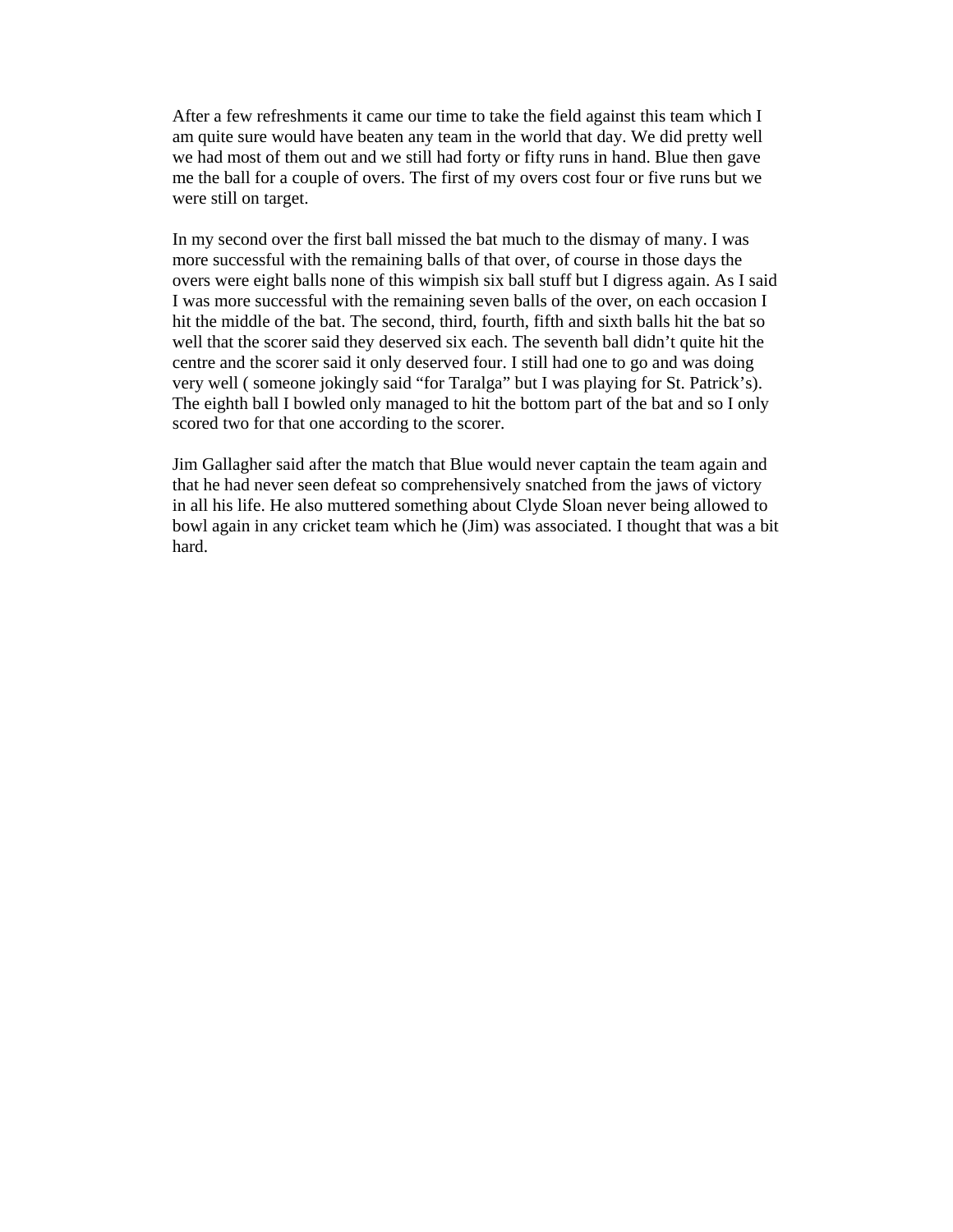## CHAPTER 5 - 1962

1962 was the year that the sun really shone on St Patrick's Hockey Club. After the disappointment of 1961 we set about the task of winning that elusive premiership in A grade. Eight seasons of hockey, a fair share of premierships particularly in B grade, four consecutive appearances in the A grade grand final and finally 1962 was the year. It was a history making year.

In that year St Patrick's achieved success previously unequalled in ACT hockey. St Patrick's won the Waratah Shield for the Club Championship, the A Grade premiership, the A Reserve grade Minor premiership and Championship and the B1 grade Championship. The B2 grade played their way into the finals only to be beaten in the preliminary final. In 1962, St Patricks won five of the six trophies presented by the ACT Hockey Association.

In looking back the hockey played throughout the year by the A grade team was perhaps not as good as some of the previous years and certainly not as good as 1961 but that is the way it goes and we were certainly the best team.

There were some memorable moments during the year. In June 'Coach' brought a sheep dog into the team under the name of "Rover" David Richmond to play against Barton and it worked. Rover scored two very early goals and we held on for our lives to beat Barton 3-2.

The 1961 competition was very close and two weeks before the semi-finals our 1-1 draw with Central and Presbyterians win saw St Patrick's drop from second to third place. The following week we won, regained the second spot and played Central in the major semifinal. We had had a touch and go season with Central and there was never more than a goal or two in the result. The major semifinal ended in a 3 all draw at full time and 4 all after extra time but as Central were higher on the ladder that team went straight into the grand final. In that week leading up to the Saturday it rained nearly every day. Saturday morning dawned pouring rain.

The finals were to be played at Ainslie Oval and the lower grades played the early matches so that the A grade game could be watched by as many as possible. When we arrived at Ainslie, in time to watch the B grades and A Reserve teams the ground was already covered by water in places. I can still remember the sinking feeling when I looked at the ground. It was a goalkeeper's nightmare. The ground was so wet that it was likely that the ball would sink or if the goalkeeper stood in the one spot he would sink to the ankles and not be able to move if the ball came towards the goal. Anyway all the initial fears were unfounded because after the lower grades had played the ground was ruled unplayable and the match was put off for a week. another week to wait.

By the following week the rain had stopped and Spring was upon us. Ainslie Oval was not available because of cricket and the grand final was set down for Majura Oval just across the road from the fire station. The ground was firm and the sun was shining in all its glory.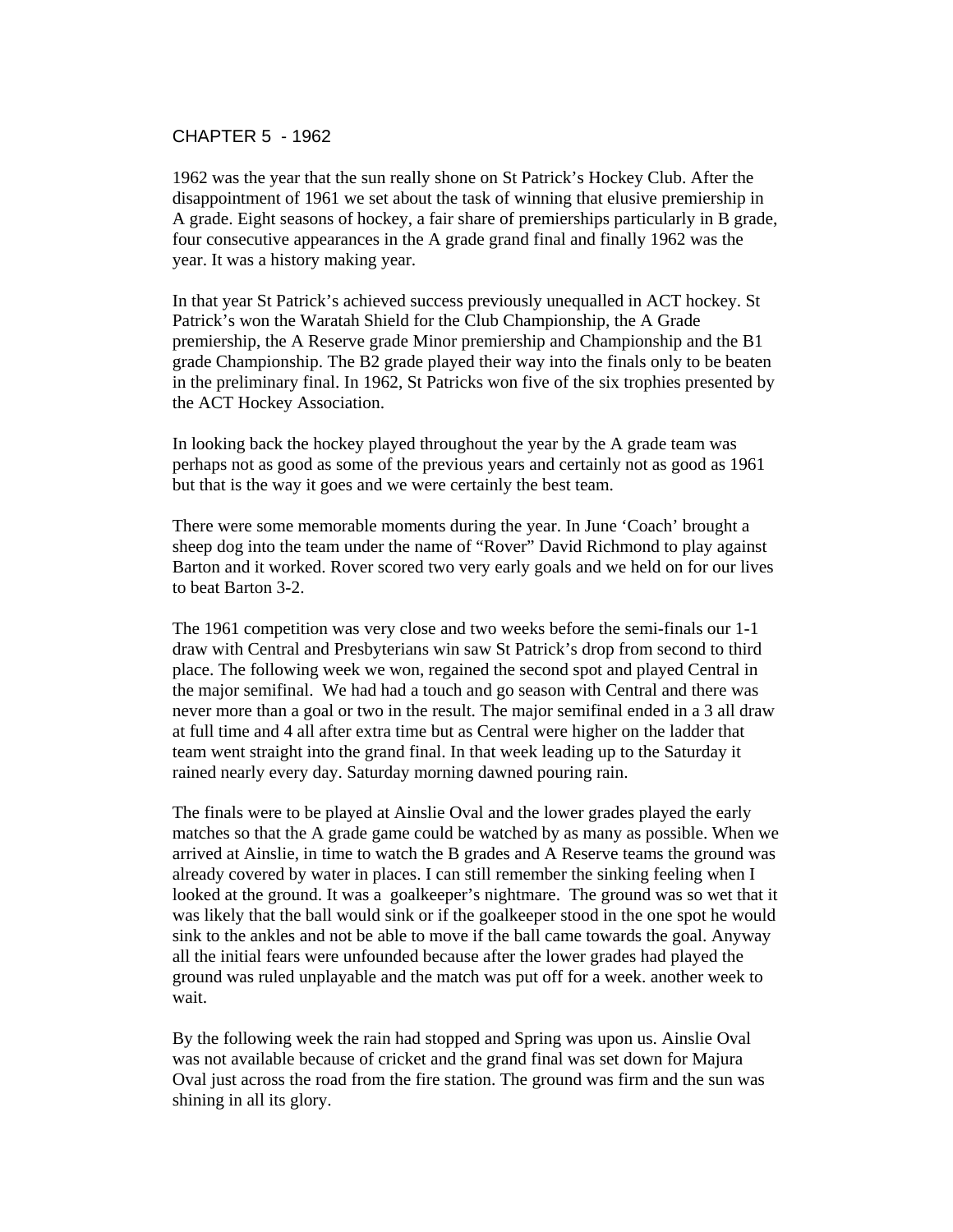At half time after a fairly even first half St Patrick's led 2-1 and in the second half Central out scored St Patrick's 2-1 but Central had missed two penalty strokes. The penalty stroke was introduced in 1962 to give forwards a bit of a chance. The simple fact of the matter was that goalkeepers and full backs had become extremely good at defending penalty bullies. As is the case now it was the goalkeeper who had to defend the penalty stroke and in that year I had faced a few strokes and my success rate was usually my cue to change the topic. However, on this day Kevin Day from Central came forward to take the stroke and as fortune had it he put the ball about shoulder high, about an arms length away from my body on my right hand side. If he had asked me where I wanted it, I couldn't have asked for a better spot and as fortune had it the stroke was saved.

About ten minutes later low and behold another penalty stroke to Central and Kevin Day moved forward to make amends. Kevin was so intent on making amends and was sure that I was not going to reach the ball that he fired this one wide. I moved to cover the ball and only got my fingers to it. As the ball hit my fingers I realised that the ball and my hand was outside of the the right hand up-right and I could have left it to miss the goal. The next couple of seconds took what seemed an eternity to pass. Had I propelled the ball? Was it a clean save? It was and I will never forget it and I am sure Kevin Day for the rest of his life never forgot it.

At the end of the seventy minutes of hockey the scores were level at 3 all and in extra time one goal each had been scored and in the last 30 seconds of the game Bill Powell scored his third goal for the match and St Patrick's won 5-4. The game was rightly described as the best game in Canberra in the previous twenty years.

I have spoken of my recollections of that first A grade premiership and I am sure that every St Patrick's player on the field and every supporter have their own feelings and memories of that match but for my money the game was Bill Powell's game. Three goals in the match to win 5-4.

The result was indeed a fitting reward for the founder of the Club Fr Lynch and for Leon Gerathy who those few years before had injected that necessary ingredient that to win requires a professional attitude.

The A Reserve team in 1962 was richly endowed with talent. Throughout the year the team was constantly disrupted due to call-ups to A grade but in the final analysis they displayed a tremendous will to win and in that grand final in such appalling conditions they had to literally blast their way through water and mud.

The B1 team won the premiership for the third year in a row. It was made up of the old stalwarts of the Club and had an average age of about 30 plus. All that experience and cunning did not let them down at any stage and there was no way that that team was going to loose even if they had to apply some adapted water polo skills.

The B2 team was coached that year by Bin Forner and it was made up mostly of school students from St Edmund's and Daramalan. The team made it through to the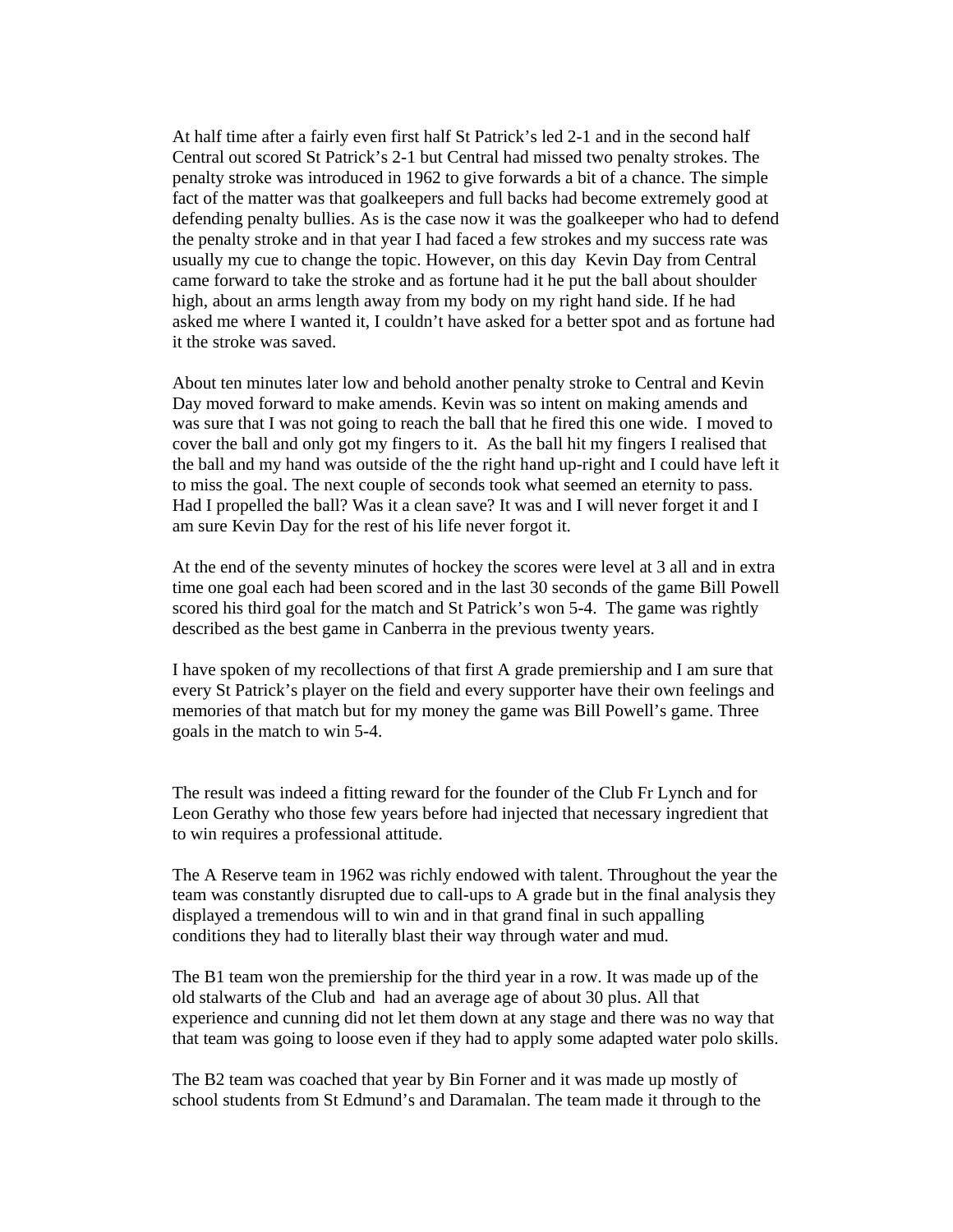preliminary final. The members of that B2 team of 1962 were to find their way to higher grades in future years, Henry Keilich was one who played in that team.

On the representation side of hockey, St Patrick's again supplied a large component of the ACT representative teams. Maurice Cummins, Bin Forner, Jim Gallagher, Ted Griffin and Bill Powell all were included in the Senior team. Les Gallagher, Brian Colquhoun, John Colquhoun and myself were included in the Challenge team and Peter Elliott and Henry Keilich played with the ACT junior team. While this was an outstanding contribution to the representative teams there was a dark spot. There were no St Patrick's or St Edmund's players selected in the Colts team. It was the first time that this had occurred since St Patrick's Hockey Club was formed in 1954. The obvious lesson was that more effort should be put into coaching at junior levels.

The Club also enhanced it relationship with St John's Home during 1962 not only did we have the usual sports carnival in November but a group organised by Leon went to Goulburn and painted a section of the Home.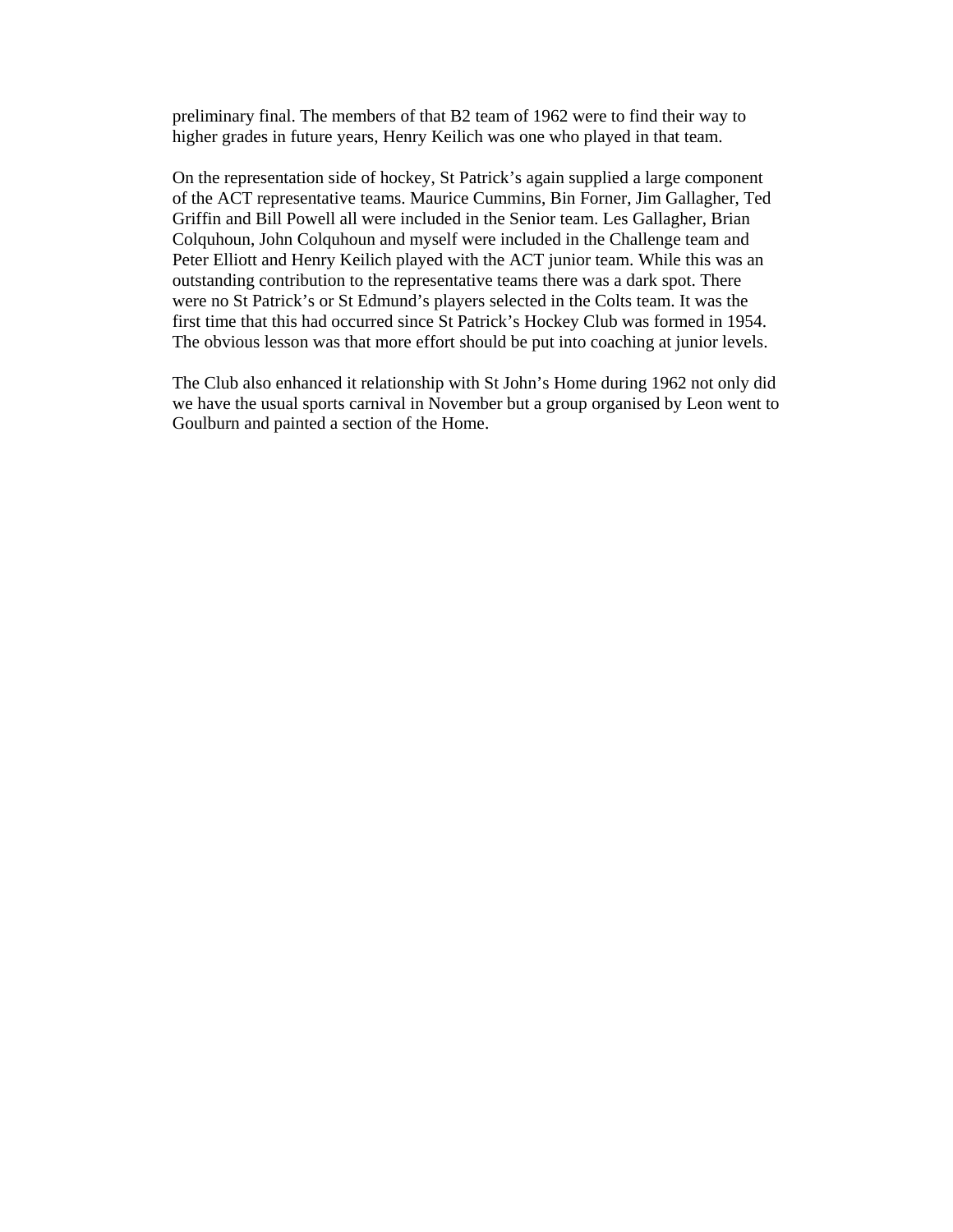## CHAPTER 6 1963 - 1966

In the 1990's defending premiership teams are often described as suffering from "Premiership Hangover" while I am sure it has nothing to do with the after grand final celebration it seems to be common and it was present in St Patrick's in 1963. Having come so close to the complete sweep of ACT Hockey awards in 1962, it seemed at the beginning of 1963 that those same awards and the other one were still there for the taking.

1963 also saw St Patrick's award Bin Forner Life Member of the Club for all his work for the Club both on and off the field particularly in the financial management area. Bin also had represented the ACT for several years at both Colts and Senior levels.

In 1963 the ACT Hockey Association instituted the Brophy Medal. This award was to be given to the Best and Fairest player in the ACT. The Medal was to honour the memory of the late Jim Brophy who had worked tirelessly for many years for hockey in the ACT. It was Jim Brophy who had first suggested to Fr. Lynch that the time had come for a Catholic hockey club to be formed. Thus was borne St. Patrick's Hockey Club.

The first player to be awarded the Brophy Medal was Jim Gallagher who at that stage was not only captain of St Patrick's but also of the ACT Senior team. It was a great honour for Jim and St Patrick's. As an aside when the time set down for the presentation of the Medal was at hand the Association had not had the Medal made and Jim had to wait until 1964 to receive his medal.

In 1963 the minds of the St Patrick's members turned again to the question of reviewing the Club's Constitution particularly in relation to membership . There was a general movement for change in the Catholic Church at this time. Pope John XXIII had established Vatican II which had met for the first time on 11 October 1962. This movement for change did not pass by St Patrick's, but I will say that the changes proposed for St Patrick's were of a much more temporal nature.

At the Annual General Meeting a committee was formed to review the Club's constitution. The Committee was comprised of Terry Pigram, Maurice Cummins, Jim Curtin and Laurie Parkes. The Committee met several times and a Special General meeting of the Club was held on 23 August 1963 to consider the proposed amendments. Old attitudes die hard and non-catholics were admitted only if they were married to catholics but in view of the tenor of the times the amendment was of significant step along the path to open membership.

In 1963 the Association reintroduced C grade as a fifth grade. St Patrick's again fielded teams in four of these grades. In that year the Club fielded a team in the C grade rather than in the B2 grade.

St Patrick's again won the Waratah Shield for the Club Championship, the fourth time in a row, and also won the B1 premiership. St Patrick's was the only club to win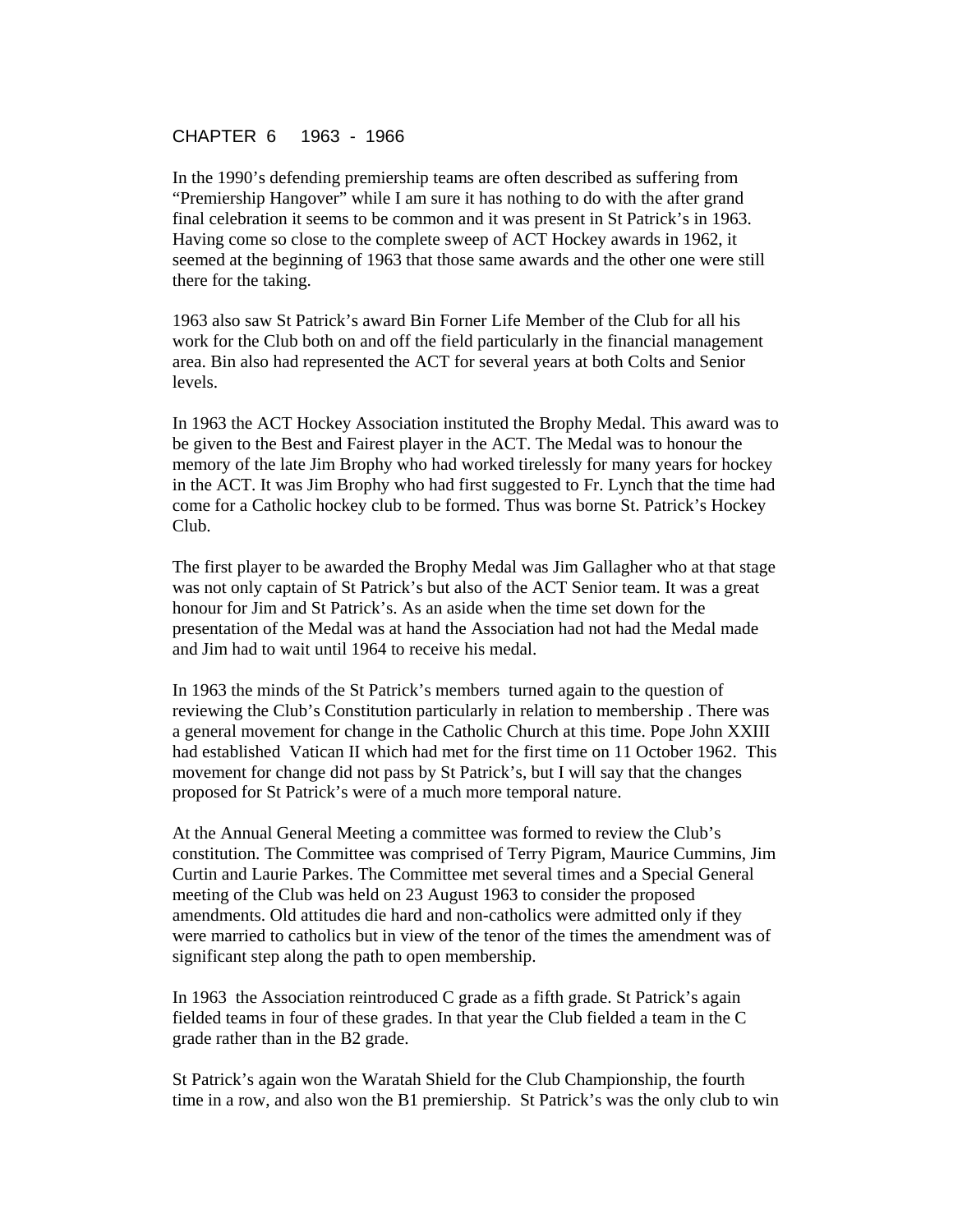more than one association trophy in 1963. All four teams were represented in the semi finals which maintained the Club's strong record. While the results appear to be satisfactory and there were many clubs which would gladly swop their performance with St Patrick's, there was something lacking, the fire in the belly had been extinguished a bit after having reached the ultimate in 1962; the club had contracted the 'Premiership Hangover Syndrome'.

The A grade had a very up and down season sometimes brilliant and sometimes as the Annual Report describes it as "... to bad to be true.". In 1963 that team was missing Bin Forner who had been posted overseas. The team finished fourth and it was the first time in five years that it had not been in the grand final. It was hard to take but the clue to this relatively poor performance is to be found in the 1963 Annual report under 'Coaching and Training' where poor attendance at training and consequent lack of fitness were identified but poor attitude was also of importance. The blackboard lectures which had been so successful were so poorly attended that they were cancelled.

There were other reasons on the positive side that help to account for this lack of 100 per cent application to hockey, these included outside responsibilities to wives and families, to work and the mere fact that many of us were getting just that bit on in years. The A grade team was down but by no means out.

The A Reserve grade team again suffered that perennial problem which afflicts all reserve teams, it had to provide players to a grade when required and this had an unsettling effect on its performance. The team finished in third place.

The B1 team again won the premiership for that grade but not without some trauma. Performance throughout the year was patchy but the team did enough to be at the right end of the ladder at the business end of the season. St Patrick's played Old Canberrans in the grand final that year and there were two of them. The first was drawn and the replay was won by St Patrick's in the last ten minutes.

A very young C grade played well throughout the year but unfortunately lost in the grand final

In 1963 St Patrick's continued to maintain its high contribution to representative teams. Maurice Cummins, Ted Griffin, Brian Colquhoun and Jim Gallagher were members of the ACT senior team, Bill Powell, John Colquhoun, Les Gallagher, Eric Green and Clyde Sloan were members of the Challenge team, Gary Willemsen and Vince O'Connor played in the Colts and Henry Keilich in the Juniors.

In October 1963 St Patrick's visited Melbourne to play a social match with St Kilda. The team played a President's Eleven team from the Albury Association on the way. The team was successful against Albury but was defeated 4-0 by St Kilda.

After 1963, 1964 showed some improvement in the on field performance in all teams except the A grade team. St Patrick's again won the Waratah Shield and were minor premiers in four of the five grades it contested in the competition. While the on field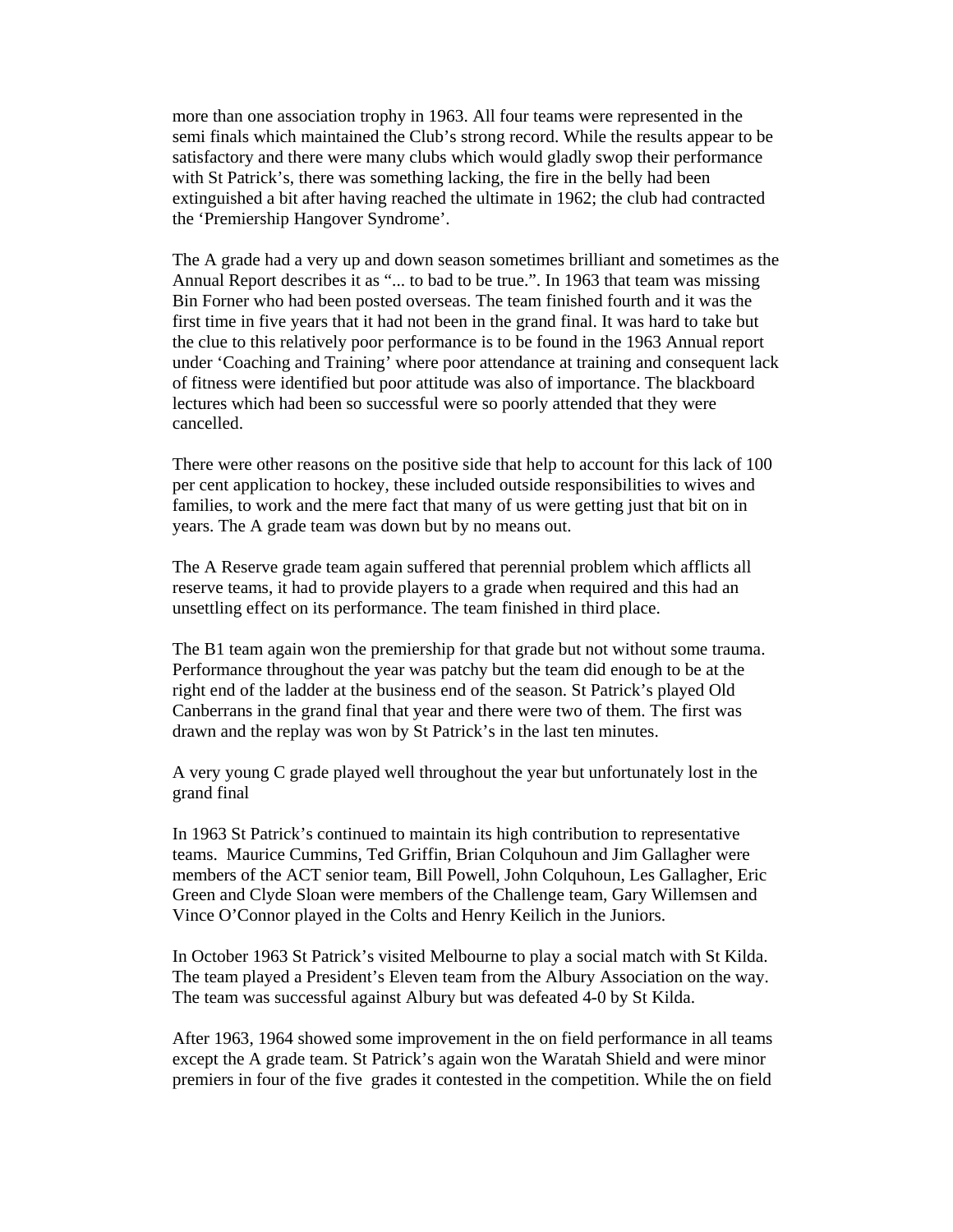performance improved, there was a noticeable decline in club spirit and training fell to an all time low.

The A grade missed a spot in the final series, the first time for eight years but the other teams kept the St Patrick's flag flying with premierships in B1 and B2 grades and runners-up in A2 (a name change occurred) and C grades.

1964 was a rebuilding year for A grade and the selectors wielded the axe rather vigorously and several players found themselves in lower grades. In May The Canberra Times was reporting that St. Patrick's was fielding "a new look team" which in the early part of the 1964 season did not have the overall talent to hold off most teams in A grade. This had the benefit of introducing a new batch of players to the top grade and blending some of the experienced players into lower grades to help lift their standard. By August The Canberra Times reported that St Patrick's was showing form that had eluded it for most of the season.

The selection policy got a little off the track at the end of 1964 when Terry Deane, one of the key people around whom this rebuilding policy was structured, left the Club to play for Central. Terry Deane had won the A grade best and fairest and the Brophy Medal in 1964.

The policy worked well in relation to other grades where in A2 Maurice Cummins led his team into the grand final but unfortunately went down 4-3 in extra time. The B1 team completely dominated their grade and were very short priced favourites going into the grand final which they won 2-0 over Barton.

The B2 grade in 1964 became the St Patrick's "Veterans" grade and it was only the presence of a couple of younger players which brought the average age down to the mid-thirties. Players such as John Agnew, Blue Colquhoun, Neil Dewhurst and Paul "Hiss-Boo" Webber played their best hockey in this team. This team was just wore down its opposition week after week and finished the season undefeated.

The C grade team was again comprised of students from St Edmund's and Daramalan. At the start of the season this team included John Kurzynski who in my opinion was one of the most exciting junior forwards a person would ever wish to see. By the 15 May, Kurzynski was playing A1 grade. The team was unlucky not to win the premiership. It was defeated in the grand final 4-3 after extra time.

Again St Patrick's were well represented in the ACT representative teams and Gary Willemsen was also selected as goalkeeper in the NSW Colts team. Others to represent the ACT in 1964 were Ted Griffin, Jim Gallagher and Terry Deane in seniors; Geoff Fisher, Chris Hobbs, Maurice Cummins, Brian and John Colquhoun, Bill Powell and myself in the Challenge team; Garry Willemsen, Vince O'Connor and Steve Feeny in the Colts and Henry Keilich, Bernie Rodwell and Johnny Kurzynski in the junior team.

In that year St Patrick's had moderate success at the carnivals in which it participated. The club was runners up in the Albury and Kenna Cup Carnivals and was Consolation finalists in the Goulburn Carnival.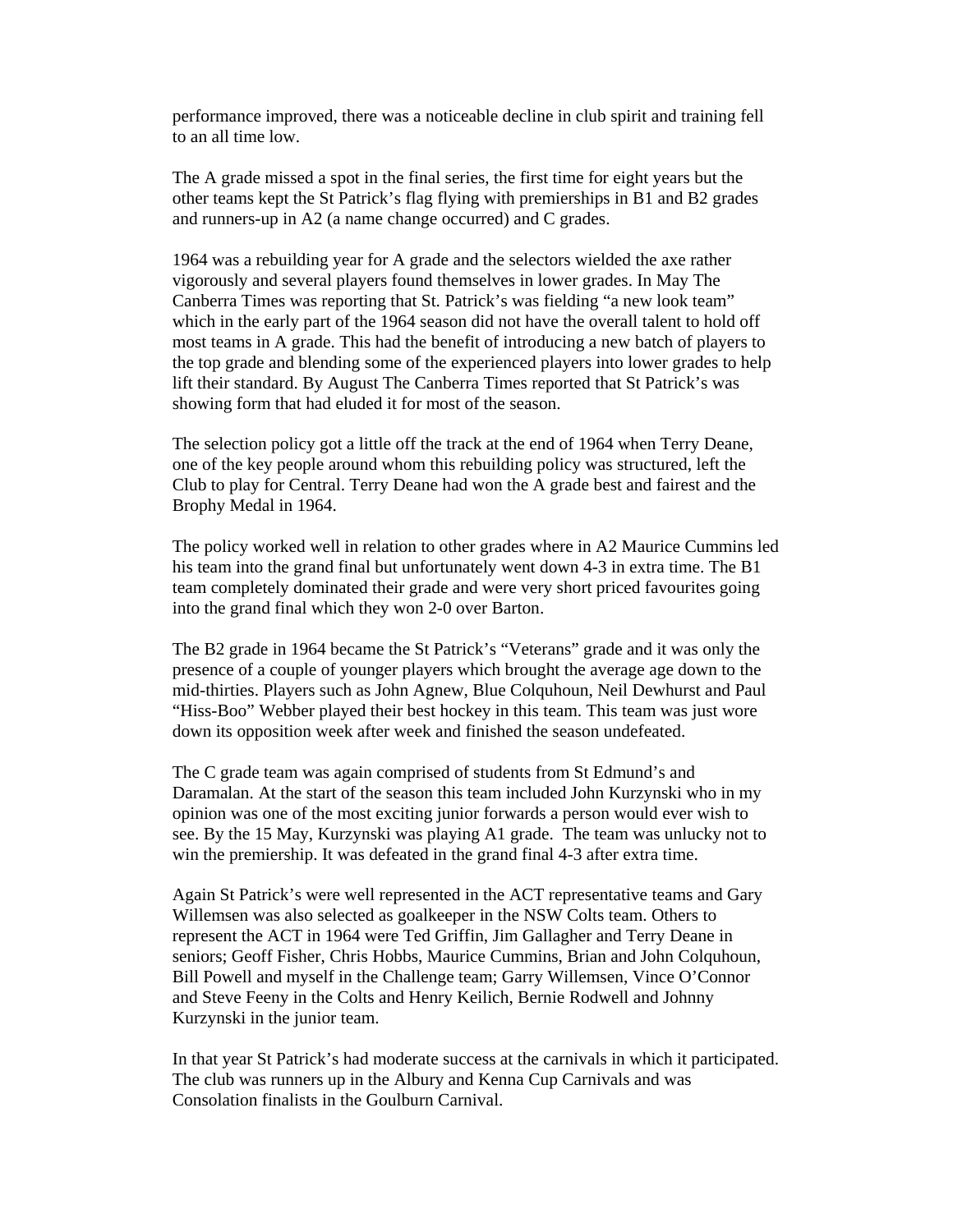St Patrick's conferred Life Membership on Jim Gallagher in 1964. Jim had joined the Club in 1955 and had become synonymous with St Patrick's. He was involved both as a player of high quality and coach of the A grade team. He was also an integral part of the administration of St Patrick's. For many years, Jim was Secretary of the Club. Jim also served many years in executive positions of the ACT Hockey Association as well as representing the ACT in the Senior grade for many years. Jim was the manager of the New South Wales Senior Hockey team in 1965 and a New South Wales Selector in 1966.

In 1964 the ACT Hockey Association commenced its summer competition. This was the forerunner of the Indoor Competition. As the premier club in Canberra, St Patrick's participated in the competition and its teams in later years would write another chapter of outstanding achievement and success.

St Patrick's was again the Champion club in 1965, this was the sixth consecutive year that this was achieved. This success came about because of the performances of the five teams entered in the competition. In 1965 the A1 and A2 teams were semi finalists, the B1 team was again premiers after being minor premiers and the B2 and C grade teams were runners up.

At the annual general meeting of the ACT Hockey Association in 1965, Jim Brophy retired as President. This ended an era, Jim had occupied the presidency for twentyone years. During this time he played a significant role in the formation and establishment of St Patrick's Hockey Club.

The performance of the A grade team in 1965 was an improvement over the previous year and ended the season in third place but was characterised by inconsistency. The team won seven of the sixteen matches it played and lost six and drew three times during the season. The signs were there and teams were again learning to respect St Patrick's. The A2 grade won ten, drew three and lost three in their year. Their loss in the semi final was a big disappointment particularly when they appeared to have the game well and truly won with ten minutes left to play.

The B1 team were premiers for the sixth consecutive year. The 'Weekend Bachelor' and 'Hiss-Boo' had played in each of the premiership teams. The team played nineteen games winning sixteen, drawing two and suffering only the single loss for the year.

The B2 team finished the year in second place but because of a draw had the same win/loss ratio as the A grade team; won seven drew three and lost six. The C grade featured in what many considered to be the most exciting grand final of the series. The team went into the semi finals in third place and played extremely well during the finals series but unfortunately going down 2-1 in the grand final after yet another close struggle.

The numbers of St Patrick's players in representative teams was down in 1965. John Colquhoun, Vince O'Connor and Justin Barwick who had arrived in Canberra that year from Hobart and had represented Tasmania, were members of the senior team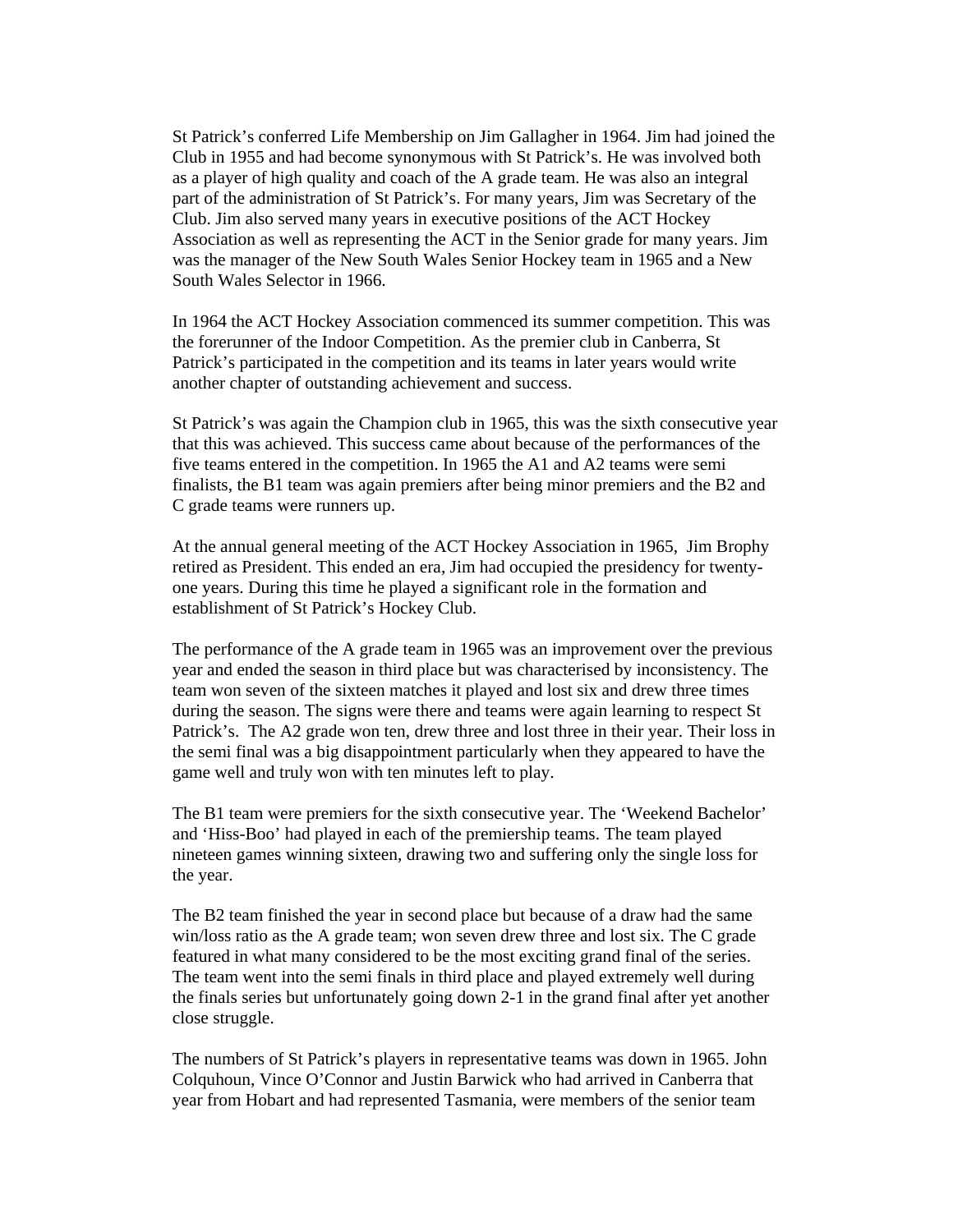while Maurice Cummins and Bill Powell played in the Challenge side and Henry Keilich, Gary Willemsen and Vince O'Connor played in the Colts team. Bernie Rodwell was selected in the NSW under sixteen team and Jim Gallagher was Manager of the NSW senior team at the Australian Championships in Hobart.

1966 was a bleak year for St Patrick's when one looks at the trophy cupboard. The Club failed to win a premiership and after holding the Club Championship for six consecutive years St Patrick's lost it to Barton. On the brighter side, all teams reached the semi finals.

Although the A1 team had a very slow start to the 1966 season, it had not won a match in the first five matches of the season although it had drawn on three occasions, started to show the benefits of the 1964 team building decisions and finished third in that grade. The A1 side was out of the five in May but steadily climbed the ladder to third place. The development of those younger players and with a few new players and regained form by some others the prospects for greater success in future years looked good and 1967 was to show just how good.

The A2 team finished its year in fourth place out of ten teams in that competition. The 1966 season saw the end of an era for the B1 team. Like the Club Championship which had been held for six consecutive years the B1 premiership had also been held throughout those years but all good things come to an end and the time came for some other club to take home the premiership. After such a fine record it was disappointing to see the B1 team take the field week after week short because of non appearance of players.

 The B2 team reached the grand final and the C grade team reached the semi finals. Regarding the C grade team of 1966 it is worth quoting the Club's annual Report for that year:

 "The team was almost a completely new team as many of the 1965 team were promoted to higher grades in 1966. Due to...[various reasons] .. it was difficult to find someone to take charge of this side. ..... On many Saturdays they were left to themselves.".

Their captain Ian Brown took charge of the team he was coach, selector, organiser and everything else to that C grade team. One point of interest about that team was the emergence of Chris Powell who in that year won the best and fairest for that grade. It was not Chris' first year at hockey, he had already had several seasons behind him starting off his playing career with a cut down stick. I mention this here because Chris became one of the best players ever produced by St Patrick's and many hockey people throughout Australia consider him to be one of the best players never to have played for Australia.

St Patrick's also maintained its good record for the number of players representing the ACT. In 1966 Justin Barwick, Vince O'Connor and Maurice Cummins represented in the senior team; John Colquhoun and Henry Keilich in the Challenge team; Bernie Rodwell and Henry Keilich in the Colts; Peter Keane, Michael Johnston and Bernie Rodwell in the Under 18 team and Richard Mossop in the under 16 team. Henry Keilich gained selection in the NSW Colts team and Jim Gallagher was again manager of the NSW senior team.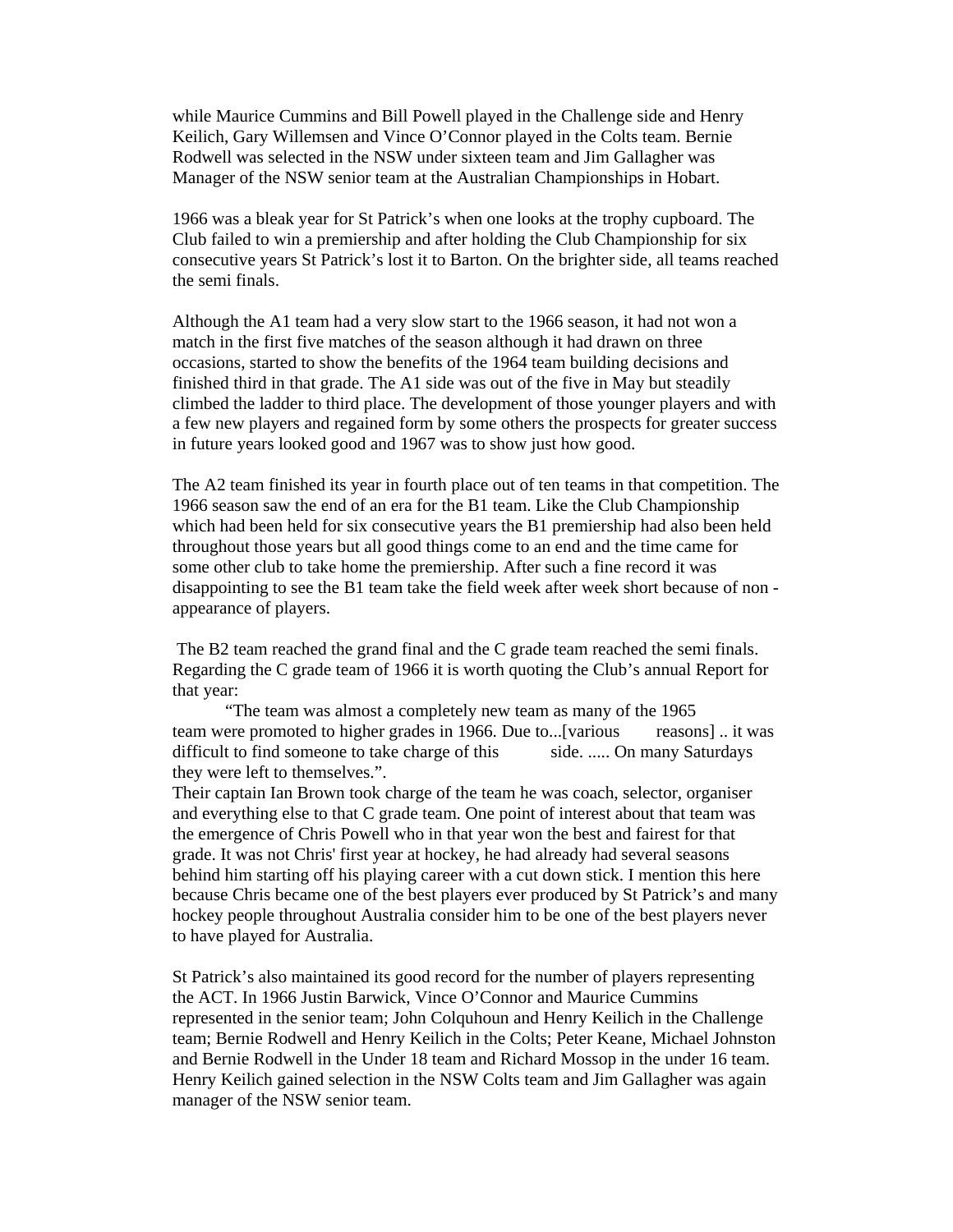St Patrick's reached the final of the summer competition losing yet another final to Central.

At the Annual General meeting of the Club in 1966 Geoff Fisher and myself secured the appointment of a committee to again look at the question of membership qualifications of St Patrick's Hockey Club. The Committee reported back to the 1967 Annual General meeting that it would be recommending that non-catholics would be admitted as members. Notice was given that the matter would be debated at the General Meeting set down for July 1967. The minutes of that meeting records that:

 " J. Fisher moved, seconded by L. Gallagher that the membership clause be amended by deleting...[the existing clause] and replacing it by:

 'Membership is opened to males resident in Canberra and District.' "

St Patrick's was now opened to all, but the Age of Equality had not arrived yet and we have to wait a few years to see the dawn of the new era when women are permitted to play hockey as St Patrick's and be part of the Club.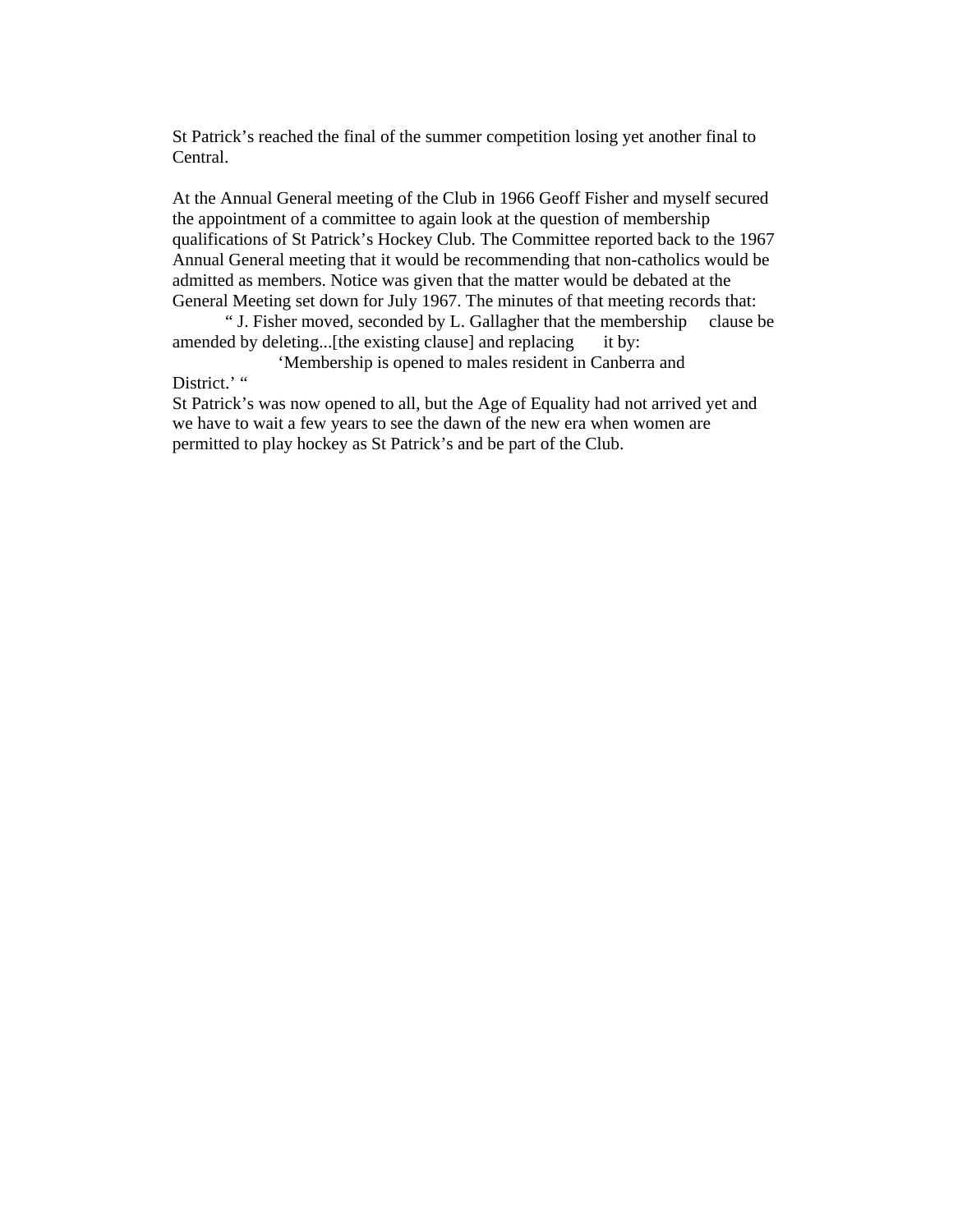### CHAPTER 7 - 1967

1967 was the year that St Patrick's won its second premiership in A grade. The decisions of 1962-62 regarding team rebuilding had come to fruition. St Patrick's had taken up where it had left off in 1966. The over-all depth of the Club again saw the Club Championship come to St Patrick's. Only one team of the five St Patrick's teams failed to make it through to the semi finals and of the four teams to contest final series, three were involved in premierships.

In the A grade Central was hell bent on adding yet another premiership to its tally and led all the way during the season. At the end of the 'home and away' games Central was nine points clear of the second place team St Patrick's. There had been a tight struggle for the minor placeings throughout the year and while Central was way out in front only two points separated the other three teams. The closeness of the competition was evidenced by the fact that St Patrick's did not lose a game from the June long weekend and yet could not shake the other two teams off its heels. In that time of course St Patrick's let Central know that if it was going to win it had a fight on its hands. In the minds of many the real interest in the A grade was who would win the struggle to play Central in the grand final.

In the semi final St Patrick's inflicted a stunning defeat on Central 1-0, Central's first loss since the first round but the hockey fraternity still believed that Central was too good to be beaten twice in two weeks. Jim Gallagher the coach and the St Patrick's team had other ideas. St Patrick's won 2-1. For me this victory helped to erase some of the disappointment of those losses in the early 1960's when St Patrick's was considered to be a sure thing only to stumble at the wire.

In the A2 grade that year St Patrick's was always in the race with a good chance. The team finished in second place after the 'home and away' games and was unlucky to be beaten in the preliminary final.

The B1 grade was the closest competition of all grades that year. Five teams fought out placeings throughout the year with the relative positions continually changing. With two rounds to go the prospects of St Patrick's making it to the final series looked dim. However, when all looked lost the Forestry team were required to go on a field trip which would have them away from Canberra for the last two rounds of the competition. This good fortune ensured that St Patrick's made it to the semi finals. The closeness of the competition was again demonstrated as St Patrick's only having just made the final four went on to play in the grand final and after a very close game which could not separate the teams, the premiership was shared with Barton.

The B2 grade was also very close. St Patrick's finished in fifth position and Central which finished in fourth position after the 'home and away' games and had been beaten by St Patrick's during the season went on to win the premiership.

The C grade team was one of those outstanding teams. It led the competition throughout the season and won the premiership in fine style.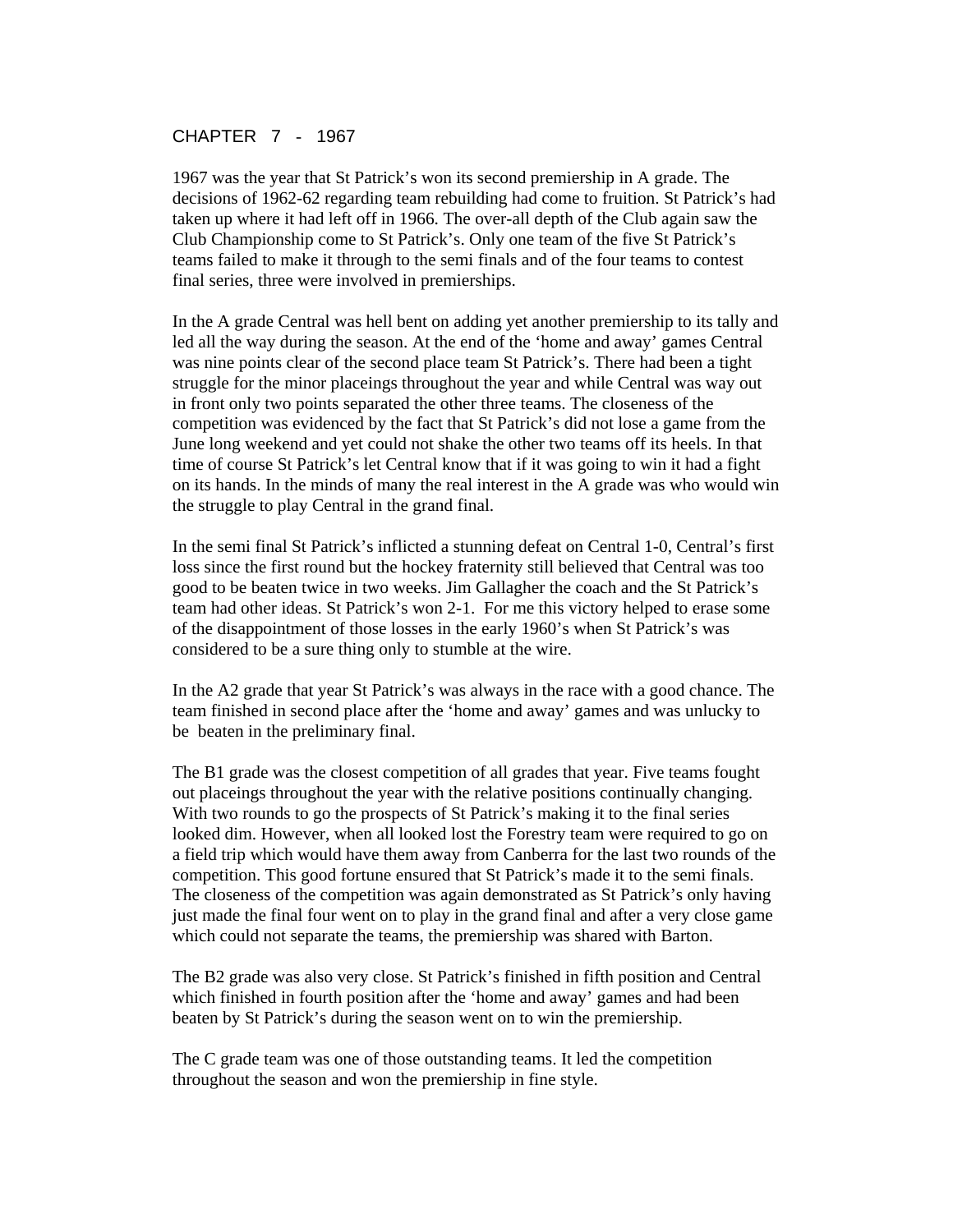While the hockey playing side of the Club was having a very good season other activities were under way which were overshadowed to a large extent by the success on the playing fields.

At the Annual General Meeting on 24 February 1967 a committee had been formed with Bin Forner as chairperson to examine the possibility of the Club forming its own junior teams for participation in the competition conducted by the ACT Junior Hockey Association. In July 1967, Bin reported that approaches had been made to several primary schools and the response had been favourable. It was decided that the Club would go ahead and organise teams to play in the 1968 junior competition under St Patrick's name.

In 1966 it had been decided that another hockey tour should be undertaken by St Patrick's. The memories of the 1959 tour of Tasmania were still vivid in the minds of those fortunate to have been on that trip and those who had not been on that tour still held a lingering tinge of regret. A committee headed by Justin Barwick was established to investigate a possible tour itinerary. Justin reported back to the club in July 1967 recommending a tour of South Australia in the pre-Easter period of 1968 culminating in the Albury Easter hockey carnival. Fund raising then got under way.

In 1967 Brian Colquhoun was awarded Life Membership of St Patrick's. Brian was one of the 1954 original members and played almost every game up until the end of 1967 in the Club's first grade team. He was in later years to serve as President for several terms. Brian represented the ACT on a number of occasions and was later to serve as Secretary during the period when the ACT gained statehood under the Australian Hockey Association.

The other significant event of 1967 was that membership of St Patrick's Hockey Club would be, from the beginning of 1968, opened to all males resident in Canberra and District. The evolution of St Patrick's Hockey Club had reached the half way point.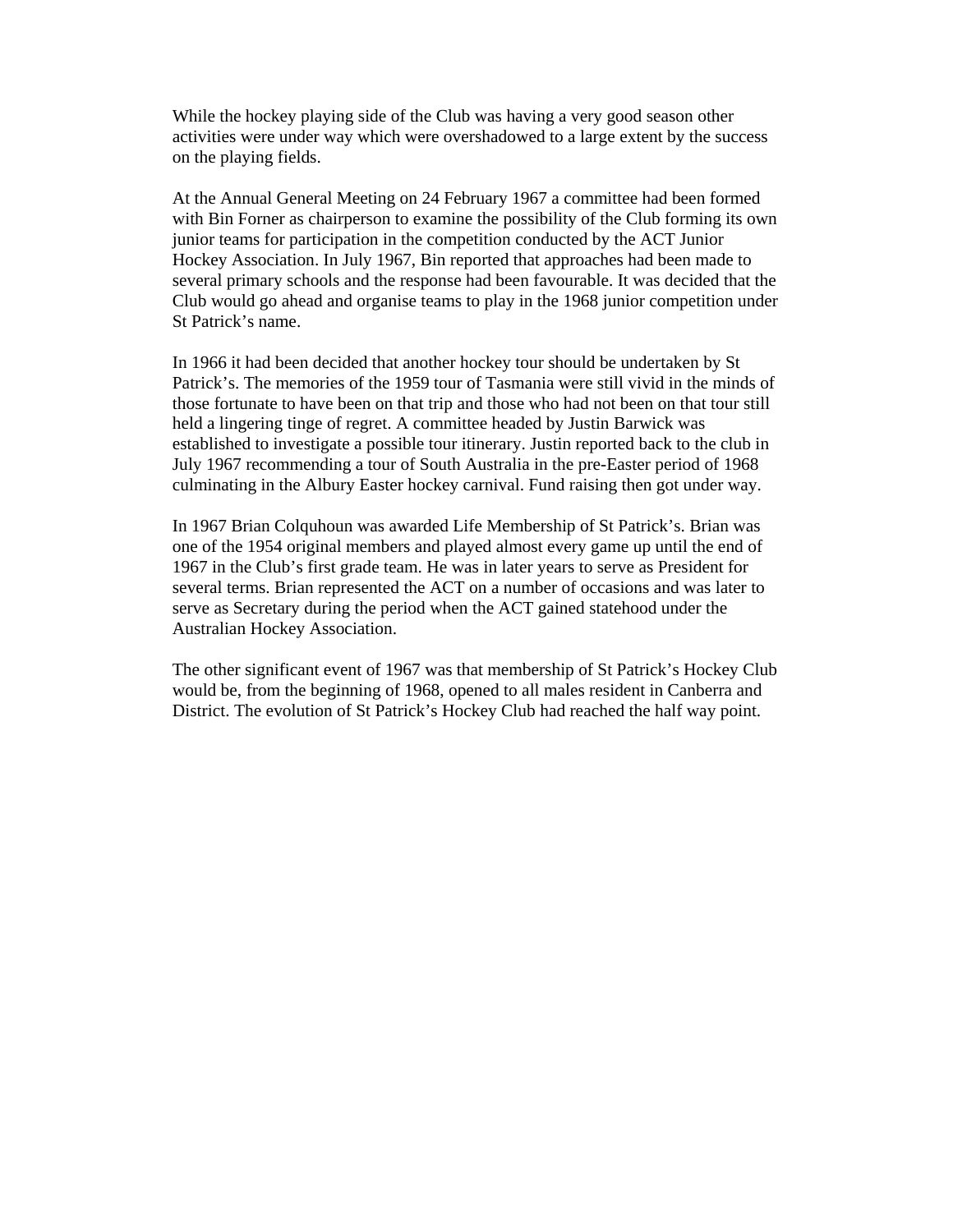#### CHAPTER 8 DOWNS AND UPS 1968 - 1973

1968 dawned with hope for a continuation of the success St Patrick's enjoyed in 1967. The Club had come from a very successful 1967 and with so much to look forward to there is little wonder that 1968 was greeted with such great expectation.

St Patrick's was expanding its junior base to include many of the parish primary schools in Canberra so that in years to come would be a steady flow of experienced hockey players into St Edmund's and Daramalan and at the completion of their school years these players would flow on to St Patrick's. The dawn of 1968 was also greeted with the excitement and expectation of a hockey tour of South Australia.

The juniors got off to a flying start and in 1968 eleven teams were entered in the junior competition.

The tour of South Australia was a success. The team which comprised all St Patrick's except Graham Read and Ross Ford and included Bill Powell, Bin Forner, Justin Barwick, Brian Colquhoun, John Colquhoun and Eddie Roots. Bin had a dual role for this tour, he was player and manager. The team travelled from Canberra to Albury by car and by bus for the trip to Adelaide and back to Albury, where the team participated in the Easter Carnival. There were some good performances against Port Adelaide and a South Australian President's side. But truly the best performance was by Justin Barwick who after taking a shower was set upon by a mob and found himself on the balcony of the hotel, where the team was staying, in a lot less than the towel he had worn down the corridor.

On the playing fields 1968 was a disappointing year, the first of several in the next few years. The competition was not far advanced when the bloom of expectation began to fade and events started to occur which eroded Club spirit, for example, the non-notification of team changes which resulted in players turning up at the wrong grounds at the wrong time. Club spirit seemed to be at an all time low. The Annual Report for 1968 reflects the poor Club spirit when the Secretary reported that a meeting to amend the Constitution lapsed because of insufficient numbers and "Training was treated as a joke" with poor attendances throughout the year.

St Patrick's won the Waratah Shield again but some of the gloss was taken off this win as it took six teams (more than any other club) to narrowly win the award, but a win is a win. In fact it was the only win St Patrick's enjoyed at Association level that year.

The A1 team after winning in 1967 failed to make the semi finals in 1968 finishing sixth in the competition. It was not entirely post-premiership hangover, team rebuilding had contributed to the lack of on-the-field success. At the completion of the 1967 season several players in that A1 premiership team had called it a day, choosing to play in lower grades to give some of the younger players a chance and one or two retired from playing.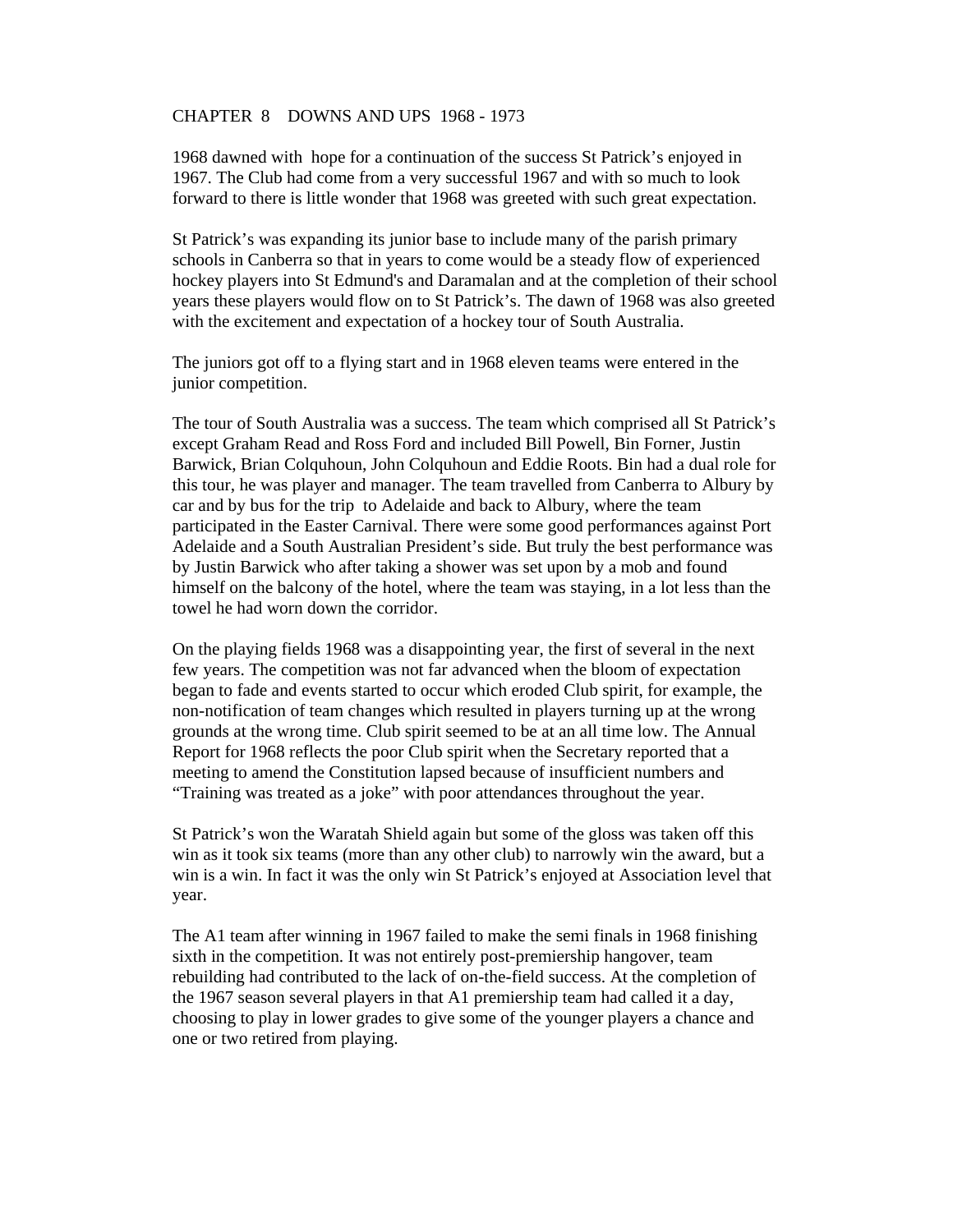The A2 grade team was defeated in the preliminary final by a very much more experienced Barton team. The team was a blend of youth and experience and was guided by Brian Colquhoun who the previous year had played in A1 grade.

The B1 grade traditionally 'St Patrick's grade' again saw a St Patrick's team as minor premiers but unfortunately lost to Old Canberrans in the grand final.

In the B2 grade St Patrick's fielded two teams, the No 1 team was minor premiers but as was the case with the B1 team it finished second . The No 2 team finished fifth in the competition.

The C grade although beset with shortages and non-appearances throughout the year finished a creditable fourth place in that competition.

The down turn experienced in 1968 continued in 1969. The number of junior teams remained the same. The Club didn't win the Club Championship although we had seven teams entered in the competition, one team won a premiership after being minor premiers and one other team reached the semi finals.

In 1969 St Patrick's Patron, Jim Brophy died and the Club lost one of its greatest supporters. It was Jim Brophy who had first suggested to Fr Lynch back in 1954 that he form a catholic hockey club which came into being as St Patrick's.

The A1 grade team for the first time finished last in the competition winning only three matches throughout the year. In May St. Patrick's featured in the headlines "St Pats selectors get tough". It was a no train no play rule. Roger Wong, Henry Keilich and Vince Fisher were dropped under this policy. It did not do much good because Central beat St Patrick's the next day, 31 May, 7-1. By July St Patrick's A1 grade team had two draws to its credit for the 1969 season.

The A2 team finished in fifth place, the A3 finished in sixth position and the B1 team completed its season also in sixth position.

The B2 team of 1969 was the one which kept St Patrick's banner flying. It completed the season undefeated to win the minor premiership and required only the minimum two games in the final series to win the premiership. It is worthwhile mentioning here that the Canberra Times reported on 10 May that St Patrick's B2 team with veteran forwards, Brian Colquhoun, Laurie Parkes. Jim Gallagher and Les Gallagher staring defeated RMC 15-1.

St. Patrick's entered two teams in the C grade competition in 1969. The No 2 team finished in fourth position and the No 1 side in fifth. The No 2 side was defeated in the preliminary final.

There was success in the junior ranks where there were four teams in the under 8 grade, five in the under 10 grade and two in the under 12 grade. Paul Webber's under 10 Whites won a premiership and in doing so went through the season undefeated. The under 8 Maroons coached by Mike McGinley were also undefeated in their competition and the under 8 Greens who were coached by Jim Gallagher were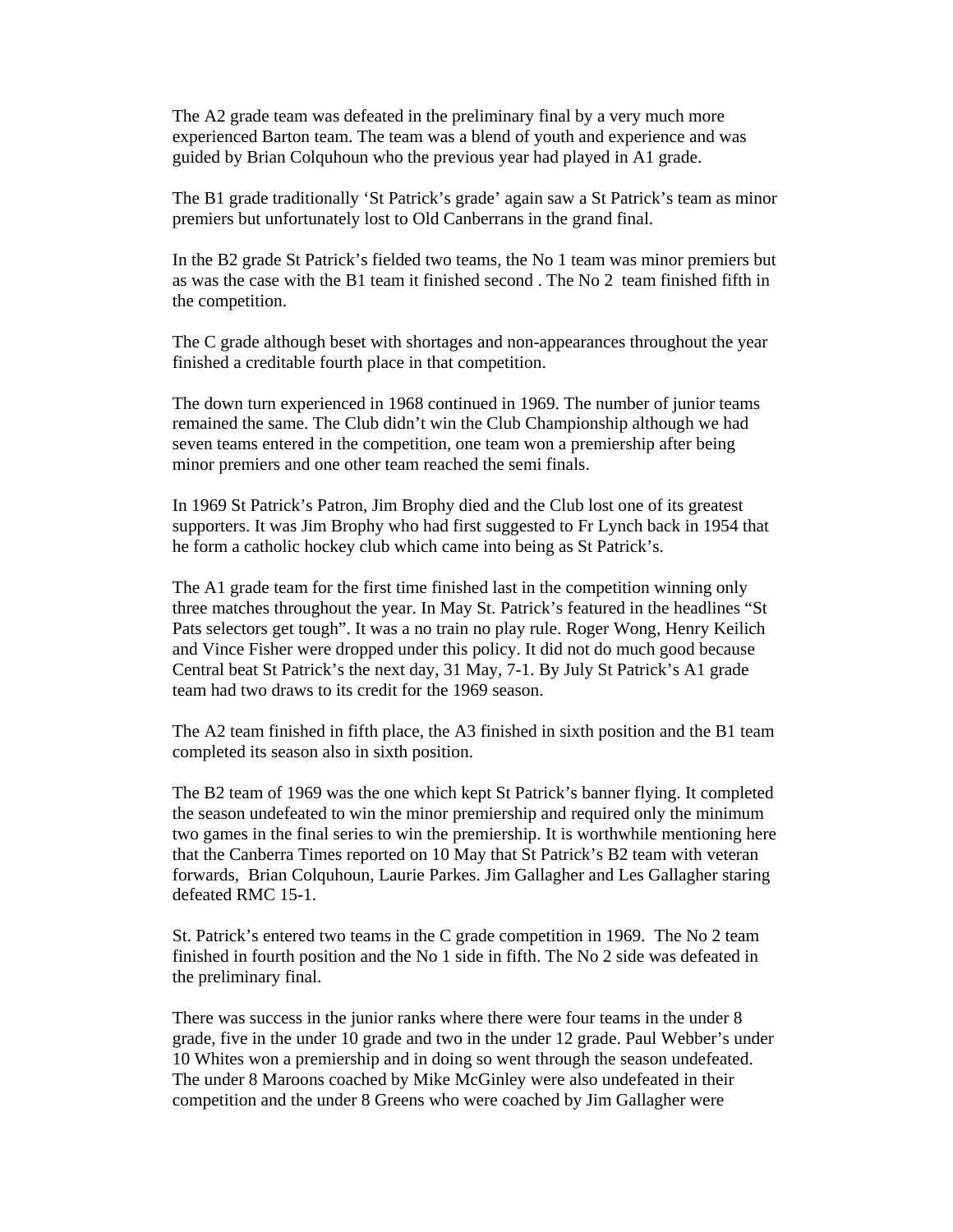runners up in their competition. The under 12 second division team reached the semi finals which was an outstanding effort since the entire team was eligible to play under 10. The under 10 team was also runner up in the Crookwell carnival.

The Reward for the Just in 1969 was given to Les Gallagher. Life membership of St Patrick's was conferred on Les for his work as a player, one of the original few, and administrator of the Club and as the force for many years behind the ACT Hockey Association . Les also had represented the ACT at senior level both as a player and an umpire at an Australian Championships.

The experience of 1968 and 1969 demonstrated to St Patrick's that there was a need for a separate organisation within St Patrick's to administer the affairs of the junior teams. After just two years there was twice as many junior players as senior players, there was a significant investment in equipment and coaching, and team management presented an on-going and demanding problem. However, the juniors continued to be a part of the senior club but a small committee headed by Bin Forner and Jim MacKenzie saw to their needs.

In 1970 six teams were entered in the competition. It was one of the few years in the existence of St Patrick's that no Association trophies were won by the Club. On the positive side there was some evidence of a recovery of club spirit. More people attended training, the A1 team improved its performance and St Patrick's players again began to be selected in ACT representative teams. Socially, St Patrick's was in a trough and the secretary reported that on many occasions events organised had to be cancelled or were run at a loss.

At administration level the Club was showing signs of going off the rails, incomplete secretarial and financial records meant that Bin Forner had to come to the rescue and reconstruct the books of accounts and assume the role of acting treasurer. Competent administration is something that the Club has nearly always enjoyed and is necessary for an organisation to survive.

Under coach Brian Bowen the A1 team came from last in 1969 to fourth in 1970. This result reflected both the maturation of players such as Bob Allen, Chris Powell and "Yabby" Hladenki and the coach's ability.

The A2 team of 1970 is reported to have been an unsettled team. It finished the season in fifth place and the secretary reported that this was "...due mainly to the lack of interest shown by some players.'.

The A3 team finished in fourth place but with youngsters like Jim and Les Gallagher playing the team won its way to the grand final where it was unfortunately beaten by ANU in what was reported as a "torrid game".

The B1 grade completed the season in second place unfortunately loosing the grand final in a close match. The B2 grade of 1970 finished last in the competition winning only three matches in the year. The C grade finished in third position but lost the grand final.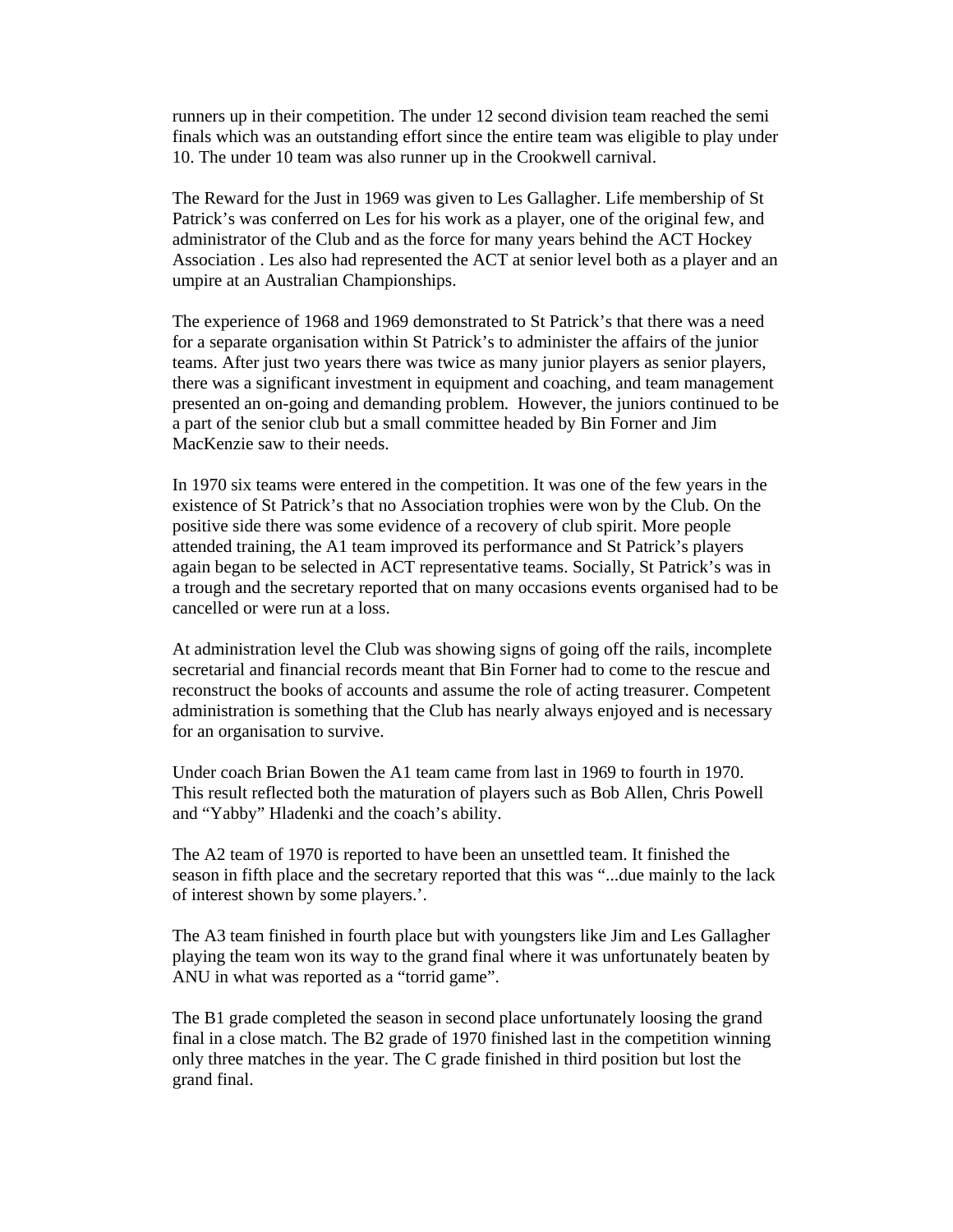St Patrick's did however get some things right in 1970. In that year the Club granted Leon Gerathy Life membership. This award to Leon was eight years late, he should have been endowed with it in 1962. Leon came late to St Patrick's and as the first real coach and guiding light to many truely earned his award.

On the represented side Bob Allen gained selection in the ACT Senior team, Chris Powell and Yabby Hladenki were selected in the Colts and Brett Wong gained selection in the NSW Under 13 team.

The administration was tightened in 1971 and one of the first items to be resolved was the dismissal of a group of six or seven players who had brought St Patrick's into disrepute in the previous season by their on-the-field activities. These hooligans tried to take up where they had left off in 1970 but irrespective of their hockey ability, there was too much at stake for St Patrick's to put up with their behaviour and they were given their marching orders when Jim MacKenzie turned up with the replacements and told the offenders that their services were no longer required. Their places were filled by players from St Edmund's.

In 1971 four St Patrick's teams reached the finals of the ACT hockey competitions. Two teams won premierships, one team came second and one fourth.

The A1 grade after showing such promise in 1970 failed to make the final four by the end of the season but played each game in a convincing manner. It won 5 games and drew 2 out of the 16 games it played. Similarly the A2 team did not enjoy the success that it deserved. It was rare in 1971 to see the same A2 team two weeks in a row but that is an unavoidable price that has to be paid.

The A3 grade won the premiership in 1971. The team won 12 of its 19 games that year and the quality of the players was such that some were already clearing space for another A1 premiership. This grade also saw the emergence of Mark Humphries as a goal keeper of the future.

The B1 team came second in its grade and the B2/3 grade shared the premiership with the ANU club.

The C grade team was the one to suffer the disruption early in the season but it settled down to make the semi finals.

Several of St Patrick's players were selected in representative teams in 1971. Mark Humphries in the NSW Under 16 and the ACT Under 16 teams. Peter MacKenzie in the NSW and ACT Under 14 teams, Errol Bamford and Yabby Hladenki in the ACT Senior team and John Brogan in the ACT Under 16 team. At the end of the 1971 season Chris Powell, Errol and Yabby were selected in the 1972 training squad.

Les Gallagher was selected to umpire at the Australian Championships in Brisbane and performed so well that he was selected to umpire the final but unfortunately illness prevented him from umpiring the match.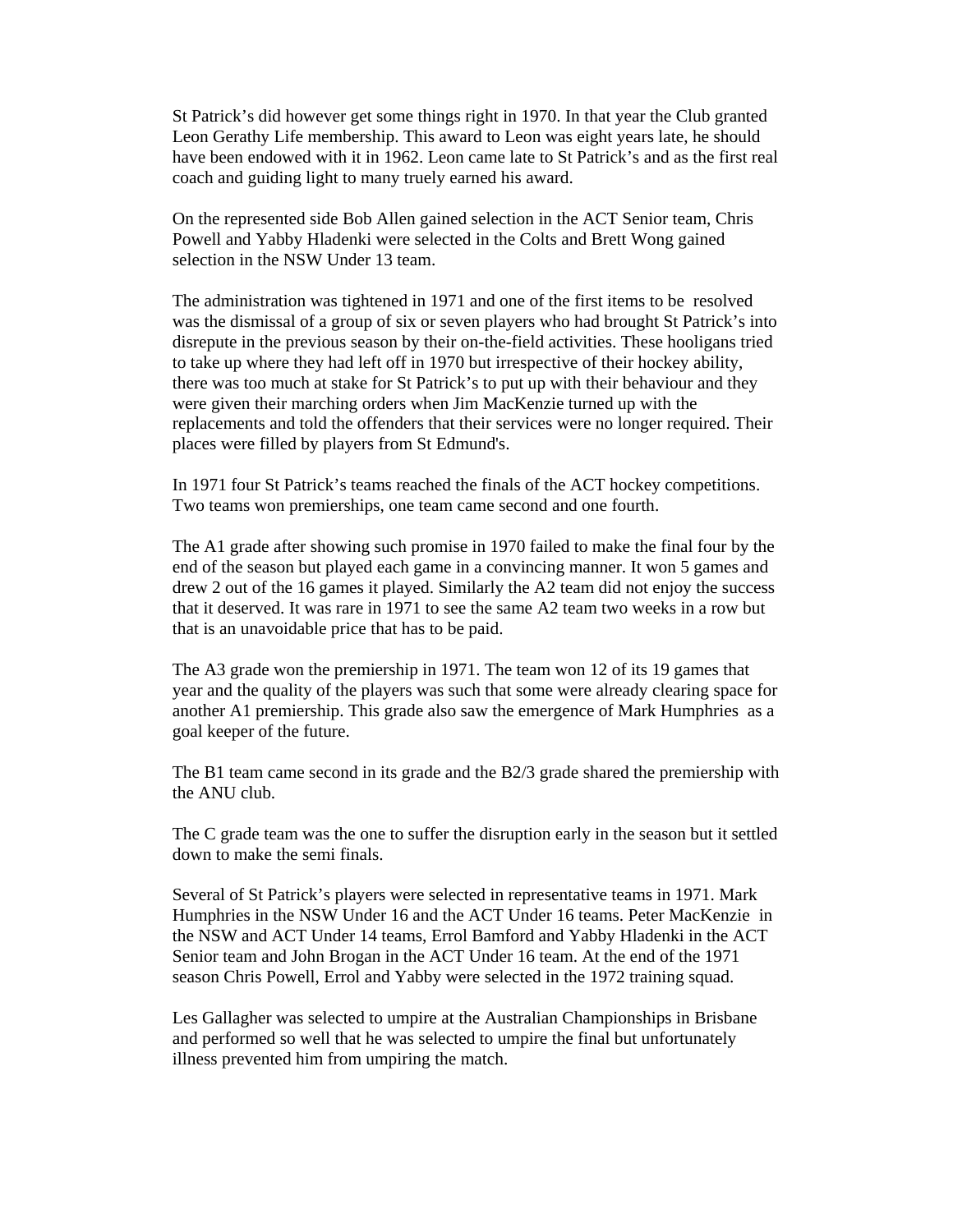St Patrick's Hockey Club was awarded the Captain Cook Bi-Centenary Trophy. The trophy was donated to the Association in 1970 ,by the Department of the Interior, to commemorate the bi-centenary of Captain Cook's discovery of Australia. The Association in awarding the trophy for the first time in 1971, decided that the trophy was to be presented each year to the club which made the most valuable contribution to hockey in the ACT. St Patrick's Hockey Club was the first winner of the award.

On 1 July 1971, St Patrick's debated the report from the ACT Hockey Association concerning the possibility of the ACT seeking affiliation with the Australian Hockey Association as a state in its own right. Looking back it hard to imagine the ACT not having statehood and it hard to imagine anyone doubting that a move for statehood was the correct and logical path to follow. Nevertheless there was a lengthy debate on the subject . The debate canvassed all the issues such as the additional financial obligations, whether the standard of hockey in the ACT was sufficiently high to justify this move, additional work involved down to club level if the application was accepted, the deprivation of competition against surrounding associations and the additional incentive for players if statehood was achieved. The Club voted 13 - 9 to support the ACT Hockey Association in its action to seek statehood affiliation with the Australian Hockey Association. The rest is history and in 1972 ACT teams competed at the respective Australian Championships.

1972 dawned with the ACT a new state in Australian hockey and Daramalan a new club in ACT hockey. This latter event had significant implications for St Patrick's. Over a period of several years St Patrick's had provided coaches for Daramalan teams with the view that when players ceased playing for the school they would automatically move to St Patrick's. In addition many of the St Patrick's junior teams were located in schools which were now considered to be feeder schools for Daramalan. The debate was on again about our junior teams and the need to foster them as a player supply route for the future.

It was decided to cut ties with Daramalan and the north side catholic primary schools and to concentrate on St Edmund's and its feeder schools for future St Patrick's hockey players. In addition Marist College in Woden had opened and it was considered in St Patrick's interests to secure a foothold for the development of hockey. As a consequence St Patrick's entered only two junior teams in the 1972 ACT Junior competition, a vast decline from the eleven teams entered four years previously.

1972 saw St Patrick's back on the rails. After finishing second in the Club Championship in 1969, 1970 and 1971 St Patrick's won the Waratah Shield in 1972. Five of the six teams won their way through to the semi finals and the Club won two premierships in its own right and shared a third.

The A1 grade was the unlucky team of the competition. It finished the season in fifth place but during the year played in 9 drawn games, an average amount of luck would have seen the team with sufficient points to make fourth place.

The A2 grade ended their season in fourth place. The team finished third after the competition rounds and holding a 1-0 lead in the semi final with only minutes left in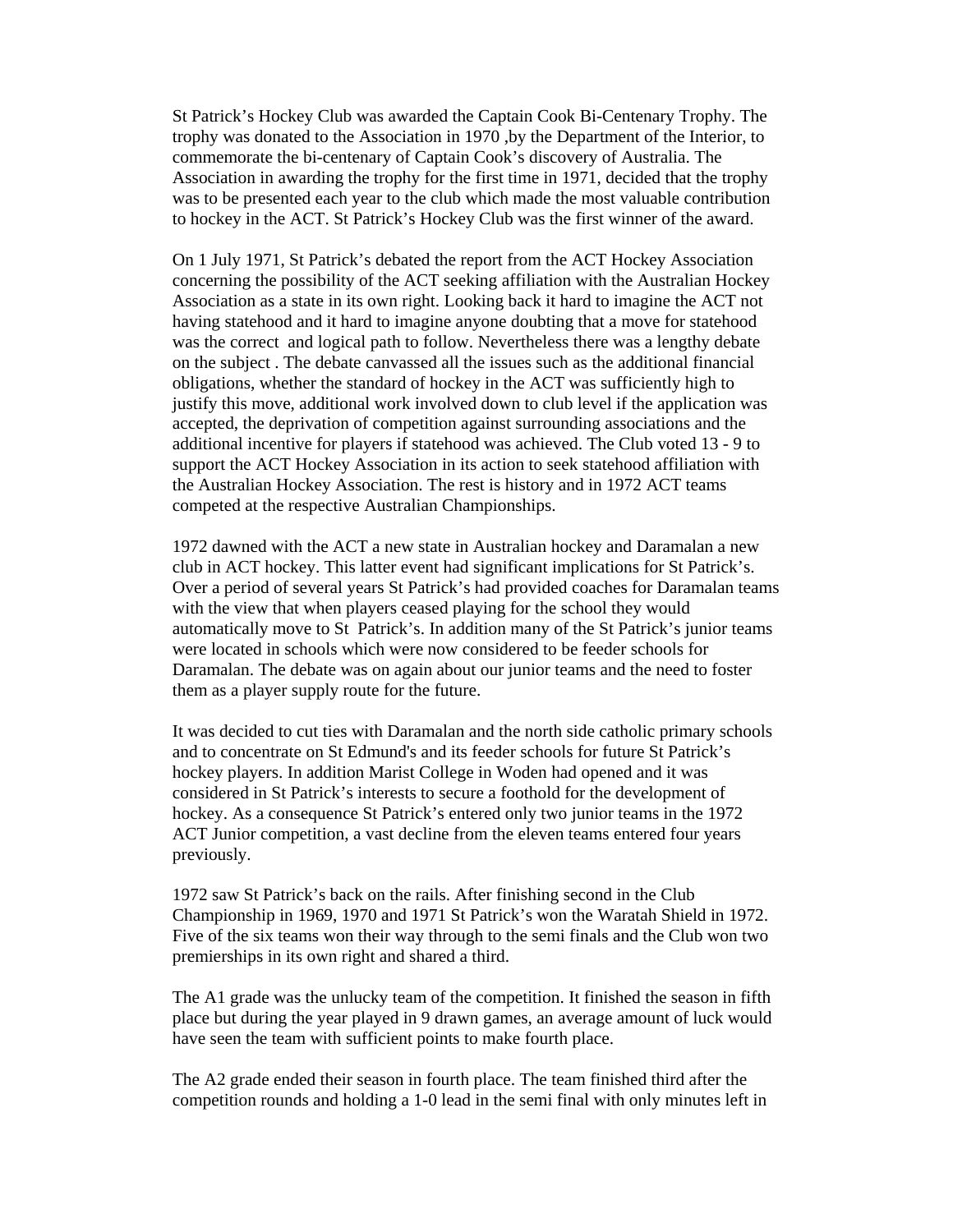the match, the whole team relaxed and their opponents took the match 2-1. It was a sad end to the 1972 season for this team as it had been involved in a game which had been abandoned earlier in the season.

On 5 August 1972, the A2 match between St Patrick's and Central was abandoned. An incident involving most players on the ground erupted when a Central player illegally struck Brett Wong. The Association investigated the abandonment of the game but decided to take no action in the matter. St Patrick's laid a charge against the Central player for striking and although witnesses were provided the Association's investigation committee dismissed the charge. The Club then appealed to the ACT Hockey Association executive to have the matter reopened but the executive would not support the move.

The Club was not well served by the Association regarding this matter nor was Hockey well served by the press. On 7 August 1972, The Canberra Times feature sporting article was about the abandonment of the game due to the fact that the St Patrick's team had left the field seven minutes before the schedule end. Neither umpire had seen Brett Wong struck by the Central player. The A2 St. Patrick's team came in for some criticism because it did not follow the normal course of complaint registration. It is believed to have been the first time in Canberra hockey that a team had left the field before the schedule completion.

The airways still had not cleared by the beginning of 1973 and at the Annual General Meeting it was decided that the executive explore the possibility of an amendment to the ACT Hockey Association constitution which would allow appeals against the findings of the Investigation Committee. The executive considered the amendment and sought the views of various people within and outside of the Club but as things settled down and the summer of 1972/73 was good, the Club did not proceed with the amendment .

The A3 team won the minor premiership from Central on goal averages and eventually played that team in the grand final. The result was a shared premiership. It was a close battle between St Patrick's and Central all through the 1972 season in this grade and the fitting result was a shared premiership.

The B1 team won a premiership after a season which was characterised by a good start, a bad mid season slump and a good finish. In a perfectly timed run the team defeated Royal Military College in extra time.

The B2 grade finished the competition in third place

The C grade won a premiership for the Club. The team was made up of a couple of mature players and some very good junior players. After the home and away games the team was in third position but played its best hockey of the year in the finals to take out the title. In that final series the team scored ten goals with only one scored against it.

St Patrick's players were prominent in the ACT representative teams. Ross Divett was vice-captain of the Senior team and other St Patrick's members of the team were,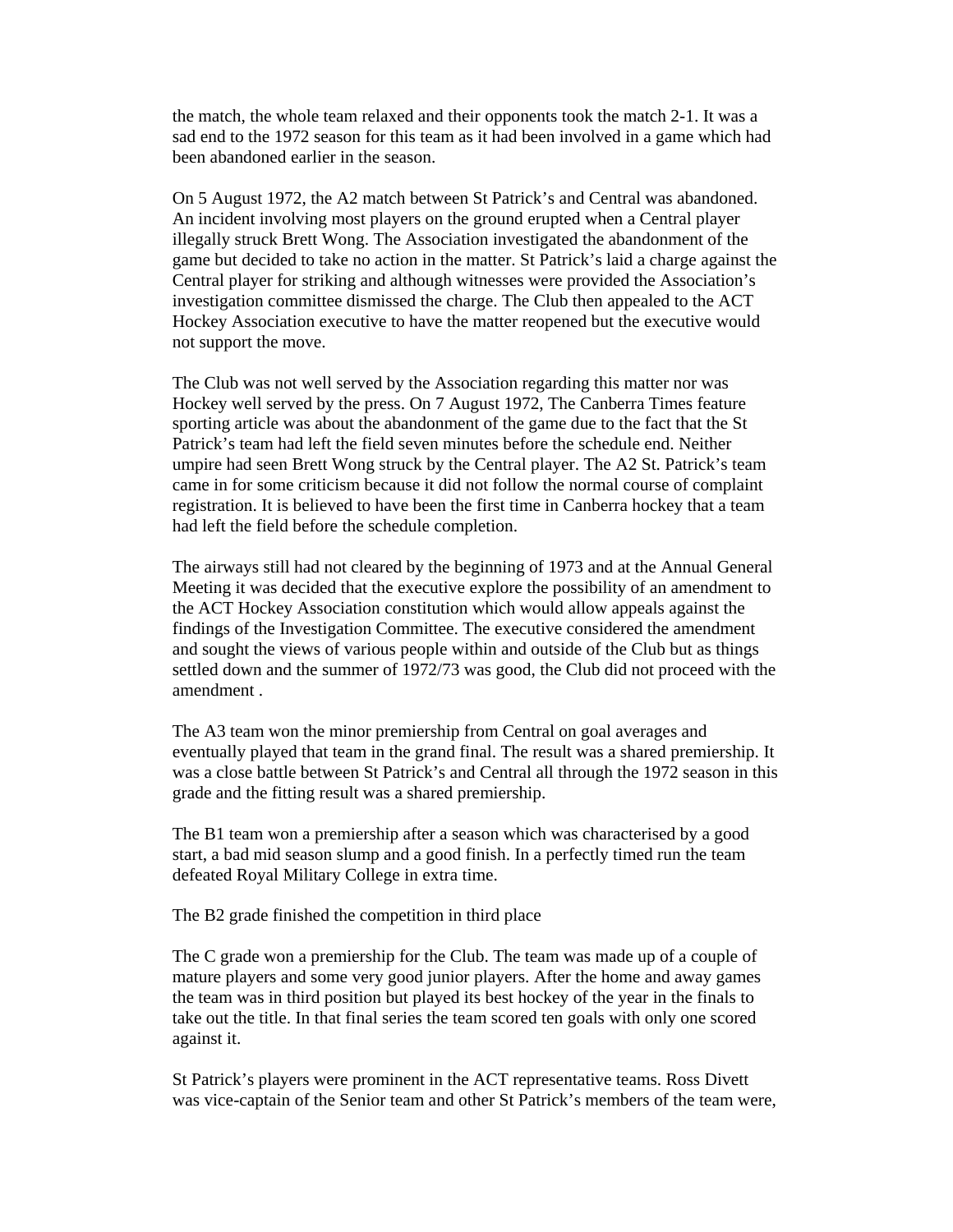Errol Bamford, Adrian Fletcher, Chris Powell. Chris and Yabby Hladenki were members of the Colts Team and Brett Wong a member of the Under 16 team.

Brian Colquhoun was appointed manager of the ACT Senior team while Les Gallagher officiated as an umpire at the Australian Championships.

Chris Powell won the Ted Holmes Memorial Cup for the best and fairest player in the Colts division. To quote from the ACT Hockey Association Annual Report , "... with strong displays at home and in two Australian Championships, was a convincing winner.".

In 1973 St Patrick's rewarded Bill Powell with life membership. Bill joined St Patrick's in 1957 and played A grade from that first year. He occupied nearly all executive positions at various times leading up to 1973. As well he represented the ACT at Colts and Senior levels. The award of life membership seemed to spur Bill on and he served another two terms as President in the post 1973 era. Bill was instrumental in starting the St Patrick's Junior girls teams and has been acutely involved in the Club's women's teams ever since then.

In 1973 St Patrick's had six teams in the competition and was edged out of the club championship by Central which entered seven teams. Of those six teams the Club won two premierships and was second and third in another two grades.

The A1 team again finished the season in fifth place just two points out of the final four in an A1 competition of ten teams but it did convert most of those drawn games of 1972 into wins. The team won half its games and only drew two matches. The A2 team in 1973 was captained by Bill Powell and the team had an outstanding year, it was made up mainly of young players with just a sprinkling of experienced players. The team led the competition throughout the year but unfortunately, one of the only two games the team lost that year was the grand final.

After a slow start to the 1973 season the A3 team performed extremely well in the second half of the year and won the right to play in the semi finals. The team won the semi final but unfortunately had to be content with third place after two periods of extra time in the preliminary final failed to separate St Patrick's from RMC . RMC was awarded the preliminary final by virtue of it being higher on the competition ladder at the end of the home and away games. The closeness of the competition was demonstrated by the fact that RMC and Central also could not be separated on the score board and shared the premiership.

The B1 team lived up to the tradition that the B1 grade really is owned by St Patrick's B1 teams and is only loaned out on occasions. The team retained the premiership which it had regained in 1972. The team finished second in the competition, five points behind Old Canberrans but that team hit the wall and it was St Patrick's and CCAE who contested the grand final. This was the eleventh time St Patrick's B1 team has won the premiership in the twenty seasons the Club has participated in the ACT Hockey Association Competition.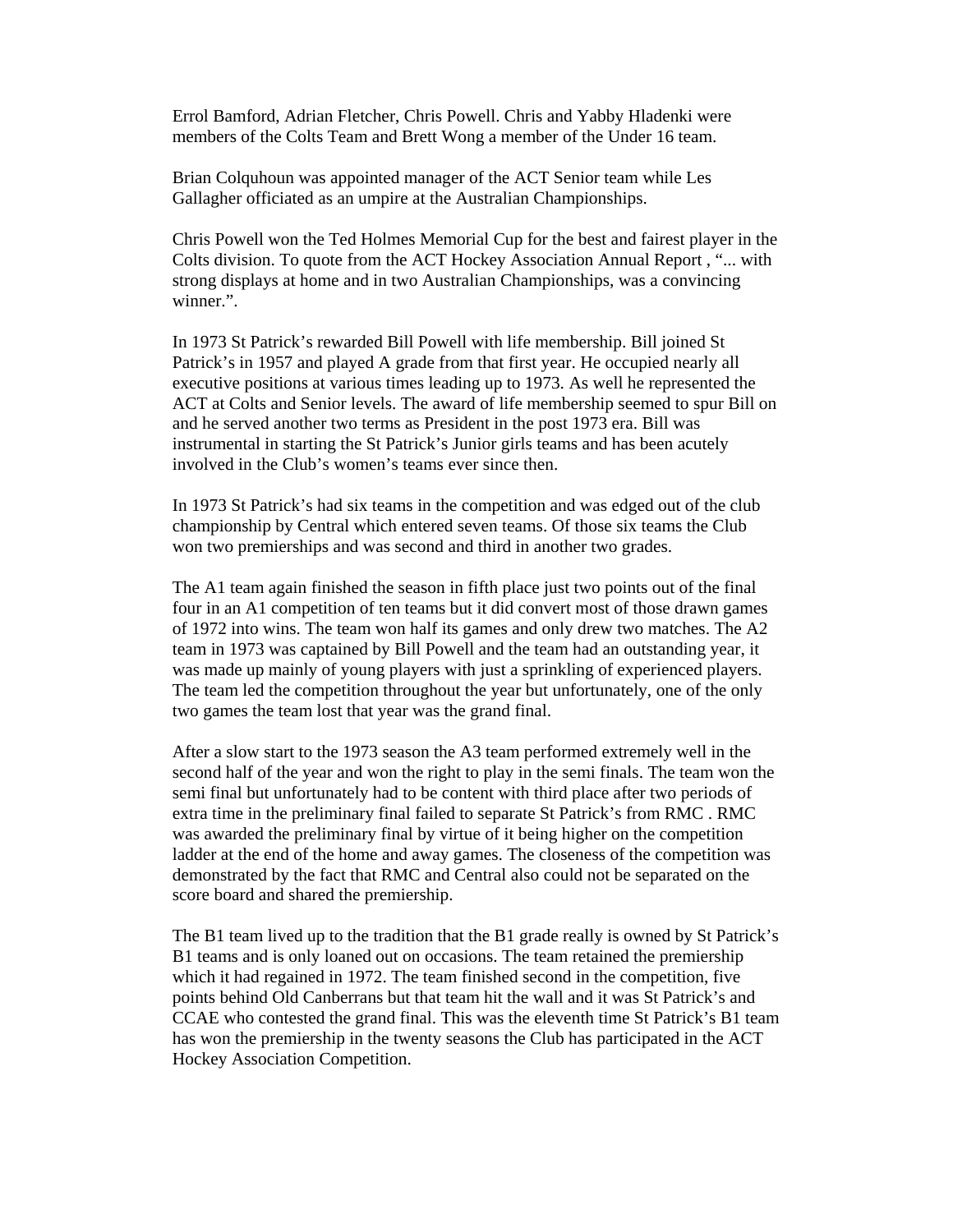1973 was a disappointing year in the B2 grade. The team managed to collect only ten competition points for the year from four wins and two drawn games. It was an unhappy year caused by the lack of enthusiasm and unavailability of players often without any notice being given.

The C grade team went through the competition undefeated. Again this team was composed mainly of young players with a few older more experienced players. This mixture was illustrated by Brian MacKenzie having his thirteenth birthday on grand final day while at the other end of the scale Brian Thomas performed well throughout the year scoring 52 of the teams 109 goals for the year and this still stands as the highest number of goals scored by a St Patrick's player in a season.

St Patrick's Hockey Club was again well represented in the ACT representative hockey teams. Ross Divett, Chris Powell and Henry Keilich were members of the Senior team. Russell Bowen was a member of the Colts team and was awarded The Gallagher Shield as the best and fairest Under 18 player in the Act competition. Brett Wong, Peter MacKenzie, Barry Rodwell, Geoff Visher and Peter Daly represented in the Under 16 team and Brett Wong was the captain of that team. Brian MacKenzie was selected in the Under 14 team. Again Brian Colquhoun managed the ACT Senior team and Les Gallagher umpired at the Australian Championships in Hobart.

The Club maintained its participation in hockey carnivals in Canberra where it won the Third Division trophy, in Albury and in Crookwell.

At end of 1973 the scene was set for for a rekindling of the spirit of St Patrick's in 1974 which was to be the twenty-first season that St Patrick's participated in the ACT hockey competition.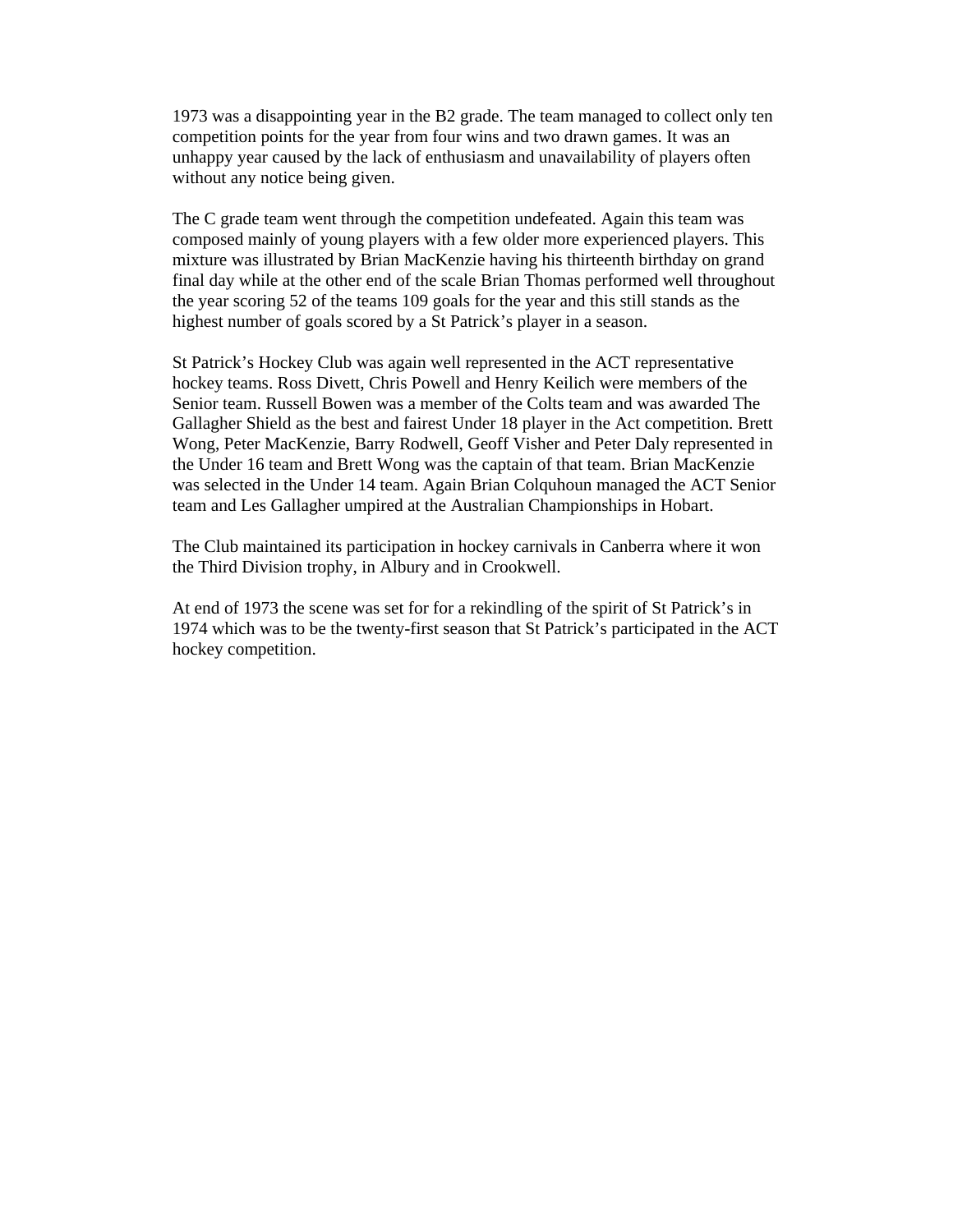# CHAPTER 9 - THE TWENTY-FIRST SEASON 1974

This was St Patrick's twenty-first year and we set off the year with a Ball at the Park Royal on the 16 March, the closest Saturday to St Patrick's Day.

Jim Gallagher took over the reins as A1 grade coach and coaches were also formally elected to the A2 and A3 grades. Brian Bowen had stepped down from A1 grade to coach A2 and John Colquhoun became the A3 coach.

St Patrick's fielded eight teams in its twenty-first year, one in each grade of the senior competition except for B3 where in the middle of the year a second team was added to the competition to fill the vacancy created by the withdrawal of Queanbeyan High School. Two St Patrick's teams were also entered in the Under 8 and Under 10 competitions held by the Junior Association. The results were outstanding. The Club won the Waratah Shield again and also won the A1 premiership. St Patrick's teams were runners-up in four other grades and preliminary finalists in three grades including the Under 8 and finished fourth in the Under 10's. The second B3 team although not winning many games acquitted itself very well. St Patrick's finished in the finals in every grade it contested.

The Club continued to attend carnivals in Canberra and Albury. St Patrick's was runner-up in the major division of the Canberra carnival. The Club also undertook a tour to Hobart to play against the North-West Club. St Patrick's won the match.

After finishing the latter half of the 1973 season in fine fashion high hopes were held for the A1 team of 1974. The first two matches of the competition set the tenor for the year. The team drew the first match against Barton and convincingly defeated the 1973 premiers, United 3-1 in the second match. After this United game The Canberra Times reporter wrote " After a number of lean seasons...St Pats is now showing the sort of form that should take it to the finals and perhaps the premiership.". This form continued throughout the year with just an occasional lapse. The A grade team finished in third place and defeated Old Canberrans and Central in the elimination semifinal and preliminary final respectively for the right to play United in the grand final.

The end of year result is well known, a 1-0 victory in the grand final in extra time. This gave Jim Gallagher his second A1 premiership as a coach. Noel Sloan had taken over as manager from Brian Colquhoun who had occupied that position for several years. The full year analysis for the A1 team for 1974 was 19 matches were played, 14 of these were won, there was one (1) draw and 4 losses.

The A2 team after coming second in 1973 performed well throughout the year to finish in second position. However, the unavailability of key players due to ACT representative commitments put an end to any chance in the grand final.

The A3 team was composed mainly of younger players and the team responded well to John Colquhoun's coaching and secured a comfortable win in the race for minor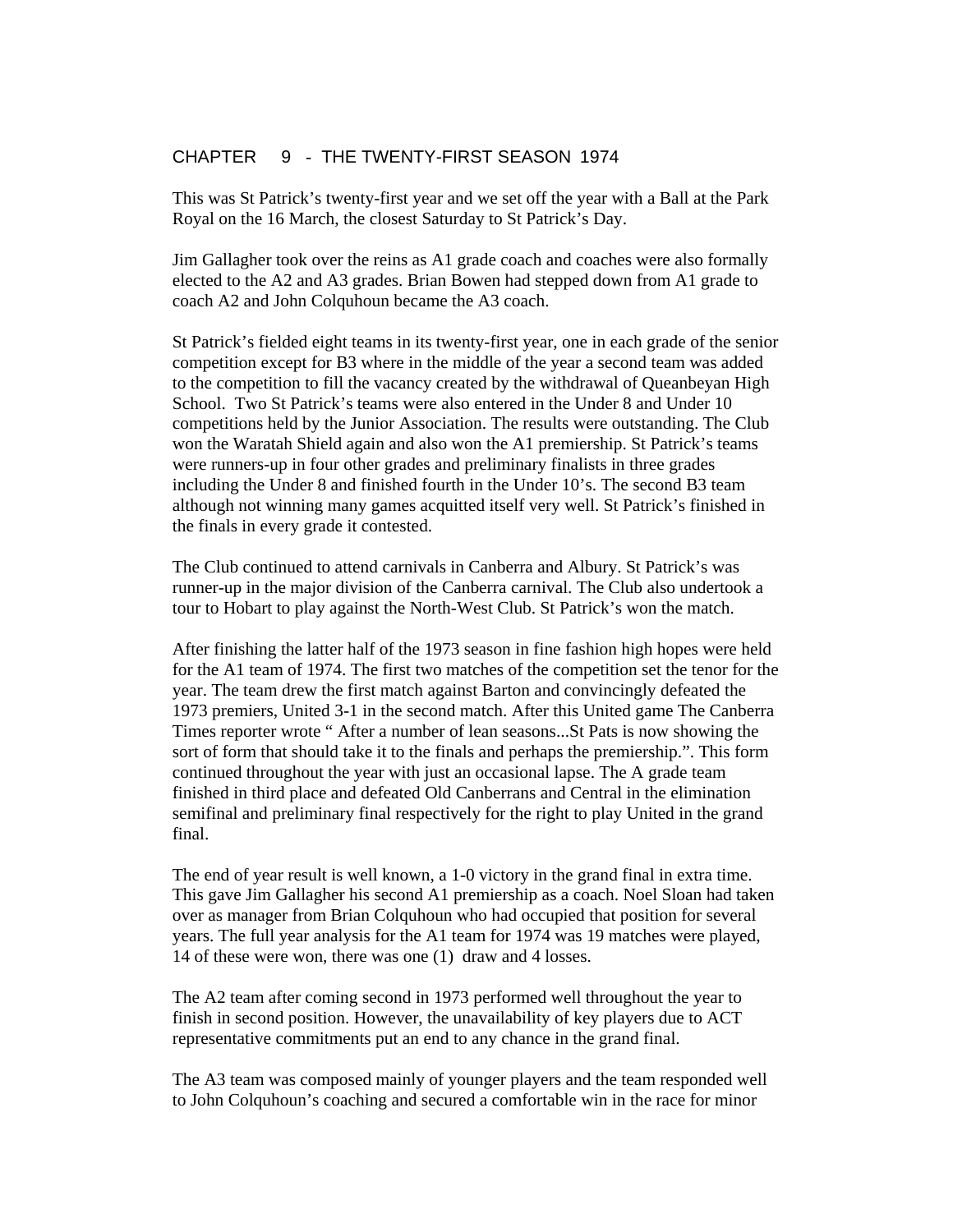premiership. However, fortunes turned against the team in the finals and it finished third in the competition.

Again the B1 team was the steady side of the Club. The team won 13 games drew 2 and lost 4 one of which was the grand final.

The B2 grade after a shaky start which was reminiscent of the previous year but the players made a much greater effort to make themselves available which had the team finish in second place over the year and unlucky to loose the grand final.

In the B3 grade St Patrick's started the season with one team and finished with two. The B2 (Ones) had a good season finishing in third position after the home and away games. The team contested what turned out to be a torrid finals aeries winning its semi and preliminary final but was unlucky to loose the grand final. The B3 (Twos) acquitted themselves very well even though they did not win many of their matches.

The C grade team was lucky to have an unofficial coach in the person of Bob Allan. He gathered a group of twelve young players around him in the early part of the season and proceeded to over run the C grade competition and they completed the home and away games undefeated. Their lowest winning margin up until the semi finals was four goals.

The semi finals gave notice of problems ahead when their opponents fielded a team which bore no resemblance to the team fielded by that club in the competition during the year. St Patrick's won the semi final after extra time. St Patrick's met this same club, with a further strengthened team, in the grand final. The game also went to extra time and unfortunately it was not St Patrick's team which won.

Twelve players from St Patrick's were selected for ACT representative teams. Chris Powell, Ross Divett, Ross McIntosh and Eggy Fernandes were members of the ACT Senior team. Ross McIntosh, Mark Humphries, Russell Bowen and Brett Wong were selected in the Colts team with Ross McIntosh the captain. Peter MacKenzie, Kevin Hogan and Peter Daly were members of the ACT under 16 team and Brian MacKenzie was included in the Under 14 team. Brian Colquhoun was the manager of the ACT senior team and Les Gallagher attended the Australian Senior Championship as an official umpire.

In the voting for ACT Best and Fairest, Chris Powell was second in a very close contest and one that I will not forget. Ross Divett was third in that contest. Ross McIntosh was named Best and Fairest in the Colts and Mark Humphries was named the Best and Fairest Under 18 Colt.

St Patrick's marked its twenty-first season with an outstanding year on and off the field.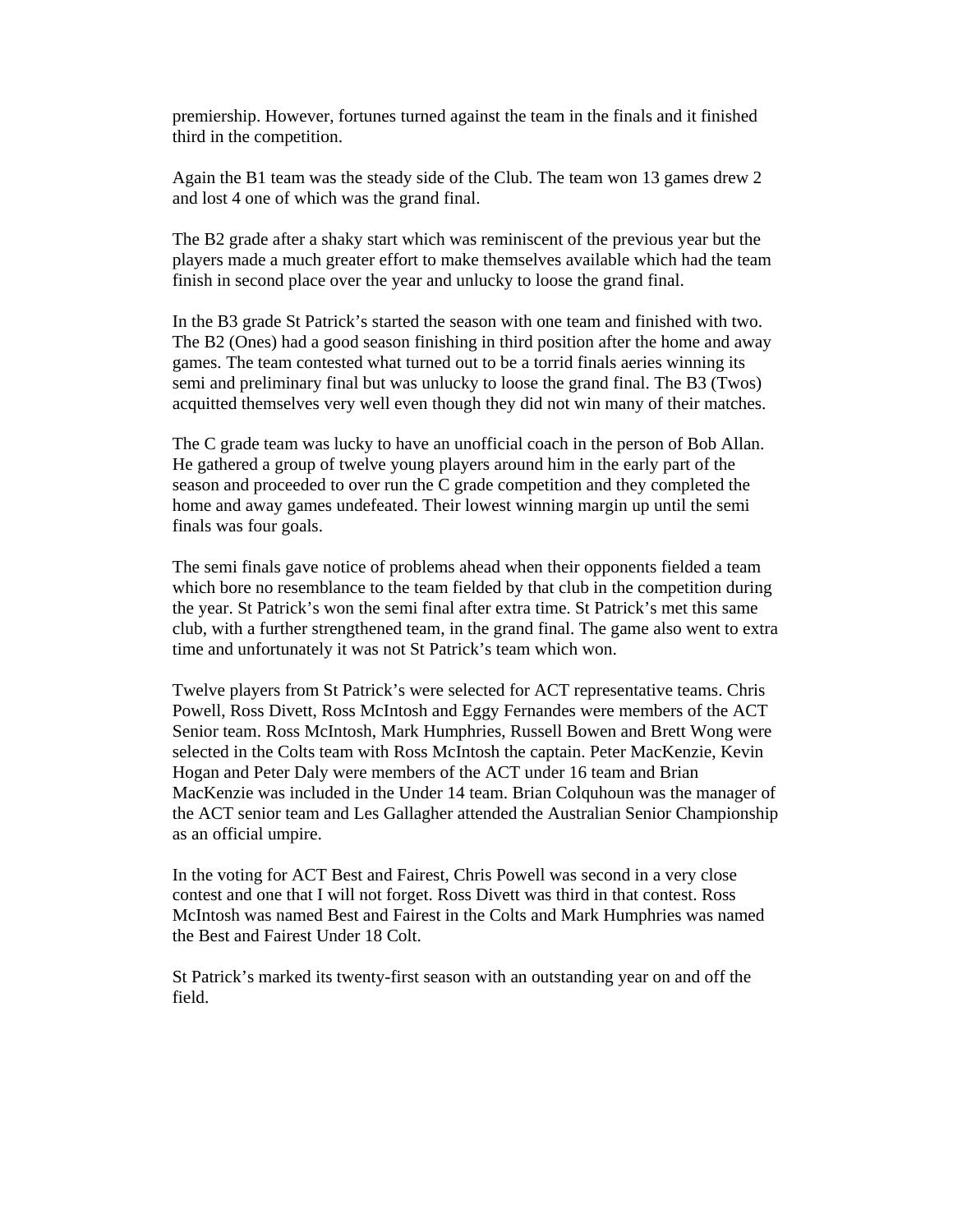## CHAPTER 10 - 1975 - 1976

Maurice Cummins was the next player to be honoured by St Patrick's with the award of Life Membership and was granted this in 1975. Maurice joined St Patrick's in 1958 and immediately showed the impeccable hockey credentials he possessed. It is surprising that Maurice did not play for New South Wales. Maurice represented the ACT on many occasions and was and is a good friend to many in the Club.

In 1975 the Australian Senior Hockey championships were held in Canberra and St Patrick's ever ready to help the Association was a Host Club. We were host to Tasmania. Among the activities arranged for that occasion was a night at the Gundaroo Pub. While it was a night to remember by those who could remember, I still think that Forner's Paddock is yet to be surpassed.

On the field the Club again won the Waratah Shield for the club Championship and one premiership, the B2 grade. St Patrick's also won the premier division of the Canberra carnival. In all St Patrick's entered seven teams in the senior competition of these two reached the grand final, four reached the preliminary final and the remaining team did not play off in the final series.

In A1 grade the 1974 premiers after a shaky start settled down and put together a run of twelve games without defeat. a drawn match in this run cost the team the minor premiership on goal averages. The team lost to Central in the semi final and the following week played United in what would have to have been the worst conditions since the A1 grand final was postponed over a decade earlier. The preliminary final against United was of extraordinarily high standard considering the terrible conditions and went into extra time and United with a goal in the last seconds of the game took the honours for the day.

Eggy Fernandes had missed most of the year through injury and Mark Humphries had broken his leg participating in an activity unrelated to hockey. While both these players were missed able replacements were found. Bill Visher, who was an 'old' man playing for Barton when I started to play with St Patrick's in the late 1950's replaced Mark in goals and turned in an outstanding performance which still put him in the forefront of goal keepers in the ACT. The season for the A1 team had finished one day sooner than had been expected.

The A2 team had many talented players such as Barry Rodwell and their performance throughout the year illustrated this. The team only lost two games and finished minor premier. The season for the A2 team came to a disappointing end with a loss to central in the grand final.

John Colquhoun was again coach of the A3 team which was basically an under 18 team, a requirement set down by the Association. The team won 13 games during the season, drew 3 and lost only 4 in what was a fine effort from the team to finish third in the competition.

The B1 team filled the role of the reserve for the A1 and A2 grades because of the emphasis placed on A3 as basically an Under 18 competition. A vacancy in A1 grade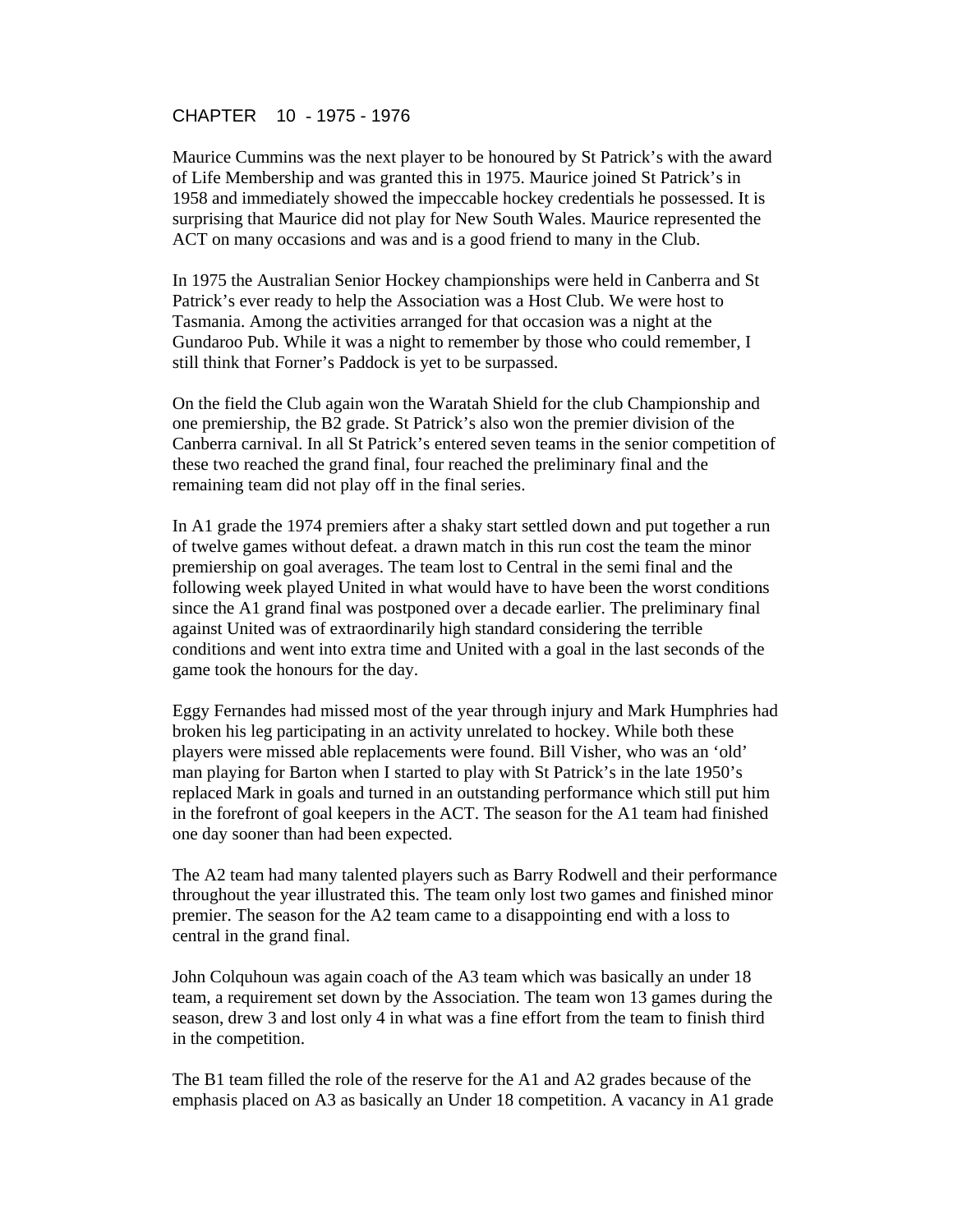almost invariably meant a disturbed B1 side. The stability of the side did suffer and with this so did its performance in what had become a strong competition.

The B2 team was St Patrick's only premiership team in 1975. The team also won the minor premiership and suffered only three losses in the season and these were in succession in the mid season.

The C grade team of 1975 looked very different from C grade teams in the previous few years. A3 grade had become the Under 18 competition and thus C grade became a grade for very mature players. The team finished second in the competition and proceeded to the grand final via a win over United in the semi final alas they were to loose the grand final 3-2 in a close game.

Rarely had a year gone by since 1954 that St Patrick's was not represented in ACT teams, 1975 saw the Club maintain its presence at representative level. Chris Powell, Ross Divett, Ross McIntosh and Yabby Hladenki were members of the Senior team, Ross McIntosh and Kevin Hogan were included in the Colts and Joe Caterling and Brian MacKenzie were selected in the Under 16 team. Chris Powell was vice-captain of the senior team and Ross McIntosh was captain of the Colts. In 1975 the ACT played against Canada and Russell Bowen was included in that ACT team. Brian Colquhoun was again manager of the senior team and Les Gallagher and Bill Powell official umpires at the Seniors and Colts championships respectively.

After having come so close in 1974 Chris Powell convincingly won the Brophy Medal in 1975 by a margin of 5 votes.

St Patrick's continued on its way in 1976 winning two premierships, A3 and B2 grades. The other five St Patrick's teams finished with a third and a fourth and three teams not making it through to the semi finals. After leading the competition at the end of May, the A1 team contributed to its own downfall by some very ordinary performances and finished in fourth place.

St Patrick's won the Hotel Ainslie Challenge Cup in 1976. The outcome was decided by the use of the new tie breaker rule after the scores were level at 3 all at the end of the extra time. Mark Humphries saved two of the Central strokes but it was left to Peter MacKenzie to take the final one which would give St Patrick's victory. The Canberra Times reported it this way "Young Peter MacKenzie who had played so well during the match took the final stroke and gave Central's goalkeeper Nugget O'Brien no chance as he flicked the ball hard, low and wide to O'Brien's right." It is always good to get a win against Central.

Although not one of the most successful years of the Club, several players gained selection in the ACT representative teams. Chris Powell who was again vice-captain, Russell Bowen, Henry Keilich and Ross McIntosh were selected in the ACT Senior team. Brett Wong who was vice-captain, Kevin Hogan and Mark Humphries were all members of the Colts team and Brian MacKenzie and Joe Caterling were selected in the Under 16 ACT team.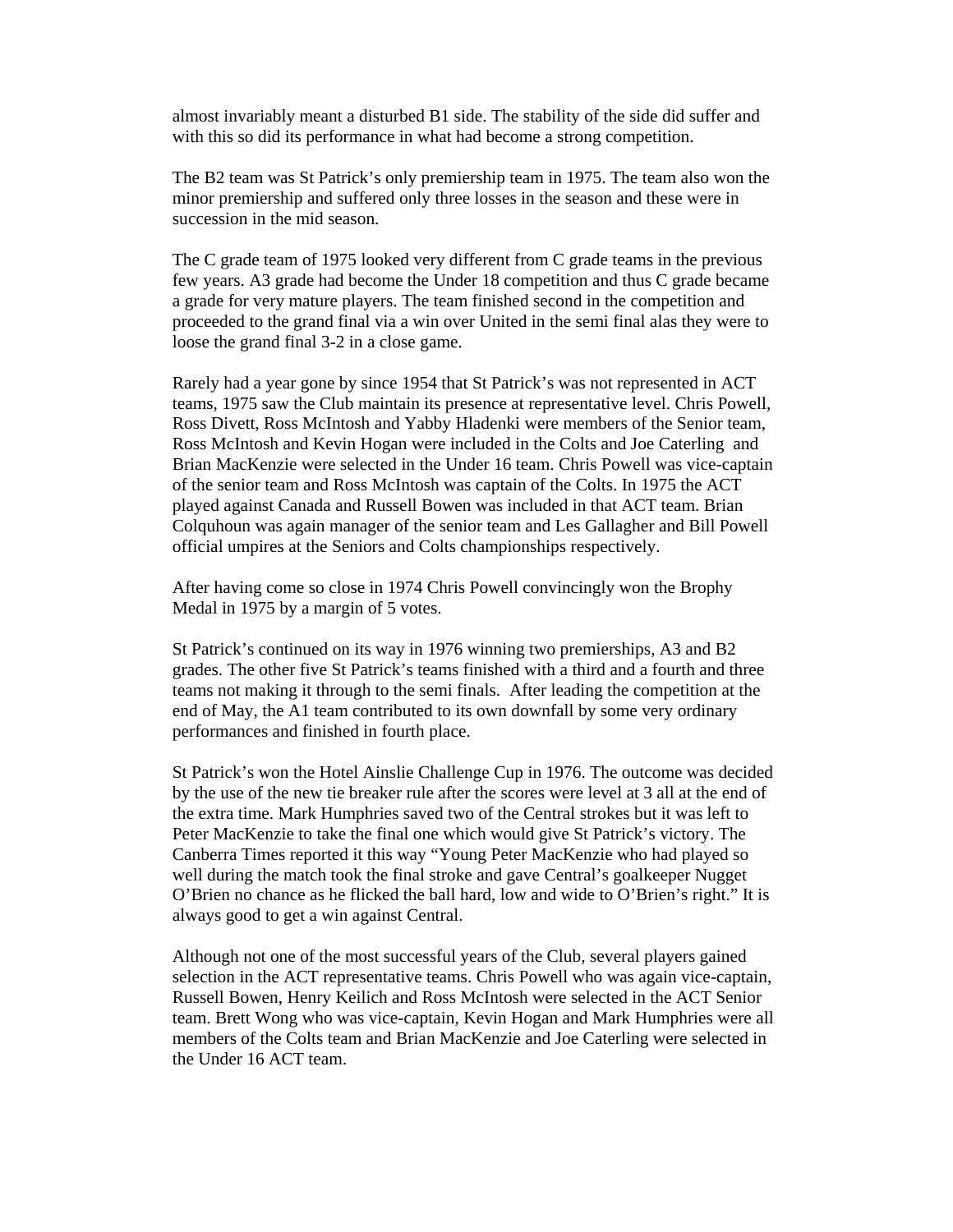In 1976, it was Peter Elliott's turn to receive Life Membership. Peter or 'Blue' as he was often referred as, had earned his award after several years as a player and an administrator of St Patrick's. Peter had represented the ACT and NSW as a junior and played for many years in St Patrick's A grade team. Peter has occupied most positions on the Club's executive over the years.

1976 also saw a continuation of St Patrick's contribution to the officials who accompanied these teams. Jim Gallagher and Brian Colquhoun were coach and manager of the senior team. Dave Lowrey was the coach of the colts team and Justin Barwick attended the Under 16 Australian championships in an umpiring capacity.

One disappointing feature of 1976 was that for the first time in many years St Patrick's did not enter any teams in the junior competition but relied on St Edmund's and Daramalan for its future players. This was the end of a ten year old dream.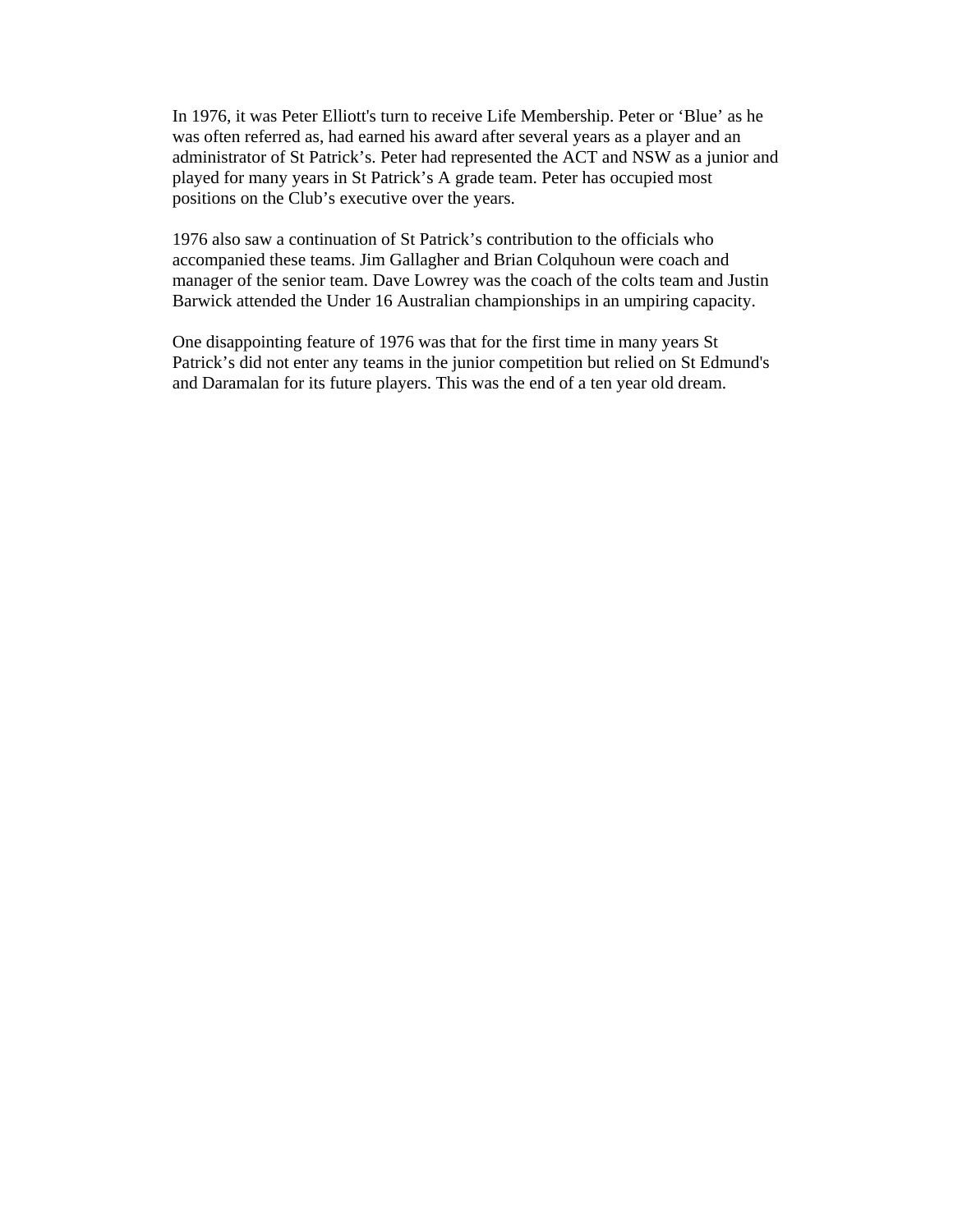# CHAPTER 11 - ST PATRICK'S WOMEN'S TEAMS 1977

It would be easy to start off this review of 1977 with something like - 1977 was a year of great contrast. The Secretary Alan Sheehy appealed in a Kennedyesq manner "... every member should consider, not the merits of achievement, but whether individuals, and the Club in general, attained their full potential." This was a forerunner to some blunt but accurate statements in his report. But this would ignore two most significant events in the history of St Patrick's Hockey Club, these were the formation of the St Patrick's Hockey Club women's teams and to incorporation of the Club.

Since the inception of St Patrick's Hockey Club the men of St Patrick's have always relied very heavily on the women of St Patrick's. In the fifties and early sixties very few of us were married and hence our mothers provided that support and work needed for social functions and many as our most ardent supporters from the sidelines.

Some of my first memories of playing hockey for St Patrick's was to hear Jean Gallagher, Josie Powell and Mrs Paton barracking from the sidelines giving both umpires and opponents something to remember their day and not long after there was Maureen Rodwell, Marie Gallagher, Beryl Colquhoun, Norma MacKenzie, Marie Forner and Marcia Gallagher and over the years several more were to follow. St Patrick's Hockey Club owes a great debt to the mothers, wives, girl-friends who have supported their playing sons and partners over the years and who put up with so much in the name of St Patrick's and hockey.

It was inevitable that one day there would be the desire, interest and support for a St Patrick's women's team and that time came in 1977. In that year when the men's club was in a trough, a group of dedicated, keen, enthusiastic women who had played for several years in the ACT Women's hockey competition sought membership of St Patrick's Hockey Club.

1977 was also an appropriate time for St Patrick's to include women in the structure of the Club. In that year the Club became an incorporated body and the Club's Rules being gender neutral gave equal status to the women's teams. The work associated with incorporation was carried out by Maurice Cummins, Leon Bower and Peter Elliott. In addition to specifying the responsibilities of the Club, it also afforded considerable protection to the individual members of St Patrick's Hockey Club but most importantly it marked the time when St Patrick's finally came of age.

The women hockey players, now members of St Patrick's Hockey Club, had been playing hockey as St Patrick's in the women's competition since 1969. The team had been formed by a number of female members of the St Patrick's Youth Club which operated out of the O'Donnell Centre at Braddon and at this stage was totally independent of the St Patrick's men's Club.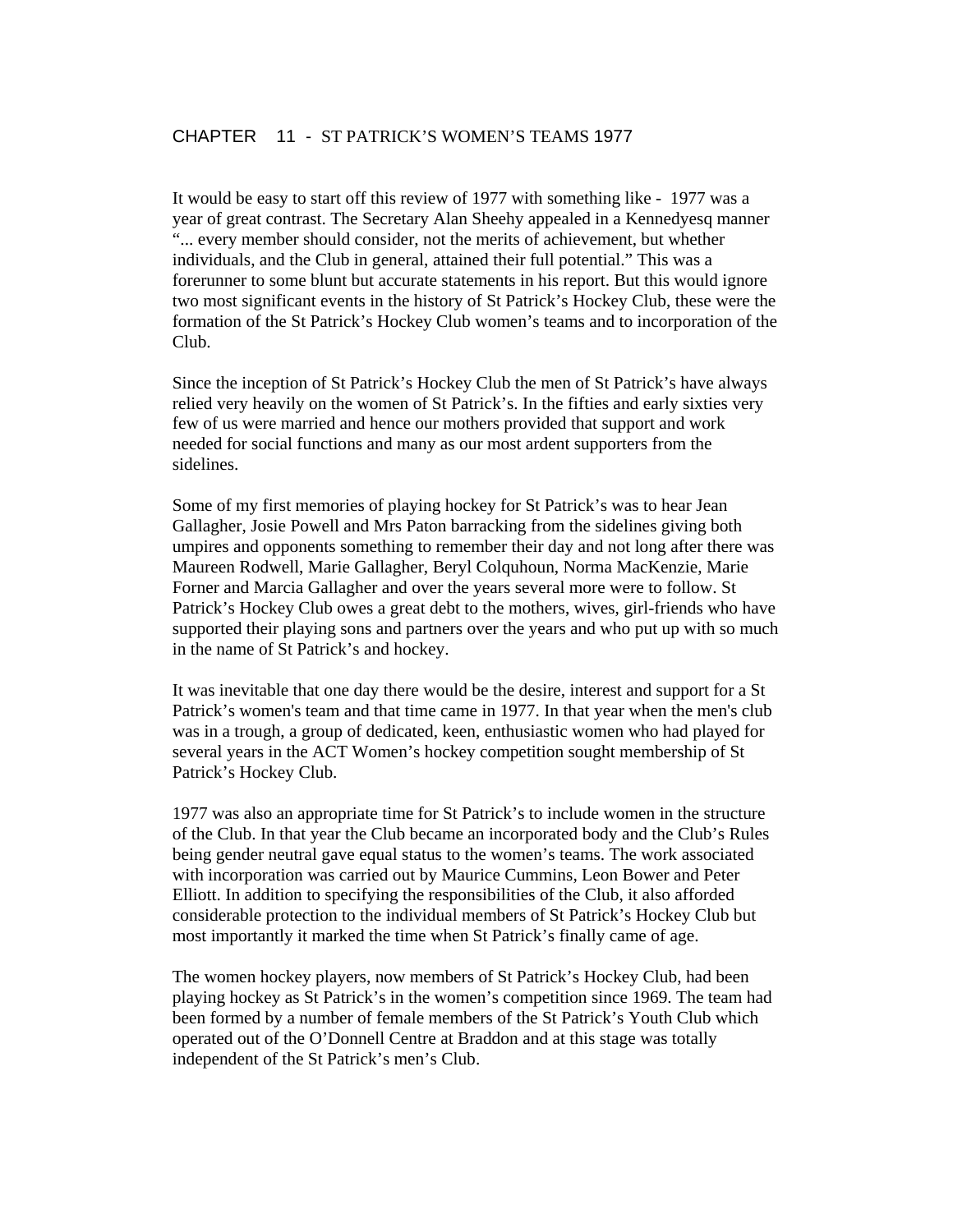Mary-Anne Scholtens one of the people involved in the formation of the hockey team lived near the Trevethans. The playing abilities of Morris and Mike Trevethan are well known to all who have had any association with St Patrick's and the support given the Club by Mick Trevethan (Snr) and his wife Rita is legendary. When this group of young women needed a coach, they turned to the Trevethans for help. Other players in this team at the time were Jo Hobbs, Kate Hobbs, Anne Stewart and Helen Stewart.

Morris and Mike Trevethan coached this team in its early years. In the early seventies Max Donato was transferred to Canberra with the Navy and was posted to Harman. The WRANS at Harman had a hockey team and Max became the coach of that team. Max played hockey with St Patrick's and it was not long that he became involved in coaching the St Patrick's women's team. Some of the members of the Navy team joined the St Patrick's team. In 1977 The Canberra Times ran a article with photograph of a practice match between St Patrick's and Navy. The match was part of the preparation for the Navy team which was to participate in the Inter-services Sports Carnival. Both the St Patrick's team and the Navy team were coached by Max. As time went on other male members of St Patrick's took on coaching roles with the women's teams. Bernie Rodwell was one who coached the women's team for a number of seasons and later Bill Powell coached the women's teams to their first A grade premiership.

It was one thing to be a member of St Patrick's Hockey Club but it was something else to be accepted as an equal member by those mere males who for so long had St Patrick's all to themselves. In those early years the only males to watch the women's teams play were Max and the Trevethans and perhaps one or two others. After the games while the men would go off to the back bar of the Hotel Canberra or later to Hitching Rail at the Rex Hotel the women would go off to Lumby's in Alinga Street, Civic. These get- togethers at Lumby's were female only, not that men were not invited but Lumby's was not the place where one could had several beers and replay the game for a greater winning margin or even a different result and pass comments about the umpires' parentage.

Gradually the males of St Patrick's realised that there was within their ranks a group of very good hockey playing females and over time the women were invited to join the men after their games at the Hitching Rail at the Rex. By the time the St Patrick's left the Hitching Rail for the Tradesman's Club the women's teams were well represented at the get-togethers after the games on Saturdays. It was at the Tradies that one could say the the two arms of St Patrick's became totally integrated. When St Patrick's moved from the Tradies to the Belconnen Soccer Club the women were part of that move. These after game get-togethers suffered a decline with the advent of multiple playing times to utilise the synthetic surface.

The scene and traditions were set in place for future St Patrick's women to continually advance the standard of women's hockey in Canberra and for individuals to achieve the highest goals possible.

One other matter that the Rules of the incorporated St Patrick's Hockey Club finally settled was the debate over the design of the Club's playing uniform. Instead of the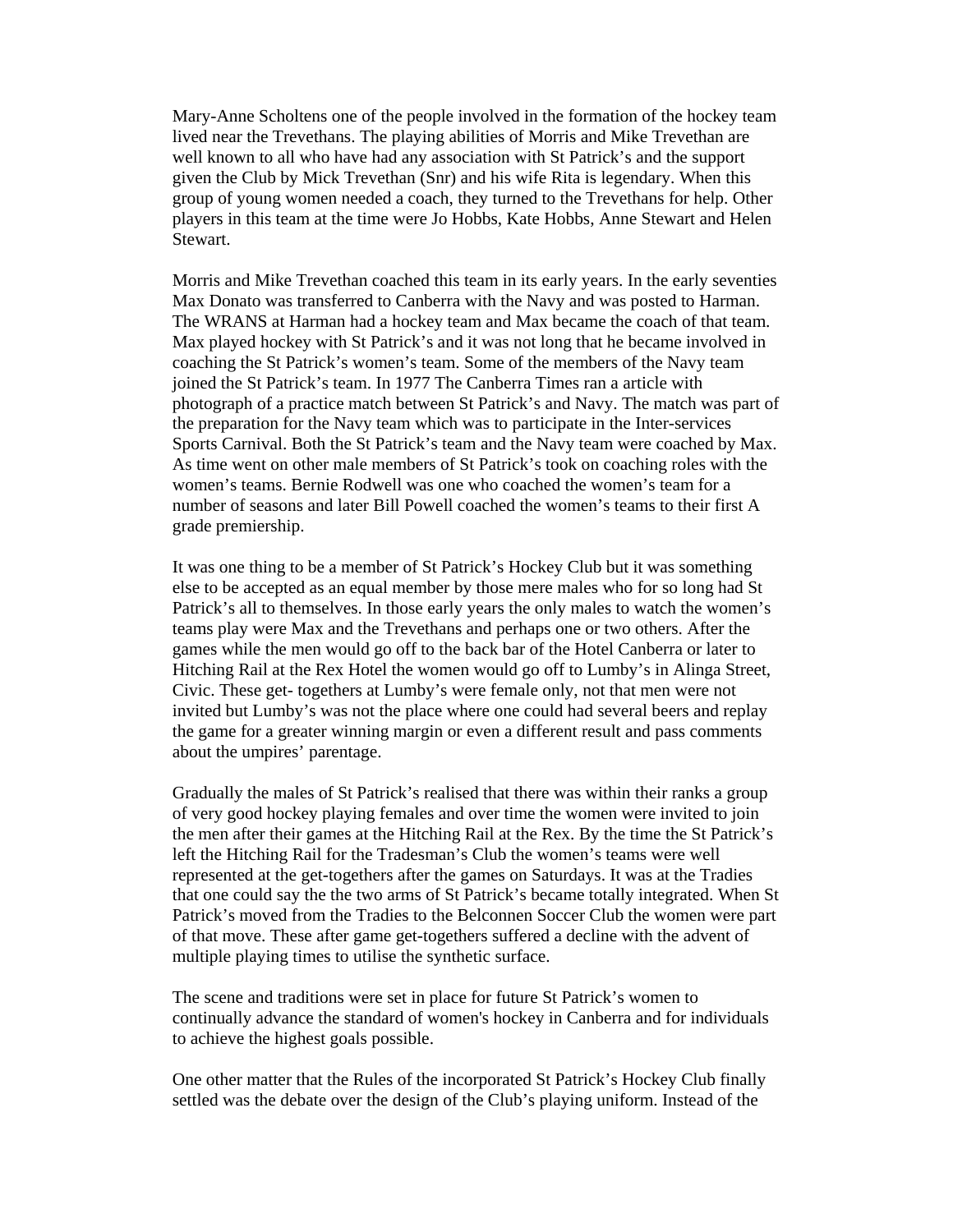Club's Constitution or Rules specifying Green and White halves and which half was green; or green or white shamrocks; or socks of various combinations of these colours the new Rules of the incorporated body stated that the Club's colours would be Green and White. It is up to the Club's executive to decide the design of the playing uniform.

On the credit side of the 1977 playing ledger, the B3 team won the premiership but the most significant event was the entry of the St Patrick's women's team in the ACT Women's Hockey Competition and their premiership in that first year, a feat which emulated the performance of the first St Patrick's men's team in 1954.

On the debit side was a sharp decline in on-field discipline with action having to be taken against several St Patrick's players. There was a lack of support for the junior teams and a seeming unwillingness to support the administration of St Patrick's. This lack of self discipline and lack of support for the Club was evidenced by the fact that in the week leading up to the semi finals only five of the A1 team attended any of the training sessions. But it is wrong to single out the A1 team as the malaise spread throughout the whole club and it was not the only time in its history that support and club spirit declined into one of those troughs which any extended program or organisation will enter from time to time.

In that first year the women's First team was graded in A4 competition. The team included Jennie Washington, Dawn Walter, Bev Wallace, Astrid Hartig, Jo Cummins, Helen Stewart, Gail Robinson, Jan Burgess, Donna Sheen, Jill Rogers and Robin Williams. This team was undefeated winning 13 matches and drawing only one and winning the premiership in a convincing fashion.

The Second team from St Patrick's, graded in B1, also performed very well in that first year just missing out on a place in the semi finals. That team included Annette McGufficke, Margaret Milgate, Wendy Evans, Marion Barrett, Kate Hobbs, Teresa Christensen, Jo Fethervari and Ros McGufficke.

In 1977 St Patrick's entered seven teams in the Men's Competition. The Club finished third in the race for Club Championship and although all seven teams reached the semi finals only one premiership resulted. The A1 team finished in third position after a mediocre season from probably the most talented group of players that St Patrick's ever put on the field in A1 grade.

The 1977 season was not without some controversy. On 9 July the match St Patrick's vs Central was abandoned 15 minutes before the scheduled completion time. At that stage Central was leading 2-1. The Canberra Times did not devote much space to this abandonment unlike its performance in 1972 in similar circumstances. That 'newspaper' only reported that a number of instances which led to the abandonment were referred to the hockey association's investigation committee. The game had erupted after a St Patrick's player had apparently been fouled and exception was taken to this by the side line.

In reality the Association decided in its collective wisdom to play the additional 15 minutes before the commencement of the next round. This was duly done but in the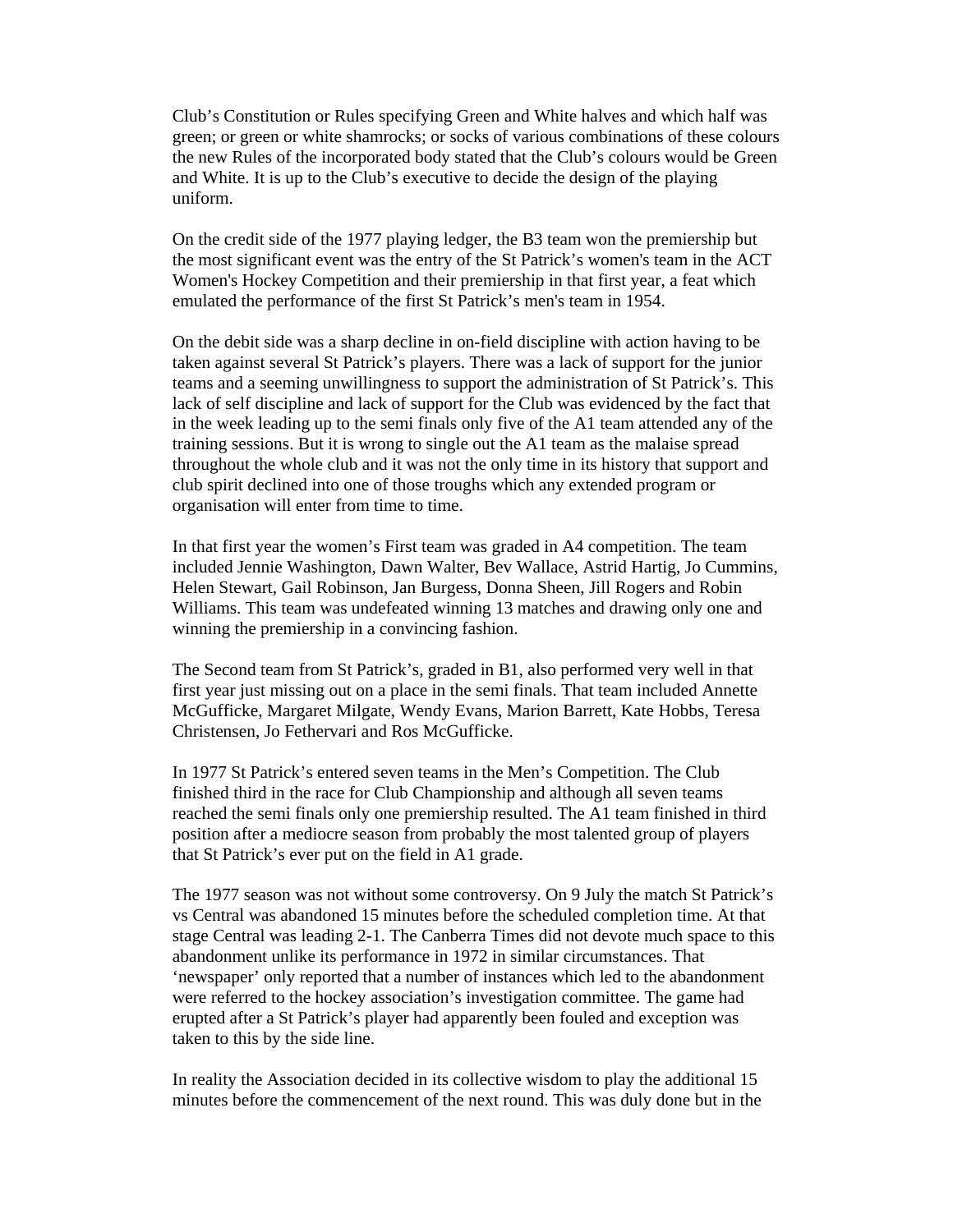course of this 15 minutes all hell nearly broke out and strange as it may seem, again no one saw what had happened. After the game was "over" and the players left the field there was another altercation involving most of the two teams. This cleared the air. The executives of both clubs were summoned to the Association and each was told to deal with the matter within their own club. As far as St Patrick's was concerned the Association's instructions were carried out. By the way the score line 2-1 in favour of Central remained that way throughout the 15 minutes.

The A2 team finished fourth in their grade in 1977. It was a team which should have done a lot better but it too was afflicted by the complaint of that year, only seven of the regular team made themselves available for the semi finals. Notwithstanding this there were some fine performers throughout the year. These included Mark Gallagher, Mick Rudling, George Kochel, Bob Allen and Tony Laudenbach.

The A3 side finished the season in third place. It was described as the President's XI containing that mixture of youth, experience and age. One player associated with that team was Bill Powell and from what I know of this person provided all of the three ingredients mentioned two lines above.

The Under 18 team, coached by Jim Gallagher, was a team which on paper should have won a premiership but you don't play hockey on paper and the team finished in third place. There were some talented young players who were to make their way into A1 grade with St Patrick's and other clubs. This team included Peter John Daley, Murray Schroeder, Mark Pollard, Peter Legge-Wilkinson, John Moitinx and Gary Caldwell.

The B1 team had what is described as a very good social season and there should always be a place in St Patrick's for such a team. Bob Tribe, Eric Firth, Tim Elliott, Daryl O'Connor made up the nucleus of this team. The team finished fourth in the competition.

The B3 team of 1977 was minor premiers and went on to win St Patrick's only premiership that year. It was a self sufficient and successful team even though at first sight the team list did look a bit strange. Of the twelve players eligible for the finals there was no less than seven with the surname 'French' and to compound the mystery of this team there were also two persons with the surname 'Latters', perhaps related to the French's. Pat Blake, Steven Brown and Peter Butterfield must have surely felt a bit out of it. This team lost its first match of the season and then reeled off 19 straight wins to the premiership.

The C grade with Eddie Roots as coach and manager finished runners-up in 1977 only just being beaten by ANU in the grand final.

St Patrick's Hockey Club provided eleven players and six coaches and managers to ACT representative teams in 1977. These were Chris Powell who was vice-captain, Russel Bowen, Ross McIntosh, Ross Divett and Henry Keilich were members of the Senior team and Jim Gallagher and Brian Colquhoun were coach and manager respectively. Kevin Hogan and Mark Humphries were in the Colts team which was coached by Dave Lowrey and managed by Leon Bower. Peter John Daley, Mark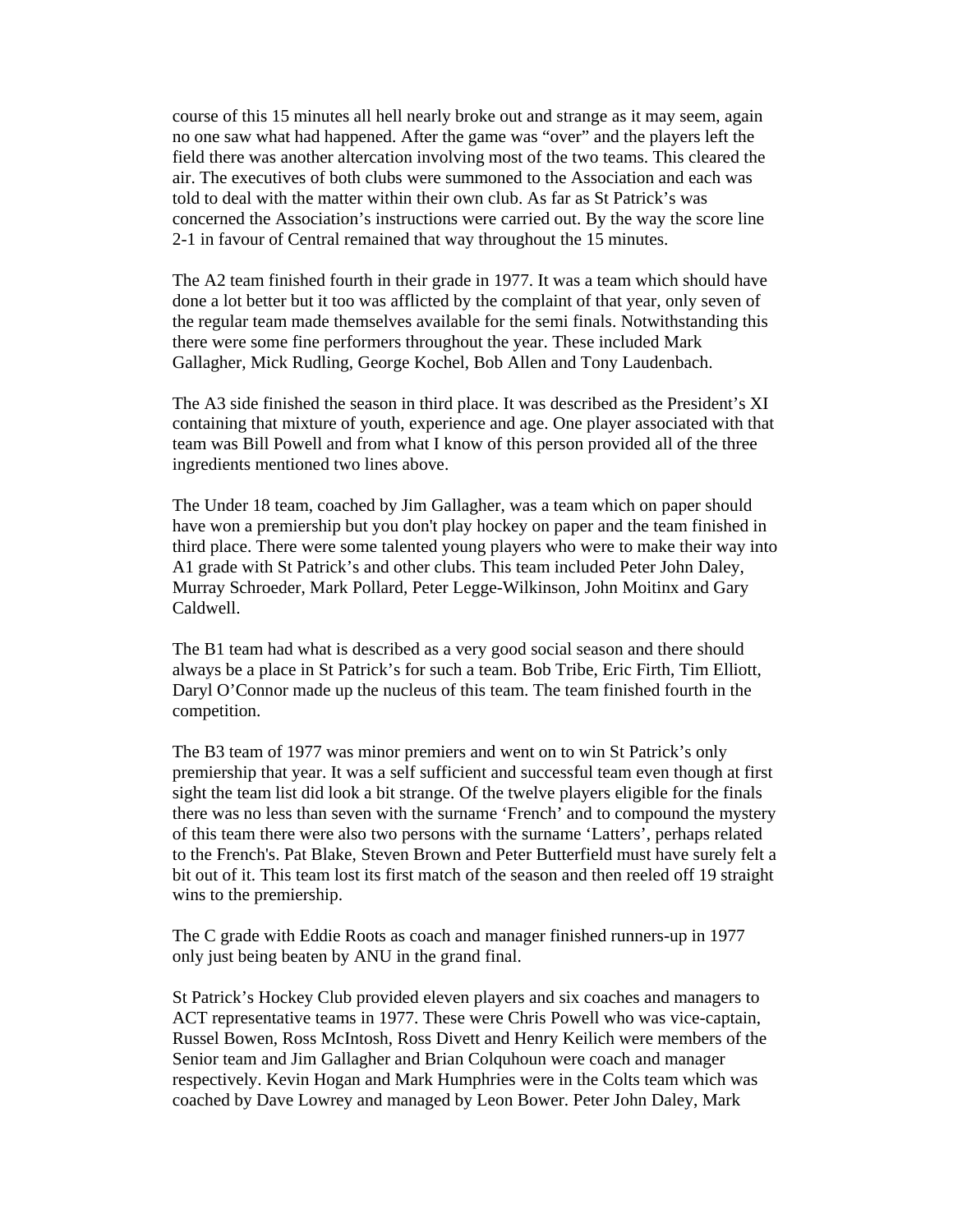Evans and Tony Butkus were selected in the Under 16 team which was coached by Brian Bowen and Craig Sloan was a member of the Under 12 team coached by Alan Sheehy.

1977 also put to rest once and for all the dream that one day St Patrick's would have its own club house. Bob Allan headed a sub-committee which explored in great detail this proposal. The sub-committee reported that St Patrick's did not have the necessary financial basis to construct the building nor did it have or likely to have the necessary cash flow to service the required loans and maintain the premises. This was a sound decision at the time and looking back one can see the wisdom of the subcommittees view of this subject.

At the end of the 1977 season there was a plea from the executive for all to get back to the basic philosophy of St Patrick's and revitalise that family-club spirit which led to great success in the past.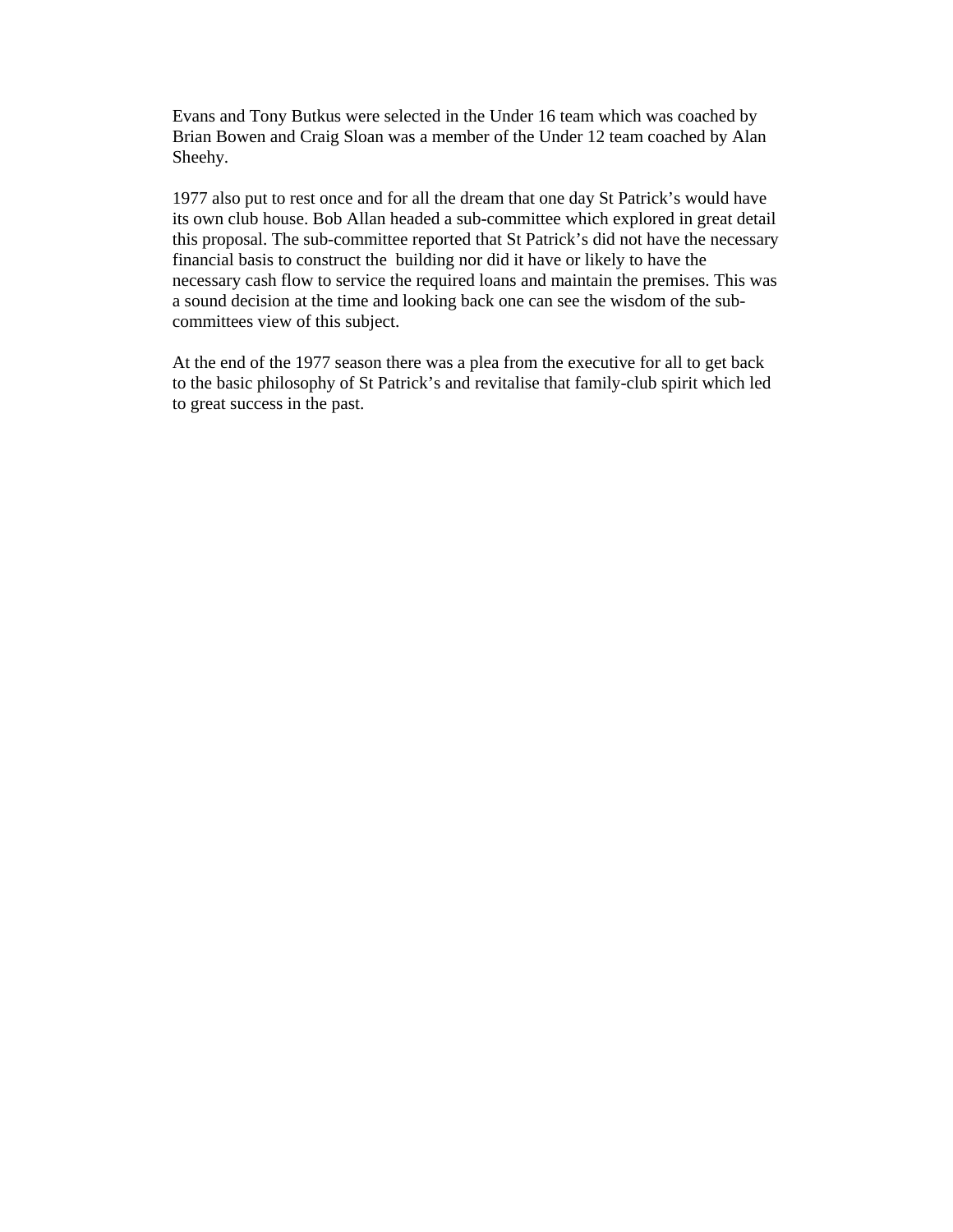# CHAPTER 12 - 1978 - 1979

In 1978 St Patrick's fielded eleven teams, three in the women's competition and eight in the men's with two teams entered in the men's C grade. The women's A3 team was the only St Patrick's team to win a premiership. In addition to the A3 team the A4 women's team and four of the men's teams reached the final series.

The end of the 1978 season also saw the end of the long association that St Patrick's had with the Hitching Rail at the Canberra Rex Hotel. It was in the Late sixties that St Patrick's moved from the back bar of the Hotel Canberra to the Hitching rail to sell tickets in 'chook' raffles, a major source of the Club's income for many years. The lack of patronage from a buying public and lack of support from the selling beneficiaries were the reasons for the demise of this very social activity.

The watering hole was moved to the Tradesmen's Club at Dickson and with a room set aside for the use of St Patrick's Hockey Club. Each Saturday the Club would buy a keg from the Tradies and sell it to the players at Tradies prices with everyone having a turn behind the bar. A notice board was installed and team results were recorded as teams came from their games. Beryl Colquhoun and Norma MacKenzie provided pies and sausage rolls etc which the players would buy and a good time would be had by all. St Patrick's again began to display that club spirit which had been missing for the past few years. The two time slots for hockey on Saturdays allowed for individuals to support St Patrick's teams in other grades and meet for a few beers at the end of the day.

The Tradies venue continued until the end of 1982. The Tradies was to be refurbished and the management could not guarantee the room for 1983.

In 1978 St Patrick's undertook its eighteenth annual pilgrimage to Albury for the Easter hockey carnival and for the first time in several years it had available nearly all its better players. The first team won five and drew one game in its pool games but the NSW Senior side topped the pool on goal averages. The NSW team won the carnival and St Patrick's was the only team to record a score against it.

The St Patrick's women hockey players increased their numbers and the Club was able to field a third team in 1978. The two teams of 1977 improved their grade and moved into the A3 and A4 competitions respectively. The third team was graded virtually untried in B1. The A3 team won their way through the season to become premiers for the second year in a row. The A4 team after a slow start made a valiant dash in the second half of the season towards the final four but unfortunately had given their opponents too much start and just failed to make the semi finals. The B1 grade proved too strong for the St Patrick's team which was composed mainly of young and inexperienced players some of whom had not played hockey prior to 1978.

Like their male counterparts St Patrick's women players enjoyed playing carnival hockey. In 1978 St Patrick's participated in the Central carnival in Canberra winning their division. The Club also participated in the Bega and Orange carnivals and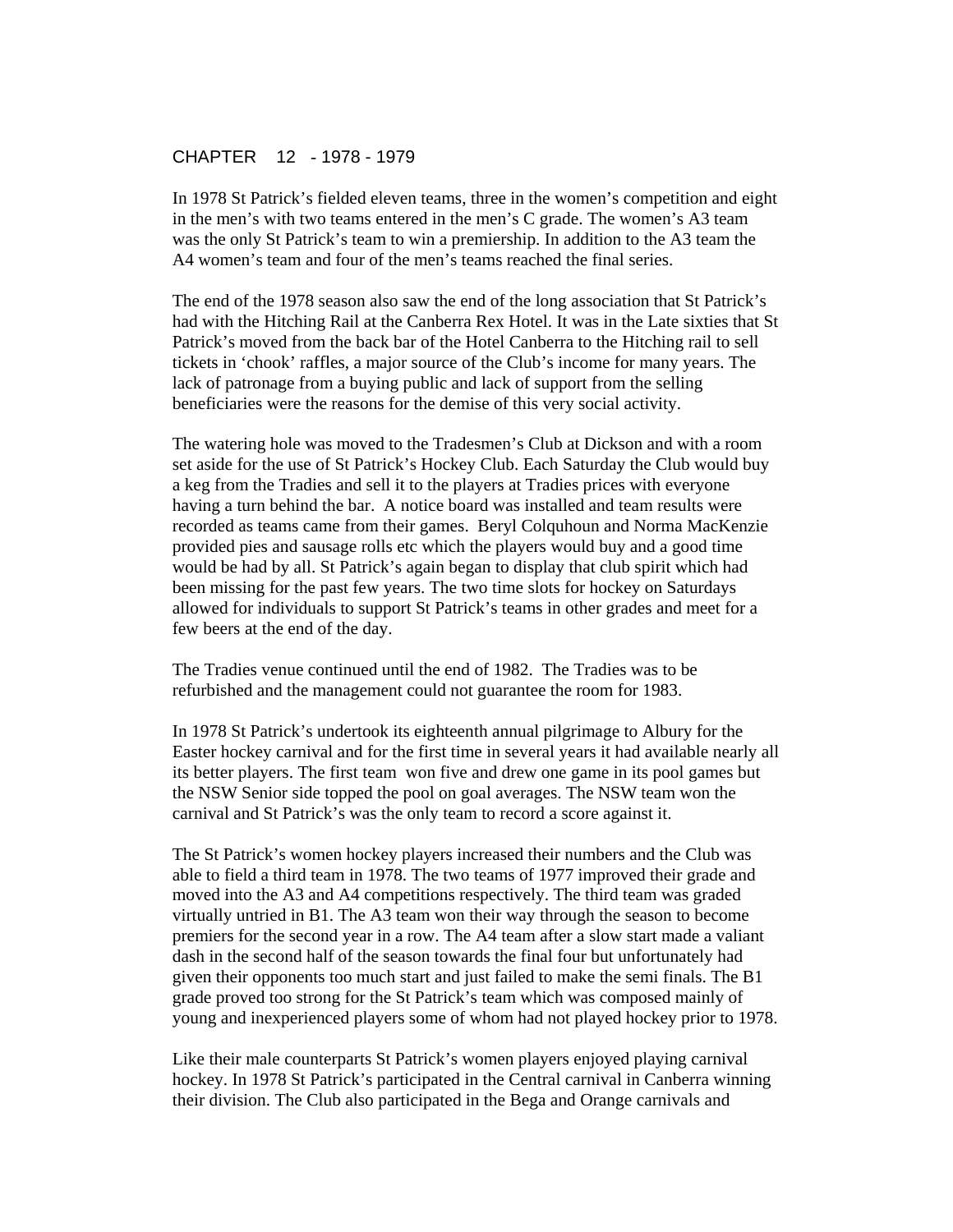although the teams failed to win, Jo Cummins in her report said that the players "... had good fun and a few hair-rasing stories to tell.".

The men's A1 team performed well in the first half of the 1978 season and was in second place at the mid way point but had a pretty lean second half of the year and finished in fourth place. St Patrick's again played for the Hotel Ainslie Challenge Cup but unfortunately lost to Old Canberrans.

The A2 team was minor premiers but unfortunately lost the grand final to finish second in their competition. The A3 team finished fourth after the home and away games and advanced one place to finish their season at the preliminary finals. The B1 team finished in sixth position and the B3 team almost repeated 1977, finishing the as minor premiers and unfortunately loosing the grand final. The No 1 C grade team performed well during 1978 missing out on the minor premiership by just one point and reaching the grand final it took the opposition extra time to defeat St Patrick's. The C grade No 2 side were young and were a bit outclassed but finished eighth in a twelve team competition.

At ACT representative level Chris Powell and Kevin Hogan upheld St Patrick's traditions in the Senior team and Kevin was also selected in the Colts team. In addition the Club was represented by Dave Lowrey, Brian Bowen and Leon Bower as selectors, coaches and manager.

St Patrick's certainly had the numbers and was generally a fairly social and cohesive Club but there were too many players getting a free ride they were not prepared to pay their fees nor to meet other financial commitments to the Club.

The 1979 season started with a new resolve by the Club, St Patrick's would only nominate sufficient teams to accommodate those players who were prepared to meet their financial obligations to the Club. By the end of the 1978 season club members owed almost \$2, 500 in current year and previous years membership fees. This situation could not be allowed to continue. As a result only six men's and three women's teams were nominated. From these nine teams, six played in grand finals and one in the preliminary, a successful year by anyone's standards. The sound administration with its tough stand on fees and the transfer of after match activities to the Tradesman's Club were instrumental in reviving Club spirit.

At this stage it was relatively easy to get a team or the whole Club together after hockey for a few beers and a talk. Hockey was played in two time slots on Saturdays. It is not long before the multiple time slots are introduced and the allotted times for games were at all hours of the day and night from Friday night to Sunday night. The introduction of the multiple time slots went a long way to killing the social side of hockey and in no small way contributed to the decline in the Club which took place in the late 1980's.

The 1979 season provided a number of high points. At the beginning of the season St Patrick's won the John's Cup (Consolation winners) at the Easter Albury Carnival. At the end of the season Chris Powell won his second Brophy Medal and also his fourth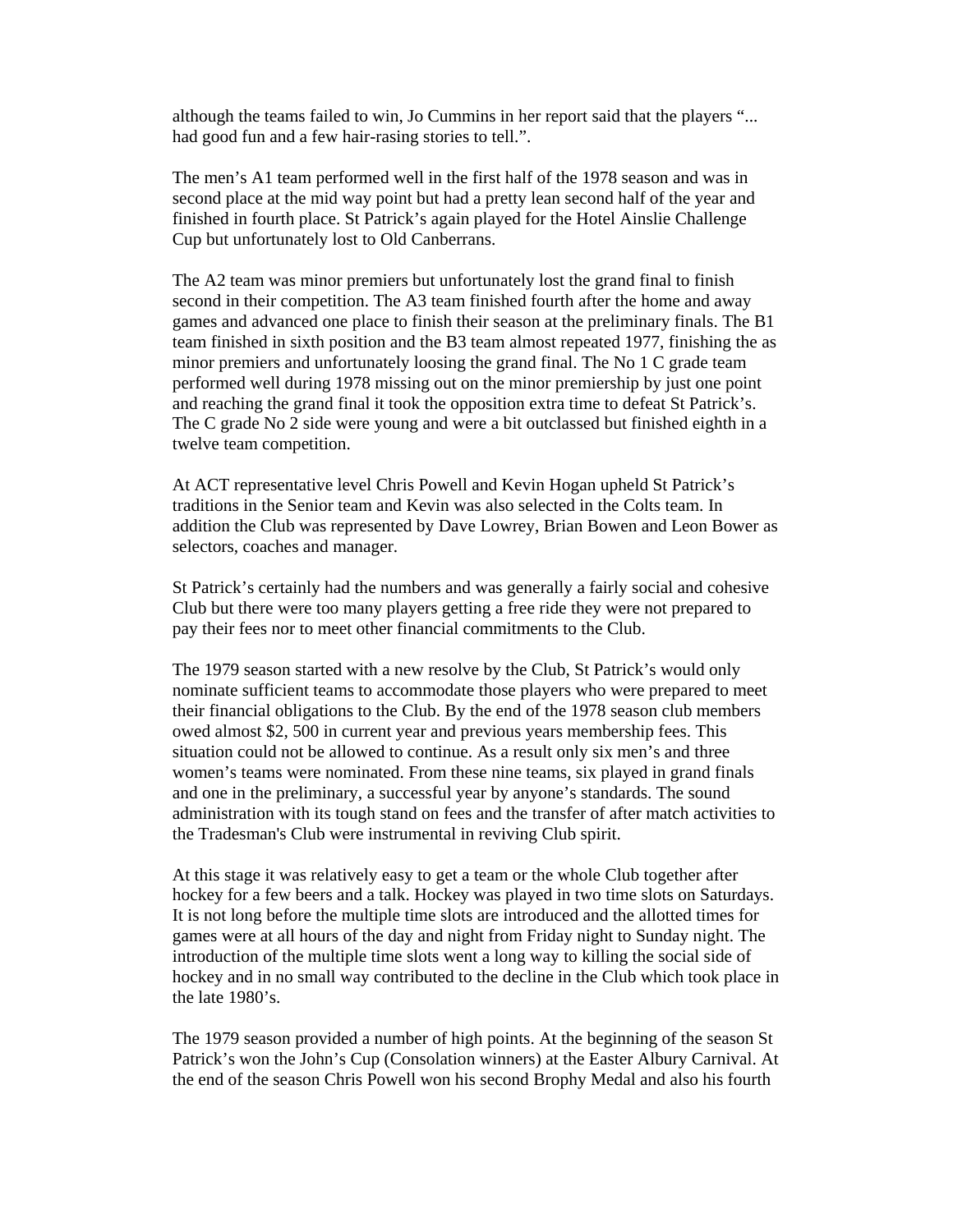best and fairest in A1 grade since 1971 and Ross McIntosh was runner-up in the Brophy Medal.

At representative level Chris Powell, Ross McIntosh and Mark Humphries were members of the ACT Senior team. Peter MacKenzie and Mark Gallagher were Colts representatives. Mark Devine, Phillip Evans and Gerard Rowan were members of the Under 16 team and Craig Sloan played with the Act Under 14 team.

Jeanette Colquhoun was selected in the Under 17 team and Helen Stewart was included in the training squad for 1980.

From high points to low points and they don't come much lower than when the Club lost one of its most ardent supporters with the death of Mrs Jean Gallagher or "Aunty Jean" as she was known to all in the early days of the Club. She often claimed and was proud of the fact that she was absolutely biased in favour of St Patrick's Hockey Club and while I didn't ever get a close look at her eyes I am sure that one was green and the other white. In her later years she often referred to herself as "the old grey mare" she may have been a bit old but she was sure 'young at heart'.

On the field the A1 team won everything except the grand final, shades of 1961. The team had success at Albury winning the Johns Cup awarded to the winners of the Consolation Final and in the Canberra carnivals, won the Ainslie Trophy and Barton carnivals and was minor premiers. The A2 team was also minor premiers but was unfortunately edged out by ANU in the grand final. The Under 18 team was also minor premiers in their grade and suffered one of their two losses for the year in the grand final. The A3 and B1 teams also made their way to the grand final. The B3 team missed out on making the final four.

The premiership winning St Patrick's women's team from 1978 was promoted to A Reserve and finished a creditable sixth. The A4 team had a disruptive year being called upon to supply players to the higher grade but performed very well to finish the season in third place. The most successful St Patrick's team in the women's hockey competition was the C1 grade. Many of the players in this team came from Captains Flat and although these players only get together as a team on Saturday afternoons they advanced through the finals and were runners-up in 1979.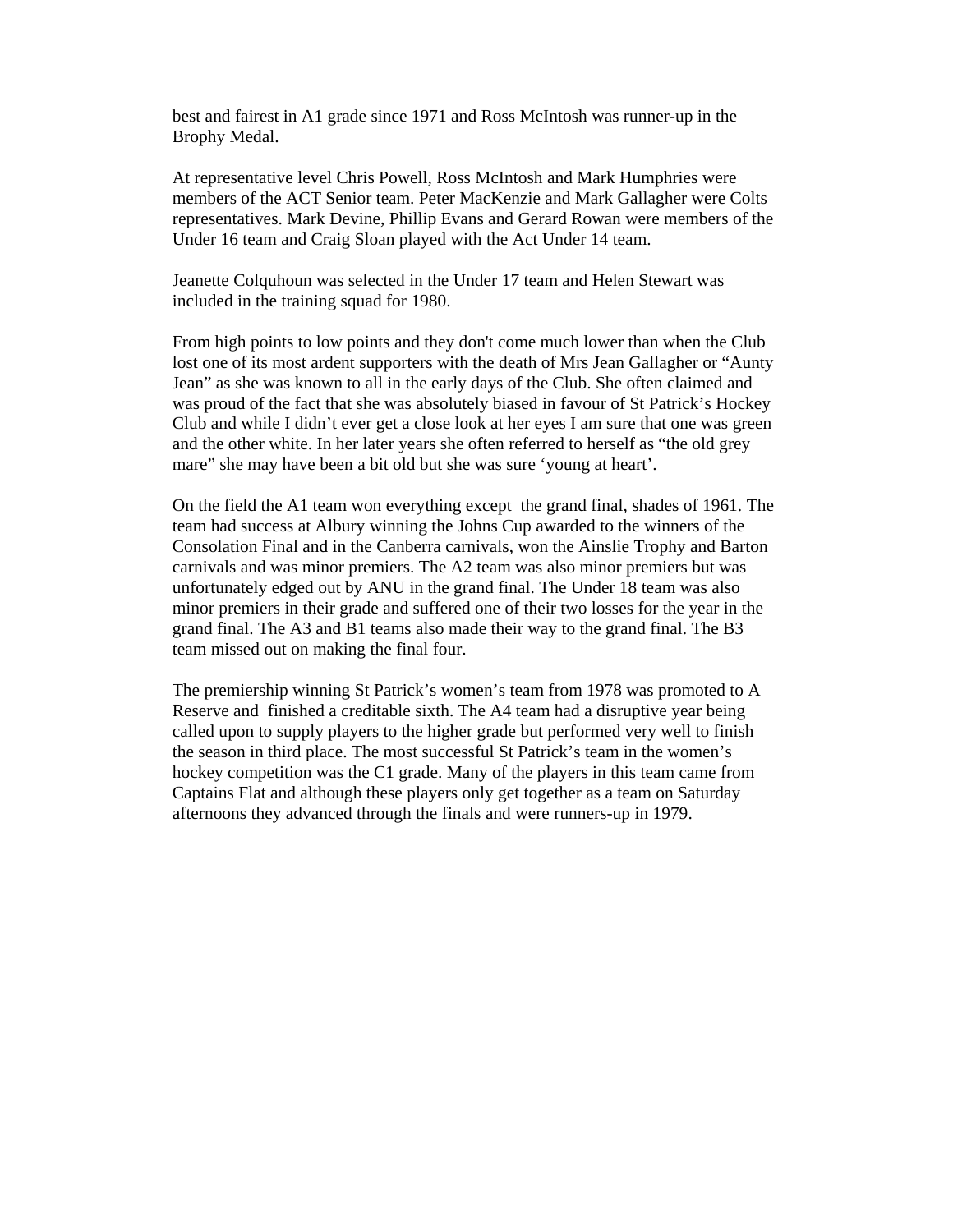CHAPTER 13 - 1980

In 1980 St Patrick's entered the realm of Junior Girls hockey with one team entered in the Canberra Schools Girl's Competition. Playing in the junior primary grade the team made it through to the semi finals unfortunately loosing the semi final in extra time. Bill Powell who was the factotum of the girl's hockey team wrote in the Annual Report of 1980 "It is hoped that from this small beginning that a strong, viable junior girls section of the Club can be developed". There is no doubt that his hopes have been and are being realised.

St Patrick's had twelve girls in 1980 and two teams in 1981 one of which won a premiership. Bill and Margaret Powell ran the Junior Girls for many years. Lisa their daughter, first played hockey for Belconnen in 1979 and Bill was coach. Belconnen was poorly organised and by the end of the 1979 season Bill had had enough and took a couple of the girls in Lisa's team and formed St Patrick's Junior Girls teams, recruiting additional players from St Mathew's, Page Primary and Scullin Primary.

Into the late 1980's many of the juniors who started with Bill and Margaret are still playing senior hockey with St Patrick's and several have represented at senior levels not the least of whom are Bill and Margaret's daughters Lisa and Katrina who are current Australian representatives. There is also ample evidence of strong growth through a new generation of parent administrators taking over the various roles in the administration of the junior girls teams.

Also in this year of 1980 St Patrick's men's team won its fourth A1 premiership. The Club entered seven teams in the men's competition one more than the previous year and in the women's competition it entered two teams one less than 1979.

In addition to the A1 premiership in 1980, St Patrick's also won the A2 women's and the A3 men's premierships. St Patrick's also won the A grade and G grade premierships in the 1979-80 Indoor Hockey competition. The win in A grade was the first premiership in that great run of undefeated matches which commenced at the first match of the Indoor competition in late 1979 and lasted until 1985.

It would seem that the A1 team in 1980 did all it could to let the premiership slip from its grasp. The team had been minor premiers in 1979 and the Club took basically that same team into the 1980 competition.

There are a lot of references throughout the year about lack of discipline. In the match against United in April no less than four St Patrick's players were suspended during the game, two received temporary suspensions and the other two were suspended for the duration of the game. There is clear evidence that this lack of discipline continued when the team that went on the field for the grand final contained two players replacing two experienced players who had been suspended. St Patrick's was very fortunate that year that it had available good replacements as Gerard Rowan a very capable goal keeper and Leigh Jenkins who had for a few years been on the door of A1 selection to fill the places of the suspended players.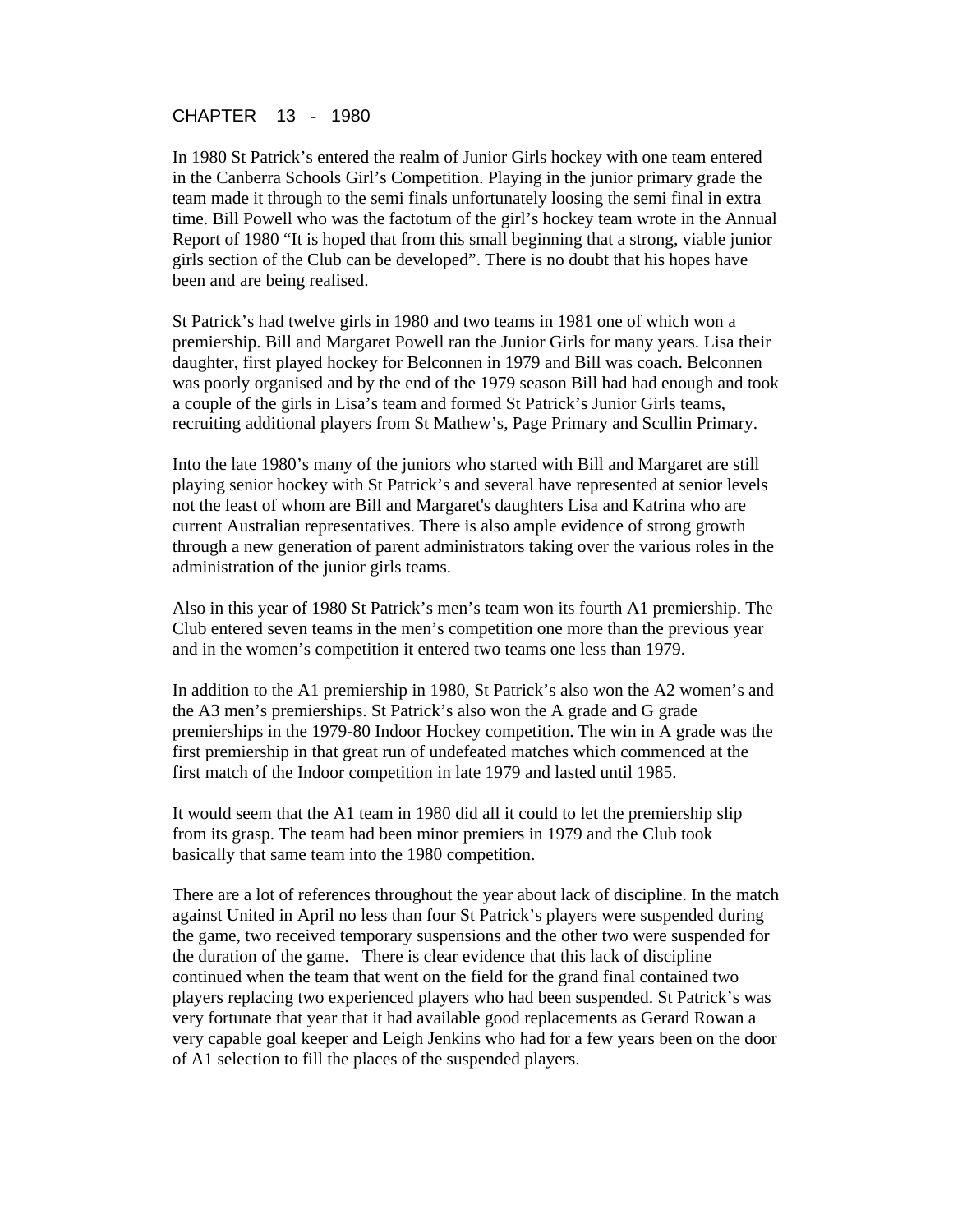The A2 team played its way to the preliminary final where its 1980 season finished. The Under 18 team finished its season in fifth place and showed enough promise to look forward to a successful 1981 season. The A3 team won the premiership and they must have been red hot favourites with players of the calibre of Ross Divett and Egbert Fernandes.

The B1 team made its way through to the preliminary final where it was unfortunately beaten in the last minutes of the game. The B3 team were big achievers in 1980. After finishing at the bottom of the table in 1979 the team secured a birth in the semi finals in 1980 but unfortunately that is where it run for 1980 finished. The C grade unfortunately just failed to make the semi finals.

St Patrick's fielded two women's teams in 1980. The A2 team won the premiership after what was described in the Annual report as a "... long struggle throughout the season on the part of both coach and players." The second women's team once again played in the A4 grade and after an up and down season finished in sixth place. It was reported that the main problem with the team was the position of goalkeeper which was occupied by several people during the year.

St Patrick's also entered three women's or to be totally accurate mixed teams in the indoor competition and performed well enough to get a lot of enjoyment out of that competition.

One of the most unfortunate events of 1980 occurred in relation to the Brophy Medal. At the end of the count of votes Chris Powell was equal first with some player whose name has been forgotten, but was not awarded the medal on a count-back. It is hard to rationalise the role of the count-back situation, if a player has performed well enough and fair enough to be awarded points in such a competition and if the player finishes in first place he or she should not be deprived of the first place honour simply because of the application of some formula. Gerard Rowan was equal runner-up for the best and fairest Under 18 player in the ACT Hockey Association.

St Patrick's again was well represented in ACT representative teams. Chris Powell and Ross McIntosh were members of the Senior team, Gerard Rowan and Mark Evans were in the Colts team. Mark Devine, Phillip Evans, Greg Cristofani and Craig Sloan were all members of the Under 16 team and Andrew Dean was selected in the Under 14 team.

In addition to players in the representative teams there were nearly as many officials of the representative teams provided by St Patrick's in 1980. Dave Lowrey and Leon Bower were the coach and manager of the Colts team. Brian Bowen and Noel Sloan were coach and manager of the Under 16 team and Terry Dean was the manager of the Under 14 team.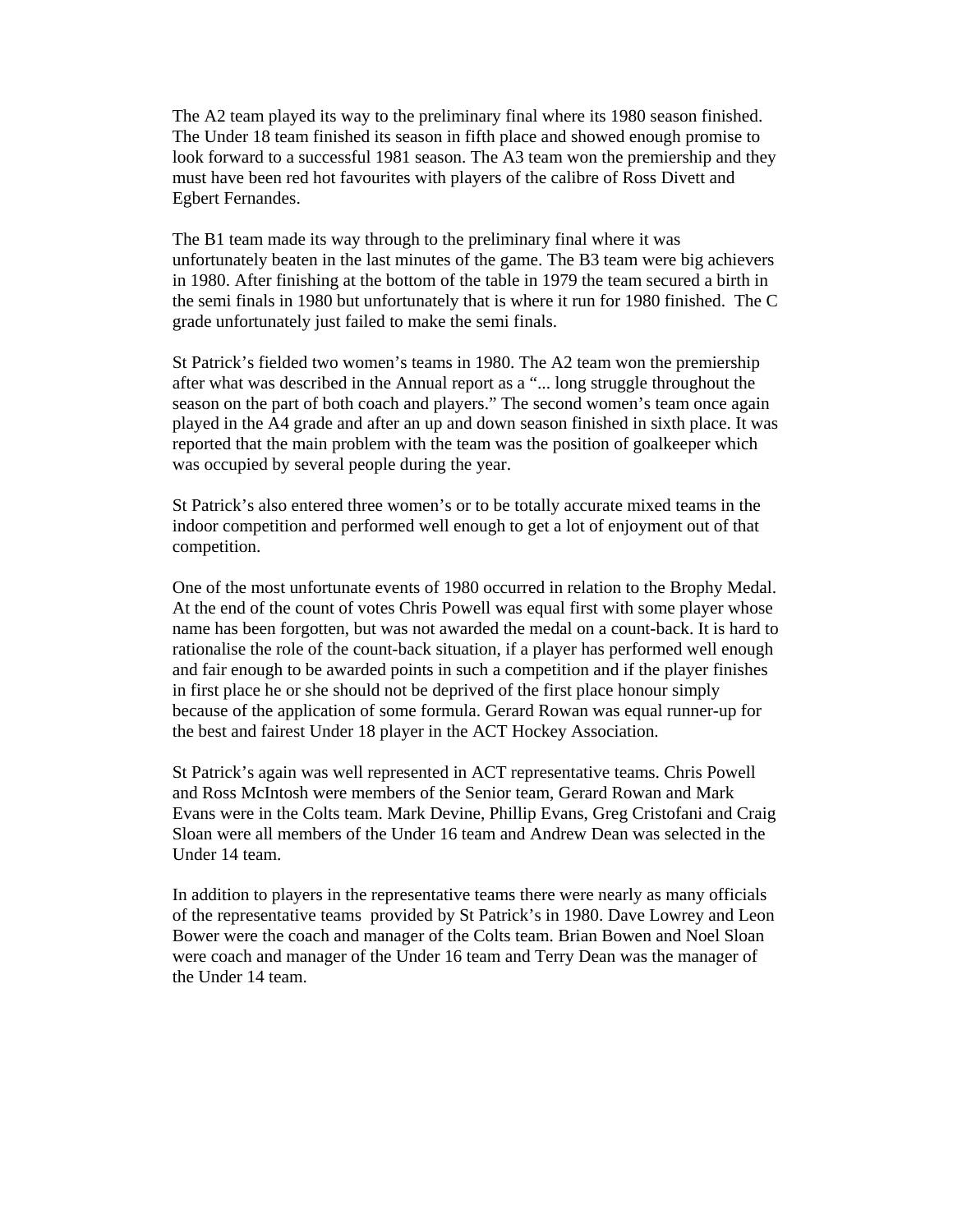### CHAPTER 14 - 1981 - 1985

It is in these early 1980's that we see emerging the trend towards Indoor hockey almost at the expense of its outdoor parent. Almost all the Annual Reports of St Patrick's hockey Club from now on make specific mention of poor attendance at training during the outdoor season. Of course there were mentions of this before 1980 and I suppose one can, to some extent, be excused from attending night or late afternoon training during a Canberra winter.

It was also in this period of the early 1980's that we see the fall off in members participation in the social activities of St Patrick's with many functions being cancelled for lack of support or so poorly attended that it was always the few who carried the Club. This new emerging attitude was to have near disastrous consequences in the late 1980's.

In 1981 St Patrick's entered six men's teams, two women's teams and two junior girls teams in the respective competitions. St Patrick's involvement in the junior boy's competition had long gone by the way and the club relied on St Edmund's, Daramalan and Marist Colleges for future players.

From these teams, the men's A2 team and the girls Open Primary team won premierships for the Club. The A1 and B1 men's teams came second in their respective competitions with the remaining teams not making it through to the playoffs in the semi finals. St Patrick's again won the John's Cup, winners of the Consolation Final, at the Albury Easter Carnival and was undefeated in the Indoor competition which was now called the Super 8, for the second consecutive year.

One of the outstanding achievements of 1981 revolved around the Brophy Medal award. All three top places were filled by St Patrick's players. Barry Rodwell was the winner and Ross McIntosh and Chris Powell filled second and third places respectively. This performance followed Ross' win in the Waddell Trophy awarded to the Best and Fairest player in the 1980/81 the Super 8 Competition.

The Club was also honoured in 1981 when Laurie Parkes was awarded a life membership by the ACT Hockey Association for his work over many years. Laurie had first taken on duties with the Association very soon after St Patrick's was formed way back in the mid fifties.

St Patrick's also rewarded one of its own, Jim MacKenzie, with Life membership of the Club. Jim came late to hockey and I dare say a bit by accident, he lived next door to Brian Colquhoun. All this aside he took his place in St Patrick's teams and played to his ability. Perhaps Jim's greatest claim to fame was that he played the lowest and the highest grade St Patrick's team on the same day. But his contribution to St Patrick's did not stop at playing. When he "retired" he successfully took upon himself the task of manager of the A grade team and later managed lower grade teams. Not being satisfied with these activities he became the manager of the ACT Indoor representative team and masseur of the ACT Veterans team which earned him the nick name of "Magic Fingers".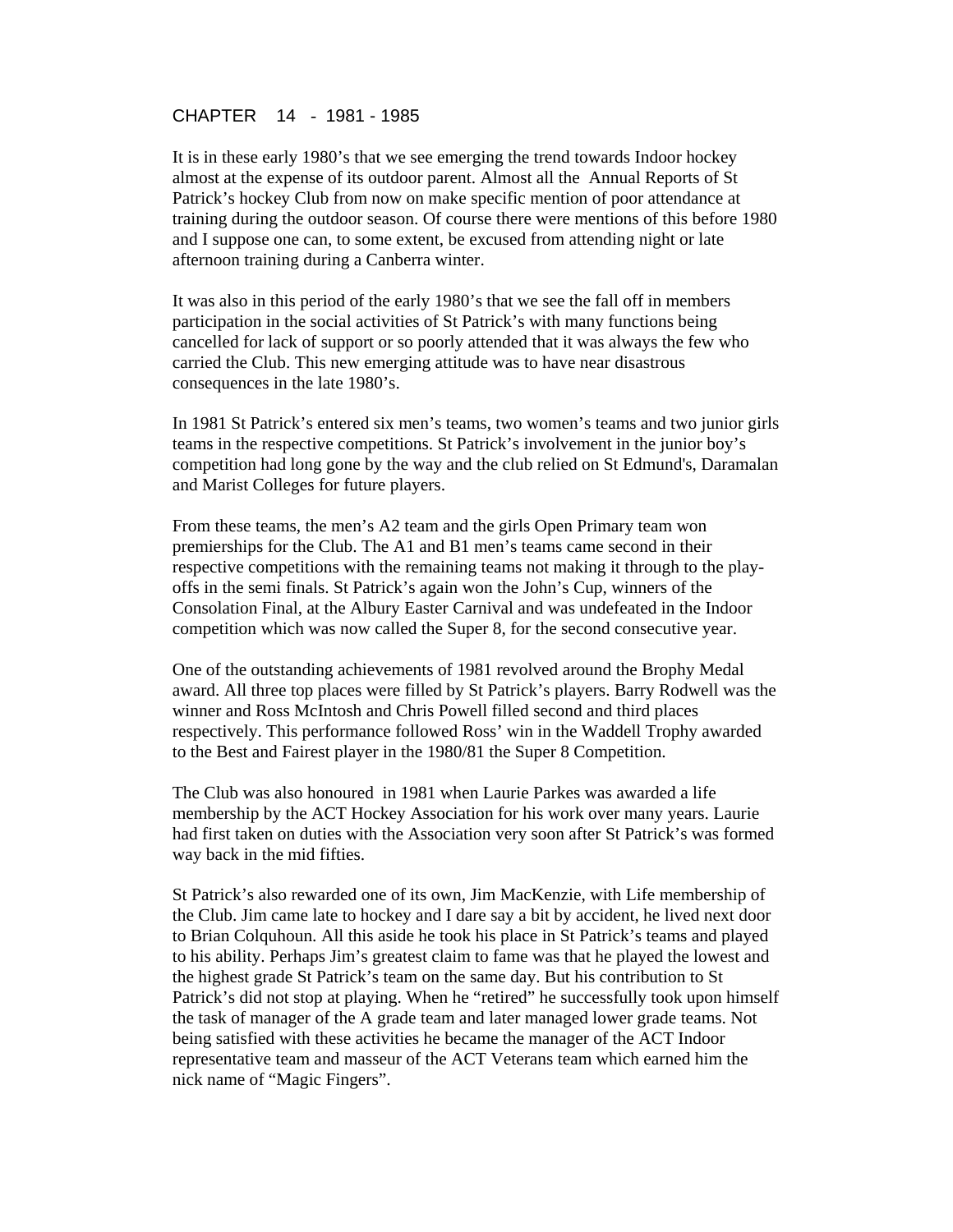Although the numbers of players from St Patrick's selected in ACT representative teams was down in 1981, the Club still had a presence in these teams. Kevin Hogan was the Club's sole representative in the ACT Seniors, Andrew Deane was a member of the ACT Under 14 team and Mark Devine and Phillip Evans were members of the School boys team. David Lowrey again coached the ACT Colts team.

Although representation was down in the out door competition, the Club was very well represented in the ACT Indoor Representative team by Ross McIntosh, Chris Powell, Mark Humphries, Russell Bowen and Kevin Hogan and Jim MacKenzie was the manager of this team.

1981 was the second year that St Patrick's competed in the Canberra Girls Hockey Association competition, one team was entered in the Open Primary grade and the other in the Junior Primary grade. There were two major events in 1981 for the St Patrick's girls, the first was the selection of three girls, Bernadette Garrity, Barbara Toomey and Triny Powell in the ACT Under 10 team and the second was the win by the Open Primary team in its grade in the competition.

1982 was a year of mixed success. St Patrick's was able to maintain the number of teams in the men's winter competition at six. The Club increased to three the number of teams in the women's competition and the junior girls were also able to enter three teams in the competition.

The women's B1 team and the Junior Primary girls team both won premierships for the Club. There were no premierships in the men's competition for St Patrick's. The St Patrick's men's A1 team, although not winning the premiership achieved success in 1982 by winning the Canberra Carnival and the Ainslie Trophy.

The outstanding achievements of 1982 were Chris Powell's Brophy Medal win and Terry Dean's selection in the Australian Veterans team.

The other St Patrick's players to represent the Act in 1982 were Barry Rodwell in the Senior team, Craig Sloan and David Vanderputt in the Colts and the Under 17 team. In the Under 17 team these two players were joined by Andrew Proctor, Andrew Deane and Andrew Aldons. Ross Devitt and Brian Flanagan, the coach and manager of the Under 17 team were also from St Patrick's. In addition to Terry Deane, Eggy Fernandes was also selected in the ACT Veterans team which was managed by Brian Colquhoun and 'massaged' by Jim MacKenzie.

Although success in the form of premierships was hard to come by in the out-door competition, St Patrick's led the way in the indoor competition. In 1982 St Patrick's entered six teams and won three premierships. For the third consecutive year the Super 8 team won the premiership without conceding a game to the opposition teams. The B grade team and the Women's team also won premierships in the indoor competition in 1982.

A Club which wins the premier grade in any competition so comprehensively as St Patrick's in the Super 8 Indoor competition must provide a significant number of players in the Representative team and this was the case in 1982. Ross McIntosh,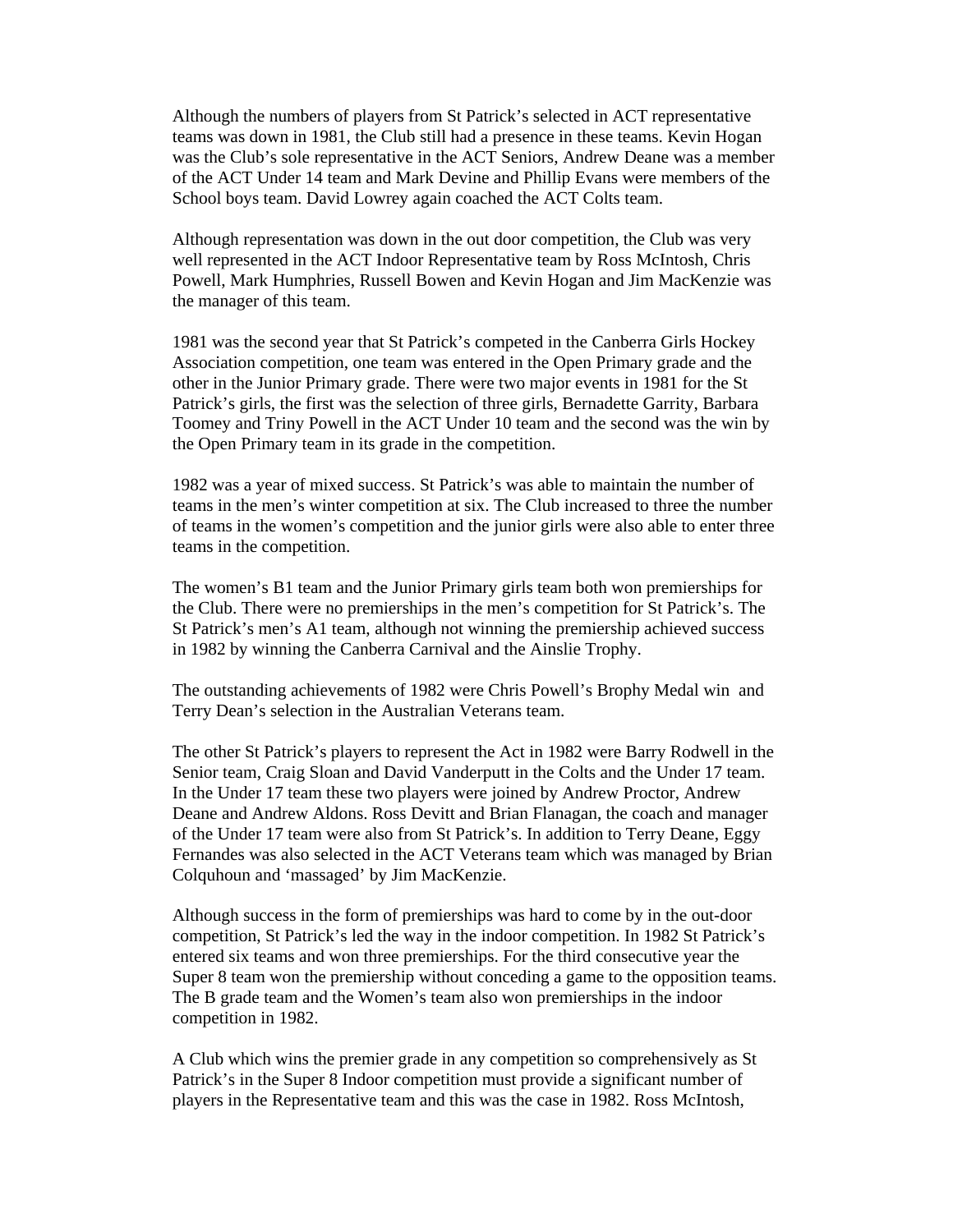Chris Powell, Mark Humphries, Russell Bowen, Brett Wong and Kevin Hogan all represented the ACT in the indoor championships. Ross McIntosh was the coach of that team and Jim MacKenzie was the manager.

In addition to the premiership won by the Junior Primary team in the girls competition, several of the St Patrick's junior girls gained selection in the ACT junior teams. Susan Brown, Lisa Powell, Barbara Toomey and Trudi Williams were selected in the 12B team, Triny Powell and Clare Stanwix in the 10A team and Adrienne Vaisutis in the 10B team. Susan Brown, Lisa Powell and Barbara Toomey were selected in the ACT Primary Schools team.

1982 also saw the first of St Patrick's junior girls play some games in the senior ranks and from then on we see a regular flow of girls from junior ranks into the senior teams.

All the good things of 1982 were cast into shadow in December of that year when Bill Powell Snr died. St Patrick's lost one of its most respected members and its most ardent supporter and the Club is to now poorer for his passing. Bill was there on the side line from the time Bill Jnr played his first game for St Patrick's in 1957 and before that when Bill played for St Edmund's. He didn't miss too many games in all the years to 1982. He was there at the beginning and will be there, if not in person then in spirit at the end.

1983 was the thirtieth season that St Patrick's fielded teams in the ACT Hockey competition. In that year St Patrick's won its fifth premiership in the men's A1 grade of the winter out-door competition. In this year we see the number of men's teams reduce from six to five, the number of women's teams remain at three and there is an increase in the number of junior girls teams playing under the St Patrick's colours.

Along with the A1 men's premiership, St Patrick's was also premiers in the A2 and B2 men's competition but unfortunately the women's teams and the junior girls teams did not win any premierships but all teams finished the season in the top half of their respective competitions.

Chris Powell again won the Brophy Medal as the best and fairest player in the ACT. The best and fairest double was achieved by St Patrick's when Ross McIntosh won the Waddell Medal awarded to the best and fairest player in the indoor competition.

St Patrick's continued to provide quality players to fill the ranks of the ACT representative teams and 1983 was no exception. Barry Rodwell and Kevin Hogan were representatives in the ACT Senior team, Craig Sloan and Andrew Deane were members of the Colts team, Andrew Deane was also a member of the Under 17 team along with Andrew Aldons and Mick Harding was the manager of the Under 13 representative team.

Representation was not confined to the men's teams, in 1983 seven of St Patrick's junior girls gained selection in various age Canberra representative teams and Triny Powell gained further selection in the ACT Primary Schools team for the Australian Championships held that year in Adelaide.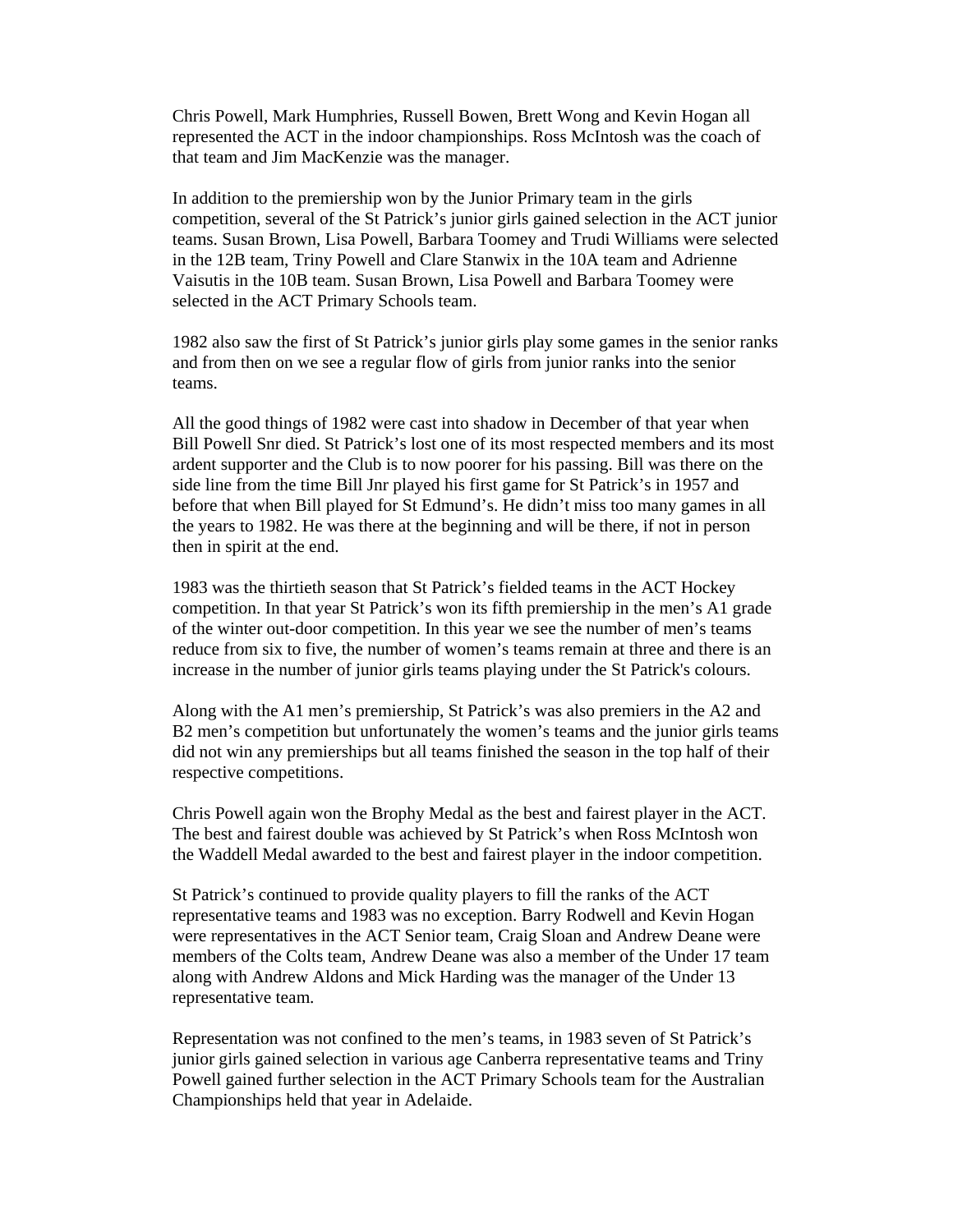By 1983 some of the St Patrick's junior girls had secured permanent places in St Patrick's women's teams and we see mention of high standard performances from Susan Brown, Lisa Powell, Barbara Toomey and Lynda Colquhoun. In 1983 we also hear a warning from Sue Jennar about the future. Sue warned that the younger players coming from the junior girls will form the nucleus of the women's first team and in order to hold them at St Patrick's strong A1 and A2 teams will have to be formed and she suggested amalgamation with another women's team to provide the player foundation upon which A1 and A2 teams can be built.

In 1983 the President's Trophy was awarded to Mrs Josie Powell and Mrs Maureen Rodwell by the then President Brian Colquhoun. This was one of the most deserving service awards in the history of St Patrick's Hockey Club. These two ladies were supporters of St Patrick's almost from the beginning of the Club and that support would continue for many years.

In 1983 John Colquhoun was awarded Life Membership by St Patrick's. John had for many years been a player of high quality and a successful coach. He had represented the ACT at Colts and Seniors levels.

1983 was from appearances a very successful year but we see at the end of that season a number of players leaving the Club to play with other clubs. 1983 was the year the St Patrick's moved to the Belconnen Soccer Club as its social and after match venue. In the early days of its association with the Soccer Club St Patrick's would gather in large numbers after the matches and enjoy themselves in a manner which St Patrick's teams have done since 1954. St Patrick's still use the Belconnen Soccer Club as its after match venue but since the introduction of the multiple time slots for hockey, St Patrick's patronage of this venue has diminished significantly. The restructured competition with games at all hours of the day and night at weekends effectively killed the big "get-togethers" St Patrick's always managed to have after the games. I suppose it is wrong to place all the blame on the format of the competition because the introduction of the breathalyser must have also had some effect.

In 1984 we see the term 'back to back' used for the first time in relation to St Patrick's A1 and A2 grades teams. These two teams won premierships for the second year in succession in those grades. The consecutive premierships by the A1 and A2 teams shows a great depth of talent particularly so when on realises that some of the outstanding players of 1983 were lost to St Patrick's for the 1984 season.

The A2 and B2 women's teams also won premierships as did the No 1 and No 3 teams in the junior girls. Let us not forget that in 1984 St Patrick's also won three premierships in the indoor competition, the Super 9 (previously known as Super 8) the A and B grades. The gloom and doom forecast by George Orwell for 1984 did not come to fruition in respect of St Patrick's. Nine premierships in one year was surely something to remember and must rank as one of the most successful years in the history of St Patrick's.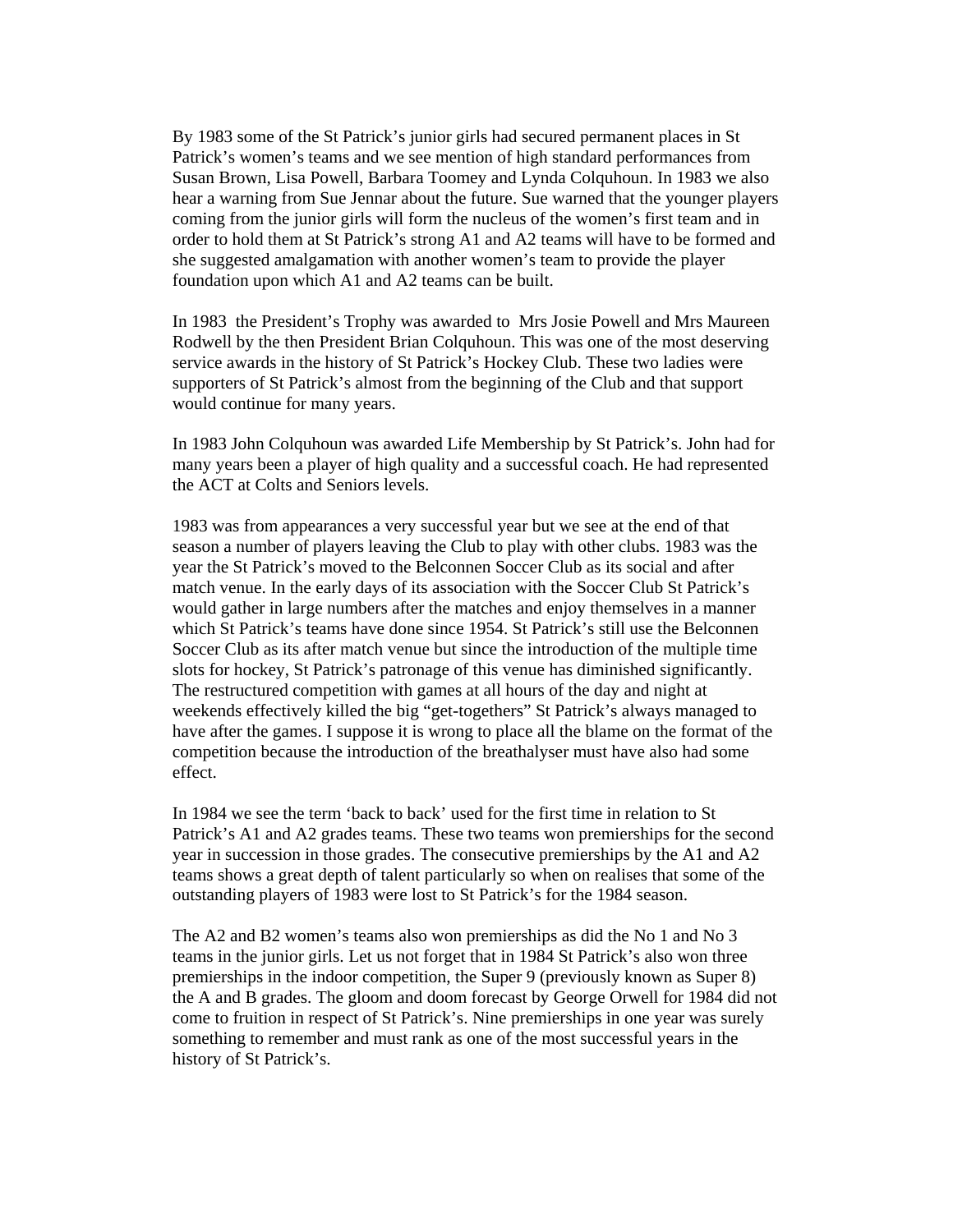An increase in the numbers of players in 1984 saw St Patrick's men field six teams one more than in 1983. The number of women's teams stayed at two and the junior girls continued their one extra team a year growth and fielded five teams in their competition.

In the men's competition there the two premierships A1 and A2 grades, the B2 team came second and the A3 team came fourth. The remaining two teams did not make it into the final series. The A1 premiership was of particular merit as the coach was forced to retire during the year and a replacement had to be found. That 'Player for all Seasons", Chris Powell stepped into the gap and added yet another achievement to his distinguished hockey career.

The two women's teams winning two premierships is worthy of a merit award. Geoff Colquhoun stepped into the coach's role and performed extremely well developing a program to improve skills and fostering that drive which achieved promotion of the team to a higher grade. He was ably assisted by Mark Devine and Paul Le Mesurier.

The Junior girls continued to improve on their performances and in 1984. Of the five teams entered in the competition there were two premierships, two third places and one a bit further down the ladder and there were eleven girls selected in various under age representative teams.

St Patrick's was again well represented in ACT representative teams. Terry Deane was selected in the Australian Masters team and Brian Colquhoun and Jim MacKenzie were the manager and masseur, respectively of that team. Barry Rodwell and Rohan Wong were members of the Senior team and Andrew Aldons and Scott Kovac were Under 17 representatives. Brendon Colquhoun showed what was to come in the future when he was selected in the ACT Primary schools team.

St Patrick's continued its success through the indoor competition. The Super 9 team again won the premiership with Chris Powell receiving the best and fairest award. Having all but changed the name of the competition to "St Patrick's Only" it is little wonder that St Patrick's was very well represented in the ACT indoor representative team. The St Patrick's players included in that team were Chris Powell, Russell Bowen, Brett Wong, Kevin Hogan, Mark Evans and Robert Apps.

In 1984 Max Donato was awarded Life Membership of St Patrick's Hockey Club. Max joined St Patrick's when the Royal Australian Navy posted him to Harman. Max made a valuable contribution to St Patrick's in the B grade teams but it was his involvement as a coach with the women's teams that produced the greatest contribution. Max was the instrument through which the Harman women's team and the women's teams calling themselves St Patrick's came together to be part of the St Patrick's Hockey Club.

After the success of 1984, we see in 1985 some indicators which should have rung alarm bells in the minds of any administrator. The first of these was the significant number of positions in the administrative structure which were not filled at the Annual General Meeting held towards the end of 1984. Throughout the documentation relating to 1985 we read a continual plea for more involvement in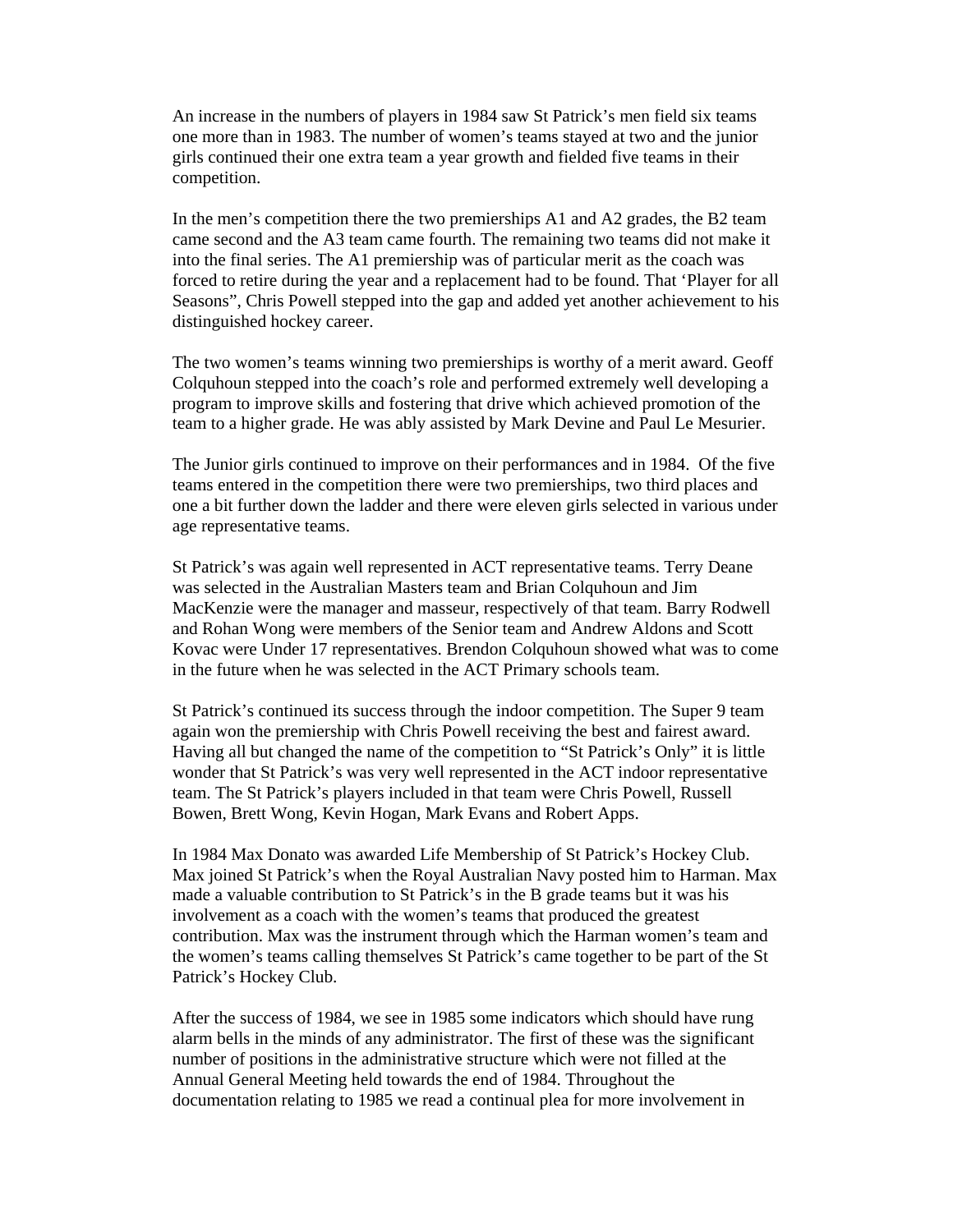Club activities by the rank and file members. The Annual Report includes a comment that there were very few social activities in 1985 and this resulted from the fact that those which were held were poorly attended and there was a lack of support and enthusiasm from members.

In 1985 St Patrick's had five men's teams, four women's teams, five junior girls and for the first time one Minkey team. Of these sixteen teams, one of the junior girls teams were joint premiers in their particular age group.

Whatever were the off the field problems St Patrick's continued to produce players of high quality. In 1985 Mark Taylor was a member of the ACT Senior representative team, Peter McNally and Andrew Aldons were selected in the Colts team to represent the ACT and Brendon Colquhoun and Andrew Harding represented in their age groups.

The junior girls teams were producing players of high quality and in 1985 Lisa Powell and Susan Brown were selected in an Honorary Australian School Girls Team.

St Patrick's continued to dominate the indoor hockey competition and in the 1984-85 competition St Patrick's fielded seven teams and five of these won premierships. These were the Super 6 (gone down in numbers) A1, B6, Mixed grade and Women's C grade. With this domination St Patrick's was well represented in the ACT State team. Ross McIntosh, Mark Humphries, Kevin Hogan, Mark Evans and Barry Rodwell as manager were all members of that ACT Representative team. Mark Taylor and Peter McNally who joined St Patrick's in 1985 were also members of that team.

Perhaps the success of the St Patrick's Hockey Club in the indoor competition goes some of the way to explain the difficulty in maintaining player support and enthusiasm through the winter competition. The A1 coach of the 1985 season identified the reasons for a disappointing team performance as "...non attendance at training, lack of fitness, lack of commitment, injuries and player unavailability.".

There were some good policies put into place. The A3 team became the development grade where junior players who showed some ability were teamed with more experience players and with effective coaching by John Colquhoun a successful season was completed.

By the end of 1985 St Patrick's was entering a period where its existence was under threat and had it not been for the women and the junior girls divisions of the Club and a few hard working male members this story of St Patrick's may well have finished at this point or not be written at all.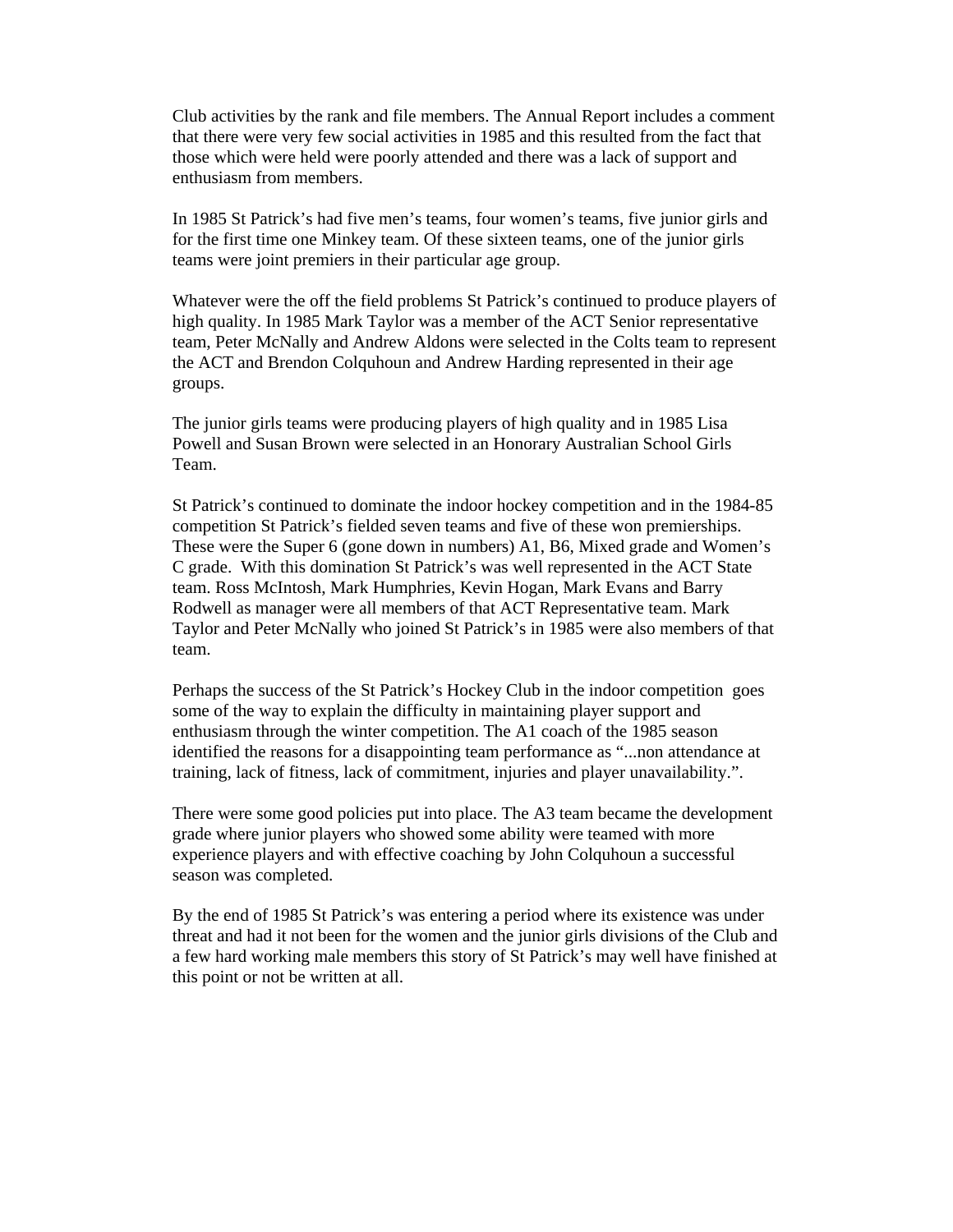CHAPTER 15 - 1986-1990.

1986 saw the continued rise in the standard and achievements of the Club's women's teams. In 1986 the ladies won the ACT Women's Hockey Association Club Championship and two premierships which secured promotion of St Patrick's to the A1 grade for the 1987 season. In addition the junior girls won one premiership and the women's team also won an indoor premiership. The men secured two indoor premierships one in the Super 6, the other in A1. St Patrick's also continued its involvement in Minkey Hockey.

In men's outdoor hockey, 1986 was one of the low points in St Patrick's history. None of the men's teams made their way into the semi finals this was the first time in the Club's history that this had happened. The Secretary, Mark Evans, in the Annual Report made the telling comment when under the heading of 'APATHY' he said "THIS WE ARE BLOODY GREAT AT." To illustrate his point he listed some of the problems which infected the club at the time. Fees were hard to extract from players, training was poorly attended, meetings failed through lack of numbers and fund raising returned a poor result. It must have been sad for the few Bill Powell, Jim Stewart, Mark Evans and Geoff Colquhoun who put an inordinate amount of effort into 1986 for such a poor result.

Even in this, one of the darkest hours of the Club, there was something of which the club could be proud. 1986 saw the continued dominance of the indoor competition. St Patrick's entered five men's and four women's teams and had eight players selected in the men's State team. These were Ross McIntosh (Captain/coach), Mark Humphries, Peter McNally, Andrew Aldons, Rohan Wong, Kevin Hogan, Mark Evans and Brett Wong (Manager). Ross McIntosh won the Waddell Medal for the best and fairest in the Indoor competition. The ladies teams also performed well in the indoor competition.

In the winter competition, Mark Taylor was the only St Patrick's player in the ACT Senior team. Other men to gain ACT representation were Jason Toole in the Under 17's and Brendon Colquhoun in the Under 15's

The St Patrick's Women's teams performances were in sharp contrast to the men's teams. All women's teams secured places in the semi finals and won two premierships. Lisa Powell represented the ACT in Under 21 and Under 18 teams, Susan Brown represented in the Under 18's and Triny Powell in the Under 16's. Triny was also selected in the Honorary Australian Under 16 Schoolgirls team.

One other achievement of St Patrick's in 1986 which I suppose reflects the age of St Patrick's was the selection of eleven St Patrick's members in the ACT Veteran's team as players or as officials. These representatives were Max Donato, Dave Lowrey, Ross Divett, Eric Firth, Ray Monico, Eddie Roots, Bob Tribe, Henry Wilson, Terry Deane, Brian Colquhoun (Manager) and Jim MacKenzie (Masseur).

St Patrick's suffered one of its greatest losses with the death of Laurie "Killer" Parkes on 26 August 1986. Laurie Parkes was one of the founding members of St Patrick's Hockey Club and was one of the Club's most admired and respected members.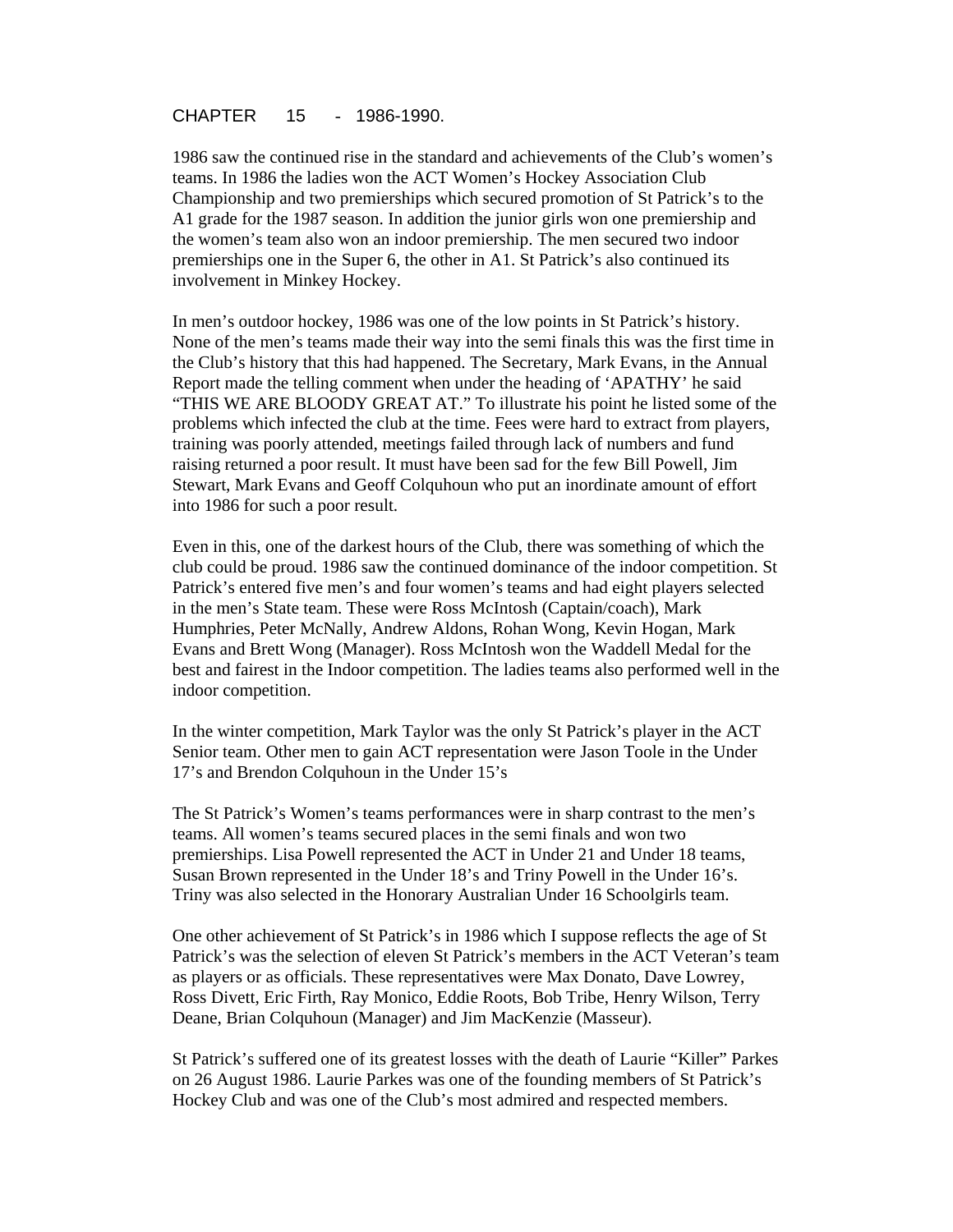Before his transfer to Britain, Laurie had represented the Club with distinction on the executive of the ACT Hockey Association where he had been president for a number of years. Those of us who were associated with him are forever enriched by having known him and are all the poorer for him no longer being with us in person.

The disappointments of 1986 were pushed aside by the 1987 season. There was a very much improved performance by the men's teams and a significant improvement in Club spirit. The 1987 season saw the men's teams return to the top of the men's competition with premierships in A1 and A4 and runners up in A2. The combined result of the A1 and A2 teams secured for St Patrick's the inaugural Pakistan Cup. while these results were outstanding, the two lower teams B1 and C1 were somewhat neglected.

Andrew Aldons represented the ACT in Seniors and Under 21, Paul Nichols was also a member of the ACT Under 21 team. Jason Toole and Mark Straker were members of the ACT Under 17 team and Brendon Colquhoun and Jeff Monico were selected in the ACT Under 15 representative team.

In 1987 St Patrick's fielded five teams in the women's competition. The No1 St Patrick's team was promoted to A grade and although the team did not feature in the semi finals the players, under the coaching of Mark Humphries, performed well above their young years and limited experience. The other four women's teams featured in the final series. In the women's indoor competition St Patrick's had another successful season and won premierships in the A and B grades and some very fine performances in the other two teams in the C and D grades.

As in the men's competition St Patrick's women continued to gain representation in the ACT women's teams. Lisa Powell, Susan Brown and Megan Mitropolous were selected in the Under 21 and Under 18 teams and Triny Powell, Elissa Galvin, Kellie McQuire and Lyndal McGregor were all selected in the ACT Under 18 team.

Towards the end of the 1987 hockey year arrangements were completed for the Federal Women's Club to amalgamate with St Patrick's, a move which was seen as significantly strengthening the player base of the St Patrick's women's teams.

As in past years St Patrick's was well represented in the ACT Veteran's team in 1987. Dave Lowrey, Ross Divett, Eric Firth, Ray Monico, Eddie Roots, Bob Tribe, Henry Wilson and Terry Deane were all members of that 1987 ACT Veteran's team which was managed by Brian Colquhoun and Jim MacKenzie was the over worked masseur who kept all players bits and pieces together.

In 1987 St Patrick's continued with its junior girls program and entered four teams in the Saturday morning competition. Two of these were High School teams, one was in the Primary competition and one in the Modified Rules Division. Michelle Powell, Justine Vaisutis, Kirstin McCreadie, Samantha Coulson and Melinda Ford were selected from the girls teams to positions in the Canberra Girls representative teams.

St Patrick's continued its involvement in Minkey in 1987 but it was disappointing when the Association introduced a Zone system and allocated St Edmund's College, a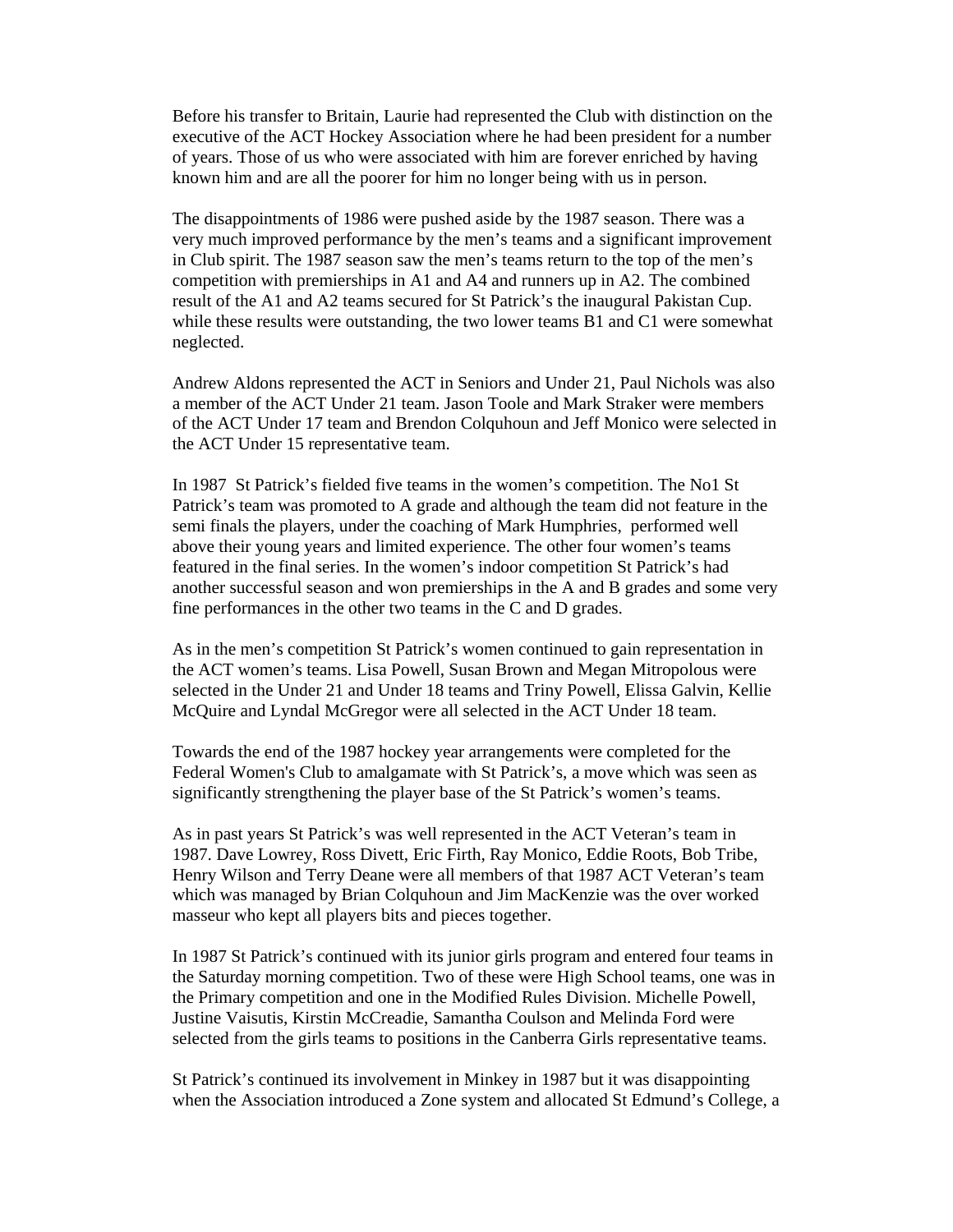traditional recruiting base for St Patrick's, to another club but St Patrick's did secure some areas not previously serviced.

St Patrick's fielded eight teams in the Kambah competition, five teams played under St Patrick's name and three played as St John Vianney.

The 1987 season finished with the Club on a high. The men's teams had just completed a most successful season and the women entered a new phase with their amalgamation with the Federal Women's Hockey Club. The amalgamation started at the Australian Under 21 Championships in Perth in 1987. Several of the girls from St Patrick's and Federal got together and found that a good team could be formed by an amalgamation. The girls approached senior members of both Clubs who were in Perth at the time. On return to Canberra discussions continued and it was eventually seen to be in the best interests of each Club if the amalgamation took place. The full cycle had been completed, Bill Powell had commenced his involvement in female hockey by coaching a Belconnen Women's Hockey Club girls team. This team became the basis for St Patrick's Junior Girls teams feeding in to St Patrick's Women's teams. Belconnen Women's Hockey Club had become the Federal Women's Hockey Club and in 1987 that organisation was absorbed into the women's teams of St Patrick's Hockey Club.

All was in place for a continuation of this success in 1988 but all the hopes and aspirations were, unfortunately, not realised particularly in regard to the men's teams.

St Patrick's had five teams in the outdoor competition and two of these reached the semi finals. The A1 team after winning the premiership in 1987 managed to win only four games in 1988. Surely one of the biggest premiership hangovers of all time. There were reasons for this dismal performance. The coach of the previous year, Ross McIntosh had been unable to continue as coach in 1988 due to personal and business reasons and there had been some retirements and defections to other clubs from the 1987 side. The A1 coach who was appointed just did not get the support he deserved from the players, the majority of whom displayed a level of dedication, attitude and responsibility far short of that required from mature players.

It was quite evident that the success of 1987 had bred a feeling that the the players were so good that there was no need to undertake such trivial things as training. Training sessions were poorly attended and most of those who did turn up put little effort into the work and yet these persons still played A1 grade and expected to do so for some time. This situation was allowed to continue largely because there was lack of incentive in the Club and there seemed to be no pressure or competition from the lower grades for those A1 positions.

In looking back 1988 was the year which could have so easily sent St Patrick's into oblivion. It was described by one person "as the start of nearly the end" and I cannot put it better myself. The season was well under way and the men's teams did not have a competition secretary and appeared not to be too concerned about the organisational aspects of the game. The men were showing so little interest that it took a severe warning from Bill Powell, the president. He attended a training session and issued an ultimatum to the Club that if a competition secretary was not appointed, within five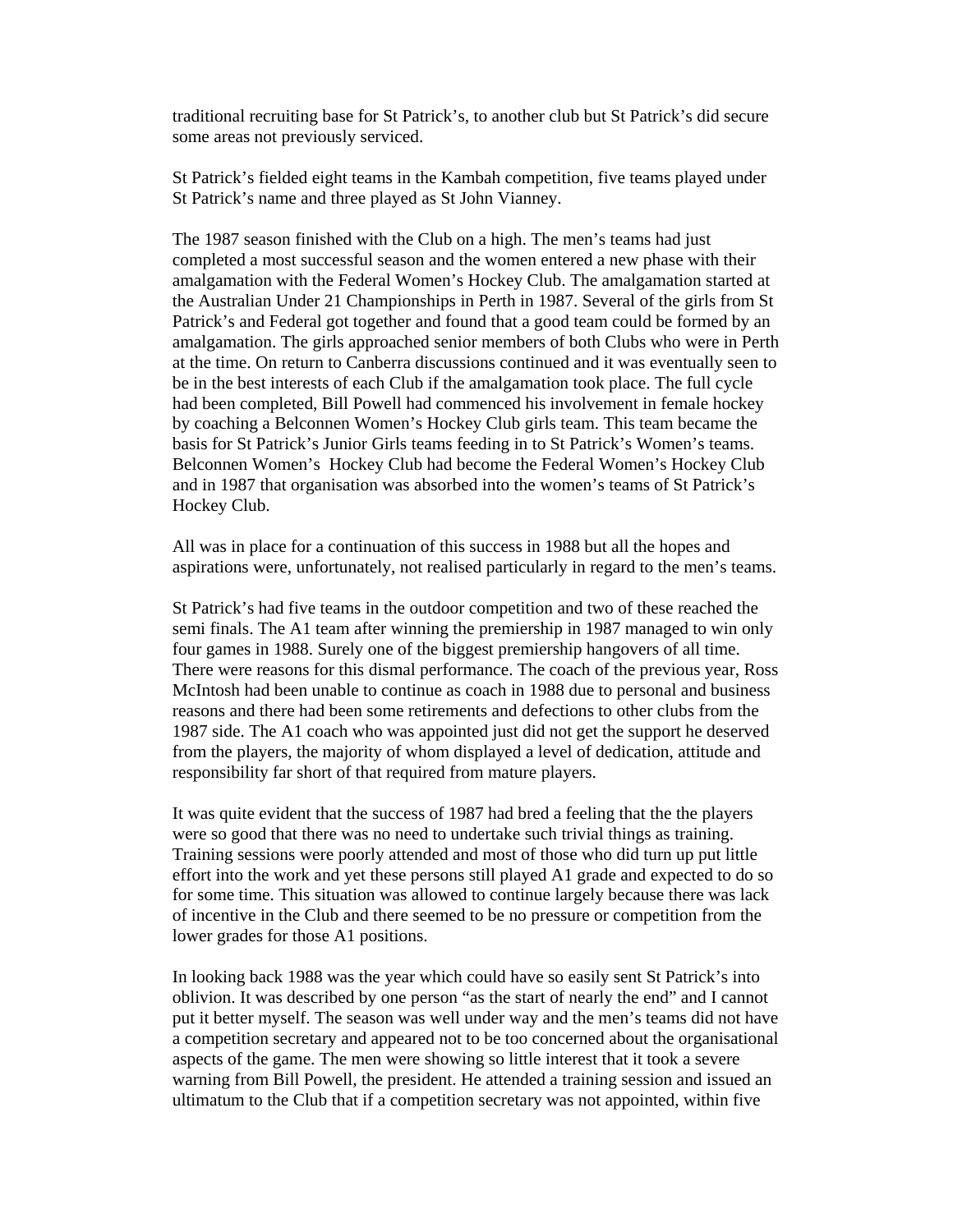minutes, for the men's teams he would notify the Association that St Patrick's was no longer a participating club in the ACT men's hockey competition. To his credit, David Smith volunteered to be competition secretary for the men's teams and did a good job.

The two best performed teams in 1988 were the A2 team which made it to the semi finals and finished fourth and the C1 team which was runners up in their competition. The A1 team finished seventh, the A3 team finished tenth and B1 team finished sixth.

Peter McNally and Andrew Aldons were selected in the ACT senior team, Andrew was also a member of the Under 21 team. Mark Straker was selected in the ACT Under 17 team. Andrew Fitzpatrick and Russell Cornish were selected in the ACT Under 13 team.

In the indoor competition the St Patrick's men were more successful. 1988 saw St Patrick's win its ninth consecutive Super Grade premiership and Club members Peter McNally, Andrew Aldons and Mark Taylor were all members of the ACT Indoor team, Ross McIntosh was the assistant coach and an Australian selector. Peter McNally was awarded a visiting scholarship to the AIS. St Patrick's was well represented in the veterans team by Ross Divett, Dave Lowrey, Ray Monico and Eddie Roots. Ross Divett was also selected in the Australian Masters Team.

It was the women's teams which carried the Club in these late 1980's and kept it afloat. At the end of 1987 there had been a successful amalgamation of St Patrick's women's teams and Federal Women's Hockey Club and St Patrick's became a very viable and competitive team. Apart from gaining a number of experienced players, the Club also gained the services of Wendy Hergenan as captain and coach of the first grade team.

St Patrick's entered six teams in the women's competition and won premierships in Second and Fourth grades. St Patrick's was runners up in First grade. The winner was decided only after a close game could not separate the teams and three rounds of penalty strokes. The Fifth grade team made it to the semi finals. The other two teams played with great enthusiasm but did not make it to the semi finals.

Again unlike the men's teams a feature of the 1988 season for the women was the large attendance at training, rarely was the number below thirty and on one occasion there was in excess of fifty. The attendances at training no doubt reflects the situation that each of the women's teams always seemed to be able to have someone prepared to coach it.

The very good performance by the St Patrick's women was also evidence by the large number of players who gained representative honours in 1988. Sam Harman and Megan Mitropoulos were members of the ACT senior team, Susan Brown, Sam Harman, Lyndal McGregor, Megan Mitropoulos, Jenny Natali, Elissa Galvin, Lisa Powell and Triny Powell were all members of the ACT Under 21 team and Elissa Galvin, Susan Brown, Lyndal McGregor, Kellie MacQuire, Megan Mitropoulos, Lisa Powell and Triny Powell were members of the ACT Under 18 Team.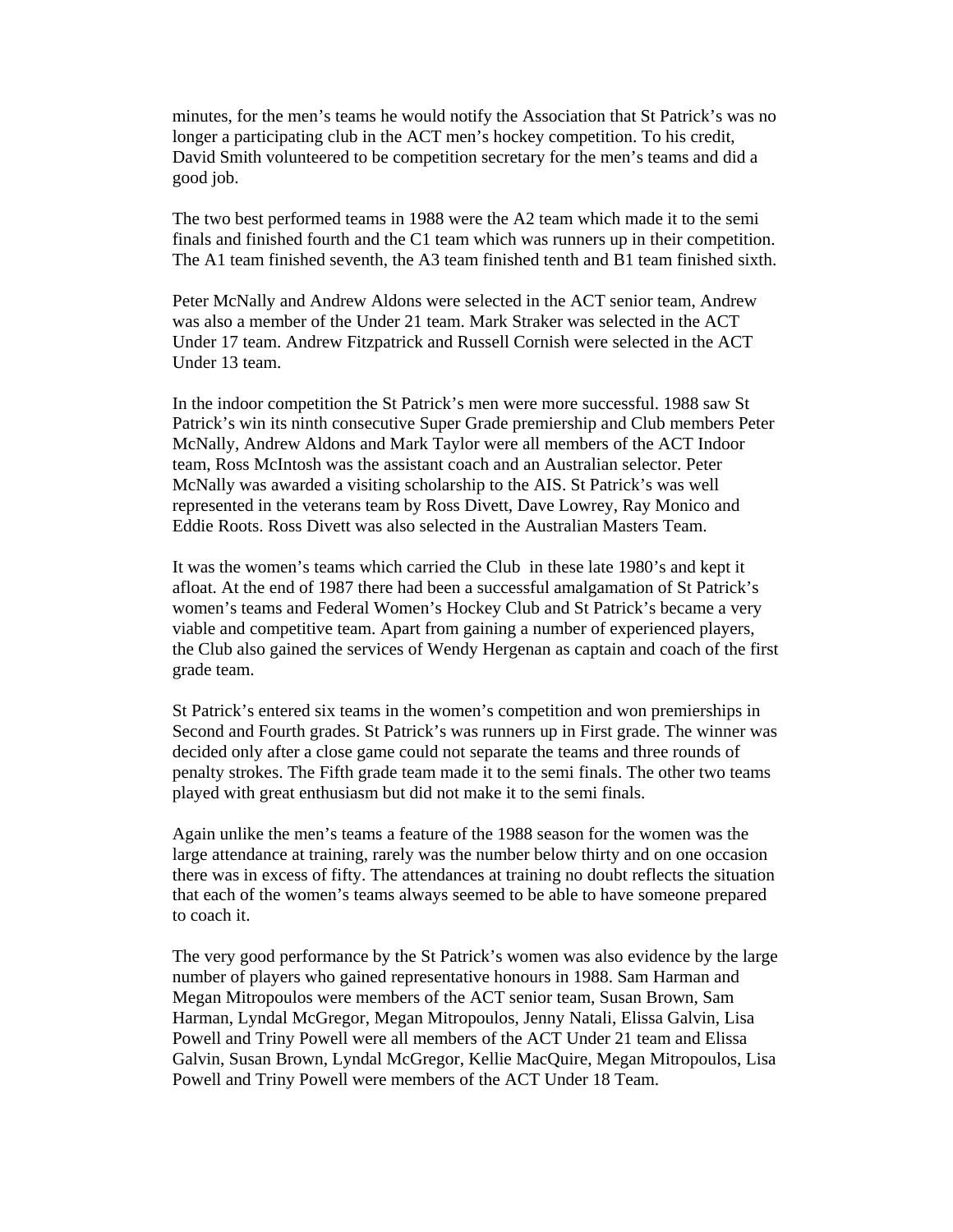In addition to these honours, Kellie MacQuire and Megan Mitropoulos were selected in the Australian Under 21 Training Squad. Jenny Natali was the 1988 ACT Women's Hockey Association Best and fairest player. Lisa Powell won a visiting scholarship to the AIS, she was selected in the Australian Under 21 Training squad and was included in the AIS team which toured overseas. Triny Powell was the Most Improved Player in the ACT Women's Hockey Association, she was included in the Australian Under 18 Training Squad and won the ESANDA scholarship to the AIS.

During 1988 St Patrick's continued its involvement in the Junior Girl's competition. The club had two teams in the High School Division, one in the Primary School Division and one in the Modified Rules Division. The Primary School team played the year with only nine players and still managed to make it to the semi finals as did the two High School teams.

Several girls from these teams were selected in representative teams. Susan Ford, Michelle Powell, Kirstin McCreadie, Kate Norris and Melinda ford were all selected in Canberra Girls representative teams. Justine Vaisutes was selected in the ACT Schoolgirls team and went to the championships in Perth and Michelle Powell was selected in the ACT Under 16 team to play in an Invitation Carnival in Melbourne.

1989 was a year of wonderful achievements. St Patrick's won its tenth consecutive Men's Super Grade Indoor premiership and its first Women's Super Grade Indoor premiership. The performance of St Patrick's in this particular competition was surely one of the most outstanding sporting achievements ever in this City. The Club also won the Women's Indoor D grade premiership. Not to forget the outdoor performances of the St Patrick's, the Club won its first ever Women's A grade and the men's C1 grade premiership.

Individual Club members also achieved high personal honours in 1989. Lisa Powell was awarded an AIS Scholarship and was selected in the Australian Women's Team, Triny Powell gained selection in the Australian Women's Indoor Team and was also selected in the Australian Under 21 Women's Team. Peter McNally toured with the Australian Indoor Team and was granted an AIS Scholarship. Elisa Galvin was the joint winner of the Most Improved player in the ACT Women's Hockey Association.

The good results on the field by teams was off-set to some extent by a St Patrick's perennial problem and a somewhat new phenomenon. The perennial problem was lack of attendance at training which led to the cancellation of the sessions at Lyneham and was reflected in the poor performances of the A1 and A2 teams culminating in the A2 forfeiting its last game of the season. The relatively new phenomenon is to a large extent an off-shoot of the lack of commitment to training attitude, it was the high level of player unavailability on any weekend during the season.

One of the significant aspects of 1989 was the greater number of men's teams in the indoor competition than in the winter outdoor competition. There were five teams in the indoor competition and four in the outdoor competition. One the other hand there were six women's teams in the outdoor competition and four in the indoor competition. Unlike the men the St Patrick's women were able to follow up their Indoor Super Grade premiership with an outdoor premiership.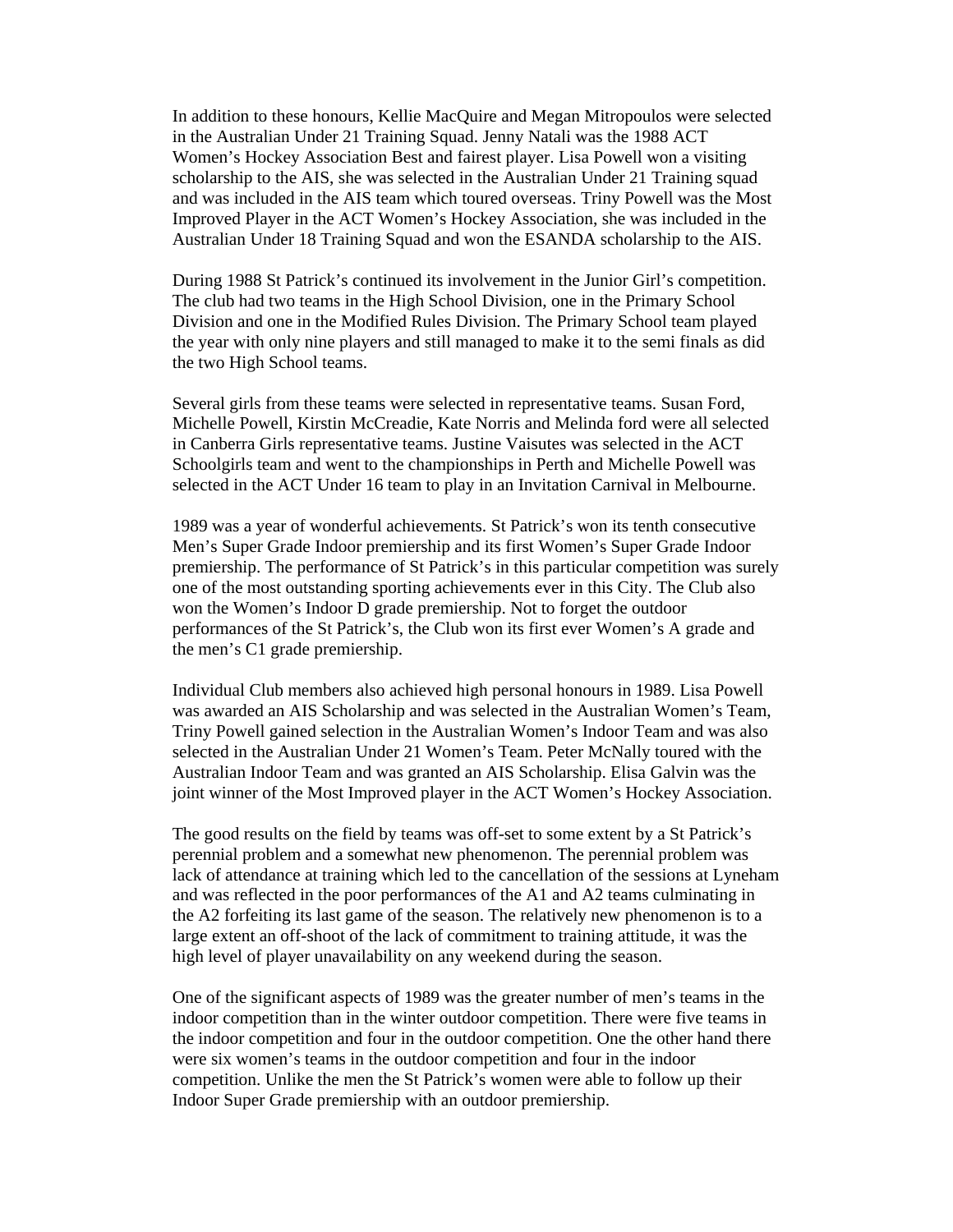St Patrick's had no junior boys teams in 1989 but was involved in Minkey at Kambah.

St Patrick's fielded five teams in the junior girls competition, four made it through to the semifinals. In the Modified Rules competition final series are not played. One team was premiers, one other joint premiers and the other two teams finished in fourth position.

St Patrick's players were again prominent in ACT representative teams in 1989. Peter McNally was a member of the ACT Senior outdoor team, Tim Casey and Brendon Colquhoun were in the Under 17 team, Russell Cornish and Andrew Fitzpatrick were in the under 15 team and Ben Casey in the under 13 team.

The list was far more extensive for the women's outdoor representative teams and St Patrick's provided the majority of the Senior and Under 21 teams. Club members who represented in 1989 were: Sam Harman, Wendy Hergenan, Megan Mitropoulis, Jenny Natali, Lisa Powell, Triny Powell, Jeannine Smith and Stacey Tanner. The St Patrick's Under 21 representatives were: Susan Brown, Elissa Galvin, Lyndal McGregor, Megan Mitropoulis, Vicky Pereyra, Lisa Powell and Triny Powell. Vicky Pereyra was also a member of the Under 18 and Kelly Carlon was a member of both the Under 18 and Under 16 teams. Michelle Carlon and Michelle Powell were members of the Under 16 team.

The Men's indoor representatives were: Brett Wong, Kevin Hogan, Andrew Deane, Peter McNally, Andrew Aldons and Brian Evans. The Women's indoor representatives were: Nicole Brown, Sam Harman, Helen McIntosh, Triny Powell and Jeannine Smith. Mark Taylor was the coach.

As St Patrick's entered the 1990's there was no turn around in player attitudes. The number of players declaring themselves unavailable on weekends during the outdoor season was still an unpleasant feature of the Club. The women members who for so long the sustaining force in St Patrick's created somewhat of a record in 1990 for the number of individuals to play in the one grade in a year. In the women's second grade team there was no less than 31 individuals played in the team in the 1990 season.

There are probably many reasons for this attitude of being unavailable and it might be a sign of the times but in this case very important reasons were identified and these were that there was not enough interaction between the teams, the five women's teams were divided into two groups; the top two teams vs the lower three teams. A similar division no doubt existed in the men's teams. Another reason is one which has been with St Patrick's almost since 'day one' and I refer to the perception that players feel they have been over looked. This perception can have a very corrosive effect on an organisation and management has to be very careful and create an environment that such a perception does not arise because it is difficult to overcome.

The 1990 season commenced well for the St Patrick's women. At the Easter Albury Carnival St Patrick's won the Women's B Grade Division of the Carnival. In that year St Patrick's also won the ACT Women's Hockey Association fourth grade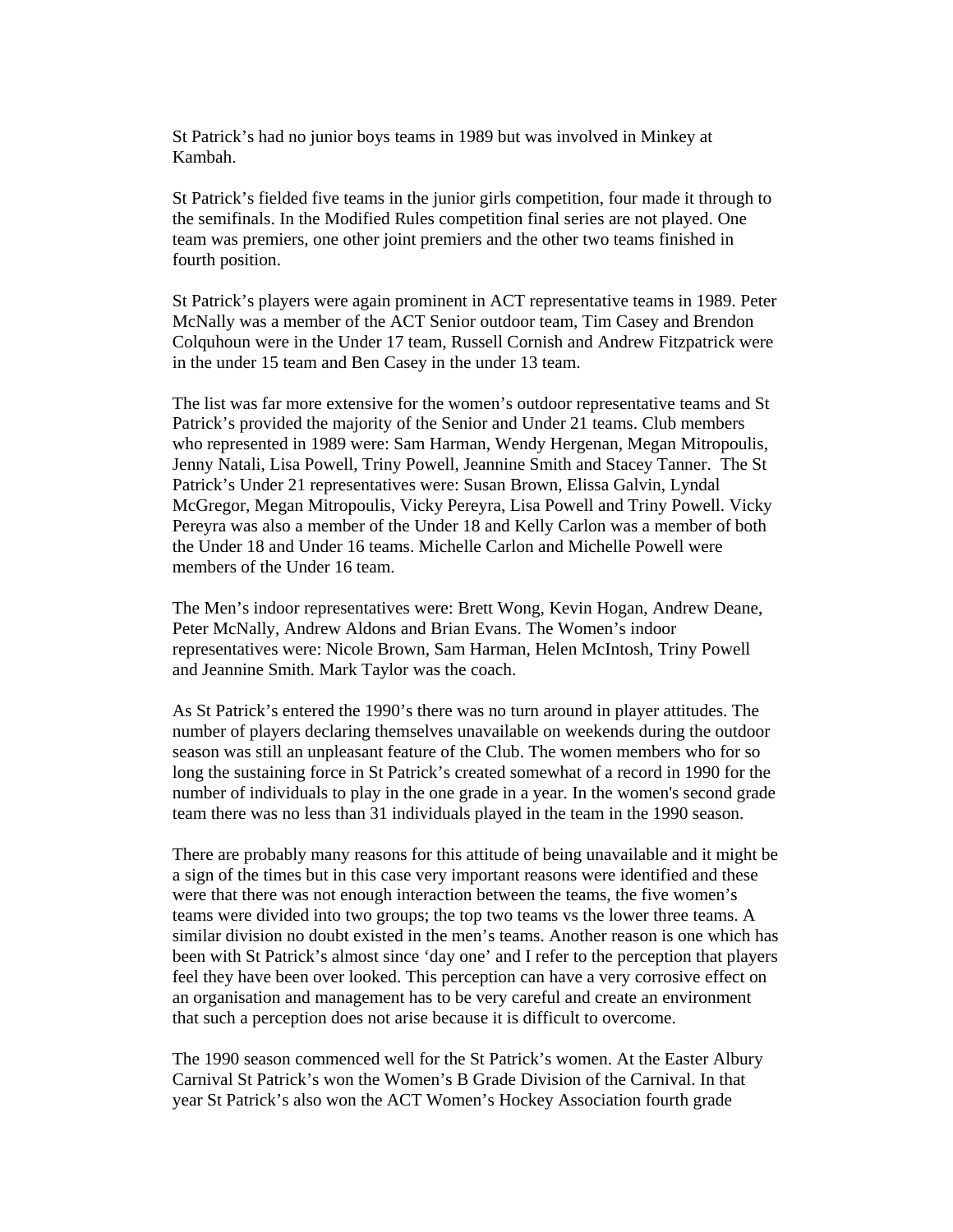premiership, its only premiership for the year. There had been a number of defections from the ranks of the men at the end of the 1989 season and this had forced the Club into another era of team building which was reflected in the performance of the four teams St Patrick's entered in the men's competition. How many times has St Patrick's in its life time had to go through a rebuilding exercise just when things were starting to look steady and stable.

One of the major highlights of 1990 was the appearance of a St Patrick's Junior Boys team in the competition in the Under 13 grade. The one team was comprised mainly of boys in the eleven year old age group from St John the Apostle School, Florey. This was achieved through the efforts of Ed Mickleburgh who for several years was one of the St Patrick's forces in Minkey. Two Under 13 teams were entered in the 1990 indoor competition. St Patrick's also coached seven Minkey teams in 1990.

St Patrick's had five teams in the Junior Girls competition. The No1 and No3 teams made it through to the semi finals with the No1 team defeated by a narrow margin in the grand final. A number of St Patrick's girls were selected in the various Canberra Girls Hockey Association representative teams and Kate Norris was selected in the ACT Under 16 Schoolgirls team that played in Darwin while Nadine Brohan, Lisa Norris and Sahra Lutton were selected in the ACT Primary team that played in Sydney.

Even though the on the field efforts of 1990 were not much to write home about, St Patrick's still provided a significant number of players for the representative teams particularly the women's teams. The men's outdoor representatives were: Mick Clancy and Dave McLennan in the Under 21 team, Mike Trevethan Jnr(of course) in the Under 17's and Russell Cornish and Andrew Fitzpatrick in the Under 15 team.

St Patrick's women representatives in the Seniors were: Elissa Galvin, Megan Mitropoulis, Jenny Natali, Lisa Powell and Triny Powell. Nicole Bain, Kelly Carlon, Elissa Galvin, Helen McIntosh, Megan Mitropoulis, Vicky Pereyra, Triny Powell and Alison Reis were members of the Under 21 team. Kelly Carlon, Michelle Carlon and Alison Reis were in the Under 18 team and Michelle Carlon and Michelle Powell were selected in the Under 16 team.

After the success of 1987 it is surprising how quickly St Patrick's declined. The years 1988, 89 and 90 almost saw the end of St Patrick's Hockey Club. It was only through the efforts of very sound administration that got the club back on the rails and able to look forward to the 1990's.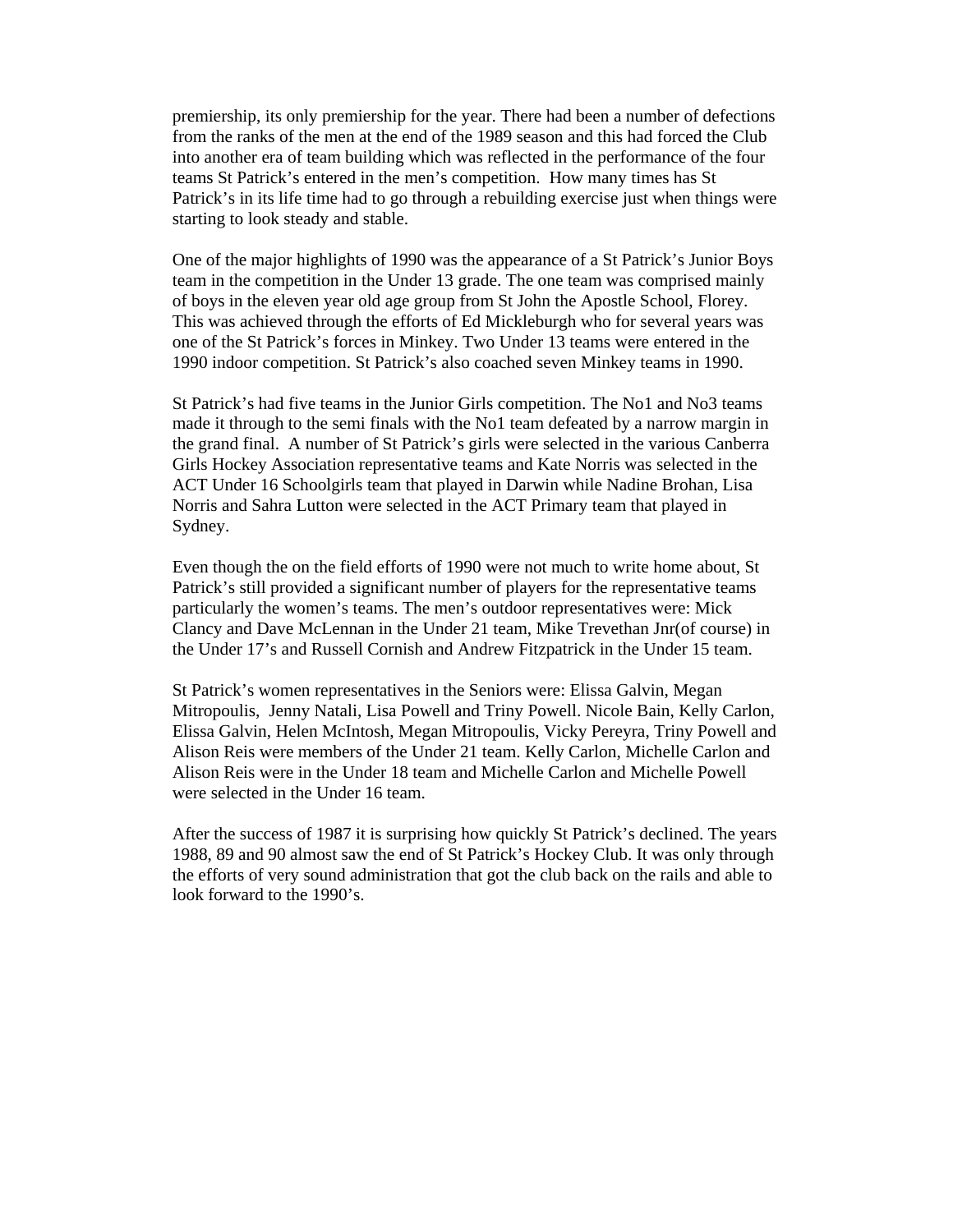### CHAPTER 16 - 1991 - 1993

All events of 1991 were overshadowed by the tragic death of Clyde "Blue" Colquhoun on 1 December 1991. Blue was associated with St Patrick's almost from the beginning and was without doubt the most unforgetable character that I have ever met and I am sure that this view is held by everyone who ever met Blue and got to know him. He was usually the centre-piece of Club events that took place during the Fifties and Sixties and if anything unusual was going to happen to any person it would happen to Blue. For those of us who knew Blue our lives are richer and we will never forget him for those who never knew Blue have missed one of life's experiences. He is the only person that I have known and can refer to as being a legend in his own life time.

1991 saw the ACT Hockey Association introduce a new level of competition, the Capital League which took over and subsumed the A Grade and A Reserve and provided for a system of relegation and promotion of teams between first and second divisions. St Patrick's entered five women's and five men's teams in the outdoor competition and the usual indoor teams.

After the disappointing results of 1990, there were some encouraging sign in 1991. The St Patrick's women teams continued to improve. The St Patrick's women's team won the First grade competition and there were two other teams in the semi finals of the women's competition. The Capital League No 1 team overcame the prospect of relegation to finish in fifth place.

St Patrick's continued to field teams in the Junior girls competition and at the beginning of 1991 combined with the Hawker teams. The Junior boys' became the junior men's competition and while St Patrick's did not have any teams under its name in that competition, the Club coached teams from St Edmund's and Minkey.

In 1991 St Patrick's had seven teams in the Junior girls competition. Three teams made it into the semi finals but unfortunately all missed gaining a place in the grand final.

In 1991 twenty-eight players from St Patrick's were selected in various representative teams and three members of the Club were appointed to representative coaching/manager positions. The most notable of the selections were Lisa and Triny Powell who were members of the Australian Seniors and the Australian Under 21 teams respectively.

By the end of 1991 season the hard work of the few had rescued St Patrick's from oblivion and things were starting to look better.

An end of year trip was organised, it took the form of a weekend down the coast where the players enjoyed themselves away from their usual environment and develop that necessary ingredient of friendship and co-operation needed for a successful Club. These have been held since 1991.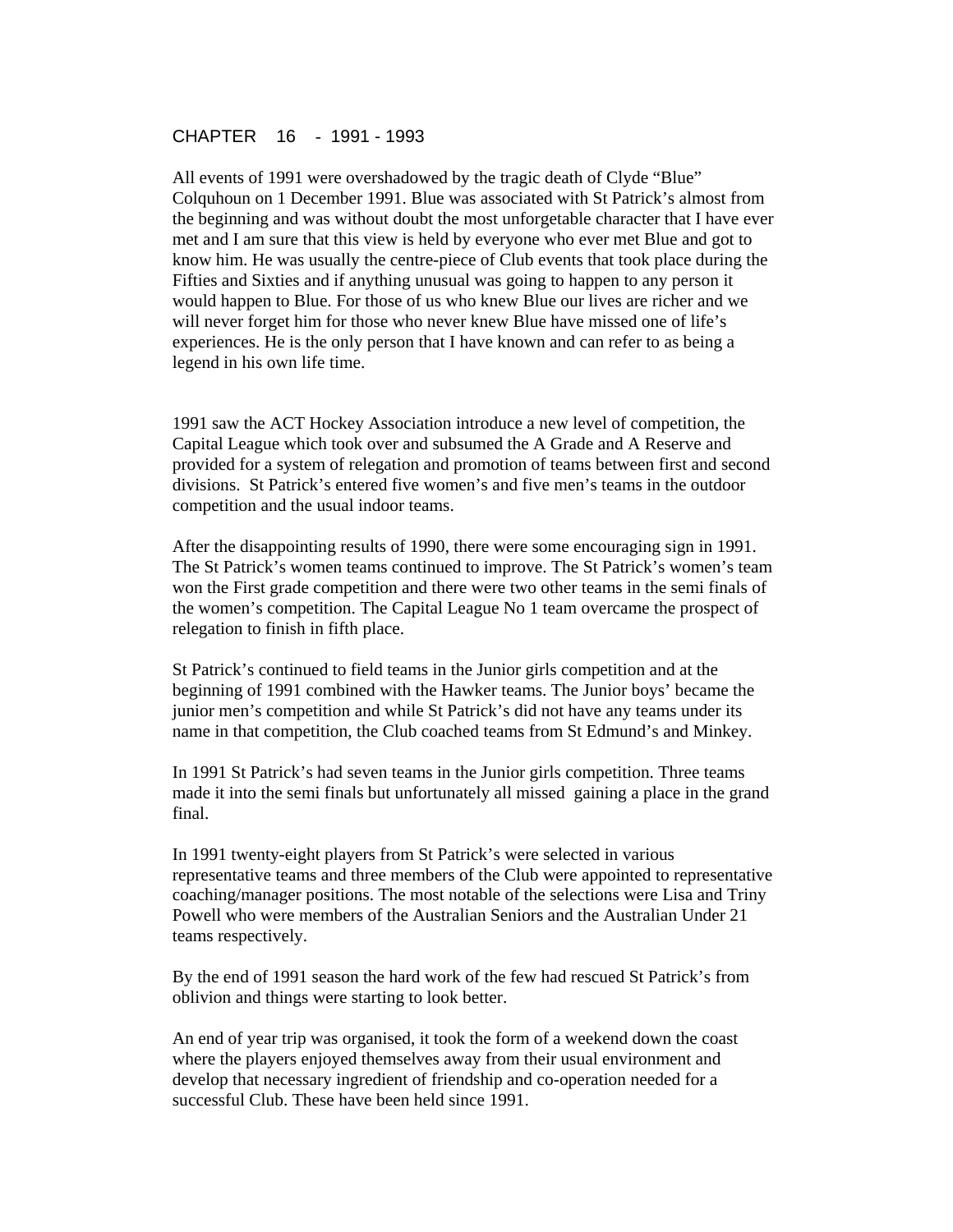The 1992 season was a moderately successful one and could best be described as 'steady as she goes' and consolidating the gains of the previous two years. The Club entered five teams in the women's, four in the men's and five in the junior girls competitions.The Club also entered teams in the indoor and the mixed twilight competitions.

In the women's competition St Patrick's number three team playing in the sixth grade was unlucky not to win the grand final in the competition. St Patrick's first and eighth grade teams both made it into the semi finals with the eighth grade unfortunately loosing to Norths in the preliminary final.

The beginning of 1992 was a crisis point. The Club was severely in debt with a debit balance of about \$6000, the cause generally was that players were not paying their fees. The administration to its credit worked hard and secured sponsorship and introduced fee payment plans and turned around that debt by the end of 1992.

The 1992 season saw an improvement in the competitiveness of the four St Patrick's men's teams without advancing towards the top four positions. Like so many years in the past the lower teams were unsettled by changing personnel brought about by injuries and unavailability of players.

The C grade team reached the preliminary final and was unfortunate to miss a place in the grand final as the scores were level after extra time and St Patrick's had finished third on the competition ladder at the end of the home and away games. It was in this game that a St Patrick's player, Chris Lucas, sustained a fractured skull when struck by a ball.

The 1992 indoor competition continued to feature teams from St Patrick's. The men's A1 team won the grand final and the women's teams were runners up in first grade and fourth grade and semi finalists in third grade. A team was also entered in the Under 19 competition but did not participate in the semi finals.

As usual there was a number of St Patrick's players who gained representative honours in 1992. Lisa Powell was a member of the Australian Olympic team and with her sister Triny were members of the ACT Senior team. Sarah Cunningham, Kelly Carlon, Alison Reis and Michelle Carlon were members of the Under 21 team. Alison Reis and Michelle Carlon were also members of the Under 18 team as was Kate Norris. Lisa Powell, Triny Powell, Michelle Carlon, Kate Norris, Alison Reis and Kelly Carlon were all members of the academy squad.

There was also a significant number of St Patrick's men players who gained ACT and higher representation in 1992. Nick Clancy and Brendon Colquhoun in the Under 21 team, Russell Cornish and Andrew Fitzpatrick in the Under 17 team, Russell Cornish was also selected in the Australian Under 17 squad. Ben Casey was a member of the Under 16 Schoolboys team. Brendon Colquhoun, Russell Cornish and Andrew Fitzpatrick were all members of the Academy squad. Andrew Fitzpatrick and Russell Cornish were selected in the ACT Under 17 Indoor team and Michael Crozier and Russell were members of the ACT Under 19 Indoor team.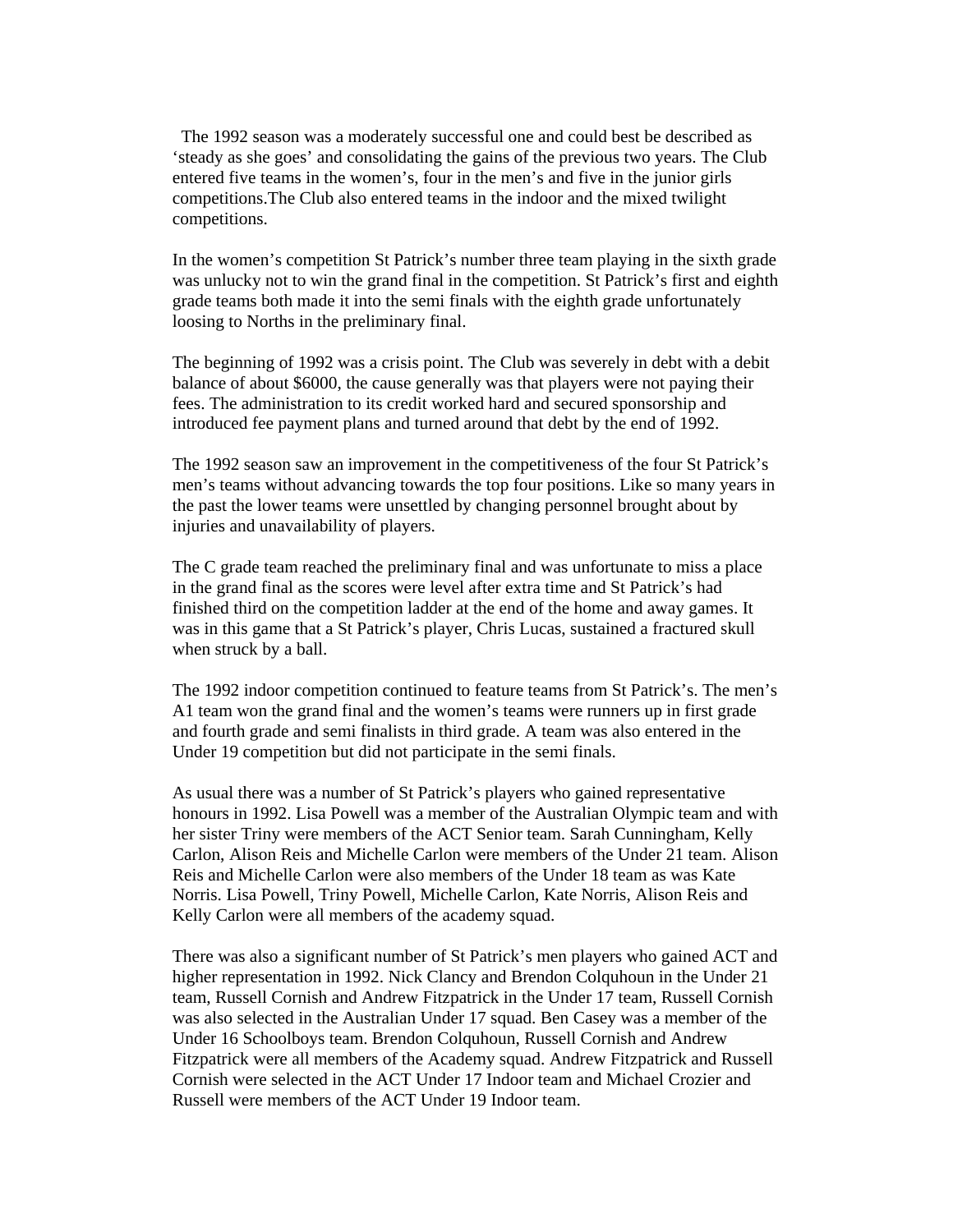St Patrick's was also well represented in the Junior Girls representative teams. Melinda Ford, Jessica Whitlock and Nadine Brohan were members of the Schoolgirls team. Sharni Power-James and Danielle Tomadini were members of the Primary Schoolgirls team. Melinda Ford, Jessica Whitlock, Nadine Brohan, Olivia Rodwell and Jacqueline Power-James all were members of the ACT team at the Under 16 Australia Wide Invitational Tournment at Taree. Olivia Rodwell and Sarah Spencer were members of the Under 16 Gold team and Leanne Hofman was a member of the Under 16 Blue team. St Patrick's was represented in the Under 14 Gold Team by Nadine Brohan and Jacqueline Power-James and in the Under 14 Blue team by Adele Cotton, Meredith Griffith and Kristy Rodwell. In the Under 12 Gold team Danielle Tomadini, Sharni Power-James and Mary-Anne Toole were the St Patrick's players and in the Under 12 Blue Geralyn Hutchinson represented the Club.

Mike Trevethan was awarded Life Membership in 1992. Mike had been a member of the Club since he left school in about 1959. he had played in the the grades from which he got most enjoyment. He served in many positions on the administrative side of St Patrick's.

One of the most significant events in 1992 was the forward plan presented by the coach George Kochel. George made some very sound observations about St Patrick's, he advocated that for 1993, a coach be appointed who had not had any previous involvement with St Patrick's. George argued that in the twenty years that he had been associated with the Club the attitudes within the Club had changed very little and that a whole new approach to hockey had to be adopted if St Patrick's was to survive and and succeed. The new attitude had to come in at the coaching end of the Club which would lead to a change of player attitudes and would in turn foster greater interest and commitment within the Club at all levels.

In 1993 St Patrick's, in its fortieth season, was saddened by the death in August of Mrs Josie Powell. Mrs Powell was a most ardent supporter of St Patrick's since she and her late husband Bill came to watch their son Bill play his first game with St Patrick's in 1957. There were some of us fortunate ones who knew Mrs Powell years before that time. I will always remember her as a lovely gracious lady and a sad loss to the Club. On about the same day Bin Forner's father died. Martin had been kind to St Patrick's, lending his property for several social functions. he will always have a place in the hearts and minds of Club members.

There are many other people who played a role, some big , some small, in the forty years of St Patrick's and who are no longer on earth with us so that we can enjoy their company. Although they are not specifically named their memory is still fresh in the minds of Club members.

In this the fortieth season, St Patrick's entered five teams in the junior girls outdoor competition, five in the women's and four in the men's. At the beginning of the 1993 season a significant event took place. The Club's administration took the decision that St Patrick's was to be no longer the club from which other club's poached players and that it would actively pursue this activity itself. Also the decision to seek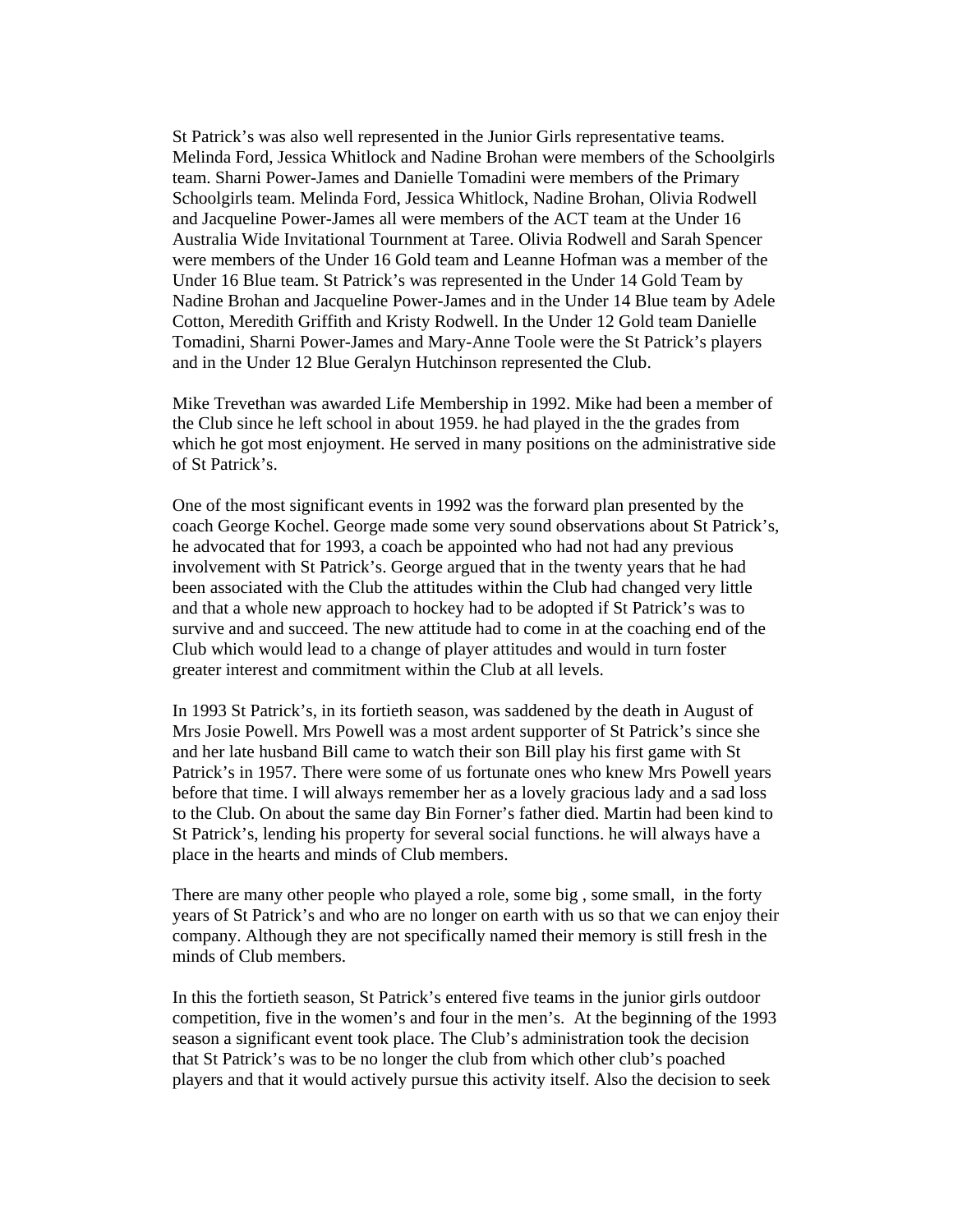a suitable coach and be prepared to remunerate the holder of that position was a significant step in St Patrick's regaining its ascendant position in Canberra hockey.

The Club was represented in the indoor competition by five women's teams and two men's teams. When one looks at these numbers, it was remarkable foresight back in 1977 to establish women's hockey under the St Patrick's umbrella. One can only speculate about the likelihood or unlikelihood of St Patrick's surviving to its fortieth year without the support of the women's hockey contingent.

Of the five teams entered in the women's competition the team entered in the fifth grade was the only one to finish in the final four. The first grade team lost a number of players just prior to the start of the season which resulted in considerable disruption and it took a long time for that team to settle down. This was particularly disappointing as the Club had secured the services of Henny Oldenhove, coach of the Australian Under 18 team, as coach of the first grade team. The fifth grade team finished the season in first place and went on to win both the semi final and grand final. This was St Patrick's only premiership in 1993.

Two of the four teams entered in the men's competition finished in the final four. These were the teams in the CL1 and C grades. It was the first time for many years that St Patrick's had finished in the final four in the top men's grade. The C grade team won its way to the grand final after finishing the home and away games in fourth place.

The performance of the A1 team reflects the spirit which re-emerged during 1993. Training was well attended and the new coach Wayne Blazejczyk was well supported across all the teams. The St Patrick's of old is here again and we look forward to 1994.

Although the results were not outstanding the big area of improvement was in the level of commitment in all grades especially in the top men's grade and an increase in the number of Club members contributing to the development of juniors, perhaps the corner has been turned.

St Patrick's had five teams in the indoor competition with three teams finishing in the final four and both the men's teams contested the finals.

St Patrick's continued its tradition of supplying ACT representative teams with quality players in significant quantity. In 1993 Lisa Powell was a member of the Australian Women's Team, an AIS Scholarship holder, ACT Academy, a member of the ACT senior women's team and Captain of the Canberra Strikers. Triny Powell was a member of the Australian Under 21 Team, Held an AIS Scholarship, ACT Academy, A member of both the ACT Senior Women's team and the Canberra Strikers. Helen Toole was also a member of the Canberra Strikers. Alison Reis was a member of the ACT Under 21 team, the ACT Academy and was included in the Canberra Strikers train-on squad.

Nardine Brohan, Melanie Saxinger and Melinda Ford were members of the ACT Under 16 schoolgirls team and the ACT Invitational Tournament Team. Camille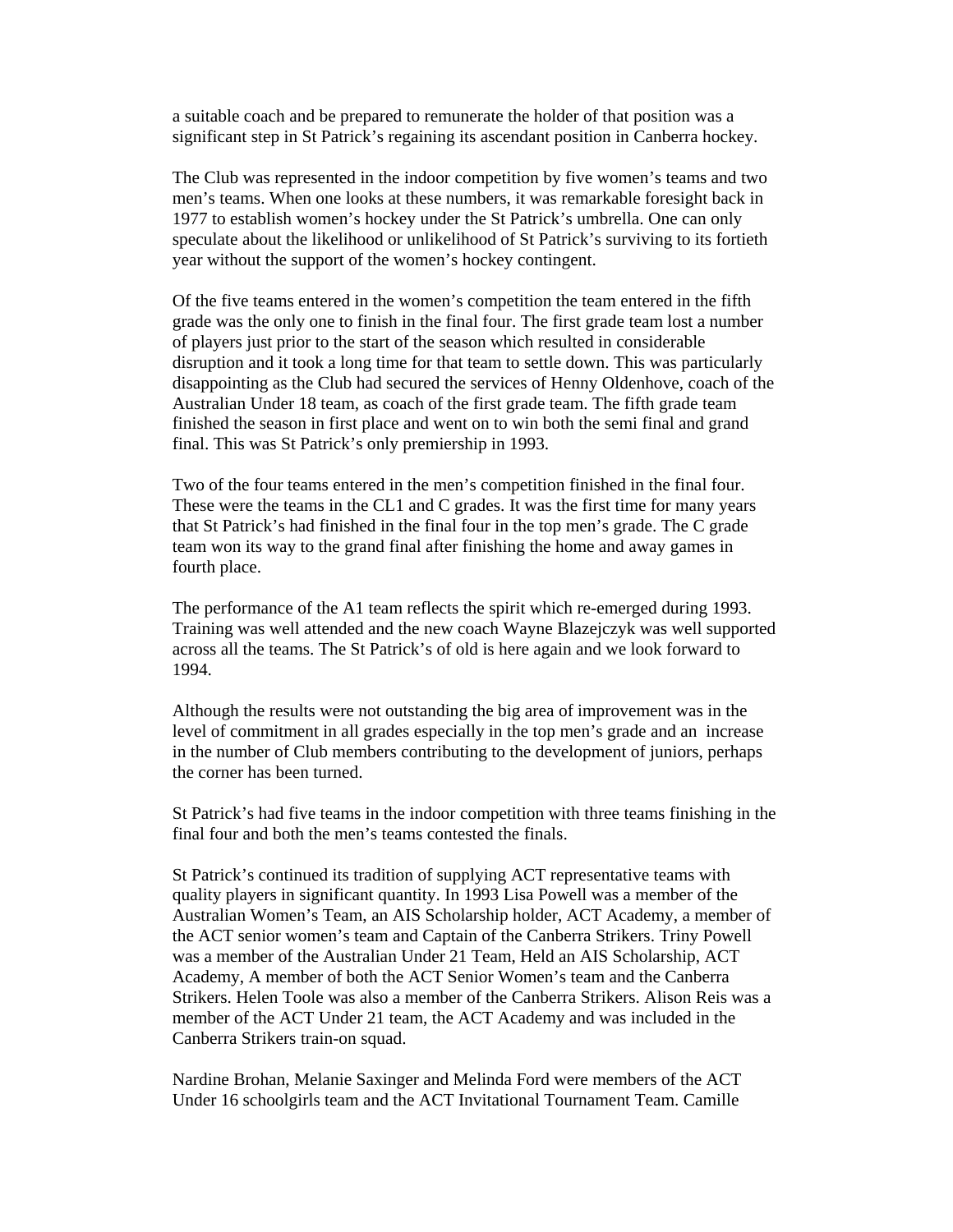Carberry and Kate Norris were members of the ACT Under 18 team and the ACT Academy. Jessica Whitlock was a member of the ACT Under 18 team, the ACT Academy and the ACT Invitational Tournament Team. Rebecca Platten and Nicole Richens were members of the ACT Invitational Tournament Team and the ACT Regional Team. Sarah Spencer was a member of the ACT regional Team. Joanna Duck was a member of the Under 12 Gold team and Mary-Anne Toole and Danielle Tomadini were members of the Under 14 Blue team.

St Patrick's players Gai Ryan, Roz Knight and Henny Oldenhove were members of the ACT Women's Veterans' team.

St Patrick's male players to represent the ACT in 1993 were: Sean O'Brien ACT Senior Indoor team; Russell Cornish ACT Under 18, Under 21 and ACT Academy; Brendon Colquhoun Under 21, ACT Academy and Lakers Squad; Rod Burgess, Brad McAleenan and Wayne Blazejczyk were members of the Lakers Squad; Andrew Fitzpatrick ACT Under 18, Under 21, ACT Academy and ACT Under 19 Indoor. Terry Deane and Iggy Dzuibinski were both members of the 0/50 Veterans' team and David Kerslake was selected in the State Veterans team.

ACT Hockey Association awards were given to a number of St Patrick's players. Lisa Powell was awarded the outstanding player at the Senior Championships, Susan Ford was given the Under 21 Award for outstanding contribution to ACT Women's Hockey. Susan Brown was the Club winner in the McKay Medal count and Rod Burgess was the Club winner in the Brophy Medal count and Player of the Month award for April. Wayne Blazejczyk was a member of the Team of the Year. Andrew Fitzpatrick was given the Under 21 Award for contribution to hockey at Association and club level.

Socially, a decision was made by the Club coach, Wayne Blazejeczyk, that players would be expected to attend after match functions at the Hockey Centre if the teams were playing at the Associations grounds at Lyneham and if the teams were playing at the Bruce grounds the players were expected to attend the Belconnen Soccer Club, one of St Patrick's sponsors. This is one way to ensure continued financial assistance from the Soccer Club. If players did not turn up fines would be imposed and this money was put aside to help finance the end of season trip.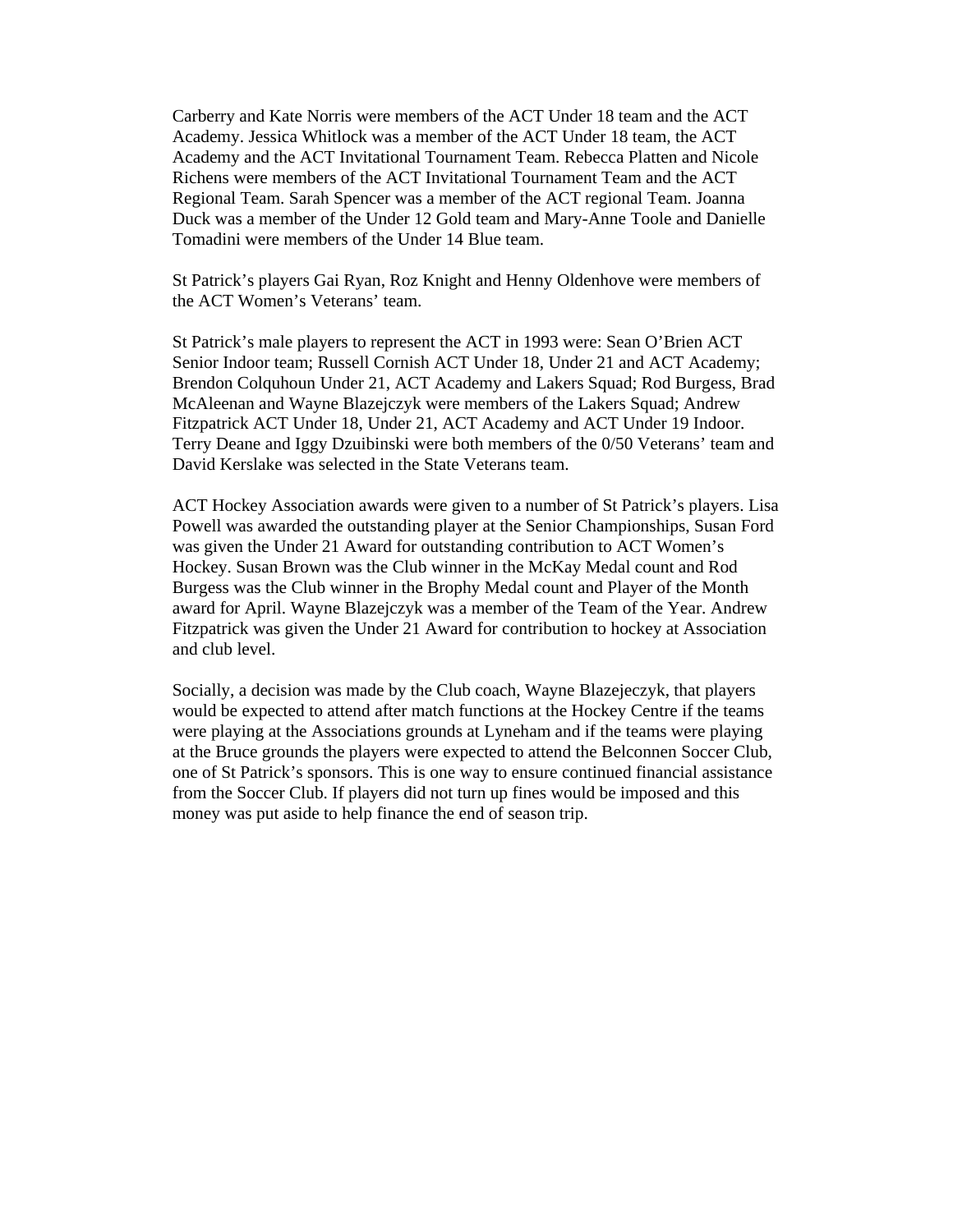#### CHAPTER 17 1994: PART 11 - IN THE BEGINNING...

The 1994 season is under way at the time of writing this history and by the time it is read the performance of St Patrick's in 1994 will be a matter of history. The scene is set for the continual revival of the Club and having entered its fortieth-first year the Club could well do with more support from its members not only those who are currently on its playing lists but all of those who over the years have put on the green and white and played for St Patrick's.

Already in this next phase of its life St Patrick's has again experienced some of its happiest and sadest moments. On the happy side, Lisa and Triny Powell were included in the Australian Women's Team and have played Tests against India and South Africa. Lisa was a member of the successful Australian Women's Hockey team that won the World Cup in Dublin in July 1994.

St Patrick's also suffered the loss of one of its greatest players from the past. Jim Gallagher died on 6 June 1994. During his life Jim had been involved in every aspect of hockey in ACT. He was not only one of the best players to have pulled on the Green and White shirt. He was the first winner of the ACT Hockey Association's Brophy Medal. Jim was also a successful coach and one of the best umpires in this town. Jim coached St Patrick's to at least two A1 Grade premierships and he also coached some of the Club's under age teams.

Jim was also a very competent administrator and held the positions of Secretary from 1957 to 1963 and President from 1965 to 1968. At the same time he held positions on the ACT Hockey Association and was awarded life membership of that organisation in 1968. Jim's organisational skills were well known outside of Canberra and he became manager of the NSW Senior team. But all these achievements aside Jim was a good friend. St Patrick's will miss you, Jim.

What ever poor performances have been put in by St Patrick's in particular seasons, it has never lost its A1 grading in the men's competition since it was promoted to A1 grade in 1955 and hopefully it will not loose that grading while it remains in existence.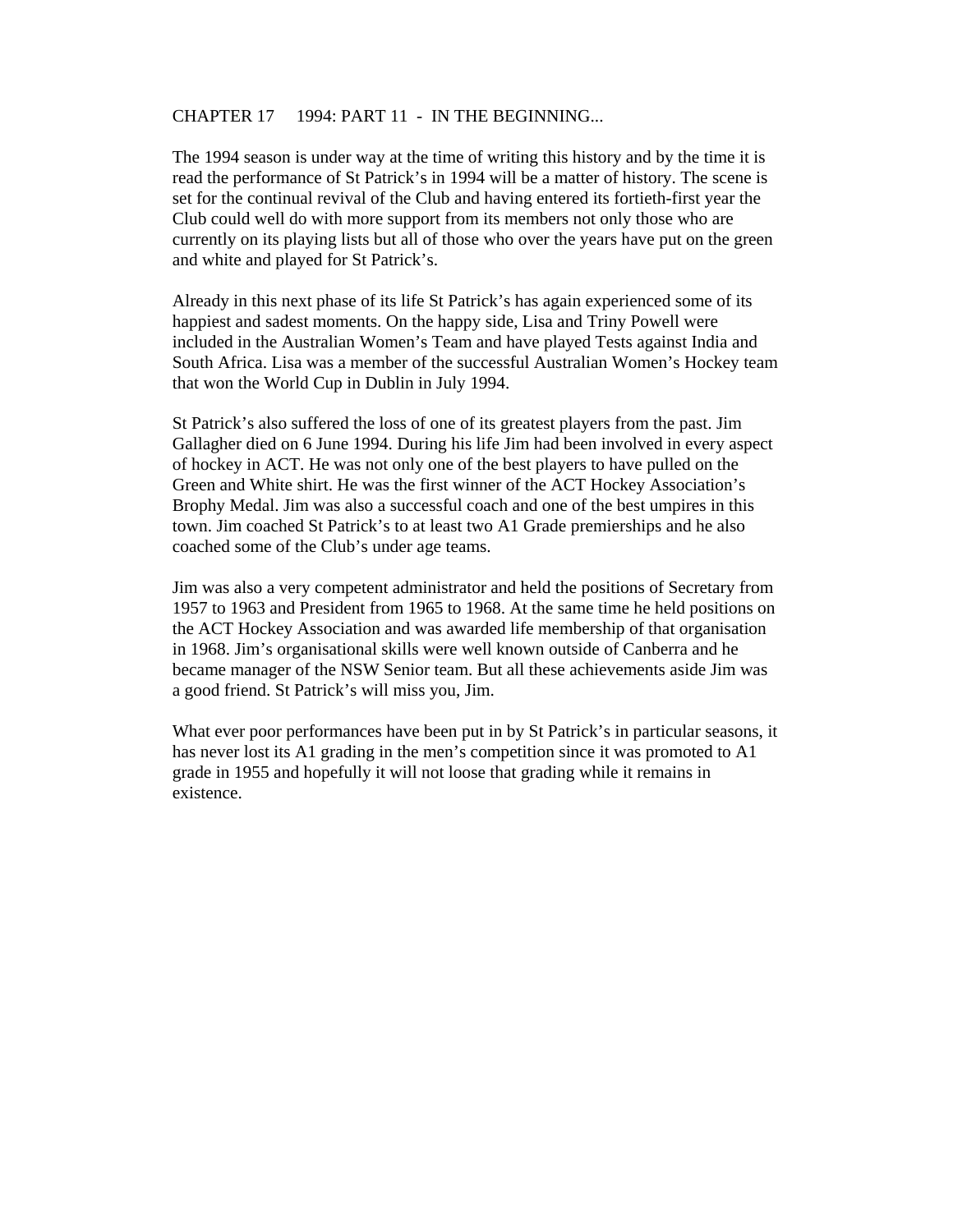# APPENDIX 1

# **LIFE MEMBERS OF ST PATRICK'S HOCKEY CLUB**

- 1958 Father Barney Lynch
- 1963 Bin Forner
- 1964 Jim Gallagher (Deceased)
- 1967 Brian Colquhoun
- 1969 Les Gallagher
- 1970 Leon Gerathy
- 1973 Bill Powell
- 1975 Maurice Cummins
- 1976 Peter Elliott
- 1981 Jim MacKenzie
- 1983 John Colquhoun
- 1984 Max Donato
- 1992 Michael Trevethan
- 1997 Helen Schultz (nee Stewart)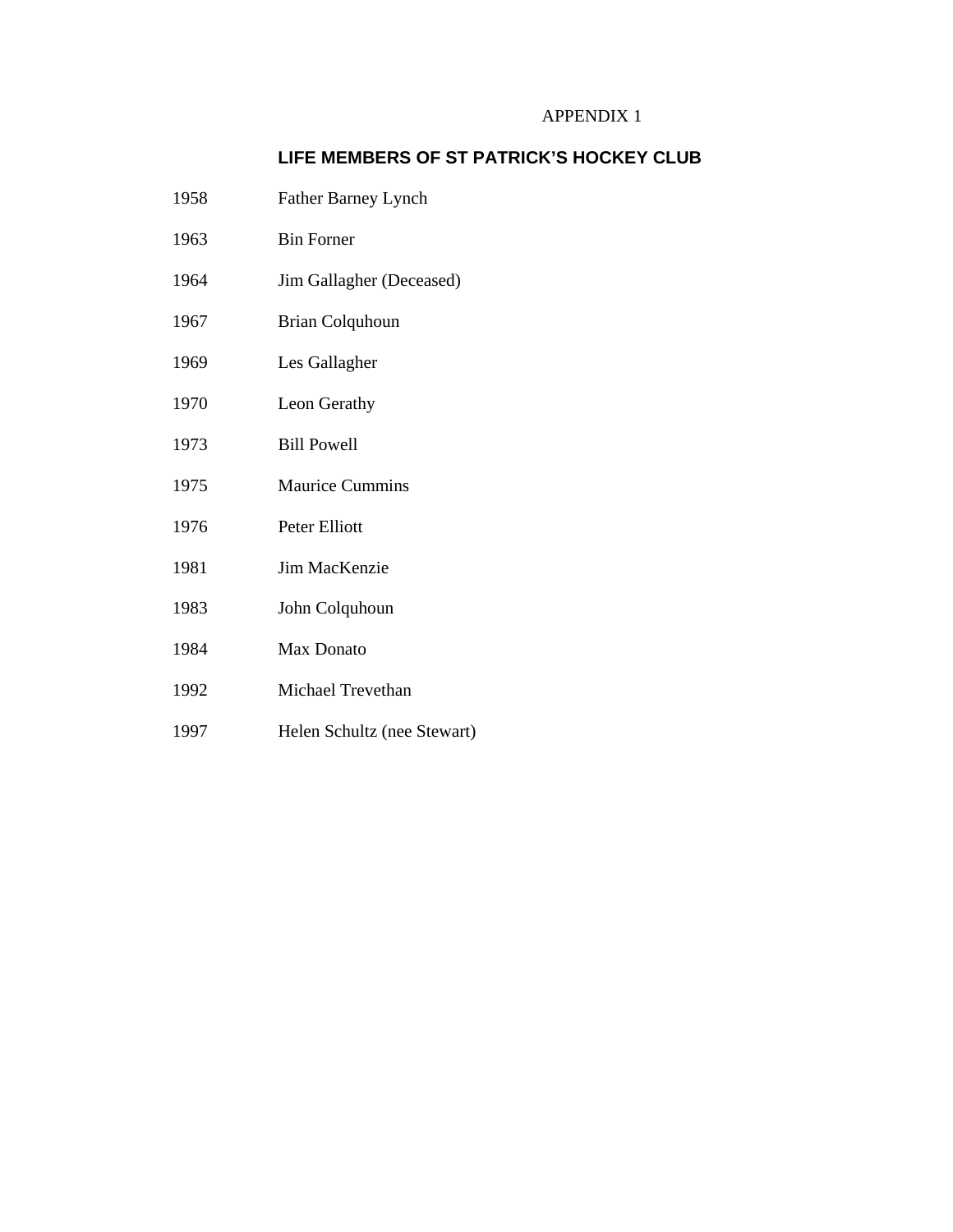# APPENDIX 2

# **ST PATRICK'S HOCKEY CLUB EXECUTIVES**

| <b>YEAR</b> | <b>PRESIDENT</b>    | <b>SECRETARY</b> | <b>TREASURER</b> |
|-------------|---------------------|------------------|------------------|
| 1954        | Fr B. Lynch         | L. Gallagher     | J. Fisher        |
| 1955        | Fr B. Lynch         | L. Gallagher     | H. Hillary       |
| 1956        | Fr E. Bourke        | L. Gallagher     | J. Curtin        |
| 1957        | Fr B. Lynch         | J. Gallagher     | J. Fisher        |
| 1958        | Fr B. Lynch         | J. Gallagher     | J. Fisher        |
| 1959        | Fr B. Lynch         | J. Gallagher     | J. Fisher &      |
|             |                     |                  | <b>B.</b> Forner |
| 1960        | Fr B. Lynch         | J. Gallagher     | <b>B.</b> Forner |
| 1961        | Fr B. Lynch         | J. Gallagher     | C. Sloan         |
| 1962        | Fr B. Lynch         | J. Gallagher     | C. Sloan         |
| 1963        | Fr B. Lynch         | J. Gallagher     | C. Sloan         |
| 1964        | Fr B. Lynch         | W. Powell        | C. Sloan         |
| 1965        | J. Gallagher        | W. Powell        | G. Willemsen     |
| 1966        | J. Gallagher        | W. Powell        | E. Roots         |
| 1967        | J. Gallagher        | W. Powell        |                  |
| 1968        | J. Gallagher        | W. Powell        | B. Forner        |
| 1969        | L. Gallagher        | P. Webber        | <b>B.</b> Forner |
| 1970        | L. Gallagher        | M. McGinley      | C. Kish          |
| 1971        | L. Gallagher        | C. Sloan         | R. Allen         |
| 1972        | L. Gallagher        | W. Powell        | E. Roots $&$     |
|             |                     |                  | J. Watts         |
| 1973        | C. Sloan            | W. Powell        | J. Watts         |
| 1974        | C. Sloan            | W. Powell        | <b>B.</b> Thomas |
| 1975        | C. Sloan            | P. Elliott       | <b>B.</b> Thomas |
| 1976        | W. Powell           | B. Bowen         | R. Divett        |
| 1977        | W. Powell           | A. Sheehy        | R. Divett        |
| 1978        | C. W. Colquhoun     | P. Elliott       | M. Rutling       |
| 1979        | <b>B.</b> Colquhoun | W. Powell        | M. Rutling       |
| 1980        | <b>B.</b> Colquhoun | W. Powell        | M. Rutling       |
| 1981        | <b>B.</b> Colquhoun | G. Kochel        | P. Elliott       |
| 1982        | <b>B.</b> Colquhoun | G. Kochel        | E. Fernandes     |
| 1983        | <b>B.</b> Colquhoun | G. Kochel        | R. McIntosh      |
| 1984        | G. Kochel           | M. Evans         | M. Donato        |
| 1985        | G. Kochel           | M. Evans         | G. Colquhoun     |
| 1986        | W. Powell           | M. Evans         | G. Colquhoun     |
| 1987        | W. Powell           | M. Evans         | G. Colquhoun     |
| 1988        | W. Powell           | J. Smith &       | P. Gillard       |
|             |                     | N. Gay           |                  |
| 1989        | W. Powell           | E. Mickleburgh   | P. Nicholls      |
| 1990        | W. Powell           | E. Mickelburgh   | W. Gallagher     |
| 1991        | P. Elliott          | G. Ball          | W. Gallagher     |
|             |                     |                  |                  |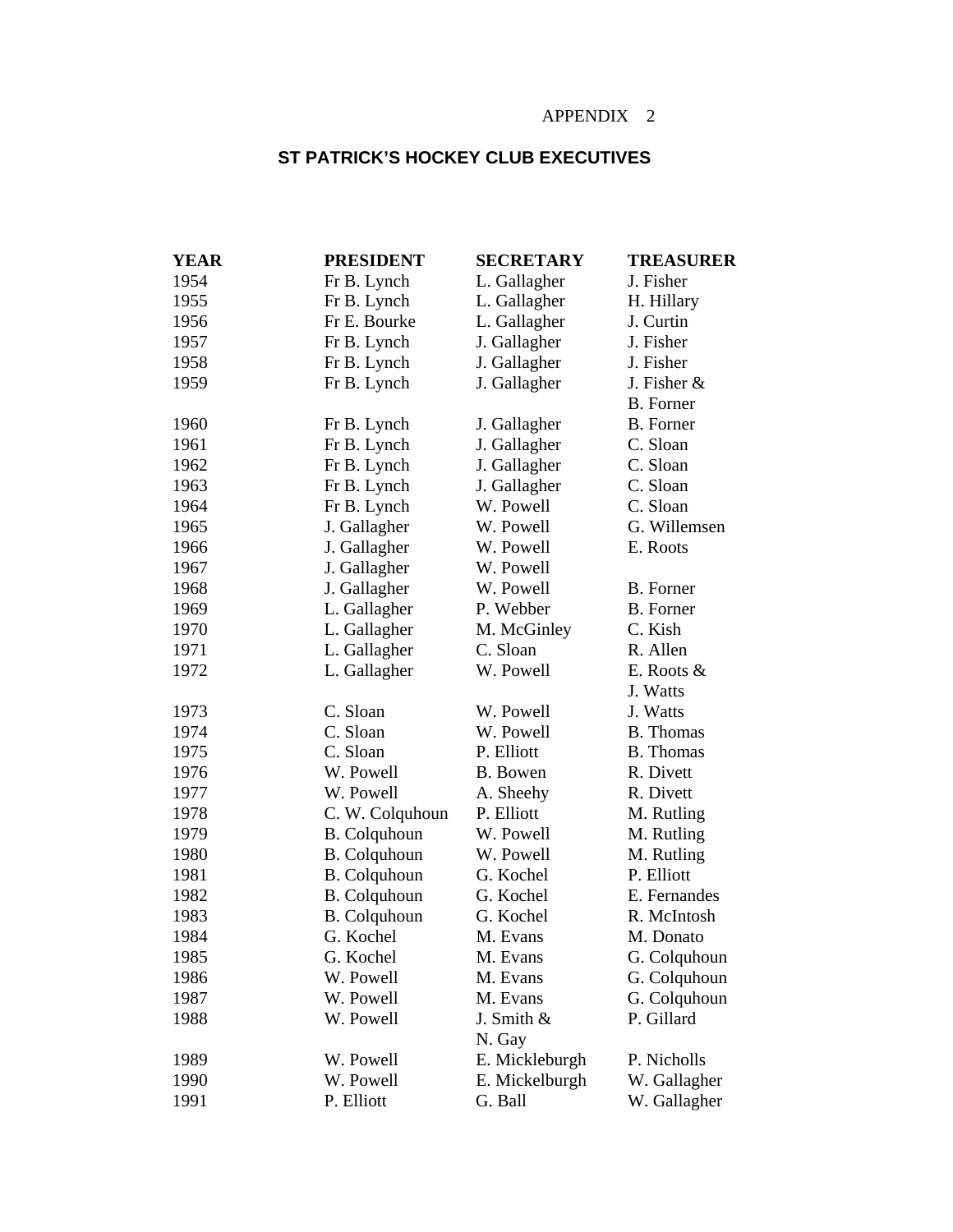| 1992 | P. Elliott | J. Fitzpatrick | A. Nixon |
|------|------------|----------------|----------|
| 1993 | P. Elliott | J. Fitzpatrick | A. Nixon |
| 1994 | P. Elliott | J. Fitzpatrick | A. Nixon |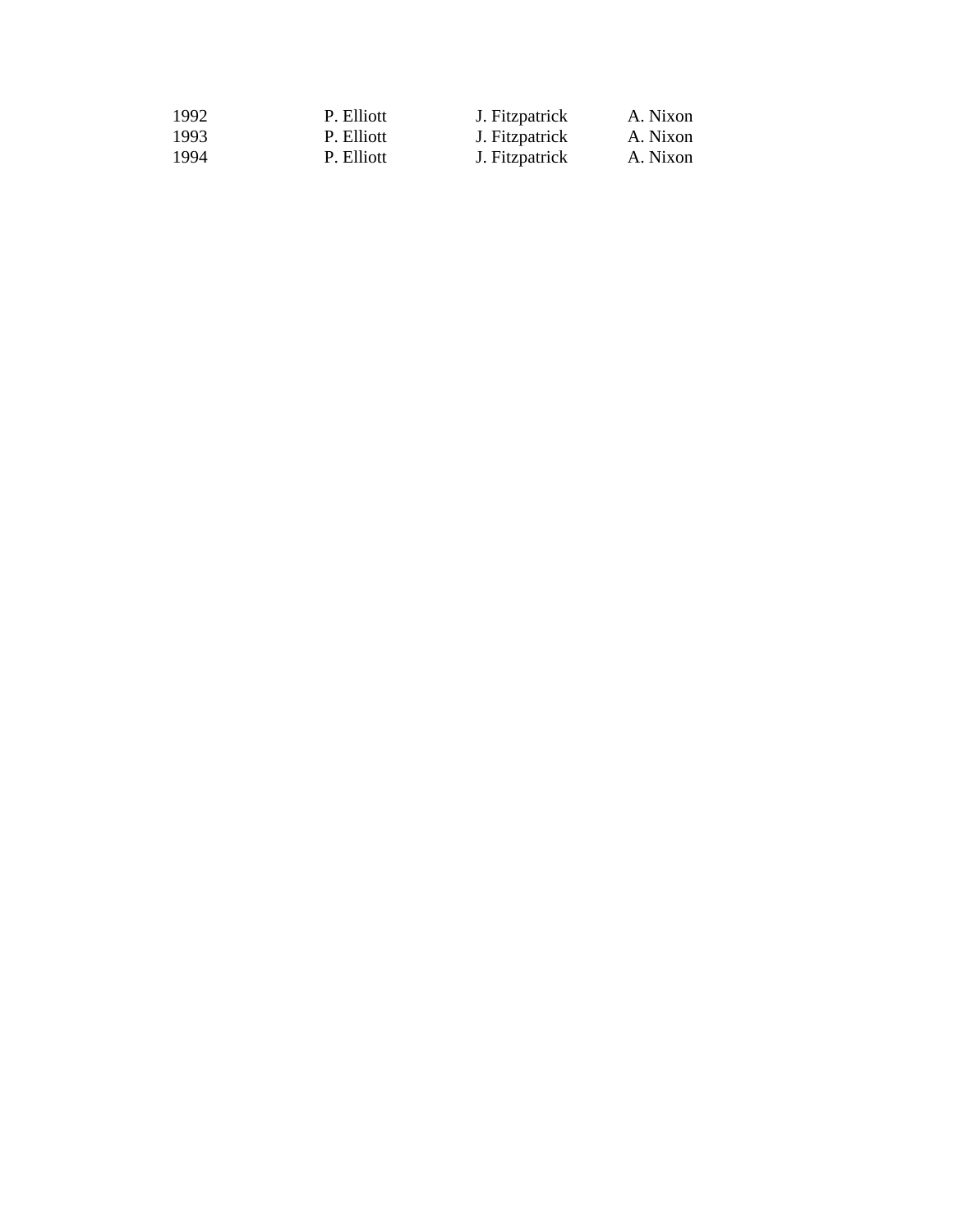#### APPENDIX 3

# **ST PATRICK'S HOCKEY CLUB TROPHY WINNERS**

#### 1954

BEST AND FAIREST Brian Colquhoun Trophy - Peter Thompson

#### 1955

BEST AND FAIREST - A GRADE Brian Colquhoun Trophy - Jim Curtin BEST AND FAIREST - A RESERVE GRADE Fr. Lynch Trophy - Eddie Bourke.

## 1956

BEST AND FAIREST - A GRADE Brian Colquhoun Trophy - Jim Gallagher BEST AND FAIREST - A RESERVE GRADE Fr. Lynch Trophy - Kevin Mulchay BEST CLUB MAN Gallagher-Mulchay Trophy - John Colquhoun

#### 1957

BEST AND FAIREST - A GRADE Brian Colquhoun Trophy - Jim Gallagher BEST AND FAIREST - A RESERVE GRADE Fr. Lynch Trophy - Eddie Roots BEST CLUB MAN Gallagher-Mulchay Trophy - Brian Colquhoun

# 1958

BEST AND FAIREST - A GRADE Brian Colquhoun Trophy - John Fisher BEST AND FAIREST - A RESERVE GRADE Fr. Lynch Trophy - Geoff Fisher BEST AND FAIREST - B GRADE Mick Trevethan Trophy - Fr. Prendegast BEST CLUB MAN Gallagher-Mulchay Trophy - Laurie Parkes.

#### 1959

BEST AND FAIREST - A GRADE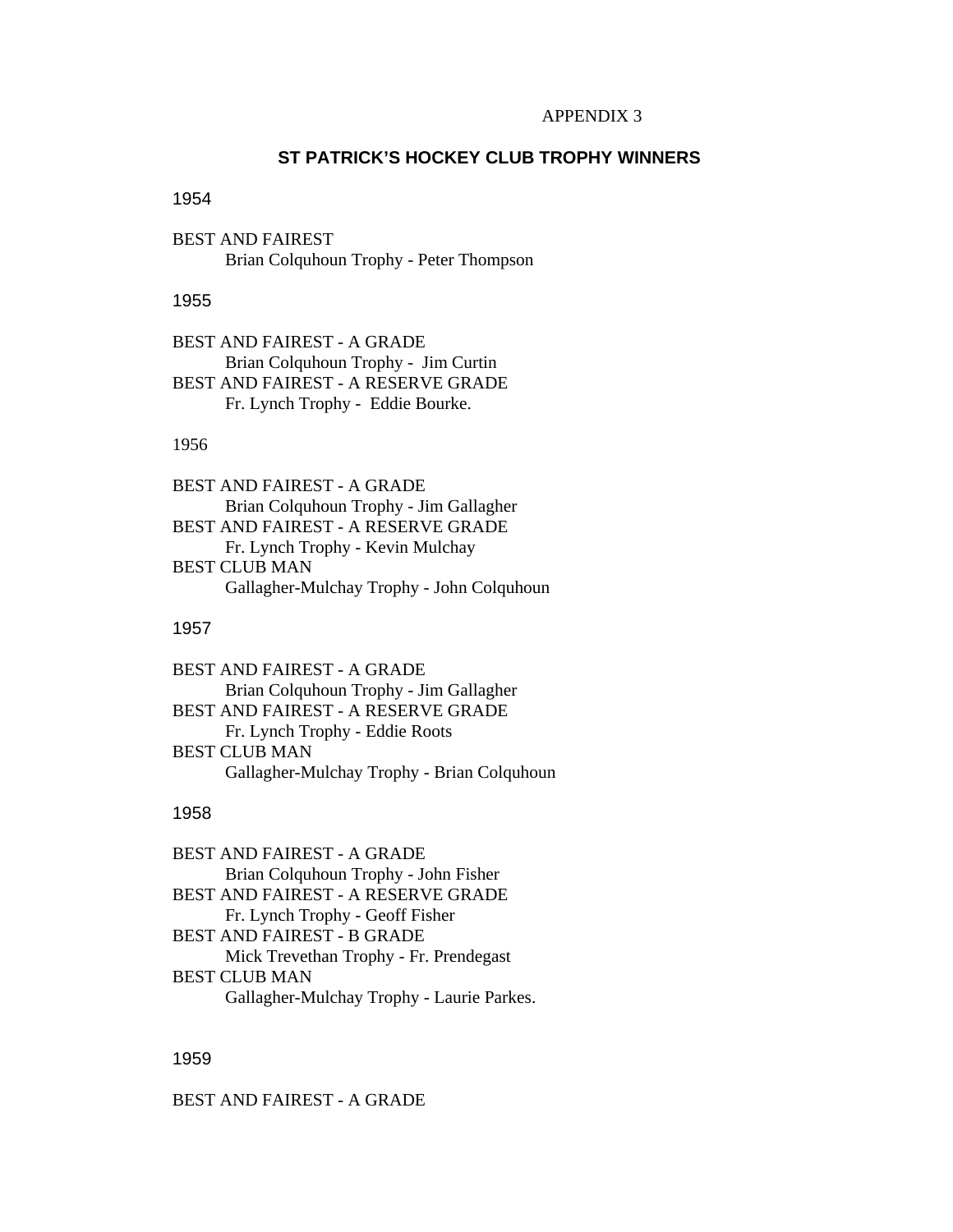Brian Colquhoun Trophy - Jim Gallagher MOST EFFECTIVE - A GRADE Fr. S. O'Donnell Trophy - Les Gallagher BEST AND FAIREST - A RESERVE Fr. Lynch Trophy - John Colquhoun BEST AND FAIREST - B GRADE Mick Trevethan Trophy - Mick Ahearn BEST CLUB MAN Gallagher-Mulchay Trophy - Eddie Roots

# 1960

BEST AND FAIREST - A GRADE Brian Colquhoun Trophy - Brian Colquhoun MOST EFFECTIVE - A GRADE Fr. O'Donnell Trophy - M. Cummins BEST AND FAIREST - A RESERVE GRADE Fr. Lynch Trophy - George Wyer BEST AND FAIREST - B1 GRADE Mick Trevethan Trophy - Geoff Fisher BEST AND FAIREST - B2 GRADE Michael Trevethan BEST CLUBMAN Gallagher - Mulchay Trophy - Colin "Cobbs" Colquhoun

#### 1961

| BEST AND FAIREST - A GRADE             |  |  |
|----------------------------------------|--|--|
| Brian Colquhoun Trophy - Jim Gallagher |  |  |
| <b>MOST EFFECTIVE - A GRADE</b>        |  |  |
| Fr. S. O'Donnell Trophy - Ted Griffin  |  |  |
| BEST AND FAIREST - A RESERVE GRADE     |  |  |
| Fr. Lynch Trophy - Don Johnstone       |  |  |
| <b>BEST AND FAIREST - B1 GRADE</b>     |  |  |
| Mick Trevethan Trophy - Neil Dewhurst  |  |  |
| BEST AND FAIREST - B2 GRADE            |  |  |
| Vince O'Connor                         |  |  |
| BEST CLUB MAN                          |  |  |
| Gallagher-Mulchay Trophy - Bill Powell |  |  |
| PRESIDENT'S TROPHY                     |  |  |
| Leon Gerathy                           |  |  |

# 1962

BEST AND FAIREST - A GRADE Brian Colquhoun Trophy - John Colquhoun MOST EFFECTIVE - A GRADE Fr. S. O'Donnell Trophy - Jim Gallagher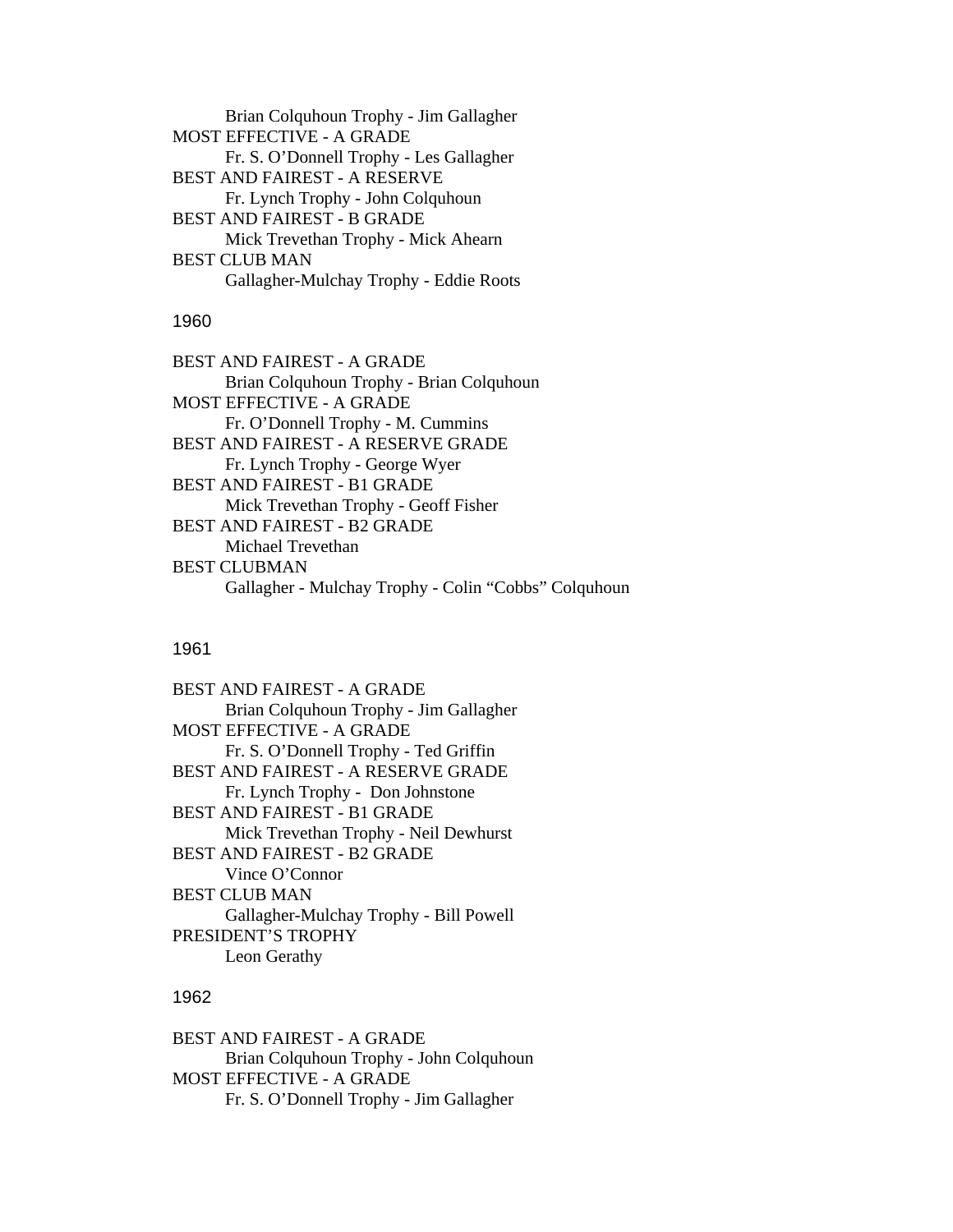BEST AND FAIREST - A RESERVE GRADE Fr. Lynch Trophy - Allan Ulrich BEST AND FAIREST - B1 GRADE Mick Trevethan Trophy - Col Stephens BEST AND FAIREST - B2 GRADE John Cadona BEST CLUB MAN Gallagher-Mulchay Trophy - Bin Forner PRESIDENT'S TROPHY Don Johnstone

# 1963

BEST AND FAIREST - A GRADE Brian Colquhoun Trophy - Jim Gallagher MOST EFFECTIVE - A GRADE Fr. S. O'Donnell Trophy - Ted Griffin BEST AND FAIREST - A RESERVE GRADE Fr. Lynch Trophy - Geoff Fisher BEST AND FAIREST - B1 GRADE Mick Trevethan Trophy - Noel Sloan BEST AND FAIREST - C GRADE Robert Curran BEST CLUB MAN Gallagher-Mulchay Trophy - Neil Dewhurst PRESIDENT'S TROPHY Bill Powell

#### 1964

BEST AND FAIREST - A GRADE Brian Colquhoun Trophy - Terry Deane MOST EFFECTIVE - A GRADE Fr. S. O'Donnell Trophy - Vince O'Connor BEST AND FAIREST - A RESERVE GRADE Fr. Lynch Trophy - Brian Colquhoun BEST AND FAIREST - B1 GRADE Mick Trevethan Trophy - Clyde "Blue" Colquhoun BEST AND FAIREST - B2 GRADE John Agnew BEST AND FAIREST - C GRADE John Kurzynski MOST IMPROVED -C GRADE Kevin Austin BEST CLUB MAN Gallagher-Mulchay Trophy - Paul Webber PRESIDENT'S TROPHY Terry Pigram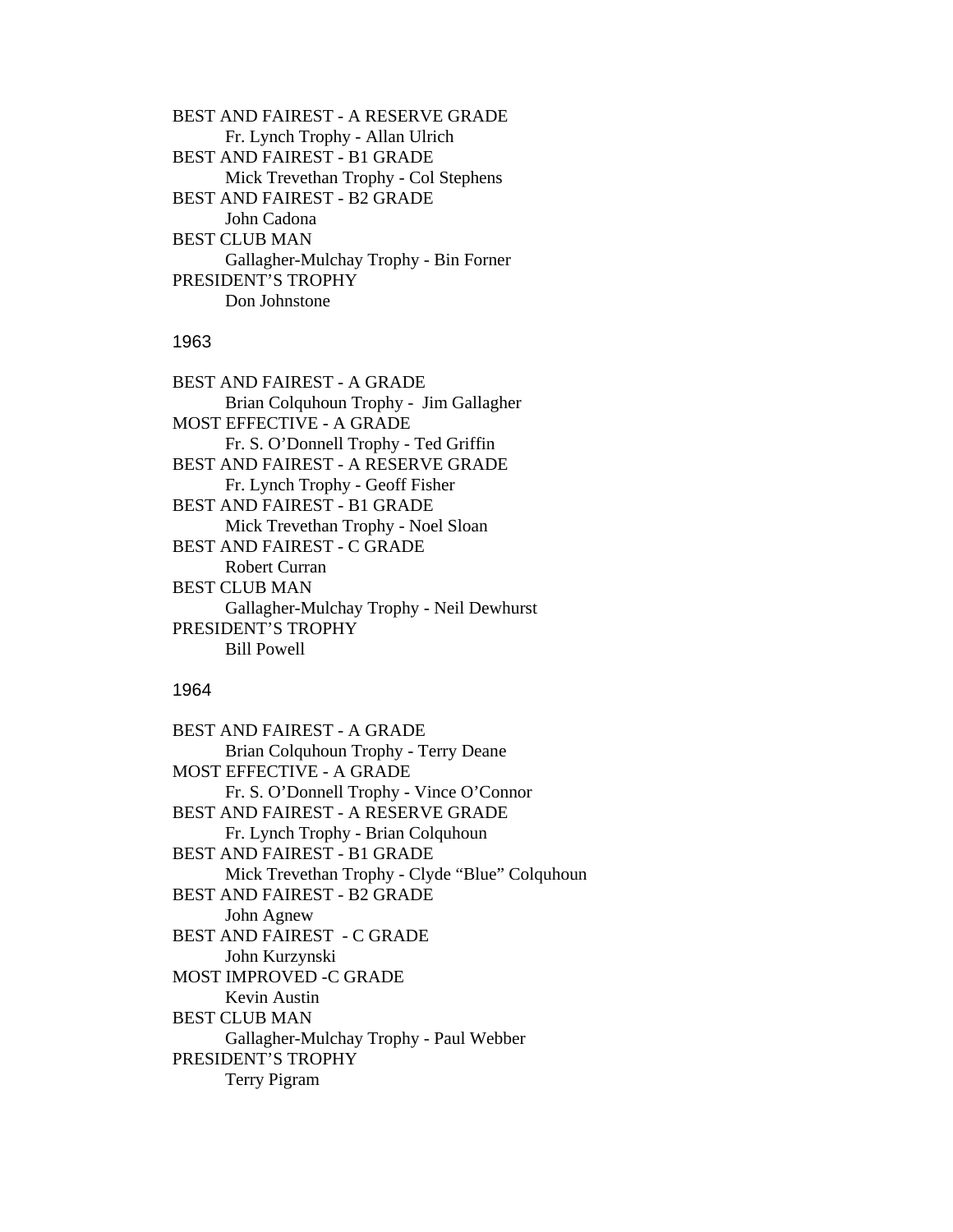### 1965

BEST AND FAIREST - A GRADE Brian Colquhoun Trophy - Maurice Cummins MOST EFFECTIVE - A GRADE Fr. S. O'Donnell Trophy - John Colquhoun BEST AND FAIREST - A2 GRADE Fr. Lynch Trophy - Peter Elliott MOST IMPROVED - A2 GRADE Eddie O'Loughlin BEST AND FAIREST - B1 GRADE Mick Trevethan Trophy - Leon Gerathy BEST AND FAIREST - B2 GRADE Mick Dando BEST AND FAIREST - C GRADE Peter Keane MOST IMPROVED - C GRADE Richard Mossop BEST CLUB MAN Gallagher-Mulchay Trophy - Don Kelly PRESIDENT'S TROPHY Vic Previtt

# 1966

BEST AND FAIREST - A GRADE Brian Colquhoun Trophy - Clyde Sloan MOST EFFECTIVE - A GRADE Fr. S. O'Donnell Trophy - Justin Barwick BEST AND FAIREST - A2 GRADE Fr. Lynch Trophy - M. Johnston MOST IMPROVED - A2 GRADE Tony DeLuca BEST AND FAIREST - B1 GRADE Mick Trevethan Trophy - Neil Dewhurst BEST AND FAIREST - B2 GRADE B Woods BEST AND FAIREST - C GRADE Chris Powell MOST IMPROVED - C GRADE D Kennedy BEST CLUB MAN Gallagher-Mulchay Trophy - Jim MacKenzie PRESIDENT'S TROPHY Laurie Parkes

# 1967

BEST AND FAIREST - A GRADE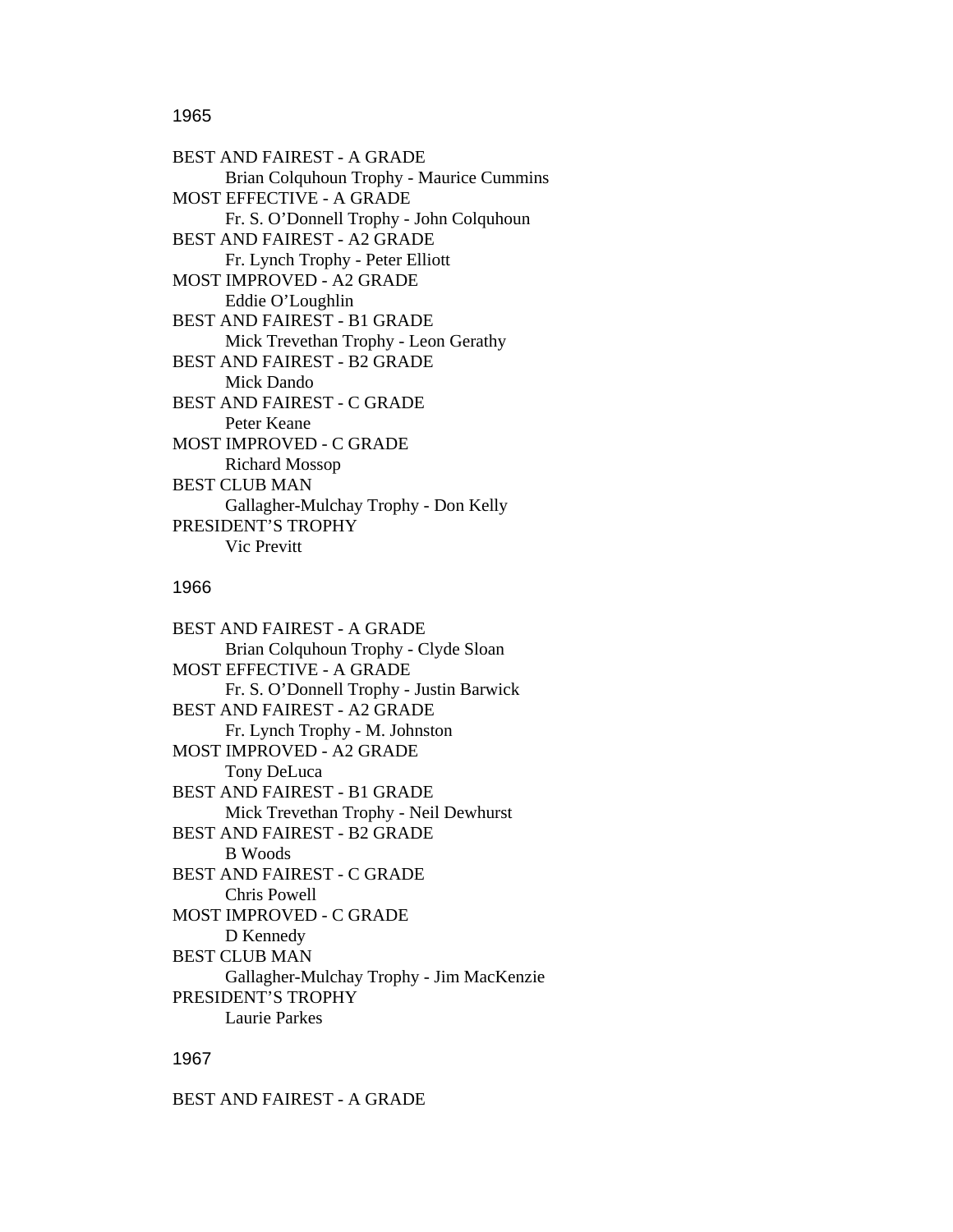Brian Colquhoun Trophy - Clyde Sloan MOST EFFECTIVE - A GRADE Fr. S. O'Donnell Trophy - Bill Powell BEST AND FAIREST - A2 GRADE Fr. LYNCH TROPHY - Peter Elliott MOST IMPROVED - A2 GRADE Richard Mossop BEST AND FAIREST - B1 GRADE Mick Trevethan Trophy - Mick Hourigan BEST AND FAIREST - C GRADE Chris Powell MOST IMPROVED - C GRADE Neil Hladenki BEST CLUB MAN Gallagher - Mulchay Trophy - Les Gallagher PRESIDENT'S TROPHY Mick Trevethan

#### 1968

BEST AND FAIREST - A1 GRADE Brian Colquhoun Trophy - John Colquhoun MOST EFFECTIVE - A1 GRADE Fr. S. O'Donnell Trophy - Bin Forner BEST AND FAIREST - A2 GRADE Fr. Lynch Trophy - Chris Hobbs MOST IMPROVED - A2 GRADE P. Senior BEST AND FAIREST - B1 GRADE Mick Trevethan Trophy - Alex. Sykes BEST AND FAIREST - C GRADE Danny Conway MOST IMPROVED - C GRADE Tim Elliott BEST CLUB MAN Gallagher - Mulchay Trophy - Frank Csucsy PRESIDENT'S TROPHY Les Gallagher

# 1969

BEST AND FAIREST - A1 GRADE Brian Colquhoun Trophy - Bernie Rodwell MOST EFFECTIVE - A1 GRADE Fr. S. O'Donnell Trophy - Henry Keilich BEST AND FAIREST - A2 GRADE Fr. Lynch Trophy - Mick Hourigan MOST IMPROVED - A2 GRADE Tom Kelly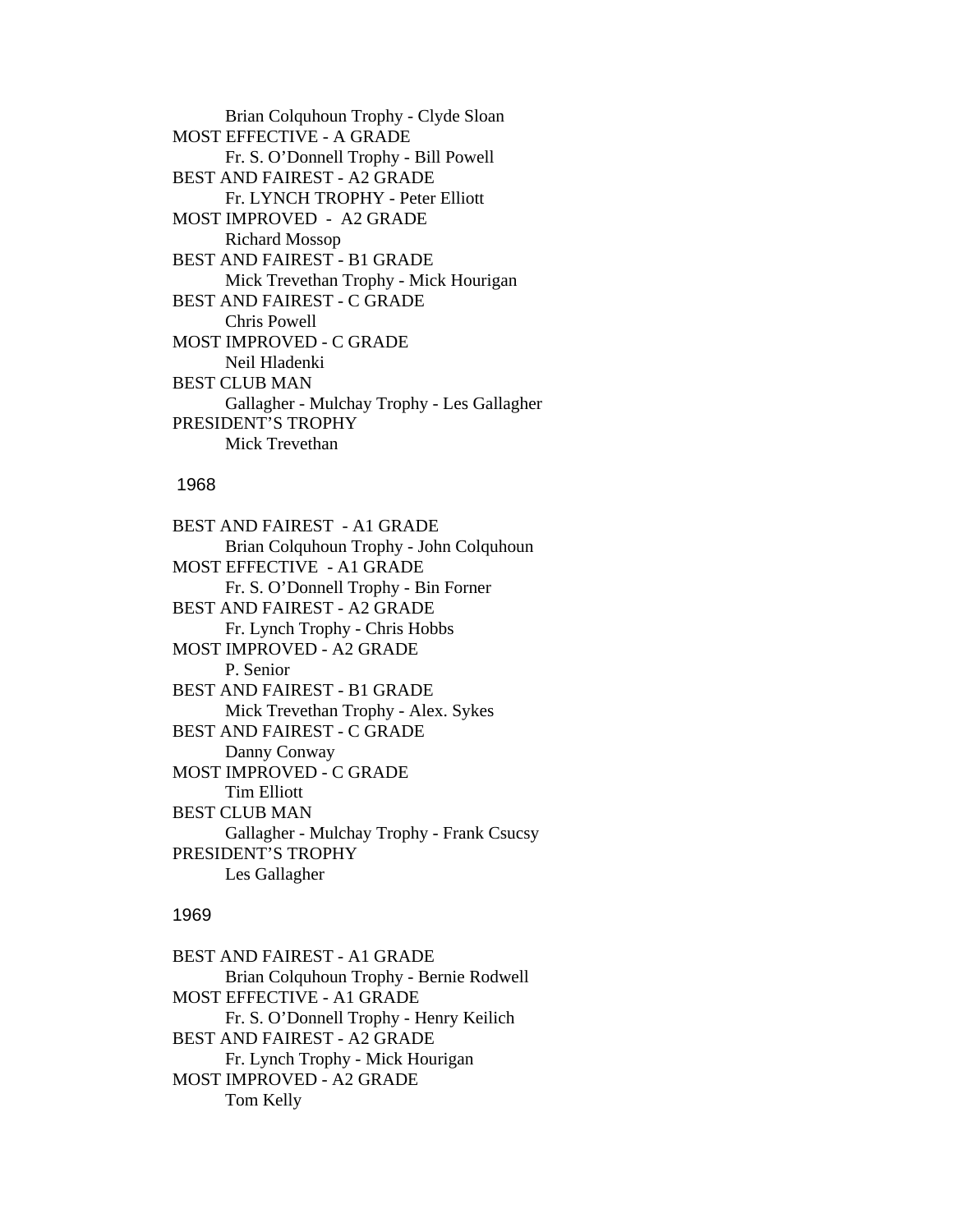BEST AND FAIREST - A3 GRADE Cummins Cup - Danny Conway BEST AND FAIREST - B1 GRADE Mick Trevethan Trophy - Mick Halls BEST AND FAIREST - C GRADE Phillip Jorritsma MOST IMPROVED - C GRADE Danny Camilleri BEST CLUB MAN Gallagher - Mulchay Trophy - Mike McGinley PRESIDENT'S TROPHY Jim MacKenzie

#### 1970

BEST AND FAIREST - A1 GRADE Brian Colquhoun Trophy - Neil Hladenki MOST EFFECTIVE - A1 GRADE Fr. S. O'Donnell Trophy - Chris Powell BEST AND FAIREST - A2 GRADE Fr. Lynch Trophy - S. Quadraccia MOST IMPROVED - A2 GRADE Chris Timpson BEST AND FAIREST - A3 GRADE Cummins Cup - Phillip Jorritsma BEST AND FAIREST - B1 GRADE Mick Trevethan Trophy - Mick Szabo BEST AND FAIREST - C GRADE Danny Camilleri MOST IMPROVED - C GRADE D. Trevato BEST CLUB MAN Gallagher - Mulchay Trophy - Max Donato PRESIDENT'S TROPHY Bin Forner

# 1971

BEST AND FAIREST - A GRADE Brian Colquhoun Trophy - Chris Powell MOST EFFECTIVE - A GRADE Fr. S. O'Donnell Trophy - Brian Cooper BEST AND FAIREST - A2 GRADE Fr. Lynch Trophy - G Withers MOST IMPROVED - A2 GRADE George Kochel BEST AND FAIREST - A3 GRADE Cummins Cup - Mark Humphries BEST AND FAIREST - B1 GRADE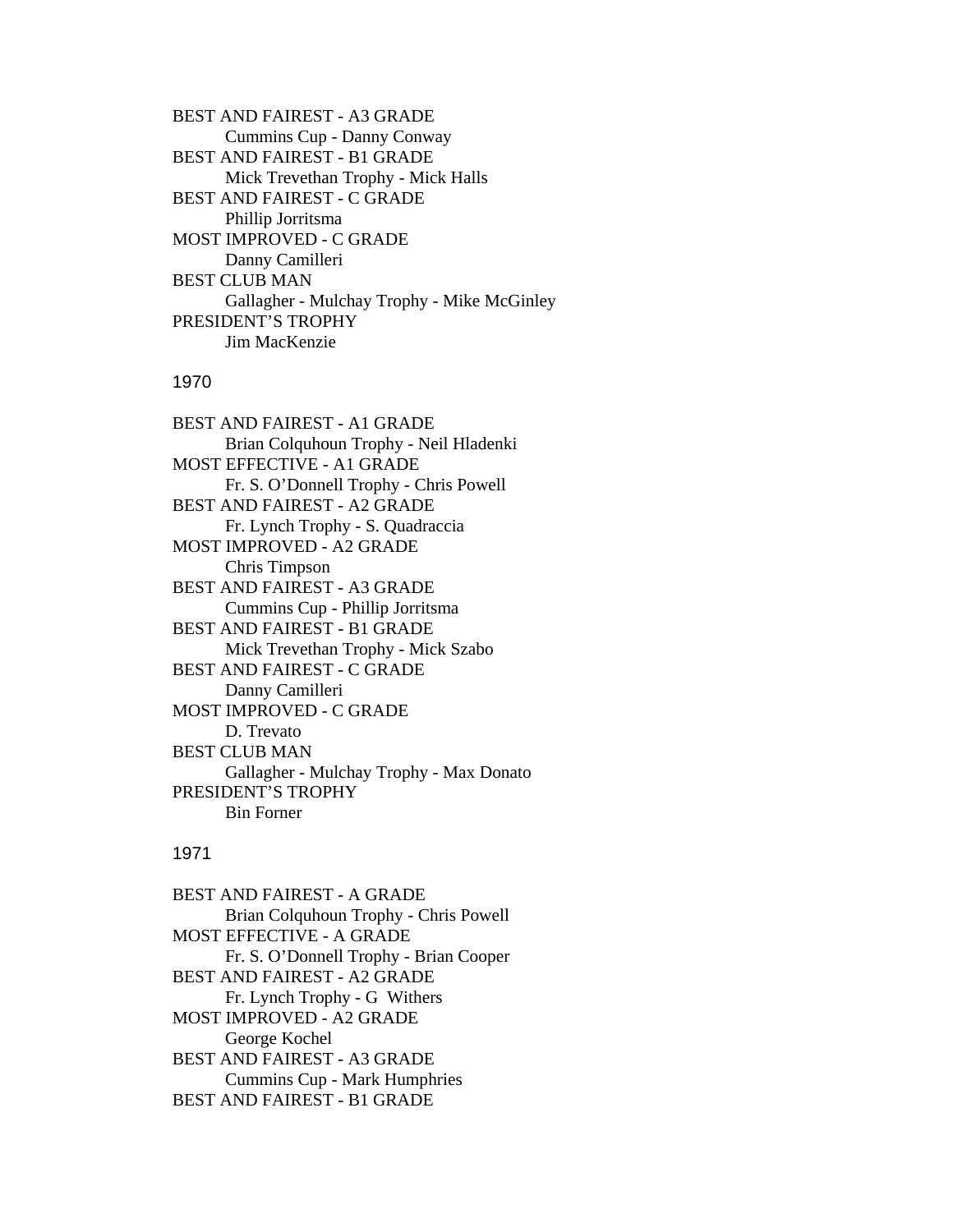Mick Trevethan Trophy - Leigh Jenkins BEST AND FAIREST - B2/3 GRADE John Moore BEST AND FAIREST - C GRADE John Sykes MOST IMPROVED - C GRADE Pat Blake BEST CLUB MAN Gallagher-Mulchay Trophy - Danny Conway PRESIDENT'S TROPHY Maurice Cummins

# 1972

BEST AND FAIREST - A GRADE Brian Colquhoun Trophy - Chris Powell MOST EFFECTIVE - A GRADE Fr. S. O'Donnell Trophy - Mark Humphries BEST AND FAIREST - A2 GRADE Fr. Lynch Trophy - Leigh Jenkins MOST IMPROVED - A2 GRADE George Kochel BEST AND FAIREST - A3 GRADE Cummins Cup - Vince Fisher BEST AND FAIREST - B1 GRADE Mick Trevethan Trophy - Geoff Fisher BEST AND FAIREST - B2 GRADE Mick Dando BEST AND FAIREST - C GRADE T Ward MOST IMPROVED - C GRADE M Kennedy BEST CLUB MAN Gallagher-Mulchay Trophy - Brian Bowen PRESIDENT'S TROPHY Ross Divett

# 1973

BEST AND FAIREST - A GRADE Brian Colquhoun Trophy - Chris Powell MOST EFFECTIVE - A GRADE Fr. S. O'Donnell Trophy - Bruce Sloper BEST AND FAIREST - A2 GRADE Fr. Lynch Trophy - Bob Allan MOST IMPROVED - A2 GRADE D. O'Connor BEST AND FAIREST - A3 GRADE Cummins Cup - Mark Blinksell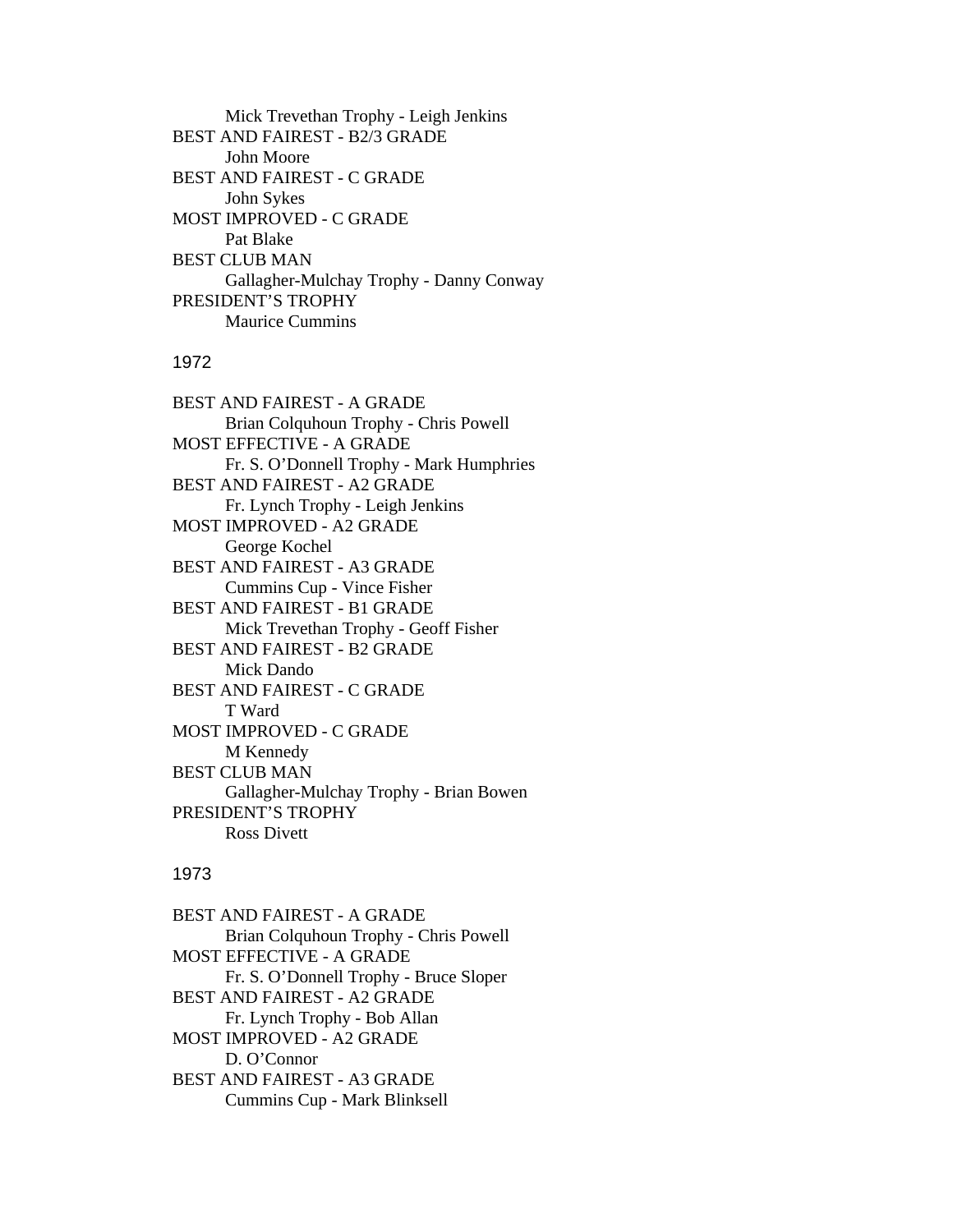BEST AND FAIREST - B1 GRADE Mick Trevethan Trophy - Kevin Hogan BEST AND FAIREST - B2 GRADE Tim Elliott BEST AND FAIREST - C GRADE Brian Thomas MOST IMPROVED - C GRADE S Brown BEST CLUB MAN Gallagher-Mulchay Trophy - Bruce Sloper PRESIDENT'S TROPHY Peter Elliott

#### 1974

BEST AND FAIREST - A GRADE ` Brian Colquhoun Trophy - Ross Divett MOST EFFECTIVE - A GRADE Fr. S. O'Donnell Trophy - Chris Powell BEST AND FAIREST - A2 GRADE Fr. Lynch Trophy - George Kochel MOST IMPROVED - A2 GRADE Kevin Hogan BEST AND FAIREST - A3 GRADE Cummins Cup - Tom McAppion BEST AND FAIREST - B1 GRADE Bob Tribe BEST AND FAIREST - B2 GRADE David Harris BEST AND FAIREST - B3 GRADE FIRST TEAM Ted Griffin BEST AND FAIREST - B3 GRADE SECOND TEAM Garry Kennedy BEST AND FAIREST - C GRADE Brian MacKenzie MOST IMPROVED - C GRADE Geoff Colquhoun BEST CLUB MAN Gallagher-Mulchay Trophy - Noel Sloan PRESIDENT'S TROPHY Bill Powell

# 1975

BEST AND FAIREST - A GRADE Brian Colquhoun Trophy - Ross McIntosh MOST EFFECTIVE - A GRADE Fr. S. O'Donnell Trophy - Henry Keilich BEST AND FAIREST - A2 GRADE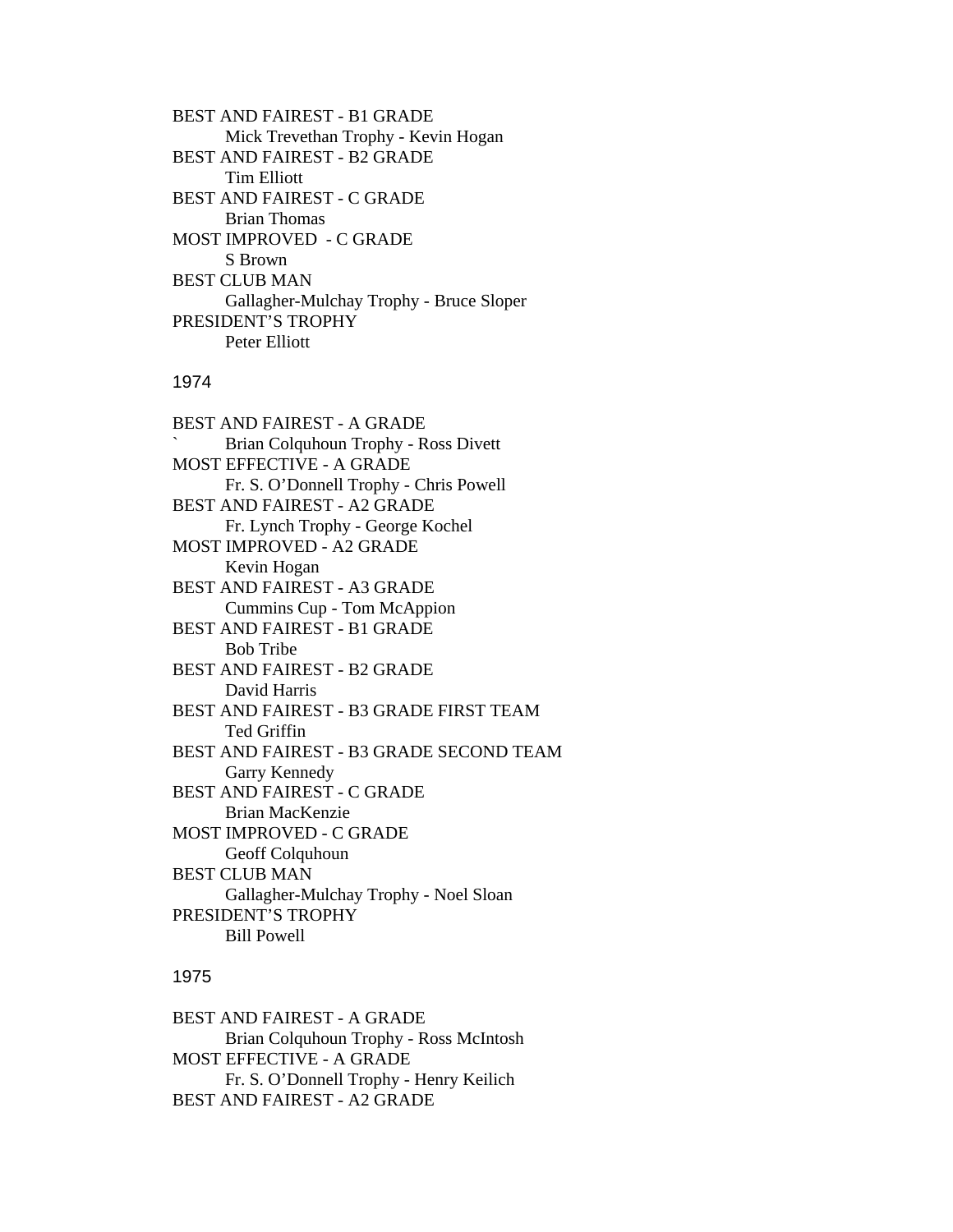Fr. Lynch Trophy - Barry Rodwell MOST IMPROVED - A2 GRADE Terry Daly BEST AND FAIREST - A3 GRADE Cummins Cup - Arnold Hoitink BEST AND FAIREST - B1 GRADE Mick Trevethan Trophy - Mick Hourigan BEST AND FAIREST - B2 GRADE Bob Tribe BEST AND FAIREST - B3 GRADE Mike Szabo BEST AND FAIREST - C GRADE Geoff Colquhoun MOST IMPROVED - C GRADE Peter Legge-Wilkinson BEST CLUB MAN Gallagher-Mulchay Trophy - Leigh Jenkins PRESIDENT'S TROPHY Jim Gallagher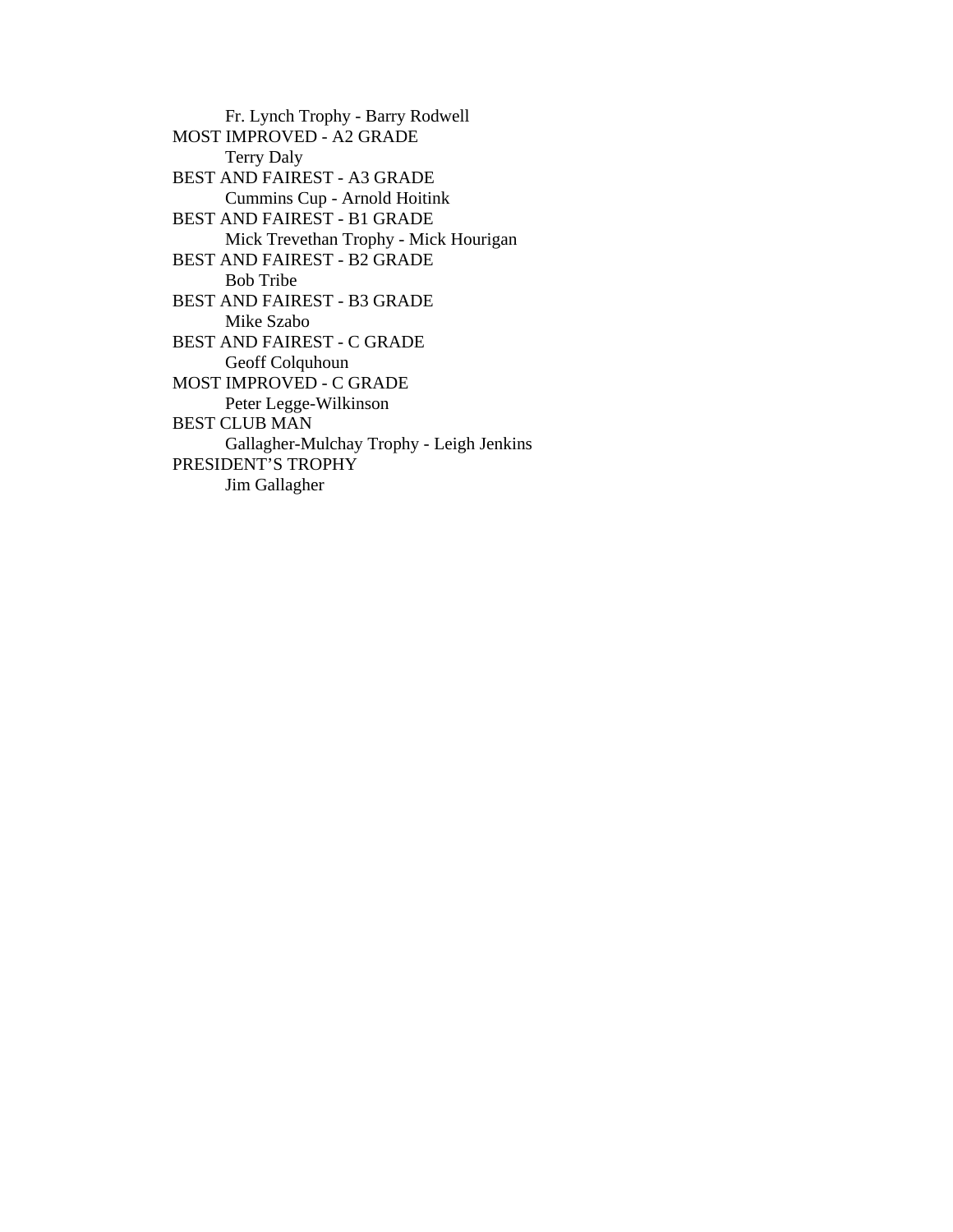### 1976

BEST AND FAIREST - A GRADE Brian Colquhoun Trophy - Chris Powell MOST EFFECTIVE - A GRADE Fr. S. O'Donnell Trophy - Mark Humphries BEST AND FAIREST - A2 GRADE Fr. Lynch Trophy - George Kochel MOST IMPROVED - A2 GRADE Terry Daly BEST AND FAIREST - A3 GRADE Cummins Cup - Tony Laudenbach BEST AND FAIREST - B1 GRADE Mick Trevethan Trophy - Mick Harding BEST AND FAIREST - B2 GRADE Allan Sloan BEST AND FAIREST - B3 GRADE Tony Gallagher BEST AND FAIREST - C GRADE Anurin White MOST IMPROVED - C GRADE Geoff Colquhoun BEST CLUB MAN Gallagher-Mulchay Trophy - Henry Keilich PRESIDENT'S TROPHY Bill Powell Snr.

### 1977

BEST CLUB MAN Gallagher-Mulchay Trophy - Ashley Price PRESIDENT'S TROPHY Max Donato

#### MEN

BEST AND FAIREST - A GRADE Brian Colquhoun Trophy - Bruce Sloper MOST EFFECTIVE - A GRADE Fr. S. O'Donnell Trophy - Kevin Hogan BEST AND FAIREST - A2 GRADE Fr. Lynch Trophy - Mark Gallagher MOST IMPROVED - A2 GRADE Tony Laudenbach BEST AND FAIREST - A3 GRADE Cummins Cup - Tony McGurgan BEST AND FAIREST - UNDER 18 GRADE Peter-John Daley BEST AND FAIREST - B1 GRADE Mick Trevethan Trophy - Tim Elliott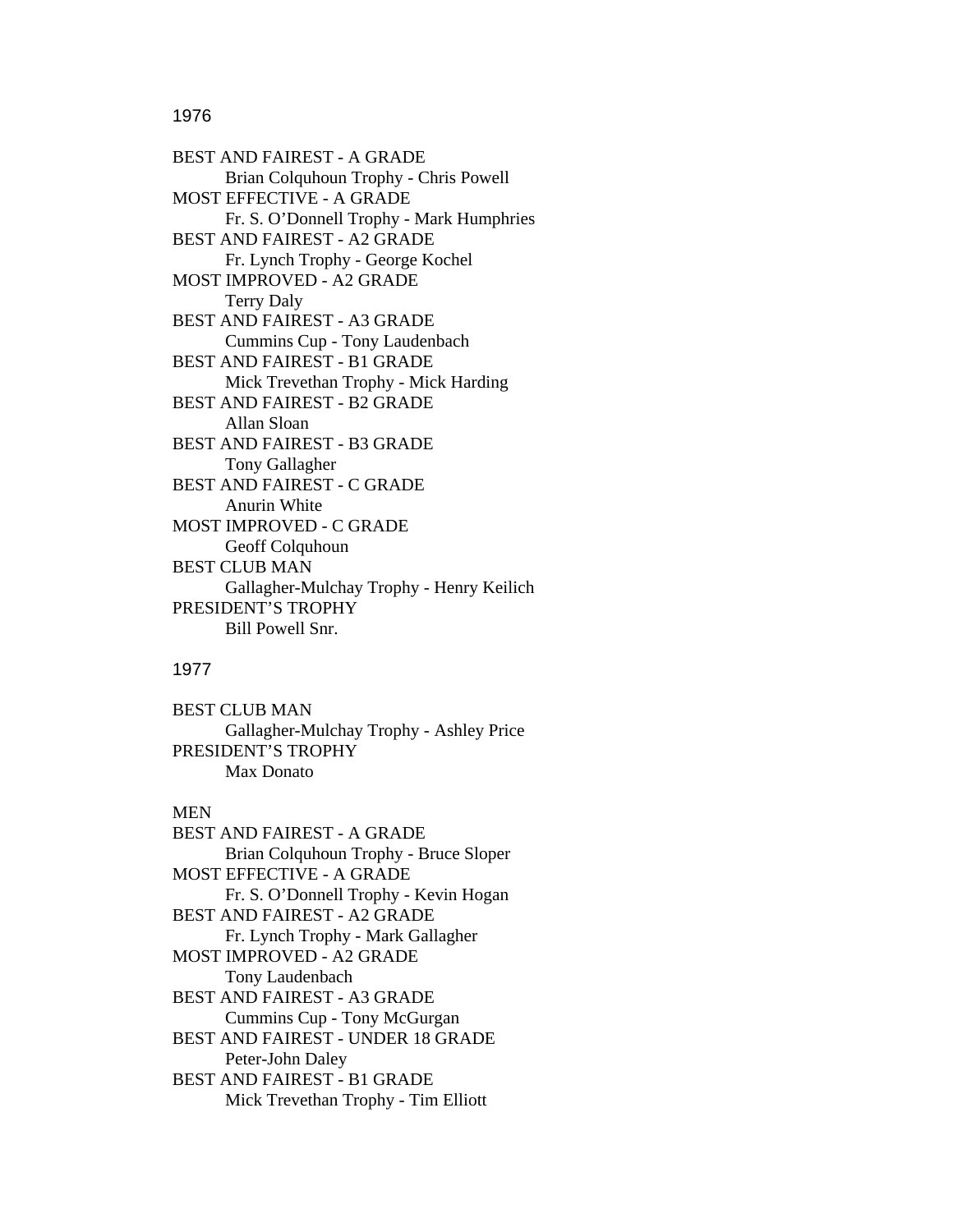BEST AND FAIREST - B3 GRADE Michael French BEST AND FAIREST - C GRADE Brad Grey MOST IMPROVED - C GRADE Paul Le Mesurier

# WOMEN

BEST AND FAIREST - FIRST TEAM Helen Stewart MOST EFFECTIVE - FIRST TEAM Jan Burgess BEST AND FAIREST - SECOND TEAM Margaret Milgate MOST EFFECTIVE - SECOND TEAM Annette McGufficke

## 1978

PRESIDENT'S TROPHY J Powell

#### MEN

BEST AND FAIREST - A1 GRADE Brian Colquhoun Trophy - Ross McIntosh MOST EFFECTIVE - A1 GRADE Fr. S. O'Donnell Trophy - Mark Humphries BEST AND FAIREST - A2 GRADE Fr. Lynch Trophy - Mark Evans MOST IMPROVED - A2 GRADE Brian MacKenzie BEST AND FAIREST - A3 GRADE Peter Legge-Wilkinson MOST IMPROVED - A3 GRADE Cummins Cup - G Rowan BEST AND FAIREST - UNDER 18 GRADE Michael Colquhoun BEST AND FAIREST - B1 GRADE Mick Trevethan Trophy - D O'Connor BEST AND FAIREST - B3 GRADE Michael French BEST AND FAIREST - C GRADE Tony Nixon MOST IMPROVED - C GRADE K Rolfe BEST AND FAIREST - C2 GRADE M Conway MOST IMPROVED - C2 GRADE G Grey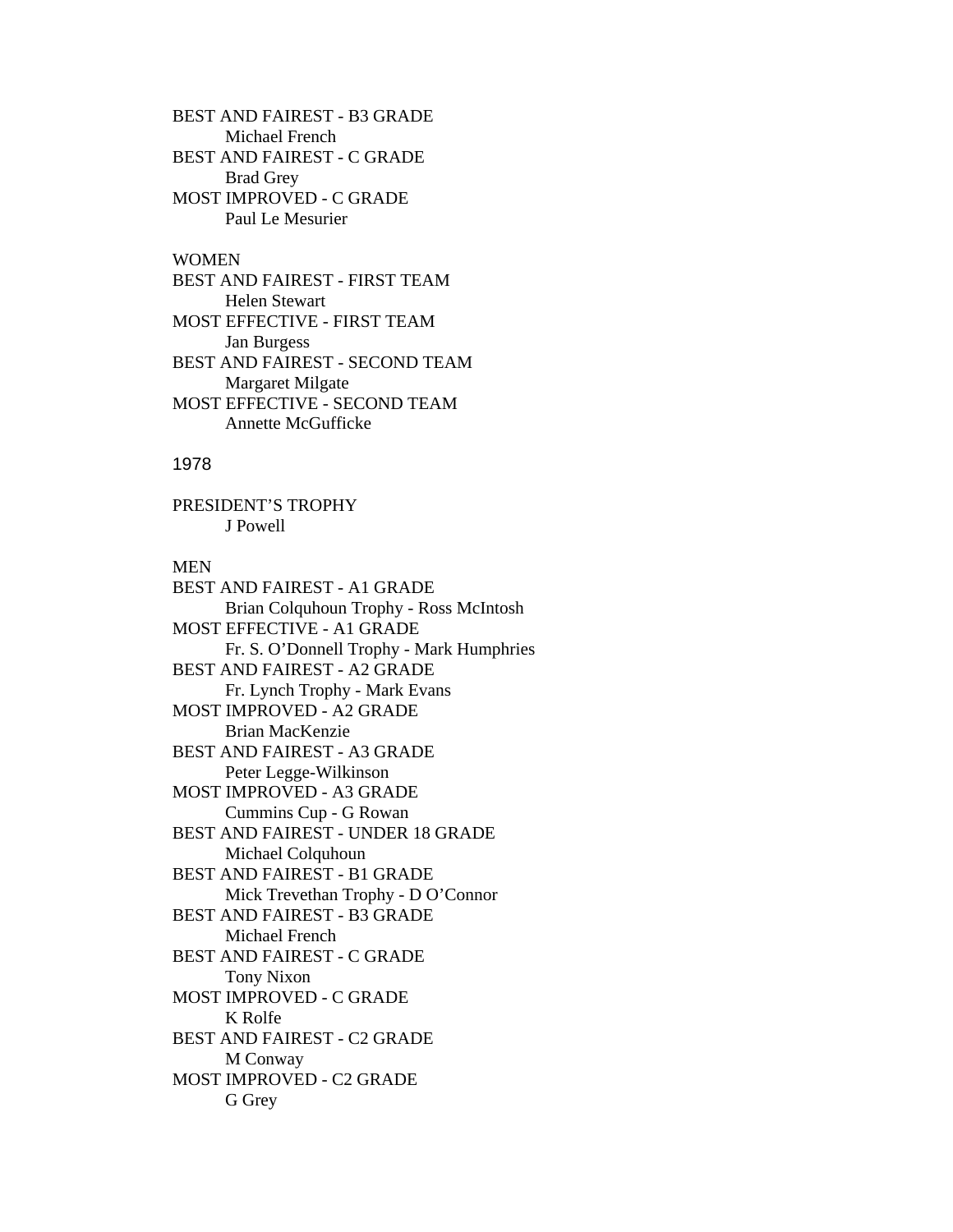BEST CLUB MAN Gallagher-Mulchay Trophy - H Wilson

**WOMEN** BEST AND FAIREST - A3 GRADE Jo. Cummins MOST IMPROVED - A3 GRADE B Wallace BEST AND FAIREST - A4 GRADE G. Suggett MOST IMPROVED - A4 GRADE R. Woodbury BEST AND FAIREST - B1 GRADE C. Price MOST IMPROVED - B1 GRADE B. Jamison BEST CLUB LADY J Rogers

# 1979

PRESIDENT'S TROPHY Bill Powell

#### MEN

BEST AND FAIREST - A1 GRADE Brian Colquhoun Trophy - Chris Powell MOST EFFECTIVE - A1 GRADE Fr. S. O'Donnell Trophy - Ross McIntosh BEST AND FAIREST - A2 GRADE Fr. Lynch Trophy - George Kochel MOST IMPROVED - A2 GRADE Brian MacKenzie BEST AND FAIREST - UNDER 18 GRADE G. Grey BEST AND FAIREST - A3 GRADE Cummins Cup - A. Anderson MOST IMPROVED - A3 GRADE W Tankey BEST AND FAIREST - B1 GRADE Mick Trevethan Trophy - Allan Sloan BEST AND FAIREST - B3 GRADE H. Wilson BEST CLUB MAN Gallagher-Mulchay Trophy - Jim Stewart

#### WOMEN

BEST AND FAIREST - A2 GRADE Helen Stewart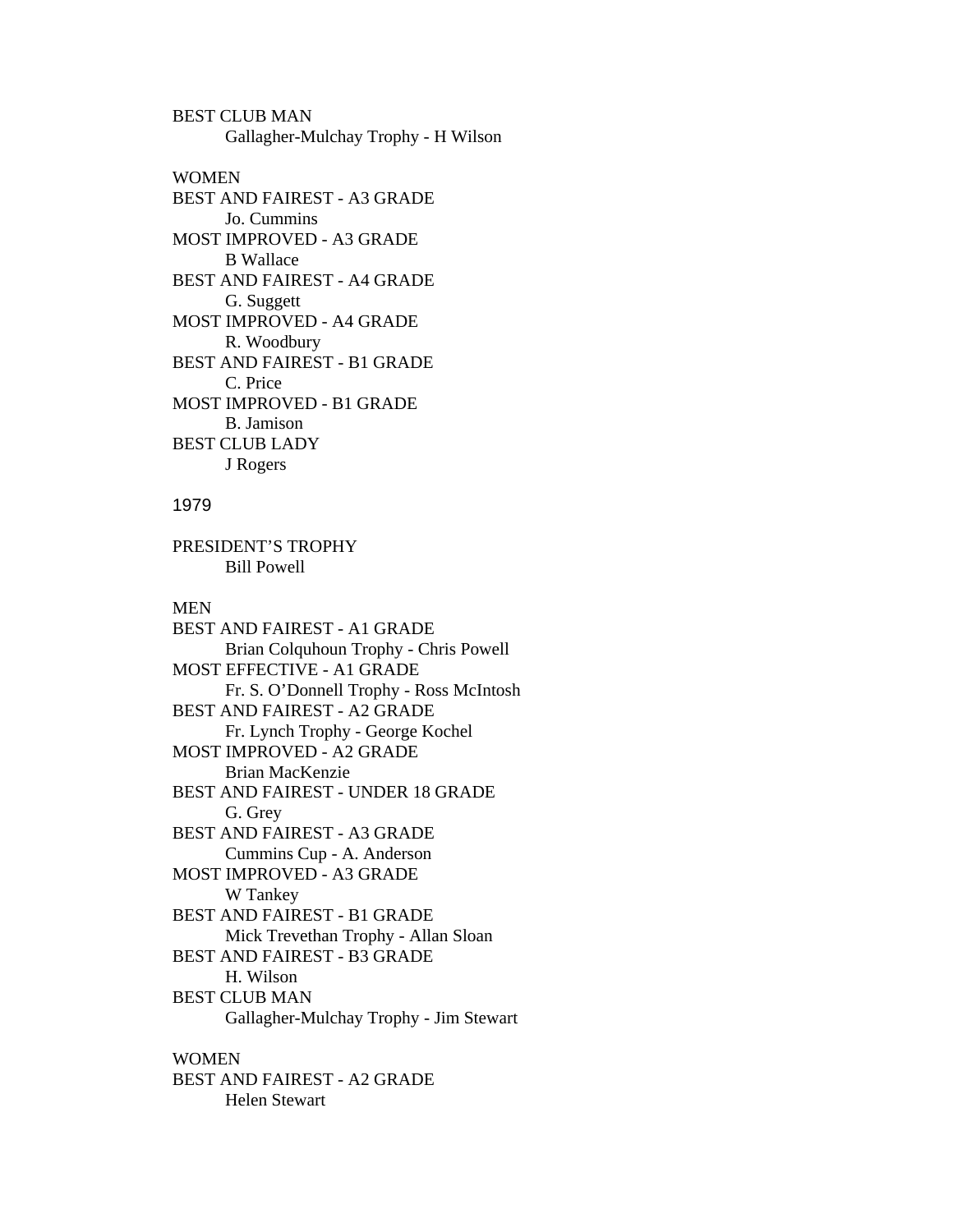MOST IMPROVED - A2 GRADE M. Stevens BEST AND FAIREST - A4 GRADE G. Suggett MOST IMPROVED - A4 GRADE T. O'Toole BEST AND FAIREST - C GRADE W. Woodman MOST IMPROVED - C GRADE M. Ballard BEST CLUB LADY R Stopford

#### 1980

PRESIDENT'S TROPHY John Colquhoun

S. Evans

#### MEN

BEST AND FAIREST - A1 GRADE Brian Colquhoun Trophy - Chris Powell MOST EFFECTIVE - A1 GRADE Fr. S. O'Donnell Trophy - Ross McIntosh BEST AND FAIREST - A2 GRADE Fr. Lynch Trophy - B Wallace MOST IMPROVED - A2 GRADE Craig Sloan BEST AND FAIREST - UNDER 18 GRADE Mark Devine MOST IMPROVED - UNDER 18 GRADE Andrew Deane BEST AND FAIREST - A3 GRADE Cummins Cup - Geoff Colquhoun MOST IMPROVED - A3 GRADE A. Butkus BEST AND FAIREST - B1 GRADE Mick Trevethan Trophy - Allan Sloan BEST AND FAIREST - B3 GRADE Tony Nixon BEST AND FAIREST - C1 GRADE D. Smith BEST CLUB MAN Gallagher-Mulchay Trophy - Beryl Colquhoun WOMEN BEST AND FAIREST - A2 GRADE T. O'Toole MOST IMPROVED - A2 GRADE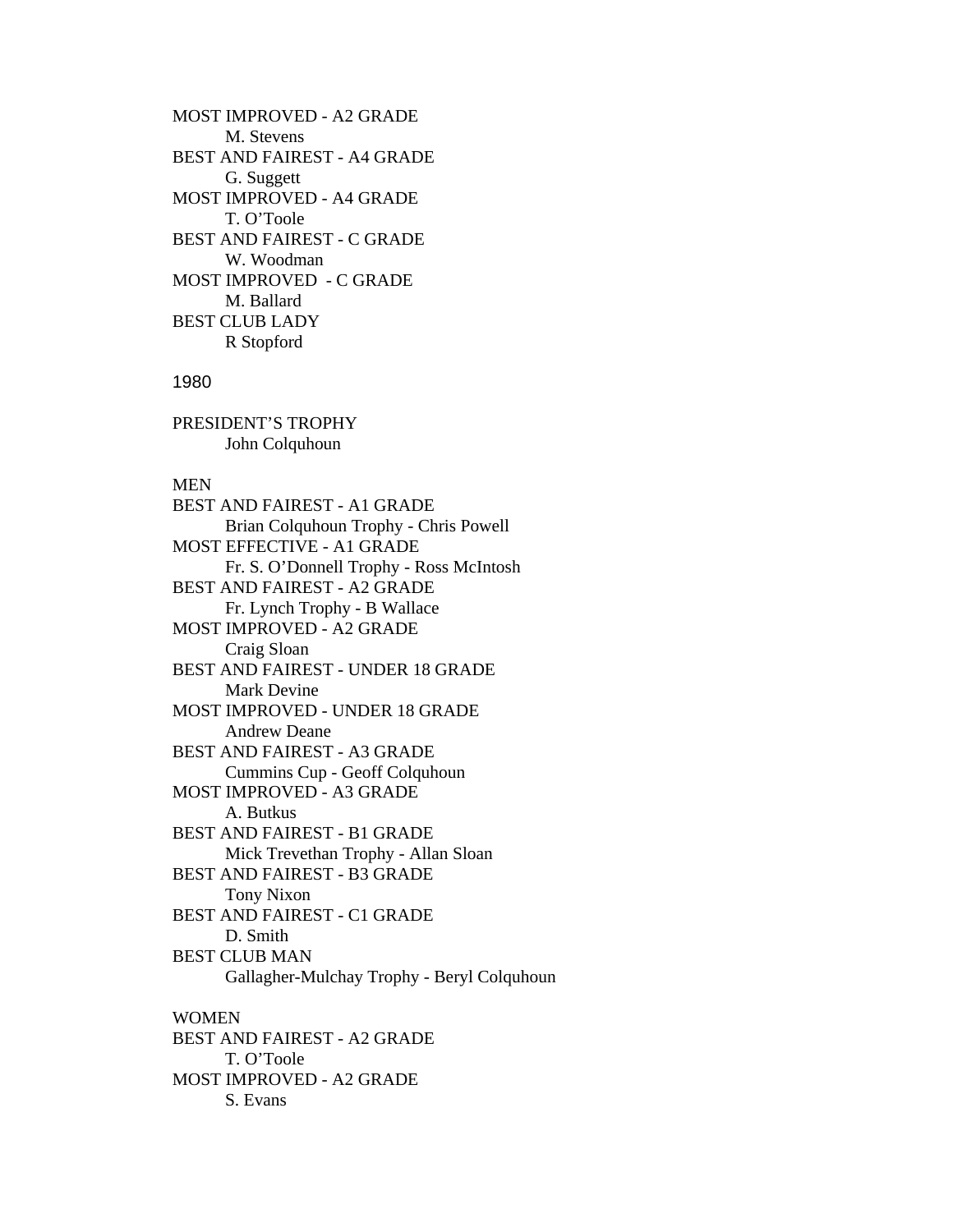BEST AND FAIREST - A4 GRADE Jo Cummins MOST IMPROVED - A4 GRADE R. Nixon BEST CLUB LADY S. Barber

### 1981

PRESIDENT'S TROPHY S. Barber

# MEN

BEST AND FAIREST - A1 GRADE Brian Colquhoun Trophy - Ross McIntosh MOST EFFECTIVE - A1 GRADE Fr. S. O'Donnell Trophy - Barry Rodwell BEST AND FAIREST - A2 GRADE Fr. Lynch Trophy - G. Blowes MOST IMPROVED - A2 GRADE W. Tankey BEST AND FAIREST - UNDER 18 GRADE Mark Devine MOST IMPROVED UNDER 18 GRADE P. Evans BEST AND FAIREST - A3 GRADE Cummins Cup - Mark Blinksell MOST IMPROVED - A3 GRADE G. Grey BEST AND FAIREST - B1 GRADE Mick Trevethan Trophy - Tony Nixon BEST AND FAIREST - B3 GRADE D. LeMesurier BEST AND FAIREST - C1 GRADE Tim Elliott BEST CLUB MAN Gallagher-Mulchay Trophy - G. Armstrong WOMEN BEST AND FAIREST - A2 GRADE C. Price

MOST IMPROVED - A2 GRADE J. Carroll BEST AND FAIREST - A4 GRADE S. Leckie MOST IMPROVED - A4 GRADE C. Stephenson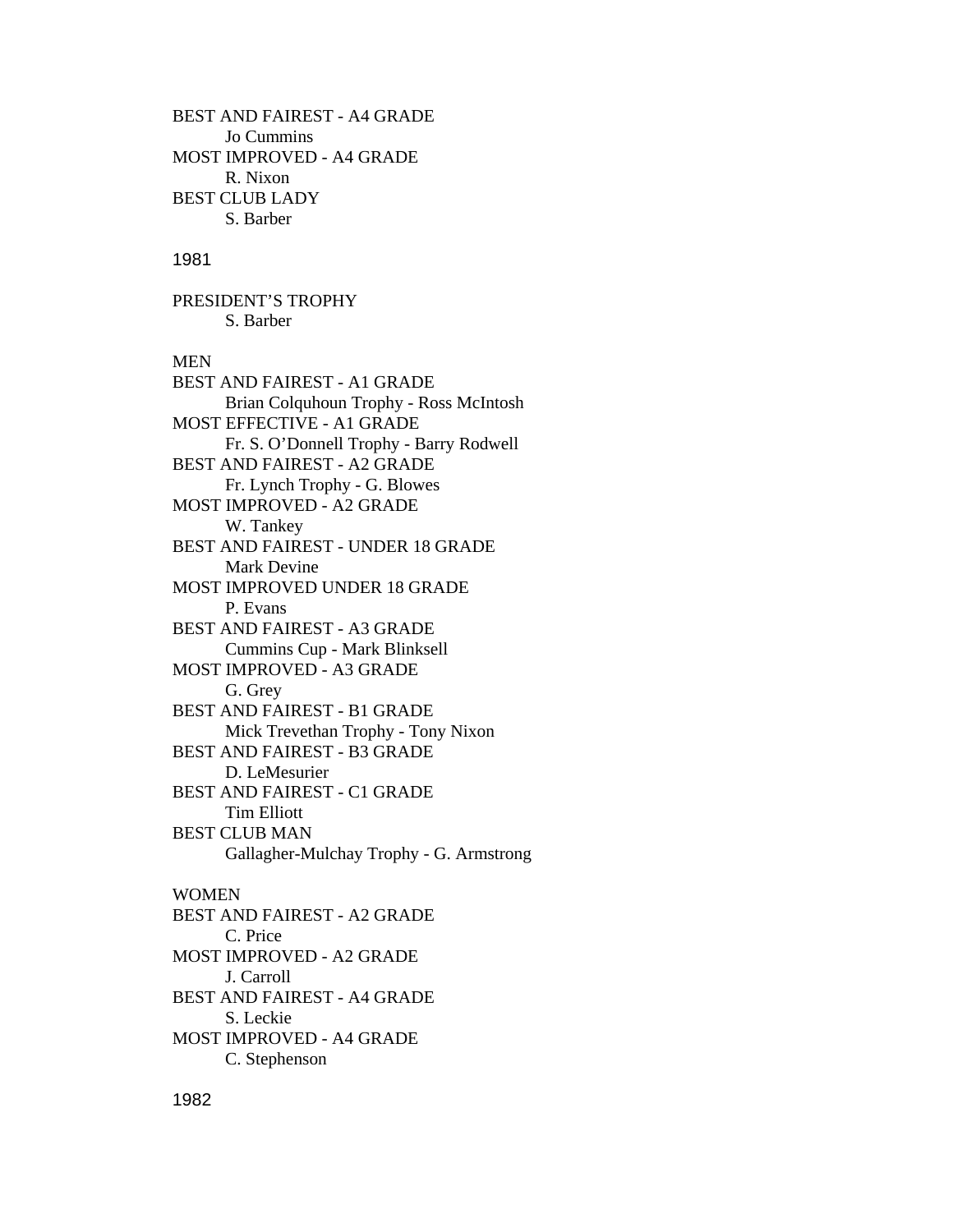PRESIDENT'S TROPHY George Kochel **MEN** BEST AND FAIREST - A1 GRADE Brian Colquhoun Trophy - Chris Powell MOST EFFECTIVE - A1 GRADE Fr. S. O'Donnell Trophy - Kevin Hogan BEST AND FAIREST - A2 GRADE (WHITE TEAM) Fr Lynch Trophy - Geoff Colquhoun MOST IMPROVED - A2 GRADE (WHITE TEAM) A. Proctor BEST AND FAIREST - A2 GRADE (GREEN TEAM) B. Evans MOST IMPROVED - A2 GRADE (GREEN TEAM) Andrew Deane BEST AND FAIREST - UNDER 18 GRADE Craig Sloan MOST IMPROVED - UNDER 18 GRADE Andrew Aldons BEST AND FAIREST - A3 GRADE Cummins Cup - G. Dane MOST IMPROVED - A3 GRADE Tony Nixon BEST AND FAIREST - B1 GRADE Mick Trevethan Trophy - Mick Hourigan BEST AND FAIREST - C1 GRADE Eric Firth BEST CLUB MAN Gallagher-Mulchay Trophy - Mark Evans WOMEN BEST AND FAIREST - A2 GRADE J. Colquhoun MOST IMPROVED - A2 GRADE L. Richardson BEST AND FAIREST - B1 GRADE Helen Stewart MOST IMPROVED - B1 GRADE Lynda Colquhoun BEST AND FAIREST - C1 GRADE P. Goodwin MOST IMPROVED - C1 GRADE Margaret Powell BEST CLUB LADY Helen Stewart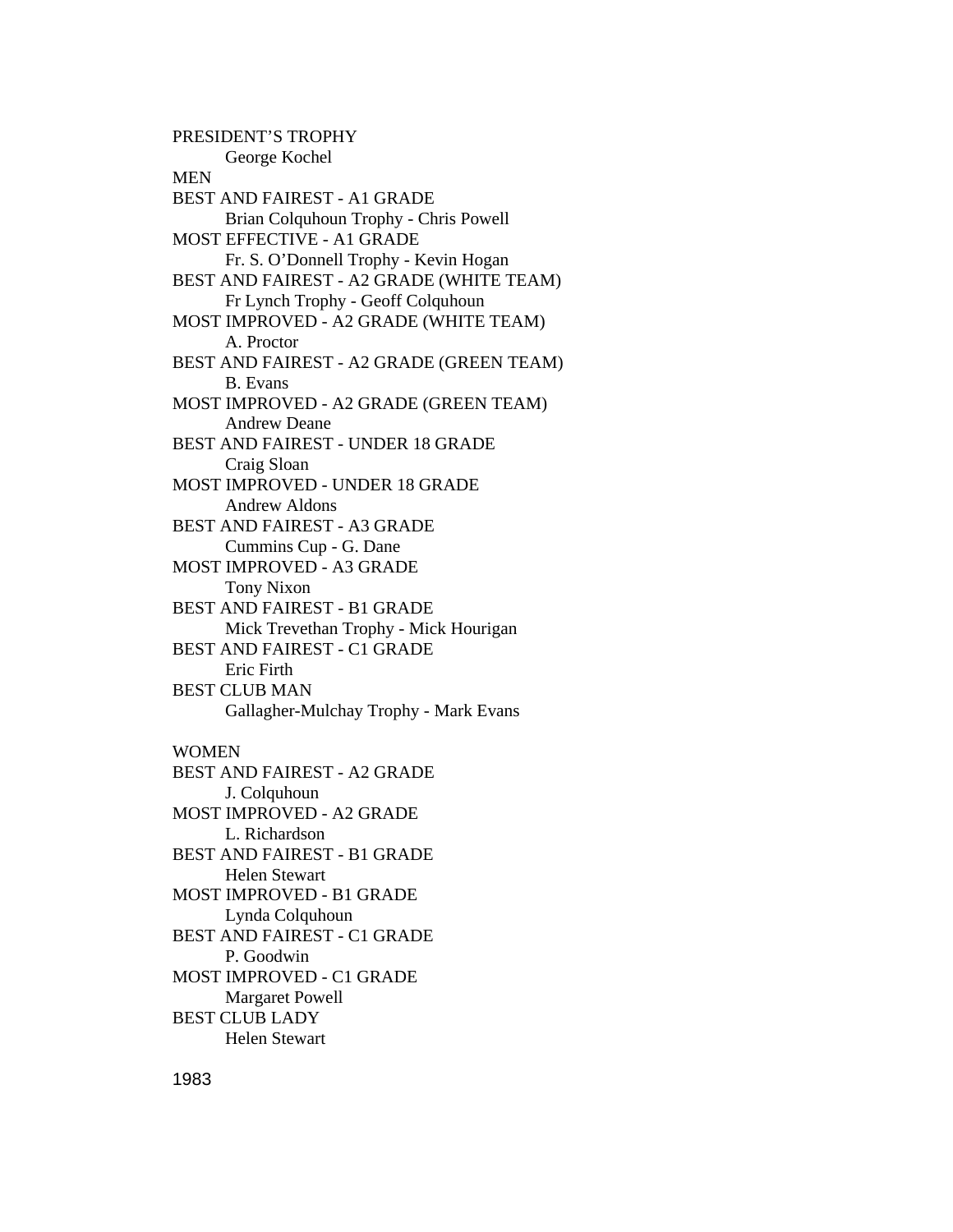PRESIDENT'S TROPHY Mrs Josie Powell & Mrs Maureen Rodwell **MEN** BEST AND FAIREST - A1 GRADE Brian Colquhoun Trophy - Chris Powell MOST EFFECTIVE - A1 GRADE Fr. S. O'Donnell Trophy - Roland Krikowa BEST AND FAIREST - A2 GRADE Phillip Evans MOST IMPROVED - A2 GRADE Andrew Aldons BEST AND FAIREST - UNDER 18 GRADE Andrew Deane MOST IMPROVED - UNDER 18 GRADE Craig Sloan BEST AND FAIREST - A3 GRADE Cummins Cup - Michael Colquhoun MOST IMPROVED - A3 GRADE Steve Hill BEST AND FAIREST - B1 GRADE Trad Wallace BEST AND FAIREST - B2 GRADE Bruce Sloper BEST CLUB MAN Gallagher-Mulchay Trophy - Brian Evans WOMEN BEST AND FAIREST - A2 GRADE

 Helen Stewart MOST IMPROVED - A2 GRADE Robyn Nixon BEST AND FAIREST - B1 GRADE June Osland MOST IMPROVED - B1 GRADE Lynda Colquhoun BEST AND FAIREST - C1 GRADE Val Harding MOST IMPROVED - C1 GRADE Meg Stewart BEST CLUB LADY Pam Goodwin

INDOOR BEST AND FAIREST Bill Powell Memorial Trophy - Ross McIntosh

1984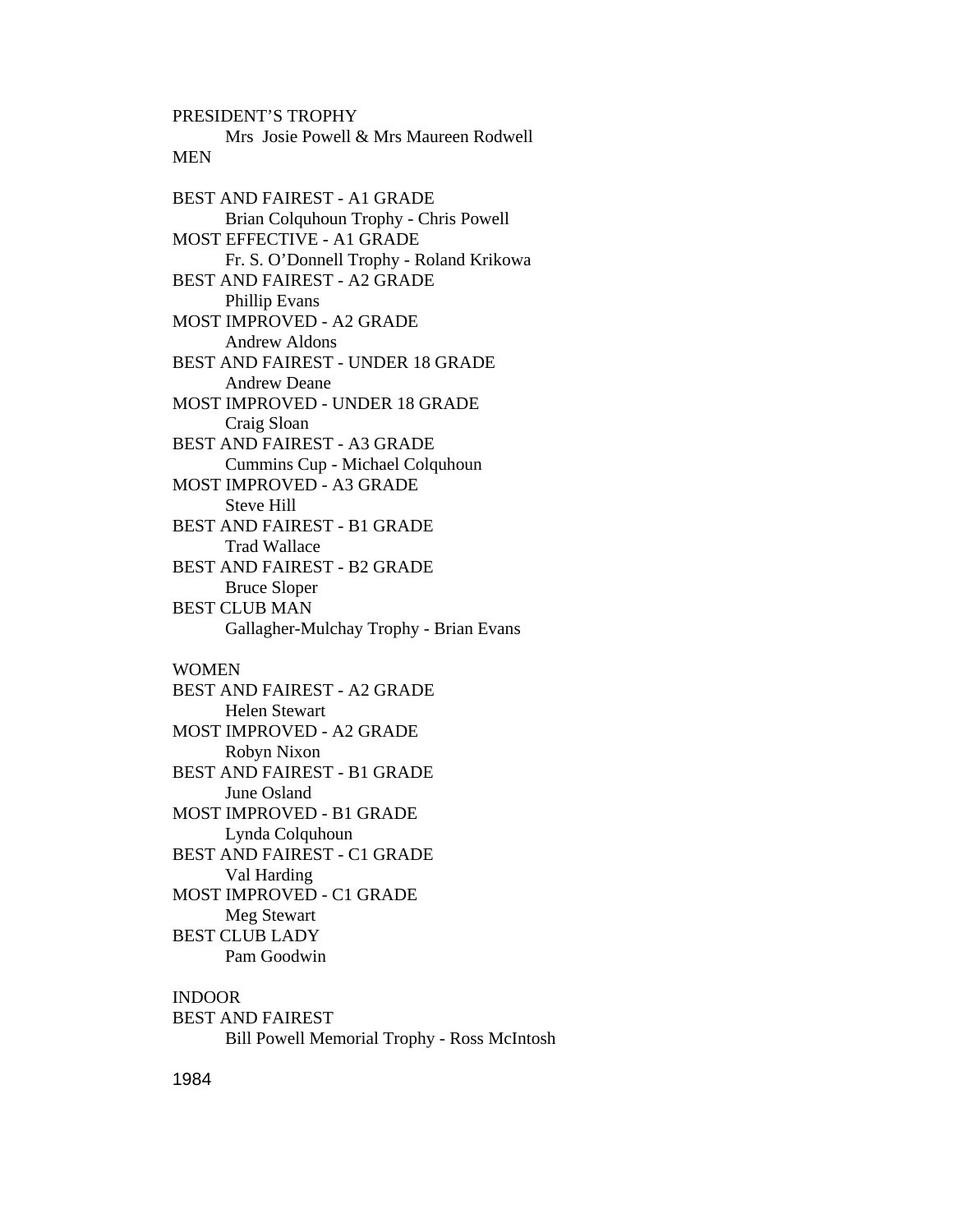PRESIDENT'S TROPHY Chris Powell

#### MEN

BEST AND FAIREST - A1 GRADE Brian Colquhoun Trophy - Chris Powell MOST EFFECTIVE - A1 GRADE Fr. S. O'Donnell trophy - Mark Evans BEST AND FAIREST - A2 GRADE Fr. Lynch Trophy - Bill Tankey MOST IMPROVED - A2 GRADE Mark Devine BEST AND FAIREST - UNDER 18 GRADE Andrew Aldons MOST IMPROVED - UNDER 18 GRADE Scott Kovac BEST AND FAIREST - A3 GRADE Cummins Cup - Geoff Grey MOST IMPROVED - A3 GRADE David Smith BEST AND FAIREST - B1 GRADE MIck Trevethan Trophy - Anthony Prykeil BEST AND FAIREST - B2 GRADE Bruce Sloper BEST AND FAIREST - C1 GRADE Scott Fitzpatrick BEST CLUB MAN Gallagher-Mulchay Trophy - Mark Gallagher WOMEN BEST AND FAIREST - A2 GRADE Lisa Powell MOST IMPROVED - A2 GRADE Susan Brown BEST AND FAIREST - B2 GRADE Jeannine Smith MOST IMPROVED - B2 GRADE Triny Powell UNDER 18 ENCOURAGEMENT AWARD Dearne Durnan

BEST CLUB LADY

Aileen Richards

INDOOR

BEST AND FAIREST Bill Powell Memorial Trophy - Chris Powell.

1985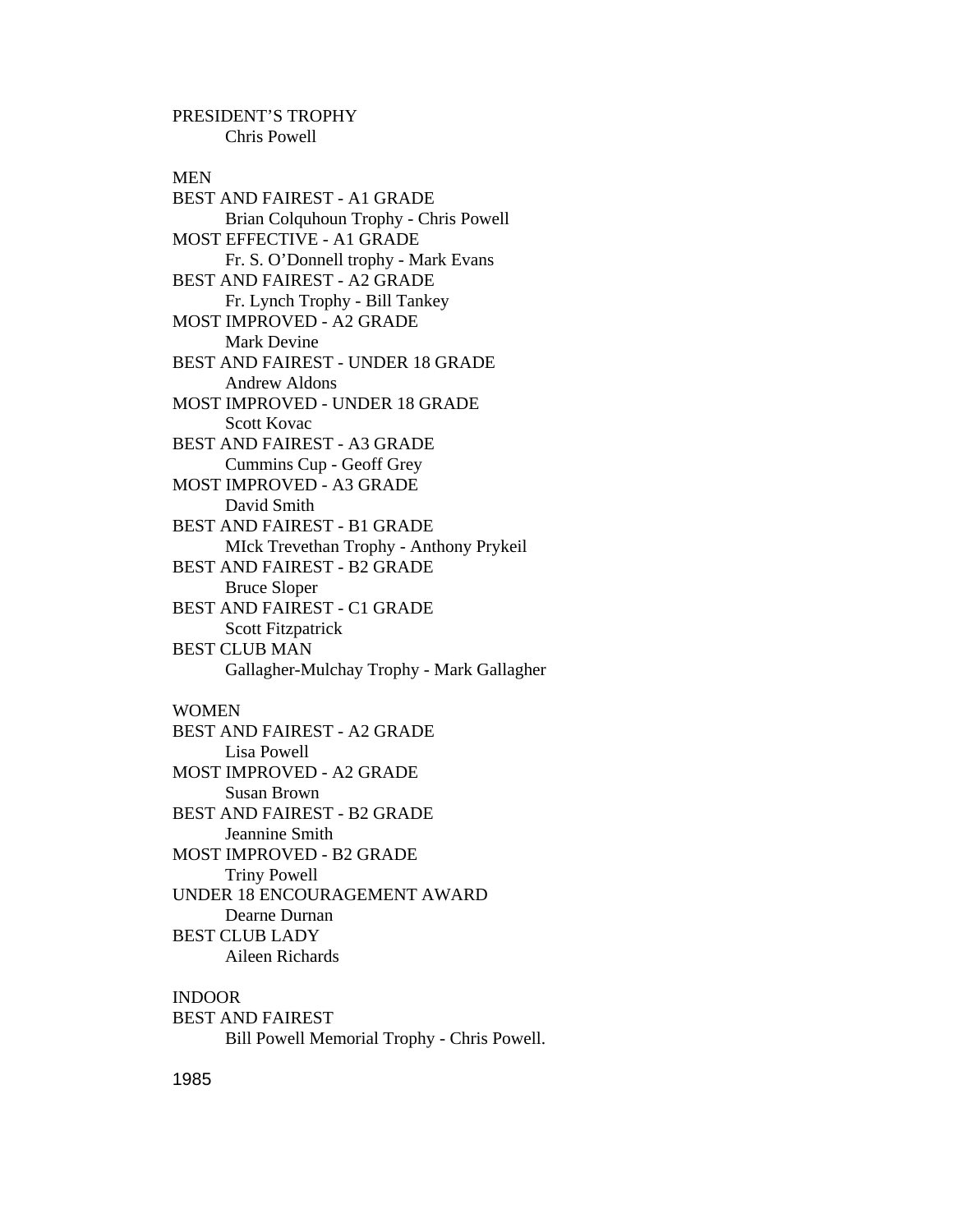PRESIDENT'S TROPHY Max Donato **MEN** BEST AND FAIREST - A1 GRADE Brian Colquhoun Trophy - Mark Evans MOST EFFECTIVE - A1 GRADE Fr. S. O'Donnell trophy - Rohan Wong BEST AND FAIREST - A2 GRADE Fr. Lynch Trophy - Mark Devine MOST IMPROVED - A2 GRADE Steve Hill BEST AND FAIREST - UNDER 18 GRADE Andrew Aldons MOST IMPROVED - UNDER 18 GRADE Craig Toole BEST AND FAIREST - A3 GRADE Cummins cup - Tony Nixon MOST IMPROVED - A3 GRADE Chris Mee BEST AND FAIREST - B1 GRADE Ces Mikola BEST AND FAIREST - B2 GRADE Eric Firth BEST CLUB MAN Gallagher-Mulchay Trophy - John Lane WOMEN BEST AND FAIREST - AR GRADE Stacey Tanner MOST IMPROVED - AR GRADE Kate Gainer BEST AND FAIREST - A3 GRADE Aileen Richards MOST IMPROVED - A3 GRADE Jeannine Smith BEST AND FAIREST - B1 GRADE Jenny Snashall MOST IMPROVED - B1 GRADE Wendy Keeley BEST AND FAIREST - B3 GRADE Sandra O'Shea MOST IMPROVED - B3 GRADE Vanya LeMesurier BEST CLUB LADY Beryl Colquhoun

# INDOOR

BEST AND FAIREST Bill Powell Memorial Trophy - Ross McIntosh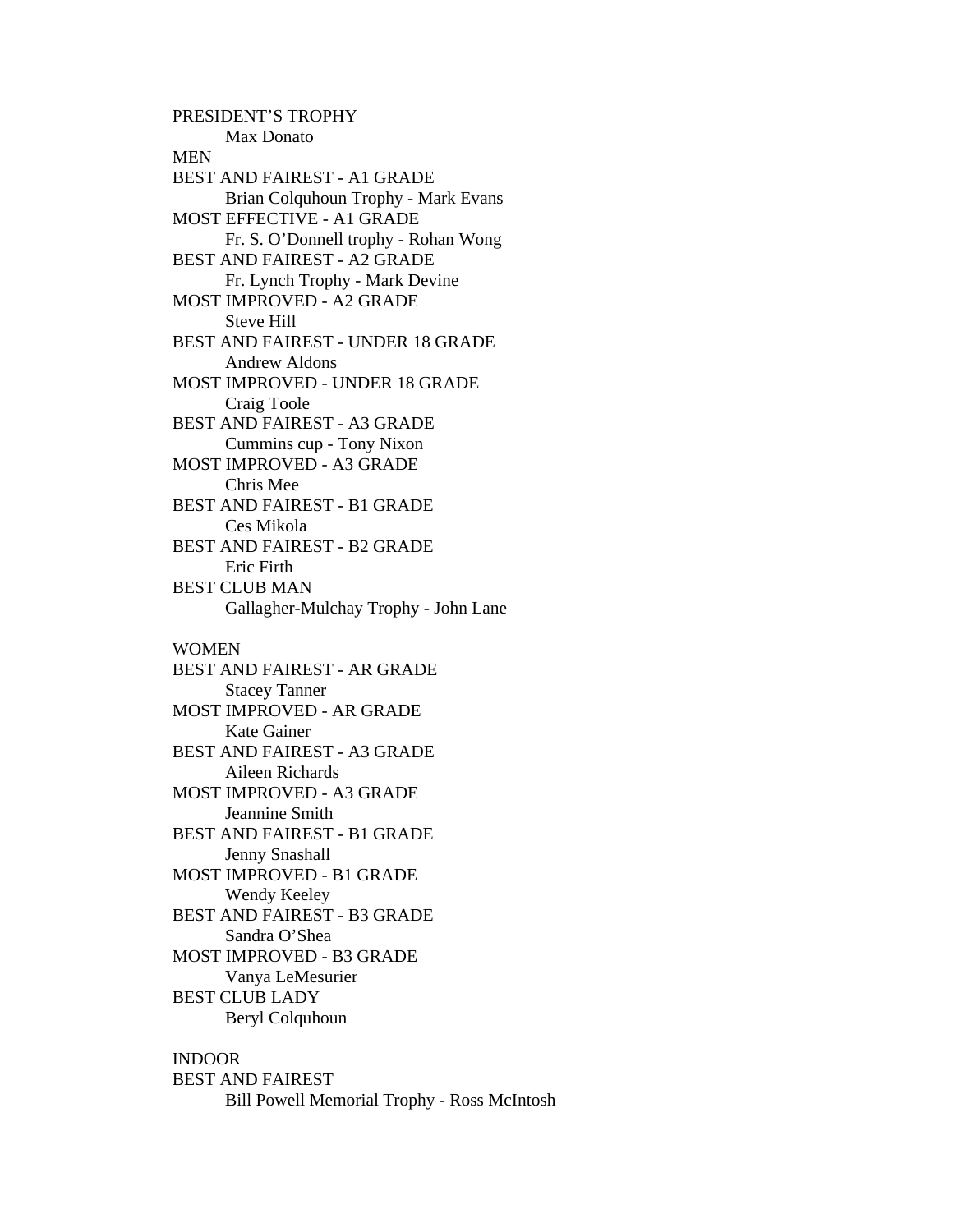1986

PRESIDENT'S TROPHY Geoff Colquhoun **MEN** BEST AND FAIREST - A1 GRADE Brian Colquhoun Trophy - Mark Evans MOST EFFECTIVE - A1 GRADE Fr. S. O'Donnell Trophy - Kevin Hogan BEST AND FAIREST - A2 GRADE Fr. Lynch Trophy - Dietmar Koeck MOST IMPROVED - A2 GRADE Brian MacKenzie BEST AND FAIREST - UNDER 18 GRADE Jason Toole MOST IMPROVED - UNDER 18 GRADE Darren Thomas BEST AND FAIREST - A3 GRADE Cummins Cup - Dave Lowrey MOST IMPROVED - A3 GRADE Dave LeMesurier BEST AND FAIREST - B1 GRADE Mick Trevethan Trophy - Dave Smith BEST AND FAIREST - B3 GRADE Ray Monico BEST CLUB MAN Gallagher-Mulchay Trophy - Steve Hill WOMEN BEST AND FAIREST - AR GRADE Triny Powell MOST IMPROVED - AR GRADE Jenny Snashall BEST AND FAIREST - A3 GRADE Bronwyn O'Meara MOST IMPROVED - A3 GRADE Bronwyn Griffiths BEST AND FAIREST - B1 GRADE Sally McNeill MOST IMPROVED - B1 GRADE Karen Johnson BEST AND FAIREST - B2 GRADE Amanda Sheaves MOST IMPROVED - B2 GRADE Bernadette Garrity

BEST AND FAIREST - B3 GRADE Val Harding

MOST IMPROVED - B3 GRADE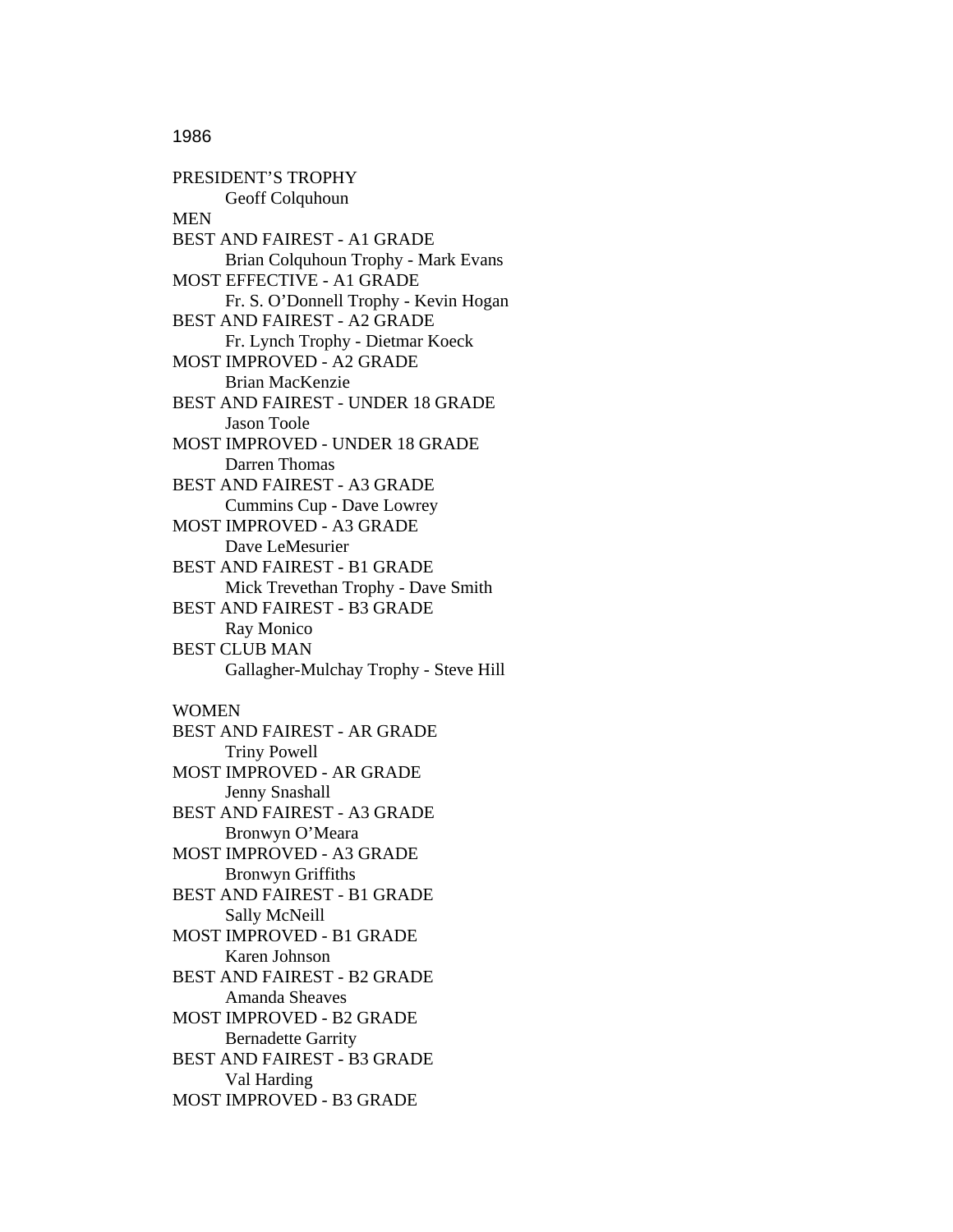Njari Richards UNDER 18 ENCOURAGEMENT AWARD Nicole Gribbi BEST CLUB LADY Jeannine Smith

# INDOOR

BEST AND FAIREST Bill Powell Memorial Trophy - Ross McIntosh.

#### 1987

PRESIDENT'S TROPHY Mark Evans MEN BEST AND FAIREST - A1 GRADE Brian Colquhoun Trophy - Zane Hall MOST EFFECTIVE - A1 GRADE Fr. S. O'Donnell Trophy - Mark Taylor BEST AND FAIREST - A2 GRADE Fr. Lynch Trophy - Brian Evans MOST IMPROVED - A2 GRADE Michael Colquhoun BEST AND FAIREST - UNDER 18 Mark Straker MOST IMPROVED - UNDER 18 Jason Toole BEST AND FAIREST - A4 GRADE Tony Nixon MOST IMPROVED - A4 GRADE Stephen Mee BEST AND FAIREST - B1 GRADE Mick Trevethan Trophy - Trad Wallace BEST AND FAIREST - C1 GRADE Ray Monico BEST CLUB MAN Gallagher-Mulchay Trophy - Mark Taylor WOMEN BEST AND FAIREST - A1 GRADE Megan Mitropoulis MOST IMPROVED - A1 GRADE

Triny Powell

BEST AND FAIREST - AR GRADE

Bronwyn O'Meara

MOST IMPROVED - AR GRADE

Clare Stanwix

BEST AND FAIREST - A3 GRADE Karen Johnston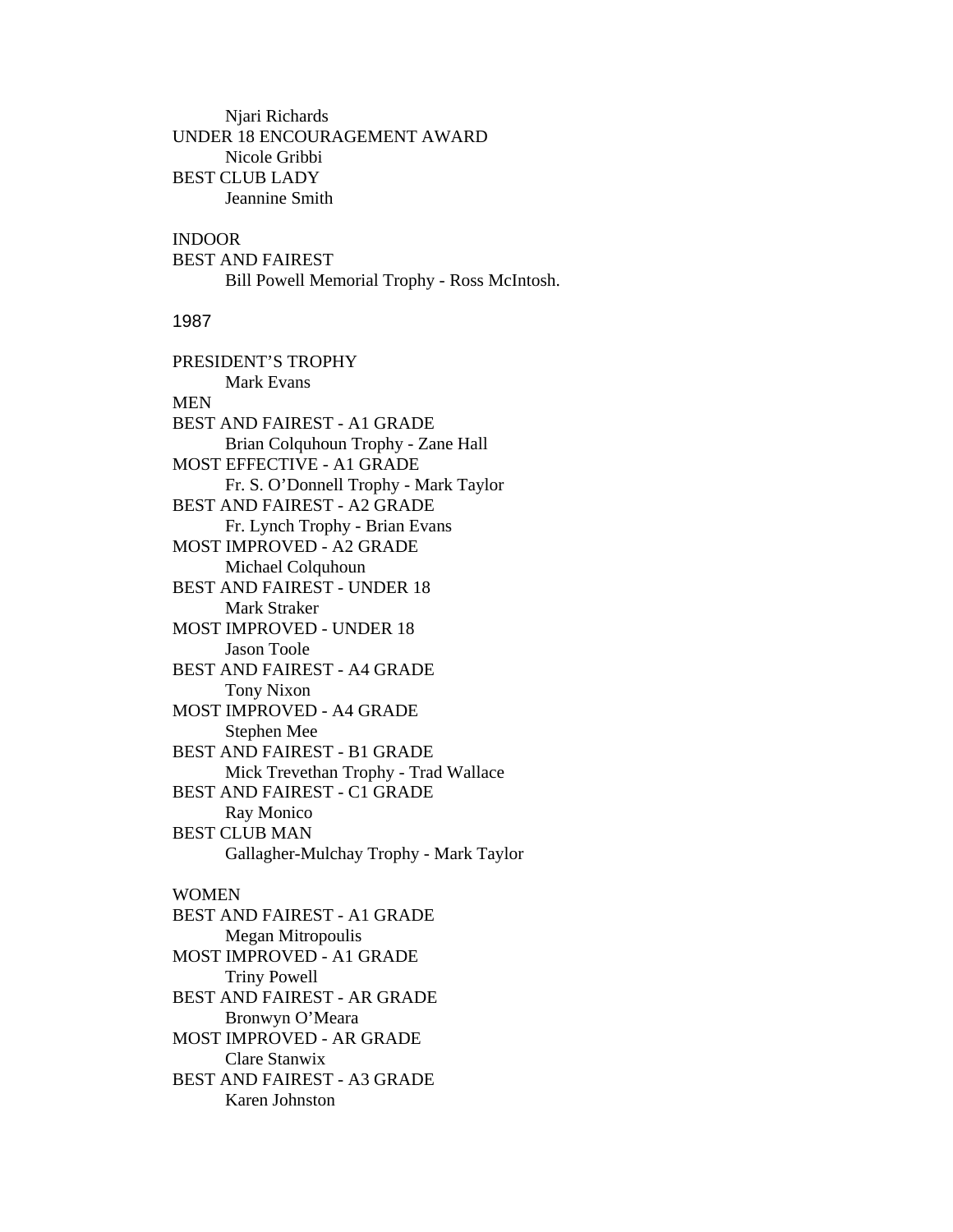MOST IMPROVED - A3 GRADE Rebecca Wisener BEST AND FAIREST - B1 GRADE Kim Keir MOST IMPROVED - B1 GRADE Susan Ford BEST AND FAIREST - B3 GRADE Cindy Devine MOST IMPROVED - B3 GRADE Michelle Lowe UNDER 18 ENCOURAGEMENT AWARD Kelly Carlon BEST CLUB LADY Jeannine Smith

#### INDOOR

BEST AND FAIREST Bill Powell Memorial Trophy - Peter McNally

# 1988

PRESIDENT'S TROPHY Helen Stewart

#### MEN

BEST AND FAIREST - A1 GRADE Brian Colquhoun Trophy - Andrew Aldons MOST EFFECTIVE - A1 GRADE Fr. S. O'Donnell Trophy - Peter McNally BEST AND FAIREST - A2 GRADE Fr. Lynch Trophy - C. Toole MOST IMPROVED - A2 GRADE Michael Colquhoun BEST AND FAIREST - UNDER 18 GRADE T. Casey MOST IMPROVED - UNDER 18 GRADE Andrew Fitzpatrick BEST AND FAIREST - A3 GRADE Cummins Cup - Tony Nixon MOST IMPROVED - A3 GRADE A Proctor BEST AND FAIREST - B1 GRADE Mick Trevethan Trophy - A. White MOST IMPROVED - B1 GRADE Steven Colquhoun BEST AND FAIREST - C1 GRADE P. Kirkham MOST IMPROVED - C1 GRADE Mike Trevethan Jnr.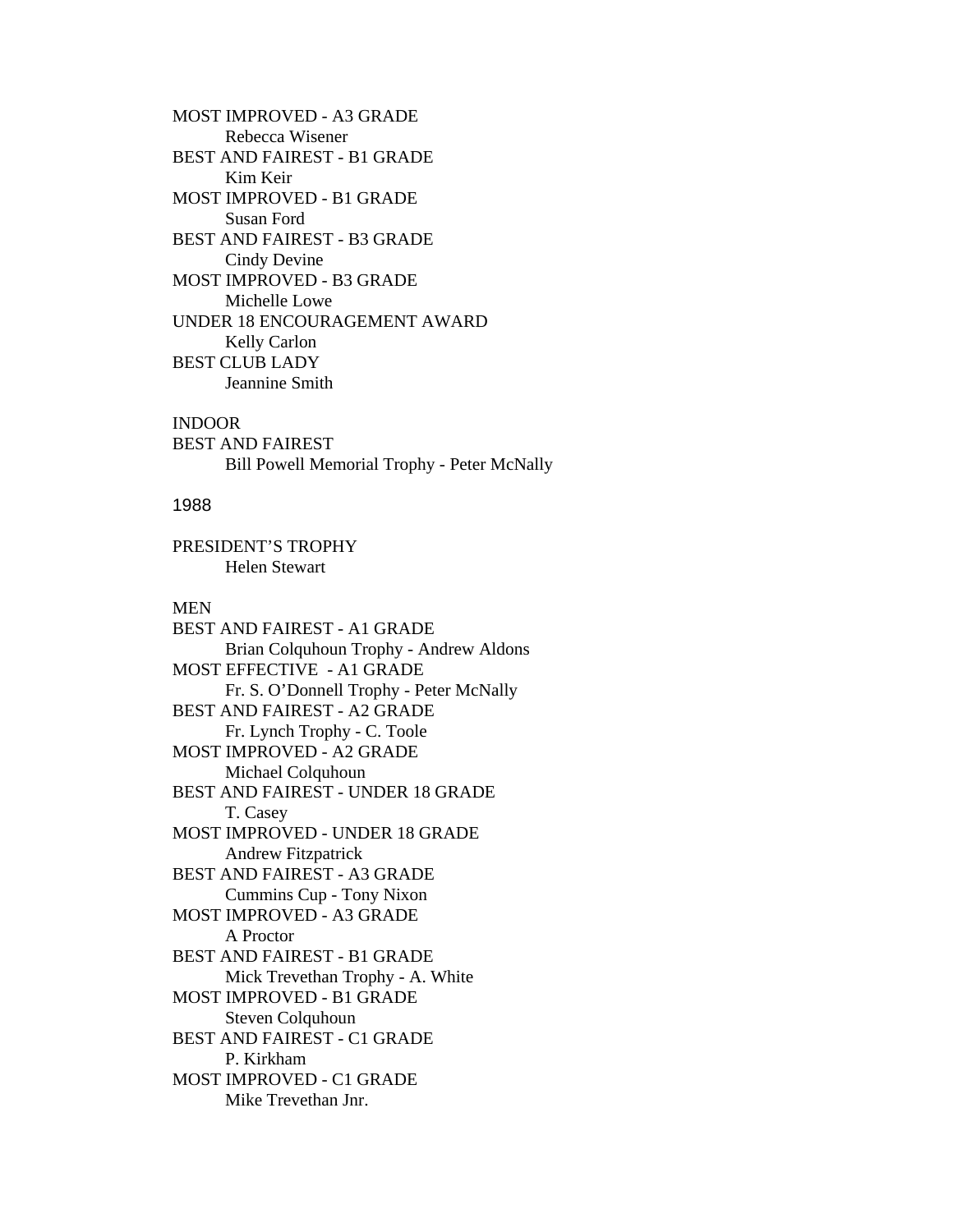BEST CLUB MAN Gallagher-Mulchay Trophy - Ed Mickleburgh **WOMEN** BEST AND FAIREST - FIRST GRADE Jenny Natali and Lisa Powell MOST IMPROVED - FIRST GRADE Triny Powell BEST AND FAIREST - SECOND GRADE Kelly Carlon MOST IMPROVED - SECOND GRADE Bronwyn Griffith BEST AND FAIREST - THIRD GRADE K. Jolliffe MOST IMPROVED - THIRD GRADE K. Gainer BEST AND FAIREST - FIFTH GRADE Michelle Carlon MOST IMPROVED - FIFTH GRADE A. Hicking BEST AND FAIREST - SIXTH GRADE T. Cornish MOST IMPROVED - SIXTH GRADE L. Spiteri BEST AND FAIREST - SEVENTH GRADE N-L Neindorf UNDER 18 ENCOURAGEMENT AWARD Vicky Pereyra BEST CLUB LADY Helen Stewart

INDOOR BEST AND FAIREST Bill Powell Memorial Trophy - Peter McNally

#### 1989

PRESIDENT'S TROPHY Dom Galloway

### MEN

BEST AND FAIREST - A1 GRADE Brian Colquhoun Trophy - W. Gallagher MOST EFFECTIVE - A1 GRADE Fr. S. O'Donnell Trophy - Michael Colquhoun BEST AND FAIREST - A2 GRADE Fr. Lynch Trophy - W. Murdoch MOST IMPROVED - A2 GRADE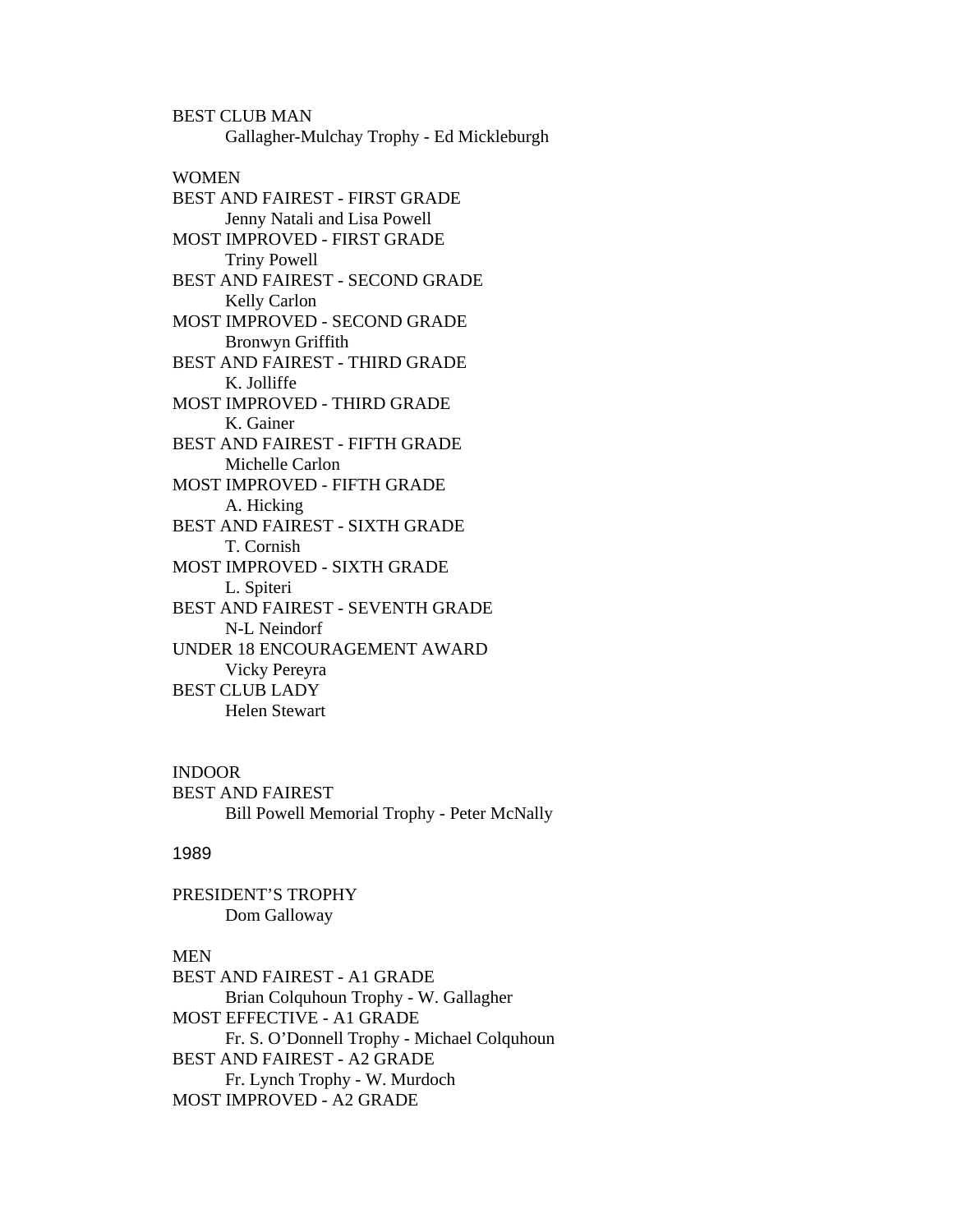Brendon Colquhoun BEST AND FAIREST - UNDER 18 GRADE T. Casey MOST IMPROVED - UNDER 18 GRADE Russell Cornish BEST AND FAIREST - A4 GRADE Tony Nixon MOST IMPROVED - A4 GRADE Steven Colquhoun BEST AND FAIREST - C1 GRADE Mike Trevethan Jnr MOST IMPROVED - C1 GRADE A. Rothnie BEST CLUB MAN Gallagher-Mulchay Trophy - B Casey Snr WOMEN BEST AND FAIREST - FIRST GRADE Triny Powell MOST IMPROVED - FIRST GRADE Elissa Galvin BEST AND FAIREST - SECOND GRADE Michelle Powell MOST IMPROVED - SECOND GRADE Michelle Carlon BEST AND FAIREST - THIRD GRADE T. Cornish MOST IMPROVED - THIRD GRADE A. Beckinsale BEST AND FAIREST - FIFTH GRADE W. Keeley MOST IMPROVED - FIFTH GRADE Jessica Whitlock BEST AND FAIREST - SIXTH GRADE T. Arnall MOST IMPROVED - SIXTH GRADE Christine Rowsell BEST AND FAIREST - SEVENTH GRADE D. Slater MOST IMPROVED - SEVENTH GRADE L. Randell UNDER 18 ENCOURAGEMENT AWARD Susan Ford BEST CLUB LADY Joan Fitzpatrick INDOOR

BEST AND FAIREST Bill Powell Memorial Trophy - Stephen Hill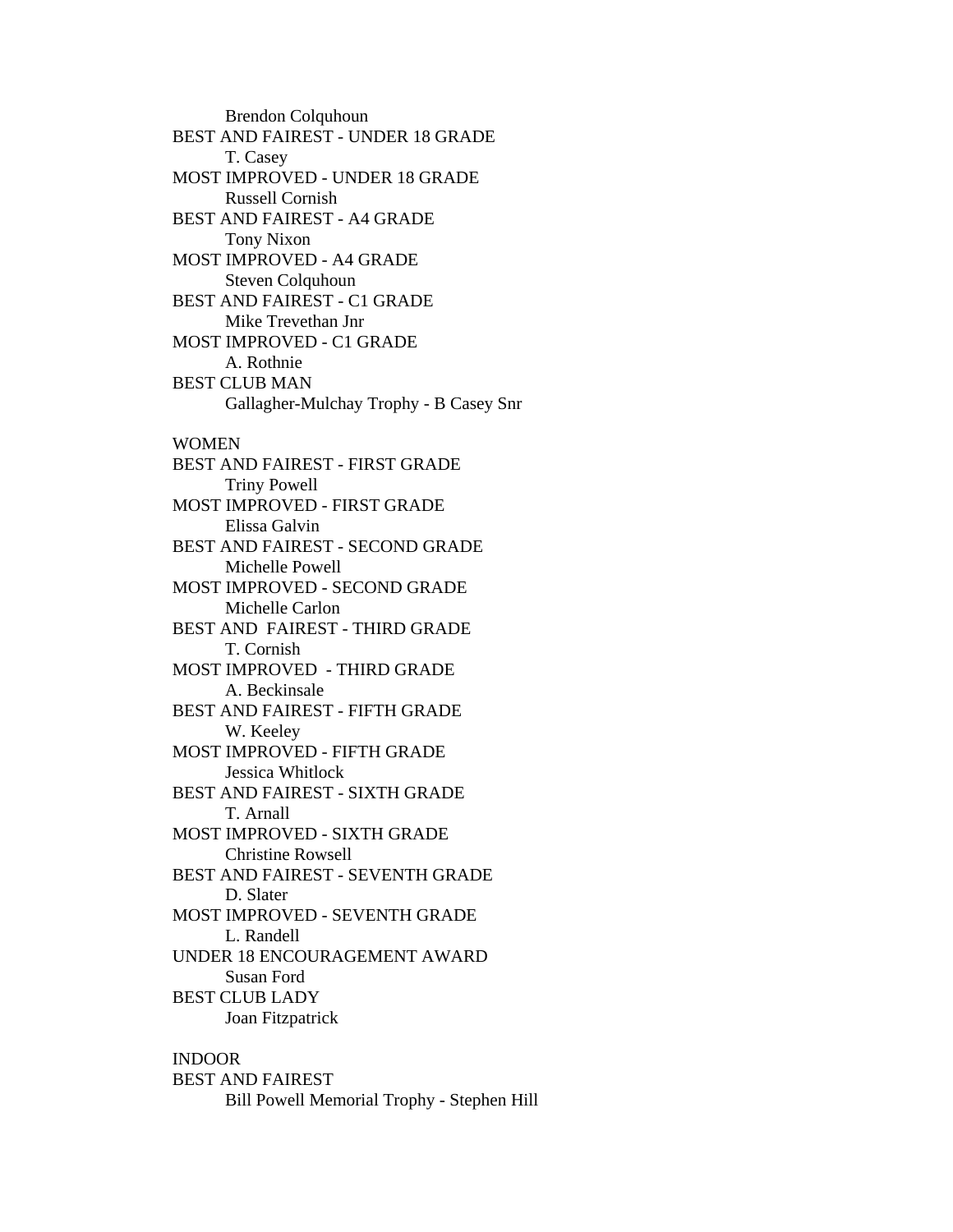1990

PRESIDENT'S TROPHY Kate Hobbs and Kevin Hogan BEST AND FAIREST - A1 GRADE Brian Colquhoun Trophy - Brendon Colquhoun MOST EFFECTIVE - A1 GRADE Fr. S. O'Donnell Trophy - D. Koeck BEST AND FAIREST - A2 GRADE Fr. Lynch Trophy - N. Clancy MOST IMPROVED - A2 GRADE Andrew Fitzpatrick BEST AND FAIREST - UNDER 18 GRADE Russell Cornish MOST IMPROVED - UNDER 18 GRADE M. Crozier BEST AND FAIREST - A4 GRADE C. Mikola MOST IMPROVED - A4 GRADE Scott Fitzpatrick BEST AND FAIREST - B3 GRADE G. Seivers MOST IMPROVED - B3 GRADE G. Nagy BEST CLUB MAN Gallagher-Mulchay Trophy - Mike Trevethan Jnr WOMEN BEST AND FAIREST - FIRST GRADE Triny Powell MOST IMPROVED - FIRST GRADE Vicky Pereyra BEST AND FAIREST - SECOND GRADE Michelle Powell MOST IMPROVED - SECOND GRADE Clare Stanwix BEST AND FAIREST - THIRD TEAM M. Moss MOST IMPROVED - THIRD TEAM Kate Norris BEST AND FAIREST - FOURTH TEAM Cindy Devine MOST IMPROVED - FOURTH TEAM B. Brown BEST AND FAIREST - FIFTH TEAM A. Geiss MOST IMPROVED - FIFTH TEAM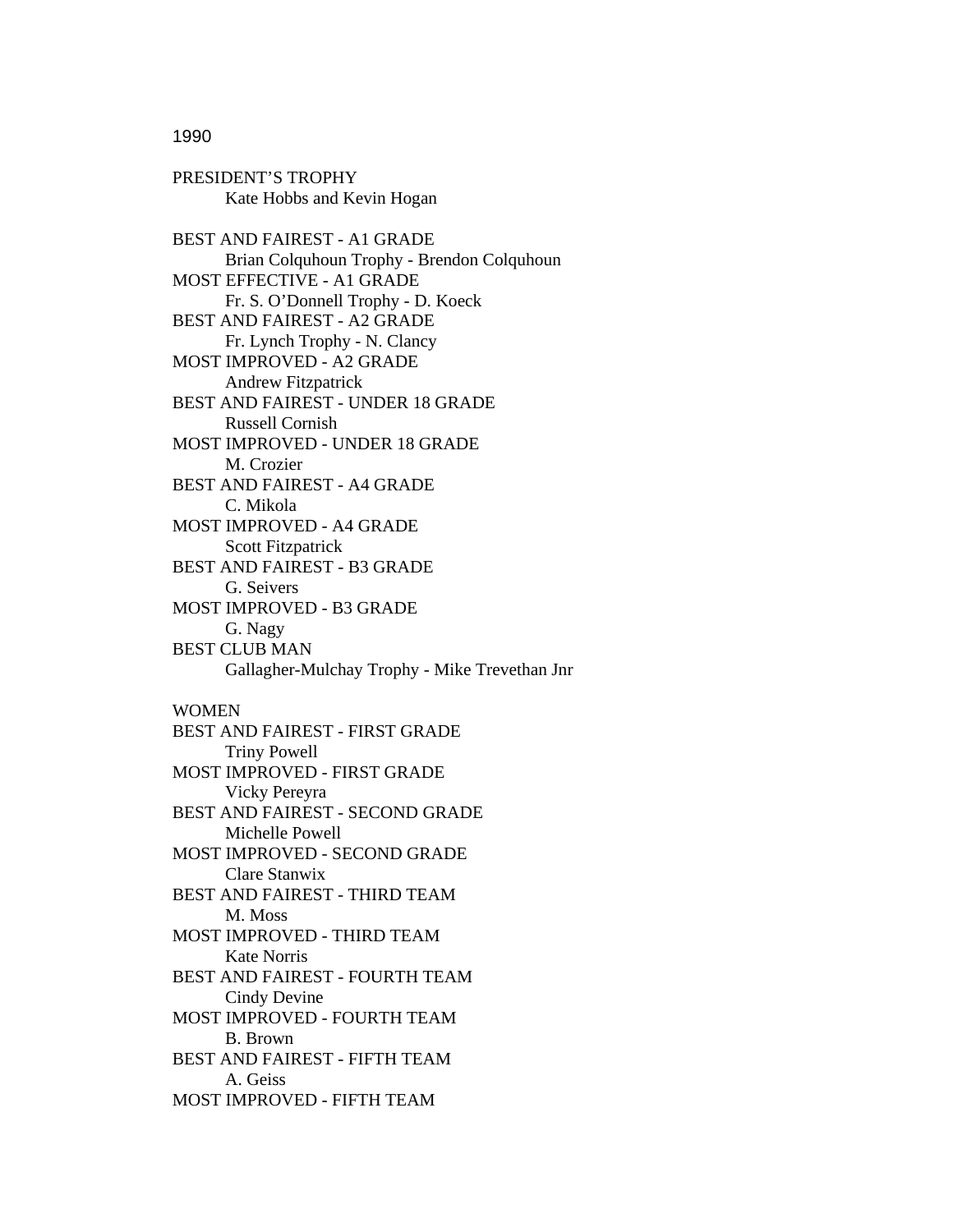M. Quinn UNDER 18 ENCOURAGEMENT AWARD Alison Reis BEST CLUB LADY Joan Fitzpatrick

## INDOOR

BEST AND FAIREST Bill Powell Memorial Trophy - B. Evans

### 1991

PRESIDENT'S TROPHY Tony Nixon

#### MEN

BEST AND FAIREST - CL1 GRADE Brian Colquhoun Trophy - N. Clancy MOST EFFECTIVE - CL1 GRADE Fr. S. O'Donnell Trophy - Michael Colquhoun BEST AND FAIREST - CL1R GRADE Mike Trevethan Jnr. MOST IMPROVED - CL1R GRADE M. Crosier BEST AND FAIREST - A4 GRADE C. Mikola MOST IMPROVED - A4 GRADE G. Seivers BEST AND FAIREST - C1 GRADE G. Lambert MOST IMPROVED - C1 GRADE Chris Trevethan BEST AND FAIREST - UNDER 18 GRADE Ardrew Fitzpatrick MOST IMPROVED - UNDER 18 GRADE G. Johns BEST CLUB MAN Gallagher-Mulcahy Trophy - Mike Trevethan Jnr. WOMEN BEST AND FAIREST - FIRST GRADE Triny Powell MOST IMPROVED - FIRST GRADE Alison Reis BEST AND FAIREST - SECOND GRADE Michelle Carlon MOST IMPROVED - SECOND GRADE M. Moss BEST AND FAIREST - THIRD GRADE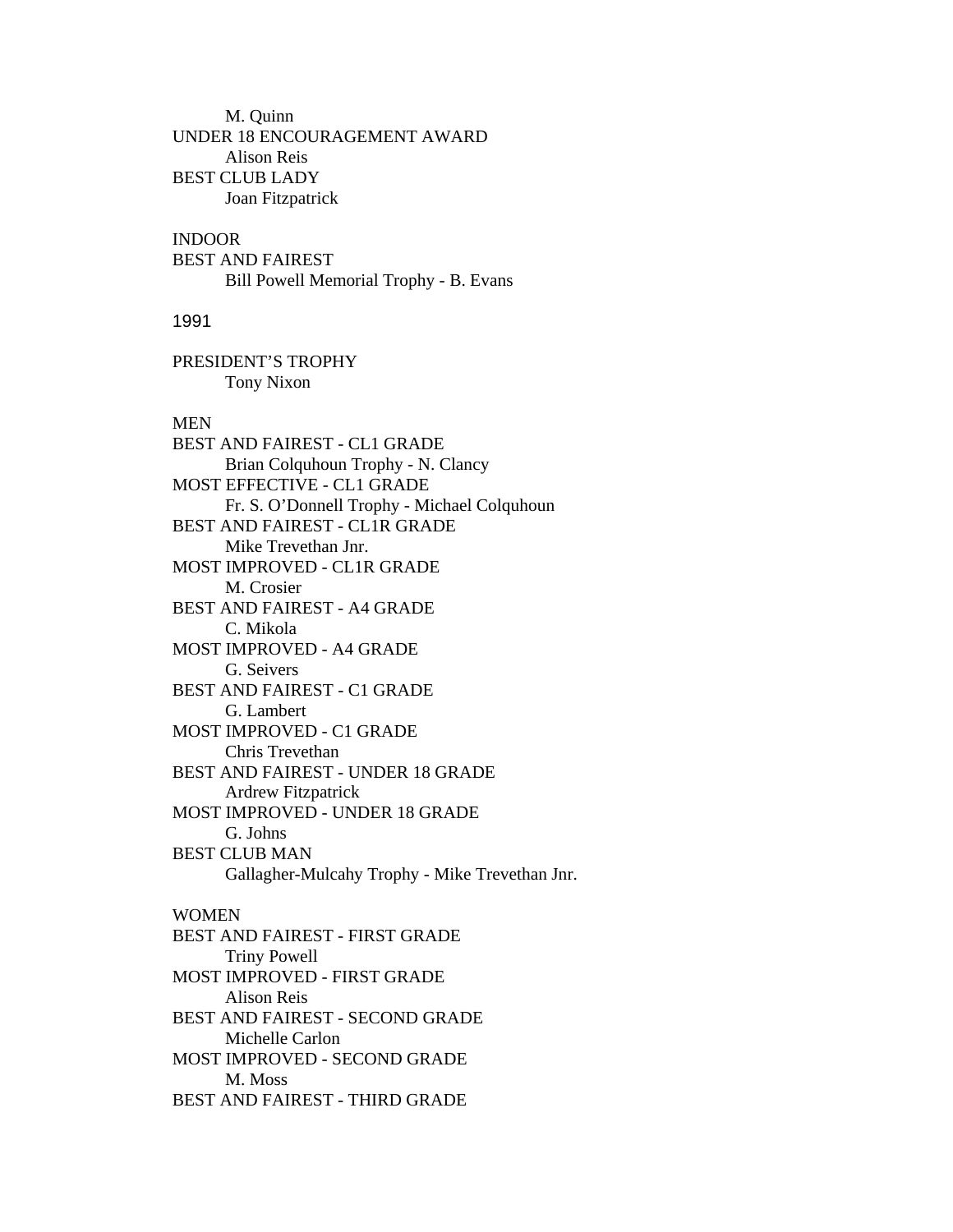Melinda Ford MOST IMPROVED - THIRD GRADE Olivia Rodwell BEST AND FAIREST - FIFTH GRADE N. Dodds MOST IMPROVED - FIFTH GRADE W. Keeley and L. Randell BEST AND FAIREST - SEVENTH GRADE R. James MOST IMPROVED - SEVENTH GRADE M. Quinn and Jenny Ford UNDER 18 ENCOURAGEMENT AWARD Kate Norris BEST CLUB LADY Julie Pope

# INDOOR

BEST AND FAIREST Bill Powell Memorial Trophy - E. Gallagher.

## 1992

PRESIDENT'S TROPHY Lisa Powell

### MEN

BEST AND FAIREST - CL1 GRADE Brian Colquhoun Trophy - Brendon Colquhoun MOST EFFECTIVE - CL1 GRADE Fr. S. O'Donnell Trophy - Nick Clancy BEST AND FAIREST - CL1R GRADE Fr Lynch Trophy - Ben Casey MOST IMPROVED - CL1R GRADE James Chudleigh BEST AND FAIREST - A4 GRADE Jim Stewart MOST IMPROVED - A4 GRADE Chris Trevethan BEST AND FAIREST - C GRADE Trad Wallace MOST IMPROVED - C GRADE Chris Lucas BEST AND FAIREST - UNDER 18 GRADE Russell Cornish MOST IMPROVED - UNDER 18 GRADE Andrew Fitzpatrick BEST CLUB MAN Gallagher-Mulchay Trophy - Jim Stewart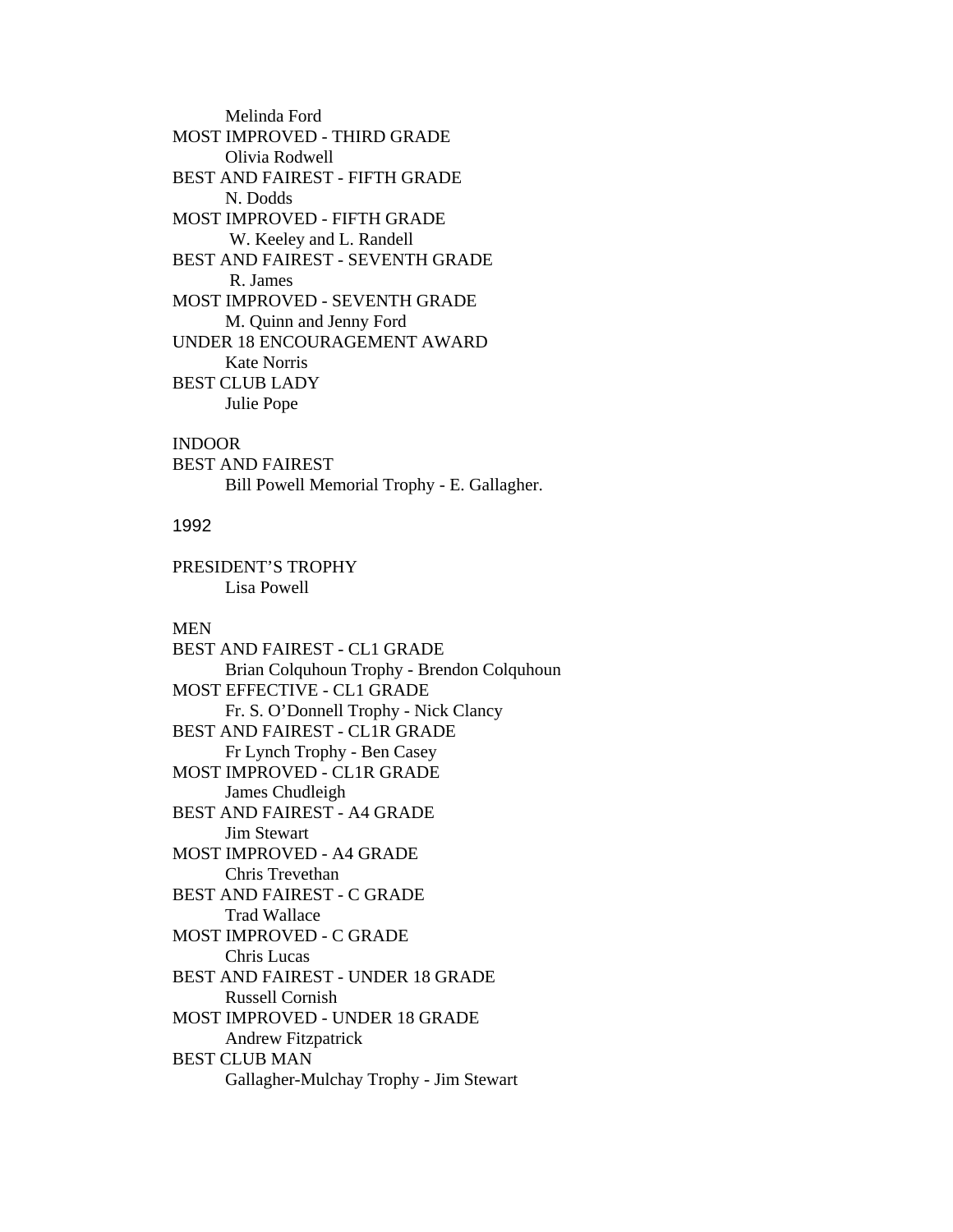WOMEN BEST AND FAIREST - FIRST GRADE Helen McIntosh MOST IMPROVED - FIRST GRADE Alison Reis BEST AND FAIREST - THIRD GRADE Roz Knight MOST IMPROVED - THIRD GRADE Mel Knight BEST AND FAIREST - SIXTH GRADE Helen Stewart MOST IMPROVED - SIXTH GRADE Helen Miller BEST AND FAIREST- SEVENTH GRADE Elanore Pringle MOST IMPROVED - SEVENTH GRADE Sian Smith BEST AND FAIREST - EIGHTH GRADE Jenny Ford MOST IMPROVED - EIGHTH GRADE Christine Rowsell UNDER 18 ENCOURAGEMENT AWARD Jessica Whitlock BEST CLUB LADY Bronwyn O'Meara

## INDOOR

BEST AND FAIREST Bill Powell Memorial Trophy - Stephen Hill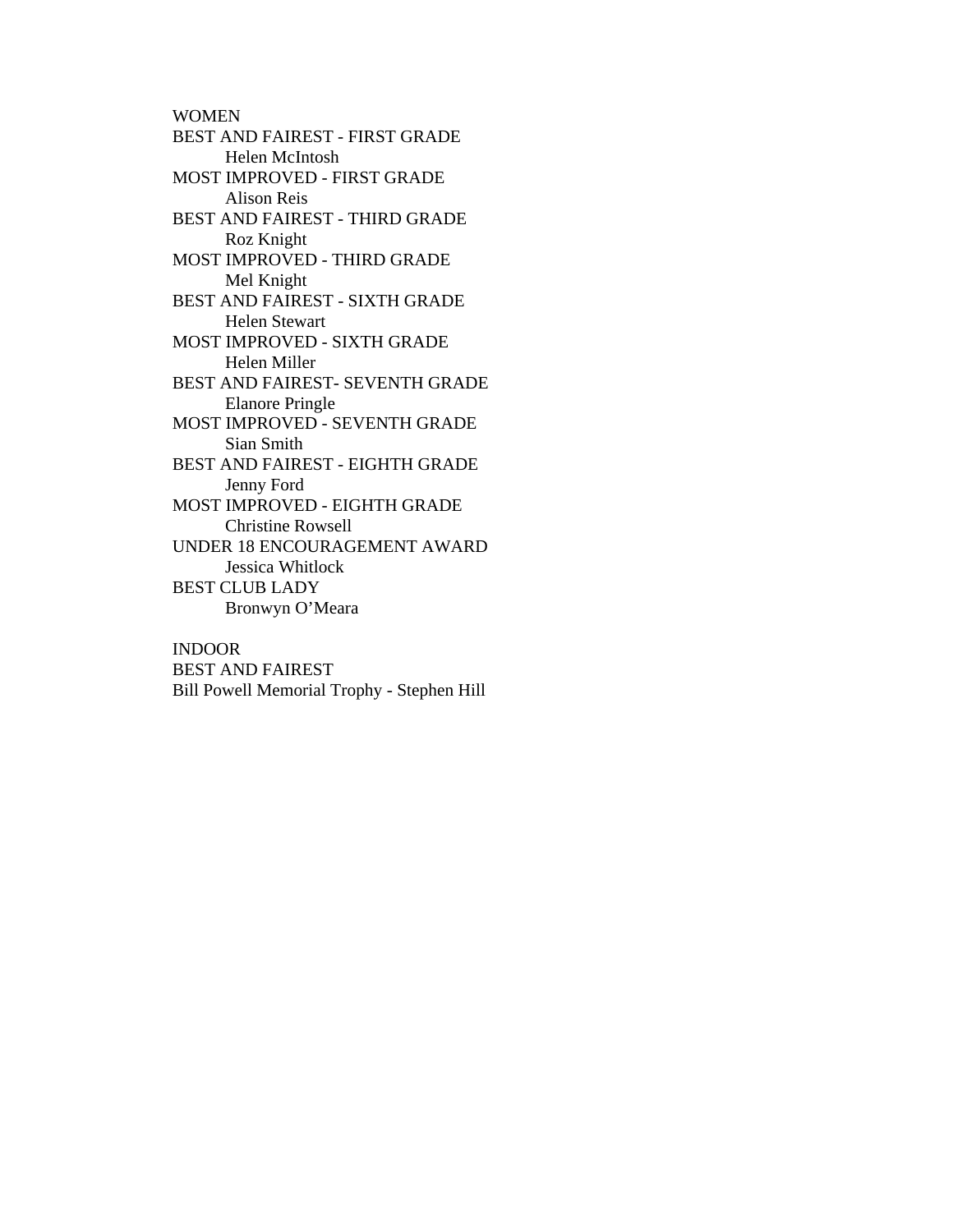1993

PRESIDENT'S TROPHY Michael Colquhoun **MEN** BEST AND FAIREST - CL1 GRADE Brian Colquhoun Trophy - Dietmar Koeck MOST EFFECTIVE - CL1 GRADE Fr. S. O'Donnell Trophy - Eric Gallagher BEST AND FAIREST - CL1R GRADE Fr. Lynch Trophy - Mark Gallagher MOST IMPROVED - CL1R GRADE Andy White BEST AND FAIREST - A5 GRADE Andrew Proctor MOST IMPROVED - A5 GRADE Jonothon Learmonth BEST AND FAIREST - C GRADE Trad Wallace MOST IMPROVED - C GRADE David Fisher BEST AND FAIREST - UNDER 18 GRADE Russell Cornish MOST IMPROVED - UNDER 18 GRADE Chris Trevethan BEST CLUB MAN Gallagher-Mulchay Trophy - Pat Maloney WOMEN BEST AND FAIREST - FIRST GRADE Susan Brown MOST IMPROVED - FIRST GRADE Camille Carberry BEST AND FAIREST - SECOND GRADE Gai Ryan MOST IMPROVED - SECOND GRADE Anne Beckinsale BEST AND FAIREST - FOURTH GRADE Robyn Jamieson MOST IMPROVED - FOURTH GRADE Carolyn Hourigan BEST AND FAIREST - FIFTH GRADE Cindy Devine MOST IMPROVED - FIFTH GRADE Cathy Affleck BEST AND FAIREST - SIXTH GRADE Megan Crockford

MOST IMPROVED - SIXTH GRADE